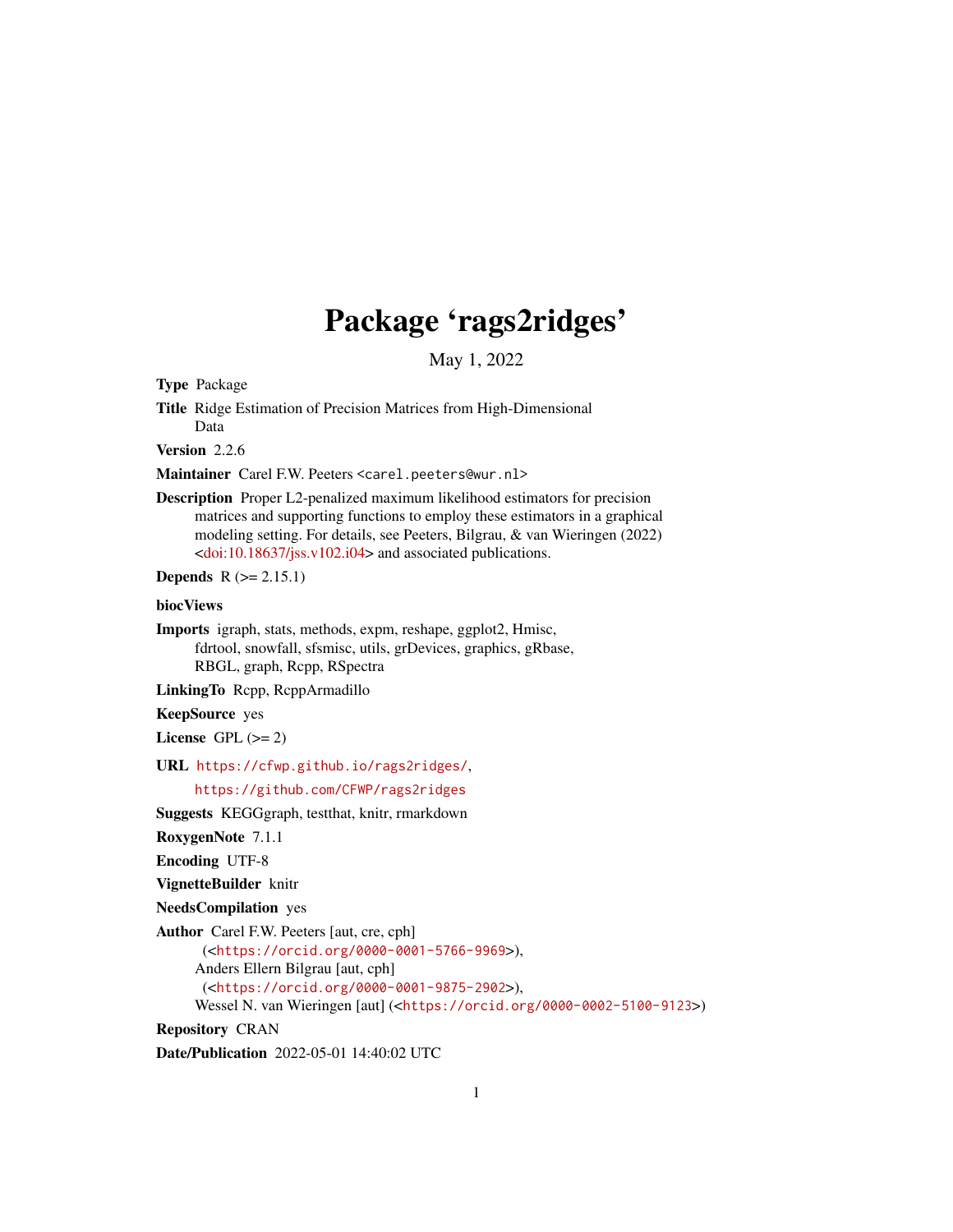# R topics documented:

| 3              |
|----------------|
| 6              |
| $\overline{7}$ |
| 8              |
| 11             |
| 13             |
| 15             |
| 16             |
| 17             |
| 20             |
| 22             |
| 24             |
| 25             |
| 27             |
|                |
| 31             |
| 32             |
| 34             |
| 36             |
| 37             |
| 40             |
| 41             |
| 43             |
| 44             |
| 47             |
| 48             |
| 49             |
| 50             |
| 52             |
| 53             |
| 55             |
| 56             |
| 58             |
| 59             |
| 60             |
| 62             |
| 67             |
| 70             |
| 72             |
| 75             |
| 77             |
| 79             |
| 80             |
| 81             |
| 82             |
| 83             |
|                |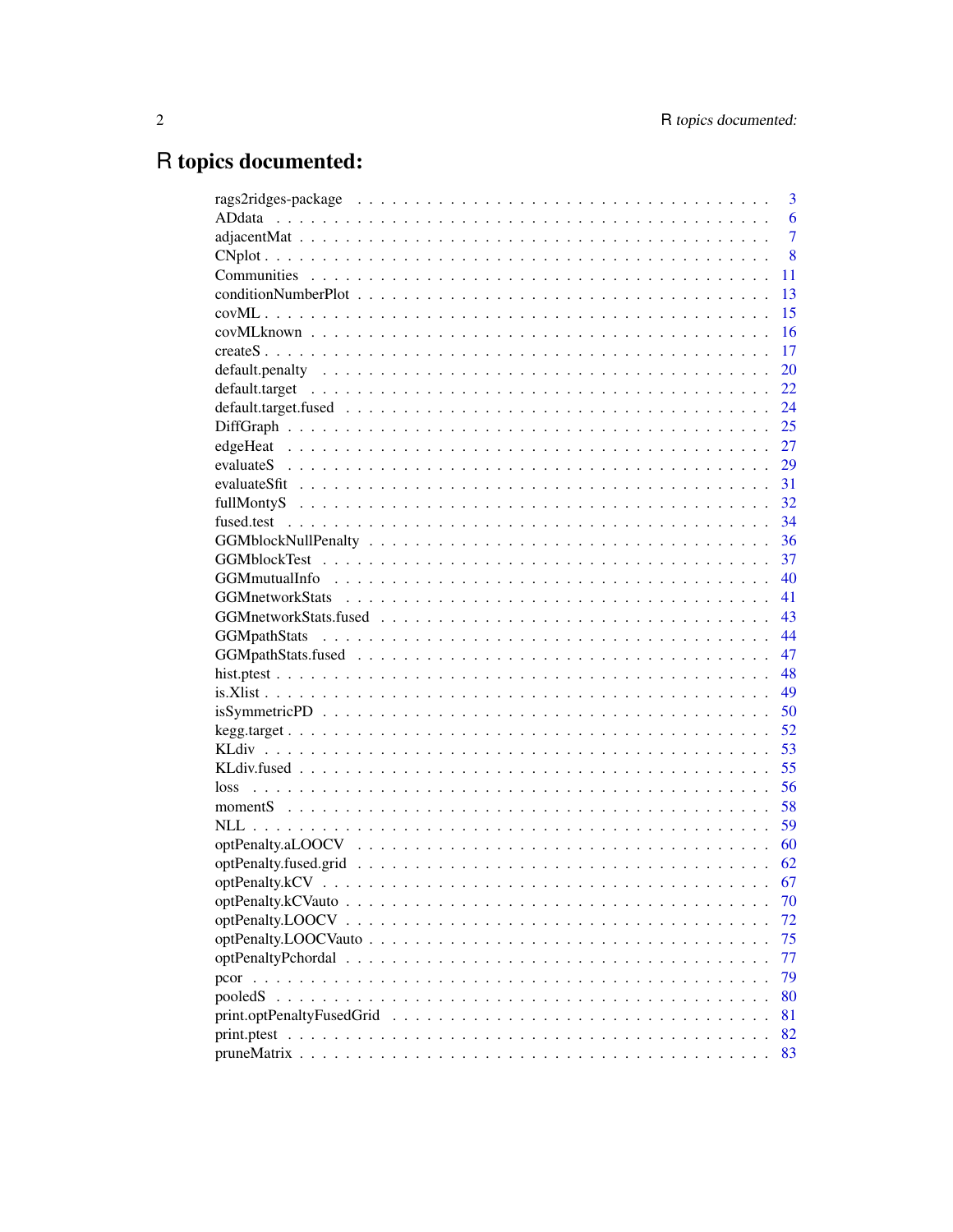<span id="page-2-0"></span>

|  |  |  |  |  |  |  |  |  |  |  |  |  |  |  |  |  |  | 108 |
|--|--|--|--|--|--|--|--|--|--|--|--|--|--|--|--|--|--|-----|
|  |  |  |  |  |  |  |  |  |  |  |  |  |  |  |  |  |  |     |
|  |  |  |  |  |  |  |  |  |  |  |  |  |  |  |  |  |  |     |
|  |  |  |  |  |  |  |  |  |  |  |  |  |  |  |  |  |  |     |
|  |  |  |  |  |  |  |  |  |  |  |  |  |  |  |  |  |  |     |
|  |  |  |  |  |  |  |  |  |  |  |  |  |  |  |  |  |  |     |
|  |  |  |  |  |  |  |  |  |  |  |  |  |  |  |  |  |  |     |
|  |  |  |  |  |  |  |  |  |  |  |  |  |  |  |  |  |  |     |
|  |  |  |  |  |  |  |  |  |  |  |  |  |  |  |  |  |  |     |
|  |  |  |  |  |  |  |  |  |  |  |  |  |  |  |  |  |  |     |
|  |  |  |  |  |  |  |  |  |  |  |  |  |  |  |  |  |  |     |
|  |  |  |  |  |  |  |  |  |  |  |  |  |  |  |  |  |  |     |
|  |  |  |  |  |  |  |  |  |  |  |  |  |  |  |  |  |  |     |
|  |  |  |  |  |  |  |  |  |  |  |  |  |  |  |  |  |  |     |
|  |  |  |  |  |  |  |  |  |  |  |  |  |  |  |  |  |  |     |

#### rags2ridges-package *Ridge estimation for high-dimensional precision matrices*

#### Description

Package contains proper L2-penalized ML estimators for the precision matrix as well as supporting functions to employ these estimators in a (integrative or meta-analytic) graphical modeling setting.

# Details

The main function of the package is [ridgeP](#page-83-1) which enables archetypal and proper alternative ML ridge estimation of the precision matrix. The alternative ridge estimators can be found in van Wieringen and Peeters (2015) and encapsulate both target and non-target shrinkage for the multivariate normal precision matrix. The estimators are analytic and enable estimation in large  $p$  small  $n$  settings. Supporting functions to employ these estimators in a graphical modeling setting are also given. These supporting functions enable, a.o., the determination of the optimal value of the penalty parameter, the determination of the support of a shrunken precision estimate, as well as various visualization options.

The package has a modular setup. The *core module* (rags2ridges.R) contains the functionality stated above. The *fused module* (rags2ridgesFused.R) extends the functionality of the core module to the joint estimation of multiple precision matrices from (aggregated) high-dimensional data consisting of distinct classes. The result is a targeted fused ridge estimator that is of use when the precision matrices of the constituent classes are believed to chiefly share the same structure while potentially differing in a number of locations of interest. The fused module also contains supporting functions for integrative or meta-analytic Gaussian graphical modeling. The third module is the *miscellaneous module* (rags2RidgesMisc.R) which contains assorted hidden functions.

Function overview *core module*:

• Function for (proper) ridge estimation of the precision matrix

– [ridgeP](#page-83-1)

• Functions for penalty parameter selection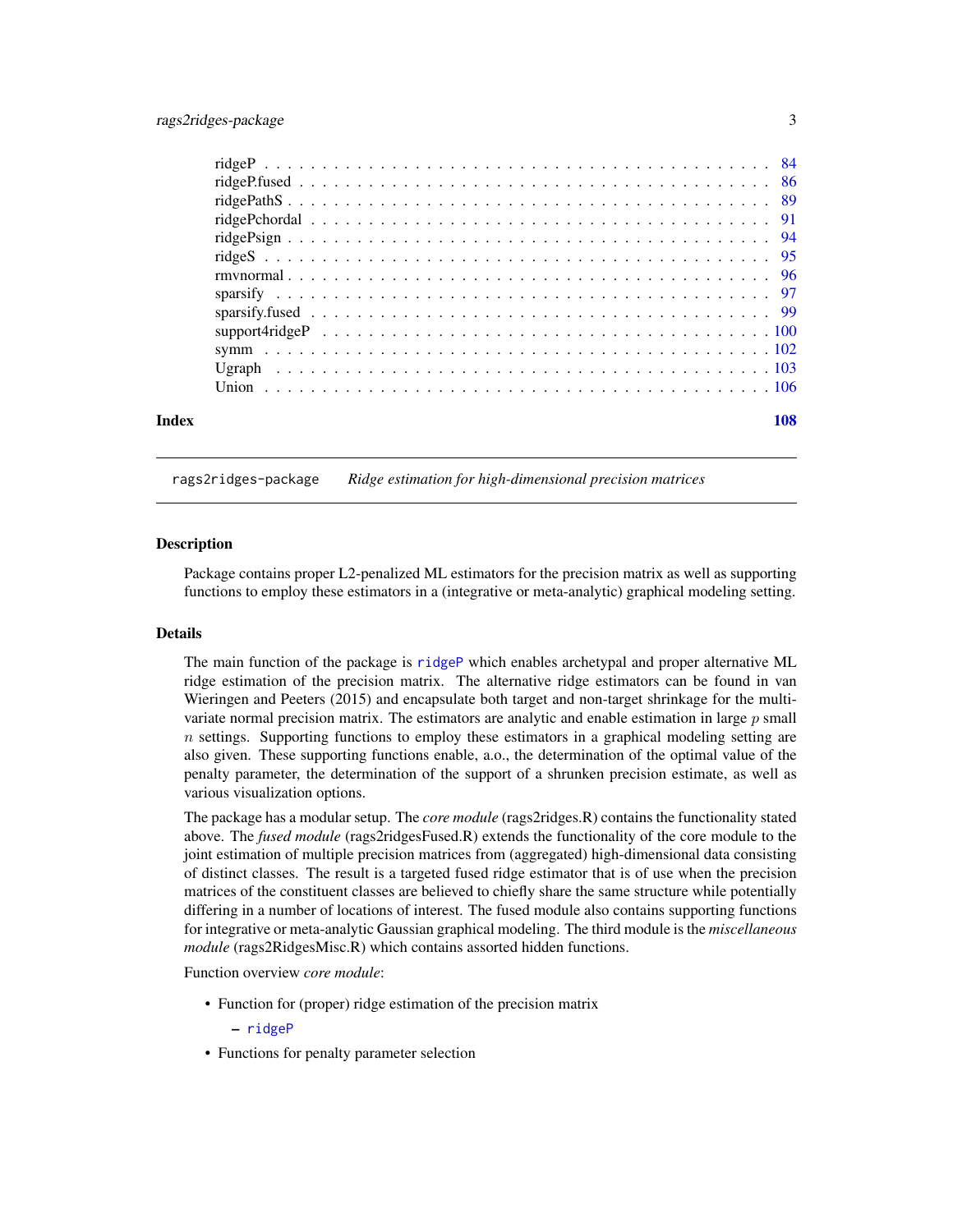# 4 rags2ridges-package

- [CNplot](#page-7-1)
- [optPenalty.aLOOCV](#page-59-1)
- [optPenalty.kCV](#page-66-1)
- [optPenalty.kCVauto](#page-69-1)
- Functions for loss/entropy/fit evaluation
	- [evaluateSfit](#page-30-1)
	- [KLdiv](#page-52-1)
	- [loss](#page-55-1)
- Functions for block-independence testing
	- [GGMblockNullPenalty](#page-35-1)
	- [GGMblockTest](#page-36-1)
- Function for support determination
	- [sparsify](#page-96-1)
- Functions for (network) visualization
	- [edgeHeat](#page-26-1)
	- [ridgePathS](#page-88-1)
	- [Ugraph](#page-102-1)
- Functions for topology statistics
	- [GGMmutualInfo](#page-39-1)
	- [GGMnetworkStats](#page-40-1)
	- [GGMpathStats](#page-43-1)
- Wrapper function
	- [fullMontyS](#page-31-1)
- Support functions
	- [adjacentMat](#page-6-1)
	- [covML](#page-14-1)
	- [covMLknown](#page-15-1)
	- [default.target](#page-21-1)
	- [evaluateS](#page-28-1)
	- [pcor](#page-78-1)
	- [symm](#page-101-1)

Function overview *fused module*:

- Function for targeted fused ridge estimation of multiple precision matrices
	- [ridgeP.fused](#page-85-1)
- Function for fused penalty parameter selection
	- [optPenalty.fused](#page-61-1)
- Functions for loss/entropy/fit evaluation
	- [KLdiv.fused](#page-54-1)
	- [NLL](#page-58-1)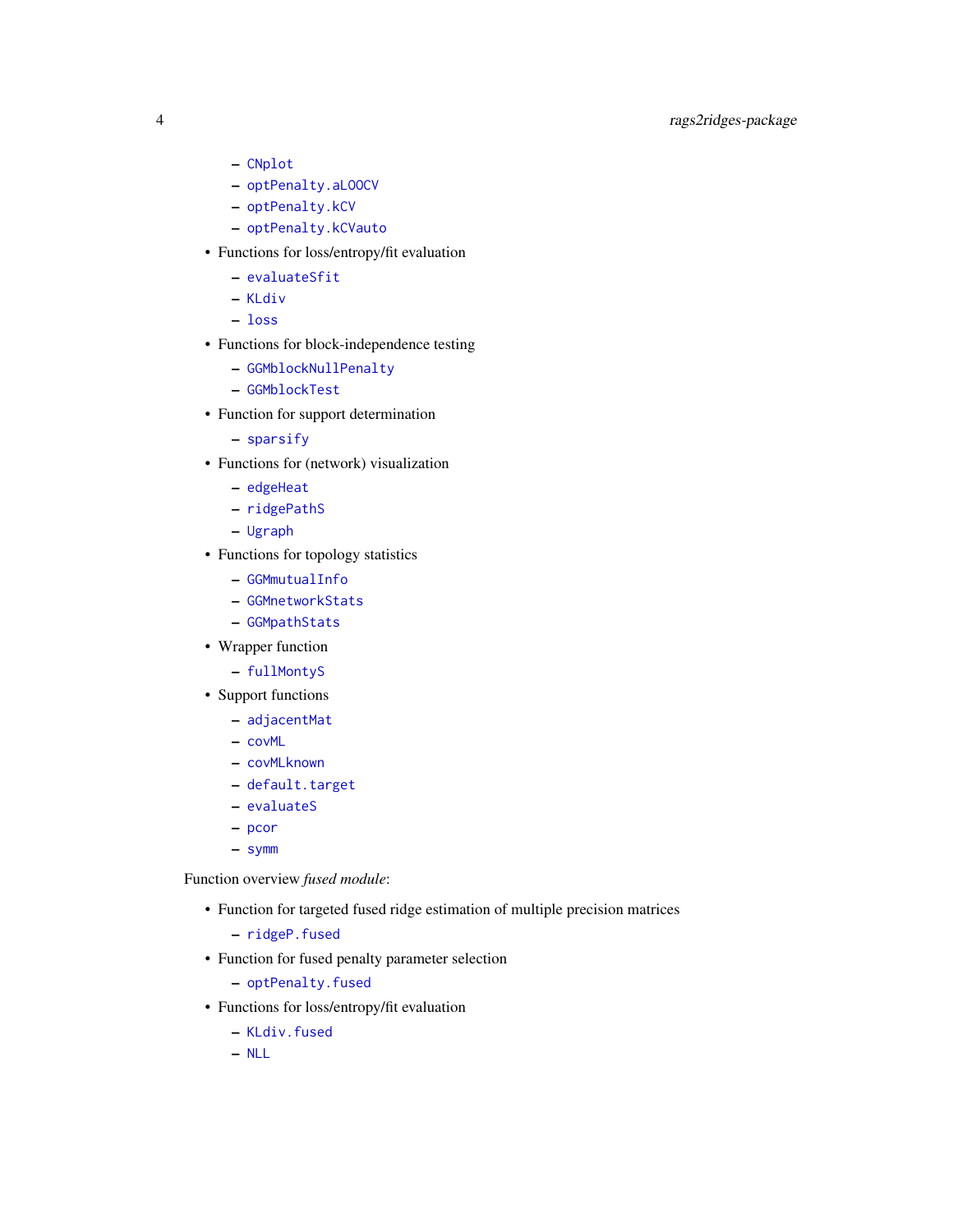- Function for testing the necessity of fusion
	- [fused.test](#page-33-1)
- Function for support determination
	- [sparsify.fused](#page-98-1)
- Functions for topology statistics
	- [GGMnetworkStats.fused](#page-42-1)
	- [GGMpathStats.fused](#page-46-1)
- Support functions
	- [createS](#page-16-1)
	- [default.penalty](#page-19-1)
	- [default.target.fused](#page-23-1)
	- [getKEGGPathway](#page-0-0)
	- [isSymmetricPD](#page-49-1)
	- [is.Xlist](#page-48-1)
	- [kegg.target](#page-51-1)
	- [plot.ptest](#page-47-1)
	- [pooledS](#page-79-1)
	- [print.optPenaltyFusedGrid](#page-80-1)
	- [print.ptest](#page-81-1)
	- [rmvnormal](#page-95-1)

Calls of interest to *miscellaneous module*:

- rags2ridges:::.TwoCents() ~~(Unsolicited advice)
- rags2ridges:::.Brooke() ~~(Endorsement)
- rags2ridges:::.JayZScore() ~~(The truth)
- rags2ridges:::.theHoff() ~~(Wish)
- rags2ridges:::.rags2logo() ~~(Warm welcome)

#### Author(s)

Carel F.W. Peeters, Anders Ellern Bilgrau, Wessel, N. van Wieringen Maintainer: Carel F.W. Peeters <carel.peeters@wur.nl>

#### References

Peeters, C.F.W., Bilgrau, A.E., and van Wieringen, W.N. (2022). rags2ridges: A One-Stop-l2-Shop for Graphical Modeling of High-Dimensional Precision Matrices. Journal of Statistical Software, vol. 102(4): 1-32.

Bilgrau, A.E., Peeters, C.F.W., Eriksen, P.S., Boegsted, M., and van Wieringen, W.N. (2020). Targeted Fused Ridge Estimation of Inverse Covariance Matrices from Multiple High-Dimensional Data Classes. Journal of Machine Learning Research, 21(26): 1-52. Also available as arXiv:1509.07982v2 [stat.ME].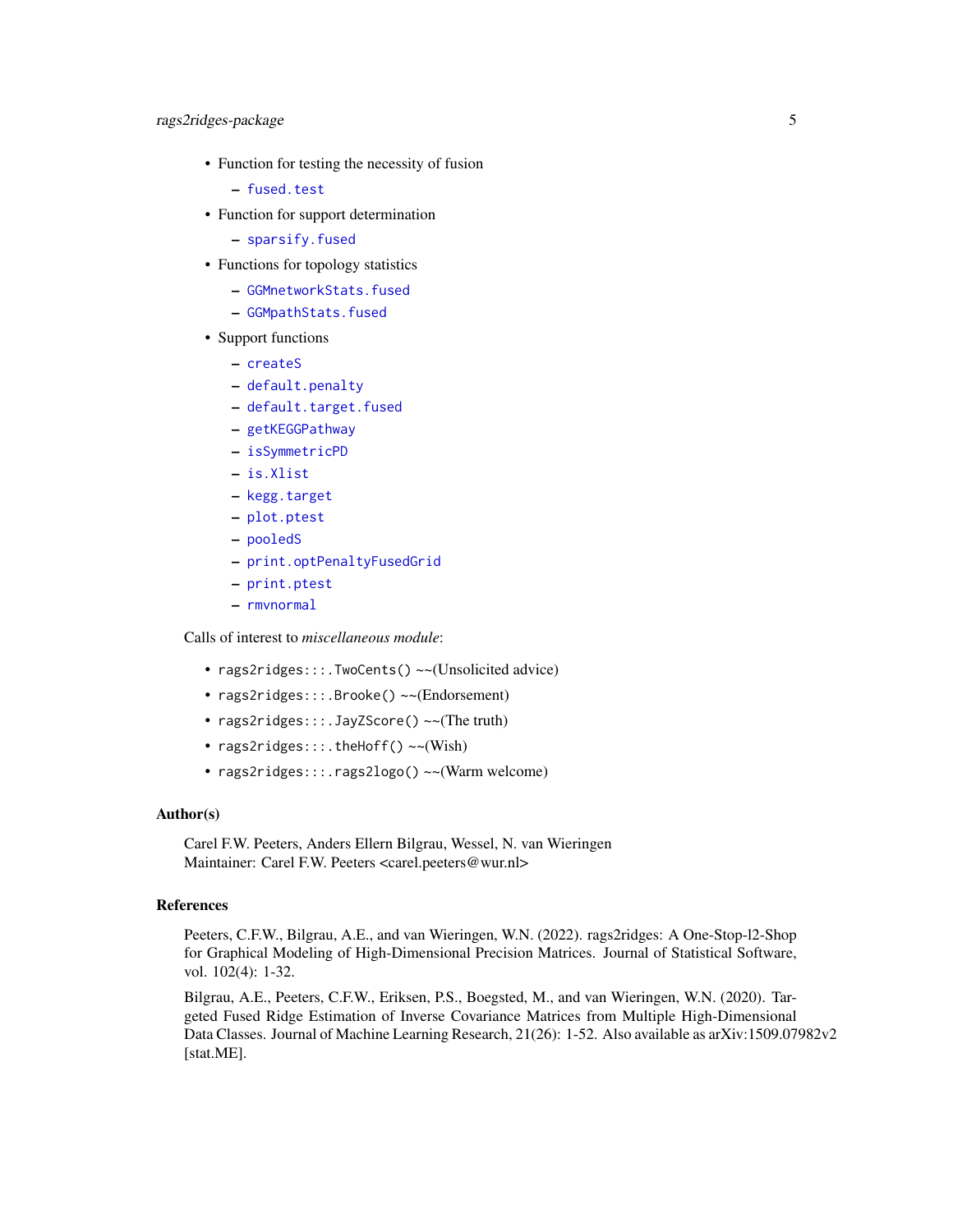<span id="page-5-0"></span>Peeters, C.F.W., van de Wiel, M.A., & van Wieringen, W.N. (2020). The Spectral Condition Number Plot for Regularization Parameter Evaluation. Computational Statistics, 35: 629-646. Also available as arXiv:1608.04123 [stat.CO].

van Wieringen, W.N. & Peeters, C.F.W. (2016). Ridge Estimation of Inverse Covariance Matrices from High-Dimensional Data. Computational Statistics & Data Analysis, vol. 103: 284-303. Also available as arXiv:1403.0904v3 [stat.ME].

van Wieringen, W.N. & Peeters, C.F.W. (2015). Application of a New Ridge Estimator of the Inverse Covariance Matrix to the Reconstruction of Gene-Gene Interaction Networks. In: di Serio, C., Lio, P., Nonis, A., and Tagliaferri, R. (Eds.) 'Computational Intelligence Methods for Bioinformatics and Biostatistics'. Lecture Notes in Computer Science, vol. 8623. Springer, pp. 170-179.

| ADdata | R-objects related to metabolomics data on patients with Alzheimer's |
|--------|---------------------------------------------------------------------|
|        | <i>Disease</i>                                                      |

### Description

ADdata contains 3 objects related to metabolomics data on patients with Alzheimer's Disease (AD).

#### Details

ADmetabolites is a matrix containing metabolic expressions of 230 metabolites (rows) on 127 samples (columns).

sampleInfo is a data. frame containing information on the samples. Information pertains to diagnosis: AD class 1 or AD class 2.

variableInfo is a data.frame containing information on the metabolic features. Information pertains to compound families: Amines, organic acids, lipids, and oxidative stress compounds.

See description.

#### Author(s)

Carel F.W. Peeters <carel.peeters@wur.nl>

#### Source

de Leeuw, F., Peeters, C.F.W., Kester, M.I., Harms, A.C., Struys, E., Hankemeijer, T., van Vlijmen, H.W.T., van Duijn, C.M., Scheltens, P., Demirkan, A., van de Wiel, M.A., van der Flier, W.M., and Teunissen, C.E. (2017). Blood-based metabolic signatures in Alzheimer's Disease. Alzheimer's & Dementia: Diagnosis, Assessment & Disease Monitoring, 8: 196-207.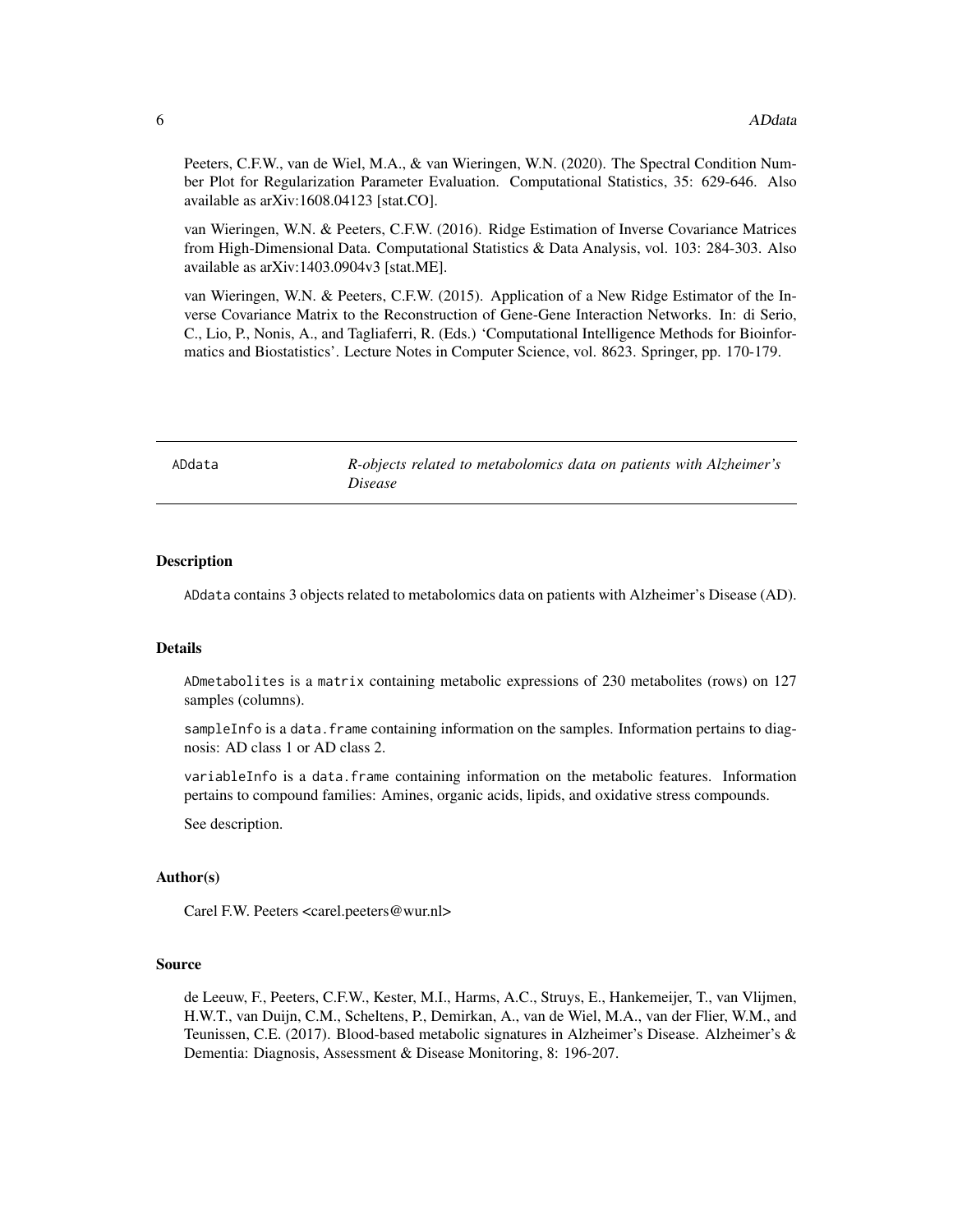# <span id="page-6-0"></span>adjacentMat 7

# Examples

data(ADdata)

## Look at sample information sampleInfo

## Look at feature information variableInfo

<span id="page-6-1"></span>adjacentMat *Transform real matrix into an adjacency matrix*

#### Description

Function that transforms a real matrix into an adjacency matrix. Intended use: Turn sparsified precision matrix into an adjacency matrix for undirected graphical representation.

#### Usage

adjacentMat(M, diag = FALSE)

# Arguments

|      | (Possibly sparsified precision) matrix.                           |
|------|-------------------------------------------------------------------|
| diag | A logical indicating if the diagonal elements should be retained. |

# Value

Function returns an adjacency matrix.

# Author(s)

Carel F.W. Peeters <carel.peeters@wur.nl>, Wessel N. van Wieringen

# See Also

[ridgeP](#page-83-1), [covML](#page-14-1), [sparsify](#page-96-1), [edgeHeat](#page-26-1), [Ugraph](#page-102-1)

# Examples

```
## Obtain some (high-dimensional) data
p = 25n = 10set.seed(333)
X = matrix(rnorm(n*p), nrow = n, ncol = p)
```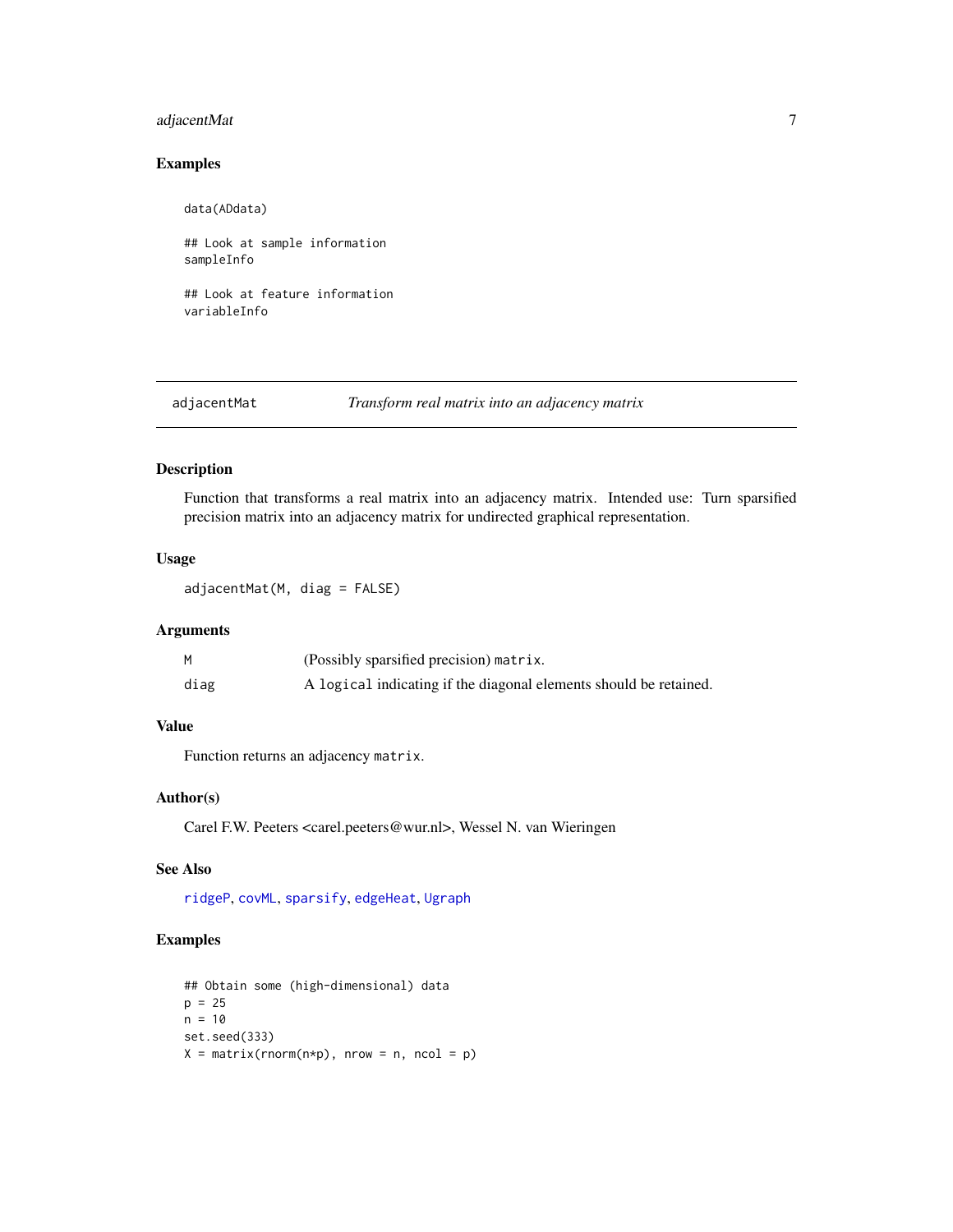```
collnames(X)[1:25] = letters[1:25]Cx < -covML(X)## Obtain regularized precision matrix
P \le - ridgeP(Cx, lambda = 10, type = "Alt")
## Obtain sparsified partial correlation matrix
PC0 <- sparsify(P, threshold = "localFDR", FDRcut = .8)
## Obtain adjacency matrix
adjacentMat(PC0$sparsePrecision)
```
<span id="page-7-1"></span>CNplot *Visualize the spectral condition number against the regularization parameter*

# Description

Function that visualizes the spectral condition number of the regularized precision matrix against the domain of the regularization parameter. The function can be used to heuristically determine an acceptable (minimal) value for the penalty parameter.

#### Usage

```
CNplot(
  S,
  lambdaMin,
  lambdaMax,
  step,
  type = "Alt",
  target = default.target(S, type = "DUPV"),
  norm = "2",Iaids = FALSE,
  vertical = FALSE,
  value = 1e-100,main = "",nOutput = FALSE,verbose = TRUE,
  suppressChecks = FALSE
)
```
#### Arguments

|           | Sample covariance matrix.                                     |
|-----------|---------------------------------------------------------------|
| lambdaMin | A numeric giving the minimum value for the penalty parameter. |
| lambdaMax | A numeric giving the maximum value for the penalty parameter. |

<span id="page-7-0"></span>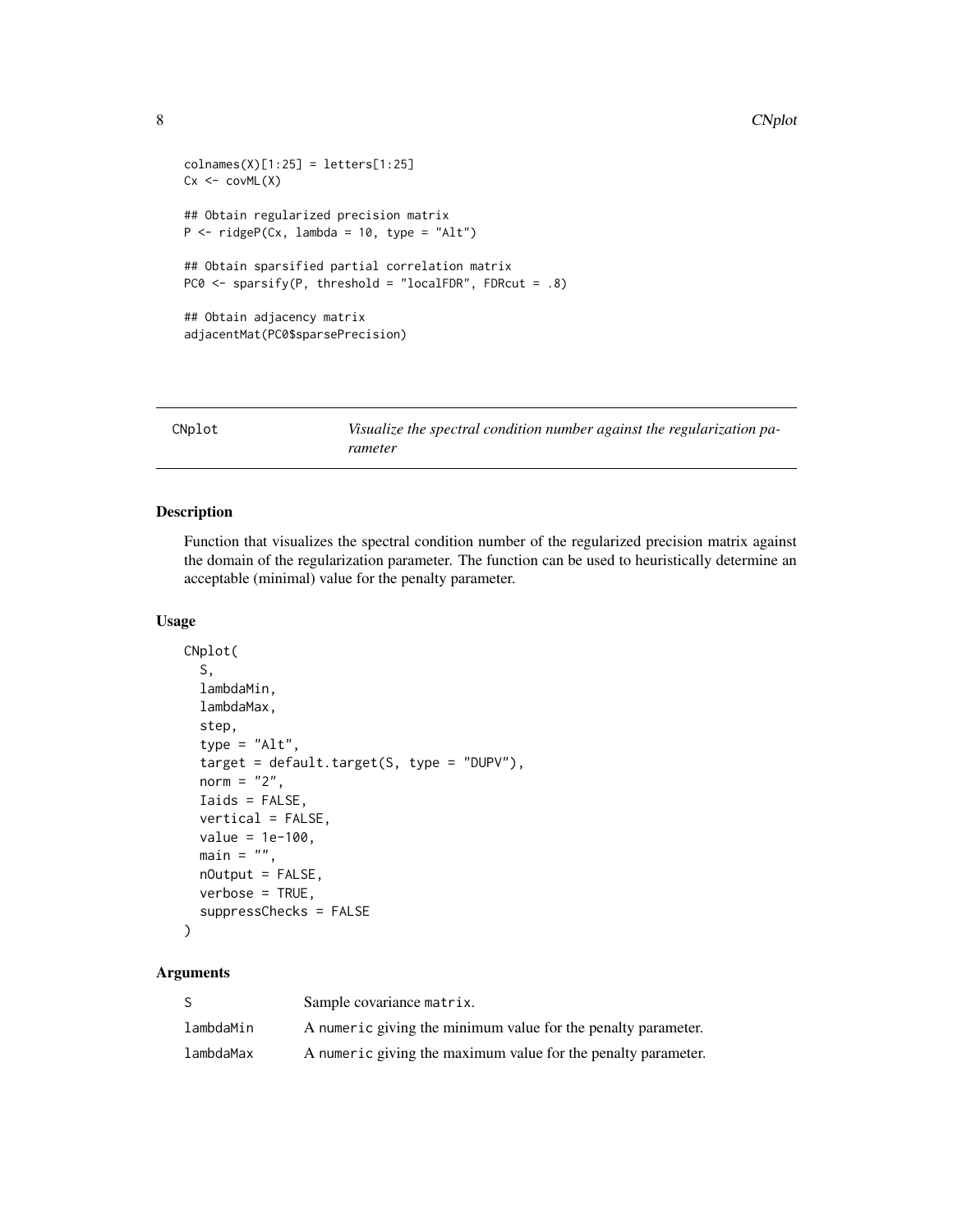#### CNplot the contract of the contract of the contract of the contract of the contract of the contract of the contract of the contract of the contract of the contract of the contract of the contract of the contract of the con

| step     | An integer determining the number of steps in moving through the grid [lambdaMin,<br>lambdaMax].                              |
|----------|-------------------------------------------------------------------------------------------------------------------------------|
| type     | A character indicating the type of ridge estimator to be used. Must be one of:<br>"Alt", "ArchI", "ArchII".                   |
| target   | A target matrix (in precision terms) for Type I ridge estimators.                                                             |
| norm     | A character indicating the norm under which the condition number is to be<br>calculated/estimated. Must be one of: "1", "2".  |
| Iaids    | A logical indicating if the basic condition number plot should be amended<br>with interpretational aids.                      |
| vertical | A logical indicating if output graph should come with a vertical line at a pre-<br>specified value for the penalty parameter. |
| value    | A numeric indicating a pre-specified value for the penalty parameter.                                                         |
| main     | A character with which to specify the main title of the output graph.                                                         |
| nOutput  | A logical indicating if numeric output should be returned.                                                                    |
| verbose  | A logical indicating if information on progress should be printed on screen.                                                  |
|          | suppressChecks A logical indicating if the input checks should be suppressed.                                                 |

#### Details

Under certain target choices the proposed ridge estimators (see [ridgeP](#page-83-1)) are rotation equivariant, i.e., the eigenvectors of S are left intact. Such rotation equivariant situations help to understand the effect of the ridge penalty on the precision estimate: The effect can be understood in terms of shrinkage of the eigenvalues of the unpenalized precision estimate  $S^{-1}$ . Maximum shrinkage implies that all eigenvalues are forced to be equal (in the rotation equivariant situation). The spectral condition number w.r.t. inversion (ratio of maximum to minimum eigenvalue) of the regularized precision matrix may function as a heuristic in determining the (minimal) value of the penalty parameter. A matrix with a high condition number is near-singular (the relative distance to the set of singular matrices equals the reciprocal of the condition number; Demmel, 1987) and its inversion is numerically unstable. Such a matrix is said to be ill-conditioned. Numerically, ill-conditioning will mean that small changes in the penalty parameter lead to dramatic changes in the condition number. From a numerical point of view one can thus track the domain of the penalty parameter for which the regularized precision matrix is ill-conditioned. When plotting the condition number against the (domain of the) penalty parameter, there is a point of relative stabilization (when working in the  $p > n$  situation) that can be characterized by a leveling-off of the acceleration along the curve when plotting the condition number against the (chosen) domain of the penalty parameter. This suggest the following fast heuristic for determining the (minimal) value of the penalty parameter: The value of the penalty parameter for which the spectral condition number starts to stabilize may be termed an acceptable (minimal) value.

The function outputs a graph of the (spectral) matrix condition number over the domain [lambdaMin, lambdaMax]. When norm = "2" the spectral condition number is calculated. It is determined by exact calculation using the spectral decomposition. For most purposes this exact calculation is fast enough, especially when considering rotation equivariant situations (see [ridgeP](#page-83-1)). For such situations the amenities for fast eigenvalue calculation as provided by [RSpectra](https://CRAN.R-project.org/package=RSpectra) are used internally. When exact computation of the spectral condition number is deemed too costly one may approximate the computationally friendly L1-condition number. This approximation is accessed through the [rcond](#page-0-0) function (Anderson et al. 1999).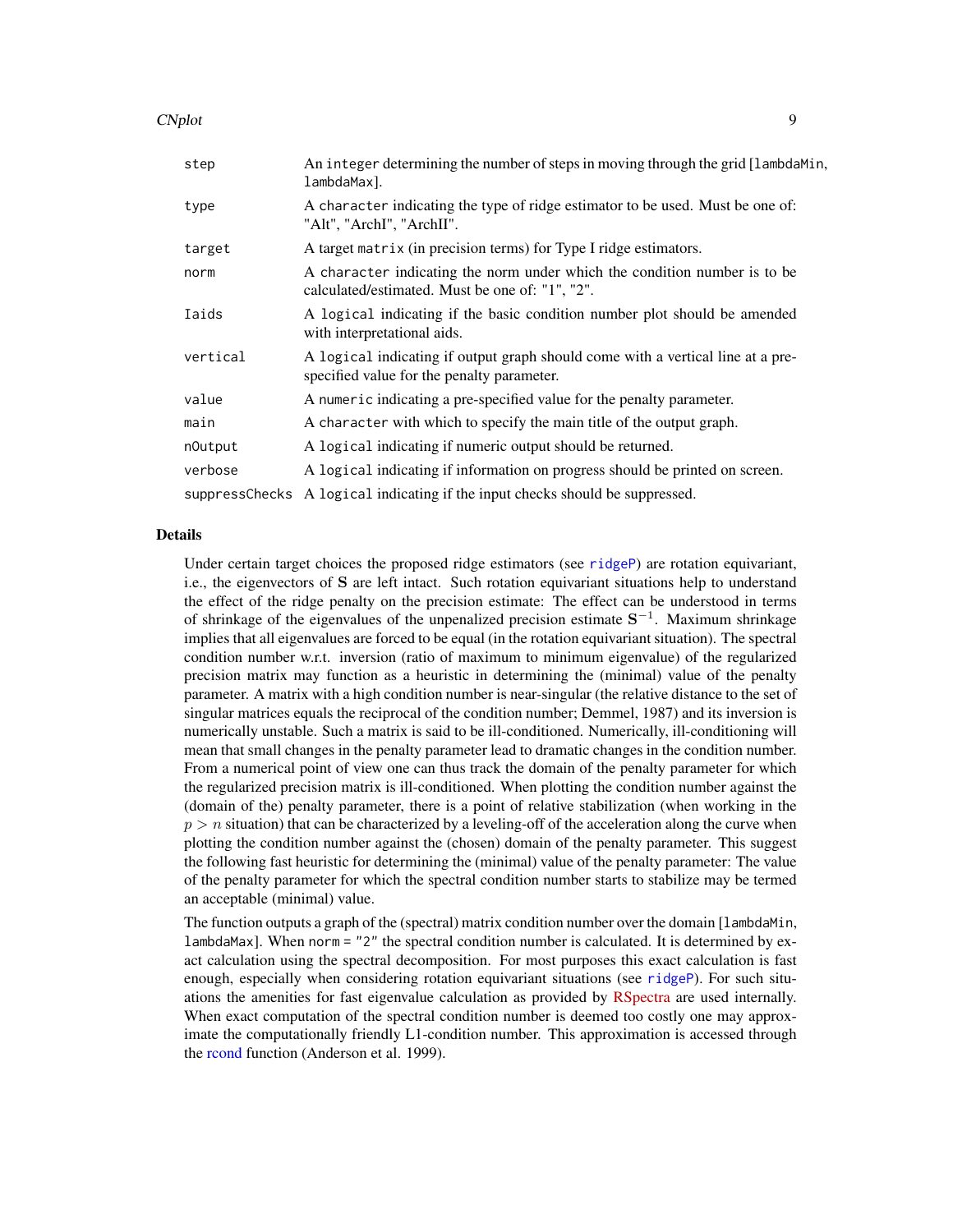When Iaids = TRUE the basic condition number plot is amended/enhanced with two additional plots (over the same domain of the penalty parameter as the basic plot): The approximate loss in digits of accuracy (for the operation of inversion) and an approximation to the second-order derivative of the curvature in the basic plot. These interpretational aids can enhance interpretation of the basic condition number plot and may support choosing a value for the penalty parameter (see Peeters, van de Wiel, & van Wieringen, 2016). When vertical = TRUE a vertical line is added at the constant value. This option can be used to assess if the optimal penalty obtained by, e.g., the routines [optPenalty.LOOCV](#page-71-1) or [optPenalty.aLOOCV](#page-59-1), has led to a precision estimate that is well-conditioned.

#### Value

The function returns a graph. If nOutput = TRUE the function also returns an object of class list:

lambdas A numeric vector representing all values of the penalty parameter for which the condition number was calculated. The values of the penalty parameter are log-equidistant.

conditionNumbers

A numeric vector containing the condition number for each value of the penalty parameter given in lambdas.

#### Note

The condition number of a (regularized) covariance matrix is equivalent to the condition number of its corresponding inverse, the (regularized) precision matrix. Please note that the target argument (for Type I ridge estimators) is assumed to be specified in precision terms. In case one is interested in the condition number of a Type I estimator under a covariance target, say  $\Gamma$ , then just specify target =  $solve(\Gamma)$ .

### Author(s)

Carel F.W. Peeters <carel.peeters@wur.nl>

#### References

Anderson, E, Bai, Z., ..., Sorenson, D. (1999). LAPACK Users' Guide (3rd ed.). Philadelphia, PA, USA: Society for Industrial and Applied Mathematics.

Demmel, J.W. (1987). On condition numbers and the distance to the nearest ill-posed problem. Numerische Mathematik, 51: 251–289.

Peeters, C.F.W., van de Wiel, M.A., & van Wieringen, W.N. (2020). The spectral condition number plot for regularization parameter evaluation. Computational Statistics, 35: 629–646.

# See Also

[covML](#page-14-1), [ridgeP](#page-83-1), [optPenalty.LOOCV](#page-71-1), [optPenalty.aLOOCV](#page-59-1), [default.target](#page-21-1)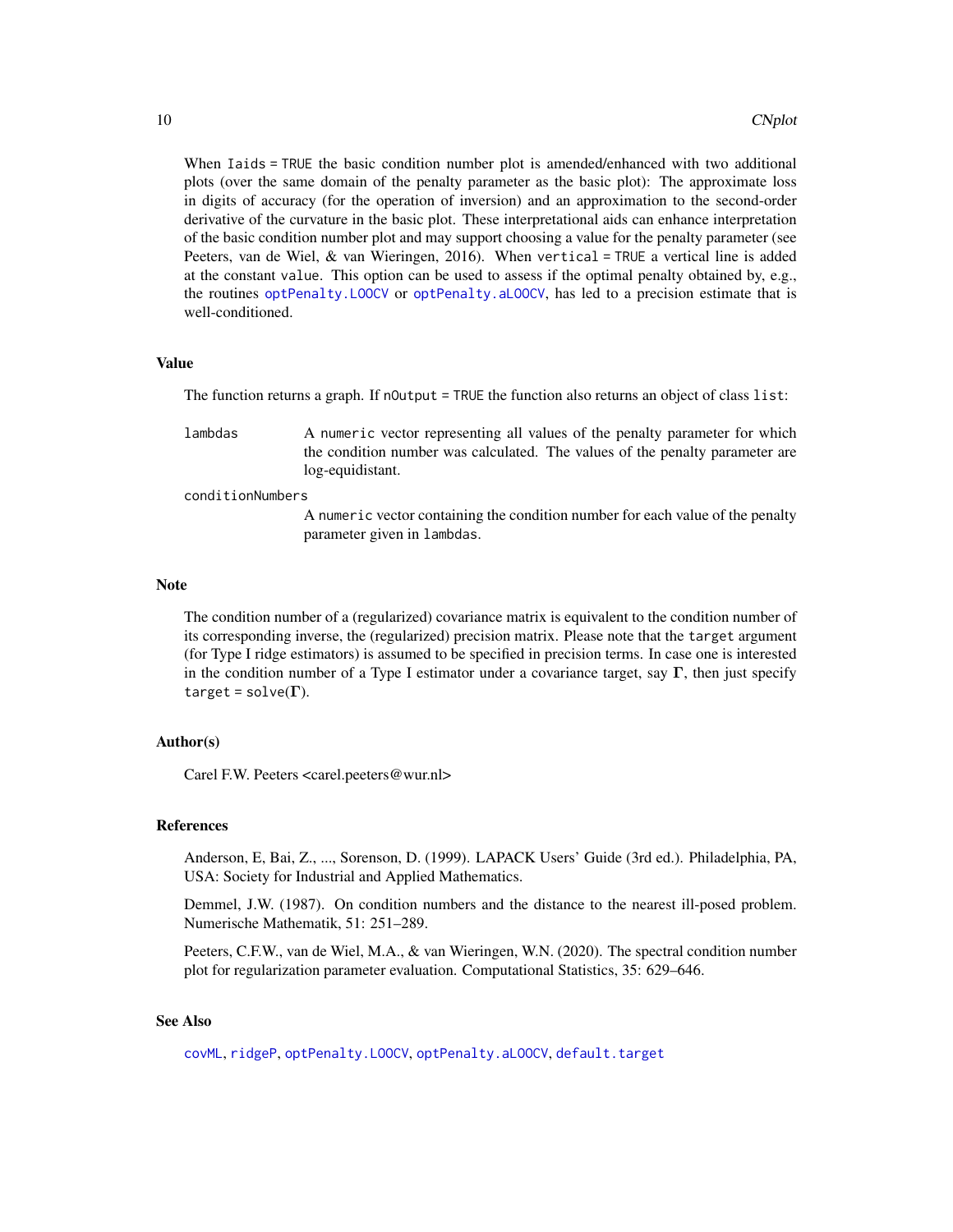# <span id="page-10-0"></span>Communities 11

# Examples

```
## Obtain some (high-dimensional) data
p = 25n = 10set.seed(333)
X = matrix(rnorm(n*p), nrow = n, ncol = p)collnames(X)[1:25] = letters[1:25]Cx < -covML(X)## Assess spectral condition number across grid of penalty parameter
Chplot(Cx, lambdaMin = .0001, lambdaMax = 50, step = 1000)## Include interpretational aids
Chplot(Cx, lambdaMin = .0001, lambdaMax = 50, step = 1000, Iaids = TRUE)
```
Communities *Search and visualize community-structures*

# Description

Function that searches for and visualizes community-structures in graphs.

# Usage

```
Communities(
 P,
 graph = TRUE,lay = "layout_with_fr",
 coords = NULL,Vsize = 15,
 Vcex = 1,
 Vcolor = "orangered",
 VBcolor = "darkred",
 VLcolor = "black",
 main = "")
```
#### Arguments

| P      | Sparsified precision matrix                                                                                      |
|--------|------------------------------------------------------------------------------------------------------------------|
| graph  | A logical indicating if the results should be visualized.                                                        |
| lay    | A character mimicking a call to igraph layout functions. Determines the<br>placement of vertices.                |
| coords | A matrix containing coordinates. Alternative to the lay-argument for determin-<br>ing the placement of vertices. |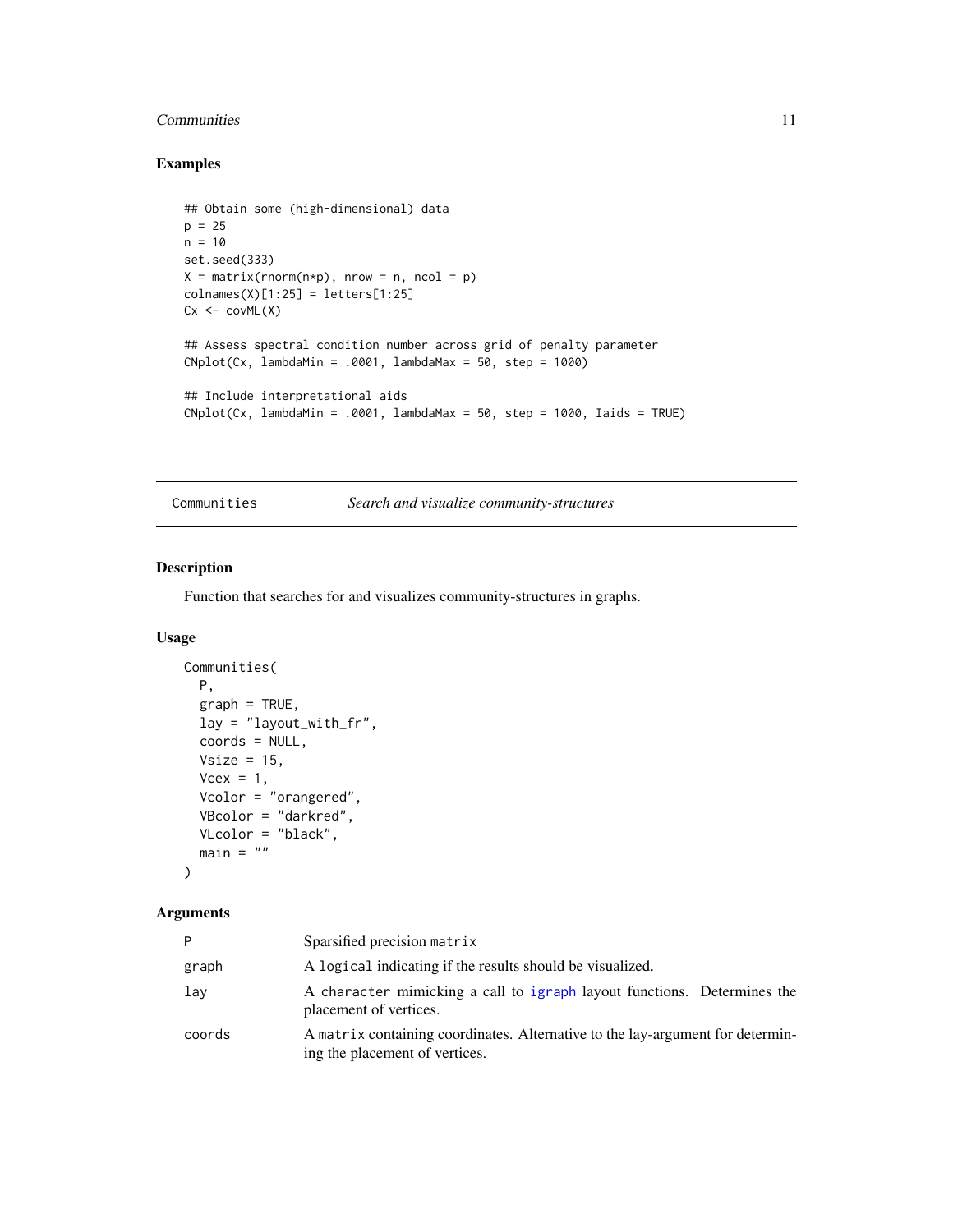| Vsize   | A numeric determining the vertex size.                       |
|---------|--------------------------------------------------------------|
| Vcex    | A numeric determining the size of the vertex labels.         |
| Vcolor  | A character (scalar or vector) determining the vertex color. |
| VBcolor | A character determining the color of the vertex border.      |
| VLcolor | A character determining the color of the vertex labels.      |
| main    | A character giving the main figure title.                    |

# Details

Communities in a network are groups of vertices (modules) that are densely connected within. Community search is performed by the Girvan-Newman algorithm (Newman and Girvan, 2004).

When graph = TRUE the community structure in the graph is visualized. The default layout is according to the Fruchterman-Reingold algorithm (1991). Most layout functions supported by [igraph](#page-0-0) are supported (the function is partly a wrapper around certain [igraph](#page-0-0) functions). The igraph layouts can be invoked by a character that mimicks a call to a [igraph](#page-0-0) layout functions in the lay argument. When using lay = NULL one can specify the placement of vertices with the coords argument. The row dimension of this matrix should equal the number of vertices. The column dimension then should equal 2 (for 2D layouts) or 3 (for 3D layouts). The coords argument can also be viewed as a convenience argument as it enables one, e.g., to layout a graph according to the coordinates of a previous call to Ugraph. If both the the lay and the coords arguments are not NULL, the lay argument takes precedence. Communities are indicated by color markings.

#### Value

An object of class list:

membership numeric vector indicating, for each vertex, community membership. modularityscore

numeric scalar indicating the modularity value of the community structure.

When graph = TRUE the function also returns a graph.

#### Author(s)

Carel F.W. Peeters <carel.peeters@wur.nl>

#### References

Csardi, G. and Nepusz, T. (2006). The igraph software package for complex network research. InterJournal, Complex Systems 1695. http://igraph.sf.net

Fruchterman, T.M.J., and Reingold, E.M. (1991). Graph Drawing by Force-Directed Placement. Software: Practice & Experience, 21: 1129-1164.

Newman, M. and Girvan, M. (2004). Finding and evaluating community structure in networks. Physical Review E, 69: 026113.

#### See Also

[Ugraph](#page-102-1)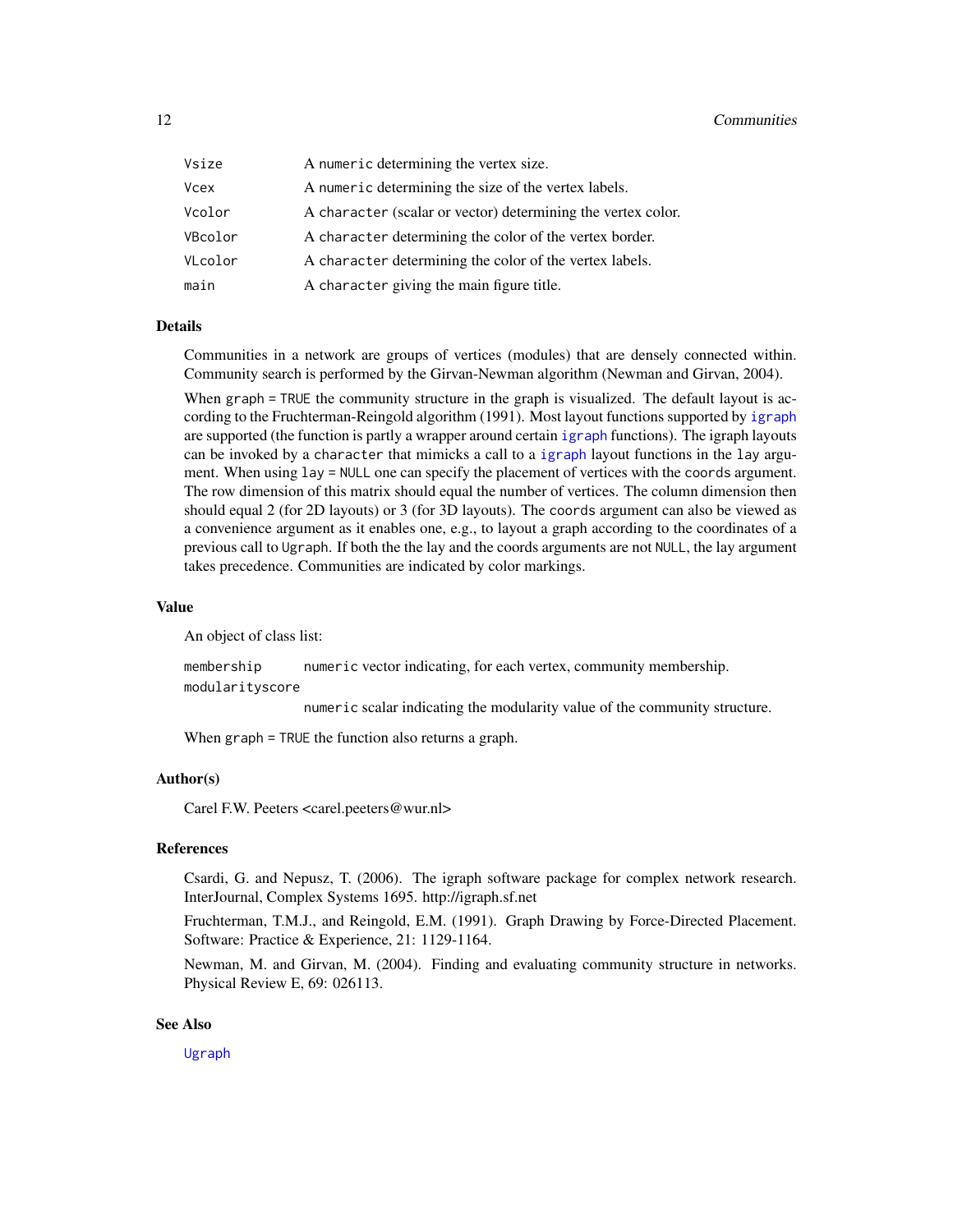# <span id="page-12-0"></span>conditionNumberPlot 13

#### Examples

```
## Obtain some (high-dimensional) data
p = 25n = 10set.seed(333)
X = matrix(rnorm(n*p), nrow = n, ncol = p)collnames(X)[1:25] = letters[1:25]## Obtain regularized precision under optimal penalty
OPT <- optPenalty.LOOCV(X, lambdaMin = .5, lambdaMax = 30, step = 100)
## Determine support regularized standardized precision under optimal penalty
PC0 <- sparsify(symm(OPT$optPrec), threshold = "localFDR")$sparseParCor
## Search and visualize communities
Commy <- Communities(PC0)
```
<span id="page-12-1"></span>conditionNumberPlot *Visualize the spectral condition number against the regularization parameter*

#### Description

This function is now deprecated. Please use CNplot instead.

#### Usage

```
conditionNumberPlot(
  S,
  lambdaMin,
  lambdaMax,
  step,
  type = "Alt",target = default.target(S),norm = "2",digitLoss = FALSE,
  rlDist = FALSE,
  vertical = FALSE,
  value,
 main = TRUE,
 nOutput = FALSE,verbose = TRUE
)
```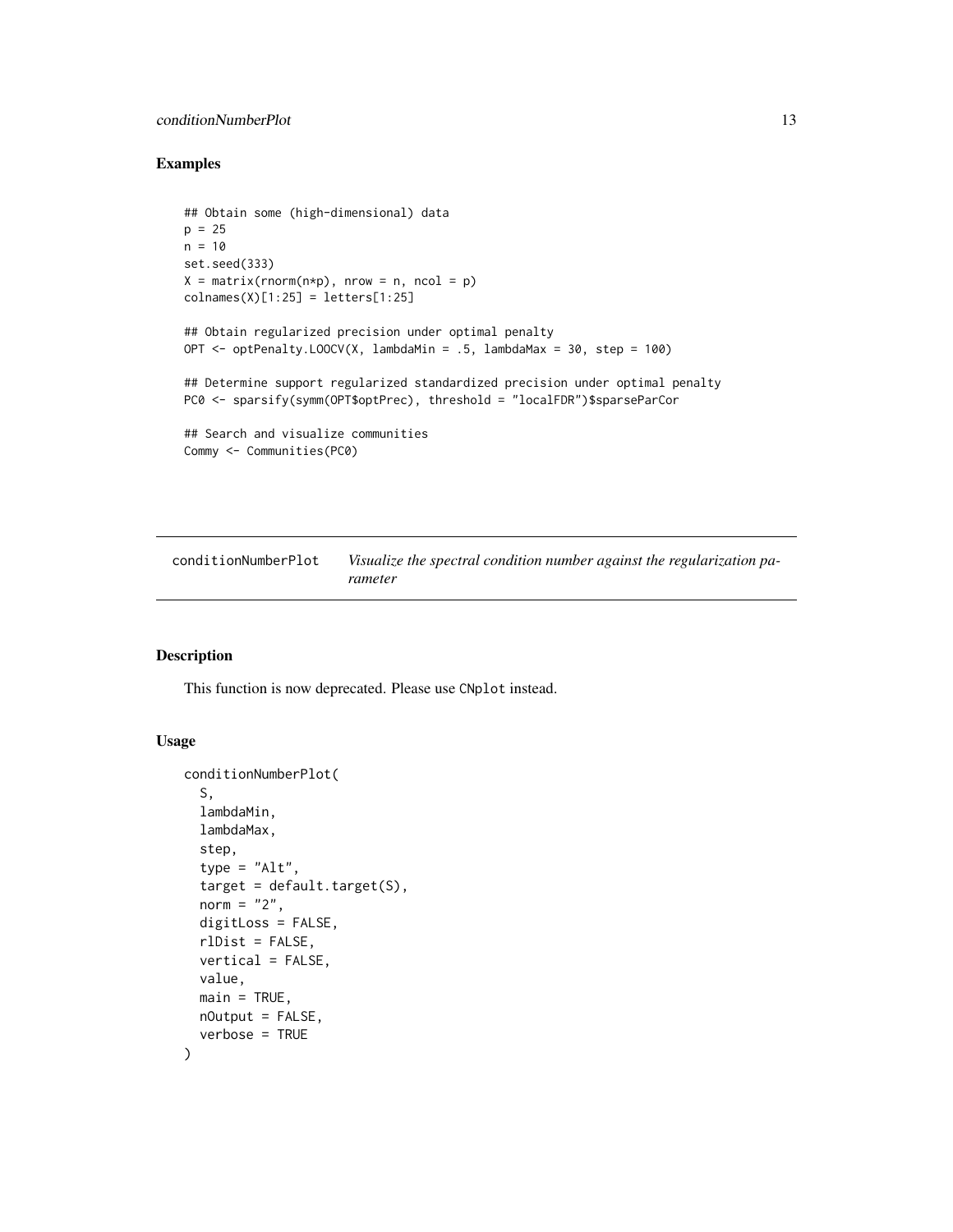# Arguments

| S         | Sample covariance matrix.                                                                                                       |
|-----------|---------------------------------------------------------------------------------------------------------------------------------|
| lambdaMin | A numeric giving the minimum value for the penalty parameter.                                                                   |
| lambdaMax | A numeric giving the maximum value for the penalty parameter.                                                                   |
| step      | An integer determining the number of steps in moving through the grid [lambdaMin,<br>lambdaMax].                                |
| type      | A character indicating the type of ridge estimator to be used. Must be one of:<br>"Alt", "ArchI", "ArchII".                     |
| target    | A target matrix (in precision terms) for Type I ridge estimators.                                                               |
| norm      | A character indicating the norm under which the condition number is to be<br>calculated/estimated. Must be one of: "1", "2".    |
| digitLoss | A logical indicating if the approximate loss in digits of accuracy should also<br>be visualized in the output graph.            |
| rlDist    | A logical indicating if the relative distance to the set of singular matrices<br>should also be visualized in the output graph. |
| vertical  | A logical indicating if output graph should come with a vertical line at a pre-<br>specified value for the penalty parameter.   |
| value     | A numeric indicating a pre-specified value for the penalty parameter.                                                           |
| main      | A logical indicating if output graph should contain type of estimator as main<br>title.                                         |
| nOutput   | A logical indicating if numeric output should be returned.                                                                      |
| verbose   | A logical indicating if information on progress should be printed on screen.                                                    |
|           |                                                                                                                                 |

# Details

See CNplot.

# Value

The function returns a graph. If nOutput = TRUE the function also returns an object of class list:

lambdas A numeric vector representing all values of the penalty parameter for which the condition number was calculated.

# conditionNumbers

A numeric vector containing the condition number for each value of the penalty parameter given in lambdas.

# Author(s)

Carel F.W. Peeters <carel.peeters@wur.nl>

# See Also

[CNplot](#page-7-1)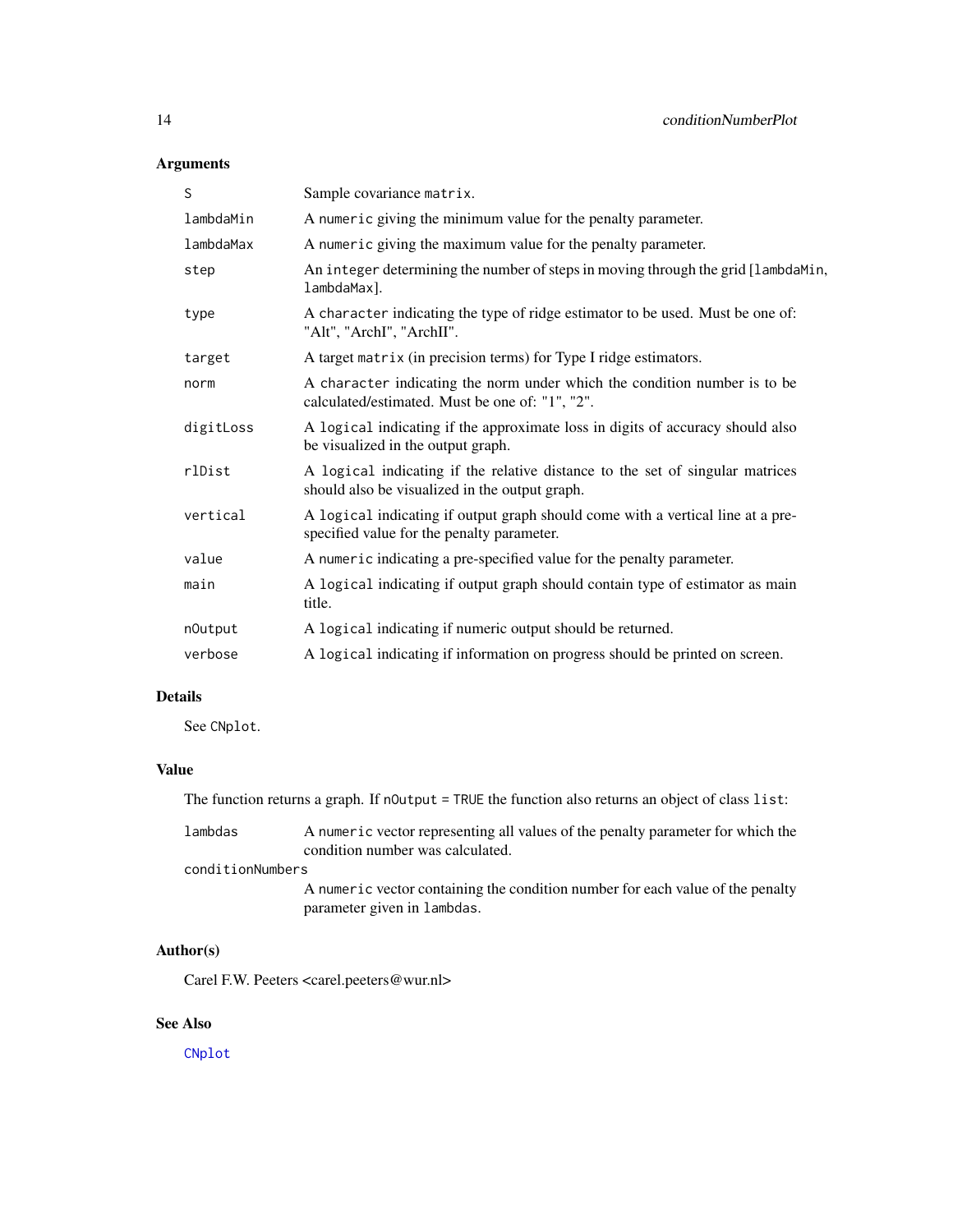#### <span id="page-14-0"></span> $covML$  15

# Examples

```
## Obtain some (high-dimensional) data
p = 25n = 10set.seed(333)
X = matrix(rnorm(n*p), nrow = n, ncol = p)collnames(X)[1:25] = letters[1:25]Cx \leftarrow \text{covML}(X)## Assess spectral condition number across grid of penalty parameter
conditionNumberPlot(Cx, lambdaMin = .0001, lambdaMax = 50, step = 1000)
```
<span id="page-14-1"></span>covML *Maximum likelihood estimation of the covariance matrix*

# Description

Function that gives the maximum likelihood estimate of the covariance matrix.

#### Usage

covML(Y, cor = FALSE)

#### Arguments

|     | Data matrix. Variables assumed to be represented by columns.      |
|-----|-------------------------------------------------------------------|
| cor | A logical indicating if the correlation matrix should be returned |

# Details

The function gives the maximum likelihood (ML) estimate of the covariance matrix. The input matrix Y assumes that the variables are represented by the columns. Note that when the input data is standardized, the ML covariance matrix of the scaled data is computed. If a correlation matrix is desired, use cor = TRUE.

# Value

Function returns the maximum likelihood estimate of the covariance matrix. In case cor = TRUE, the correlation matrix is returned.

#### Author(s)

Carel F.W. Peeters <carel.peeters@wur.nl>, Wessel N. van Wieringen

# See Also

[ridgeP](#page-83-1)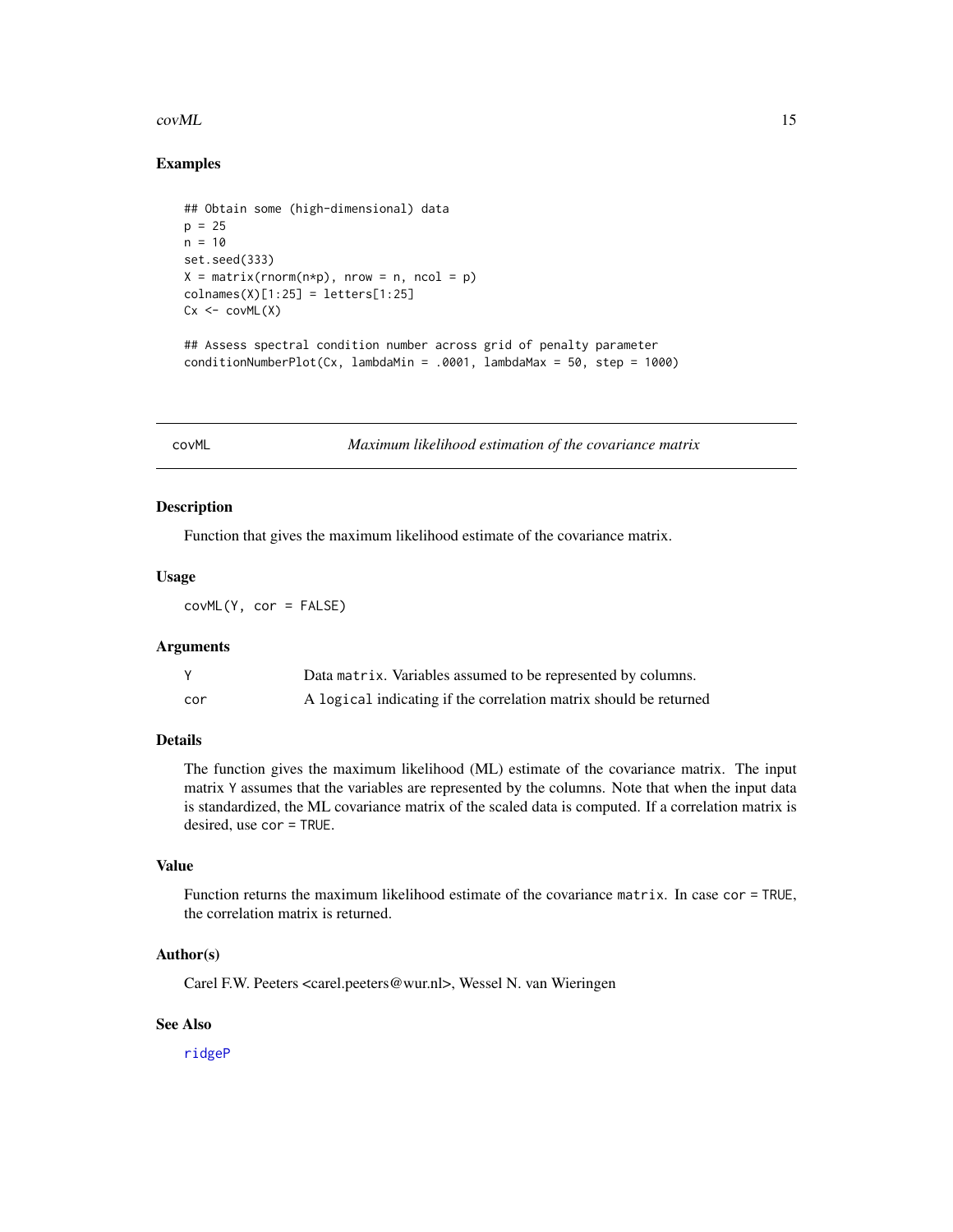# Examples

```
## Obtain some (high-dimensional) data
p = 25n = 10set.seed(333)
X = matrix(rnorm(n*p), nrow = n, ncol = p)collnames(X)[1:25] = letters[1:25]## Obtain ML estimate covariance matrix
Cx < -covML(X)## Obtain correlation matrix
Cx \leq -\text{covML}(X, \text{cor} = \text{TRUE})
```
<span id="page-15-1"></span>covMLknown *Maximum likelihood estimation of the covariance matrix with assumptions on its structure*

# Description

Function that performs maximum likelihood estimation of the covariance matrix, with various types of assumptions on its structure.

#### Usage

```
covMLknown(
 Y,
 covMat = NULL,corMat = NULL,corrype = "none",varType = "none",
 nInit = 100
)
```
#### Arguments

| Y       | Data matrix. Variables assumed to be represented by columns.                                                                                                                                                      |
|---------|-------------------------------------------------------------------------------------------------------------------------------------------------------------------------------------------------------------------|
| covMat  | A positive-definite covariance matrix. When specified, the to-be-estimated co-<br>variance matrix is assumed to be proportional to the specified covariance matrix.<br>Hence, only a constant needs to estimated. |
| corMat  | A positive-definite correlation matrix. When specified, the to-be-estimated co-<br>variance matrix is assumed to have this correlation structure. Hence, only the<br>marginal variances need to be estimated.     |
| corType | A character, either "none" (no structure on the correlation among variate as-<br>sumed) or "equi" (variates are equi-correlated).                                                                                 |

<span id="page-15-0"></span>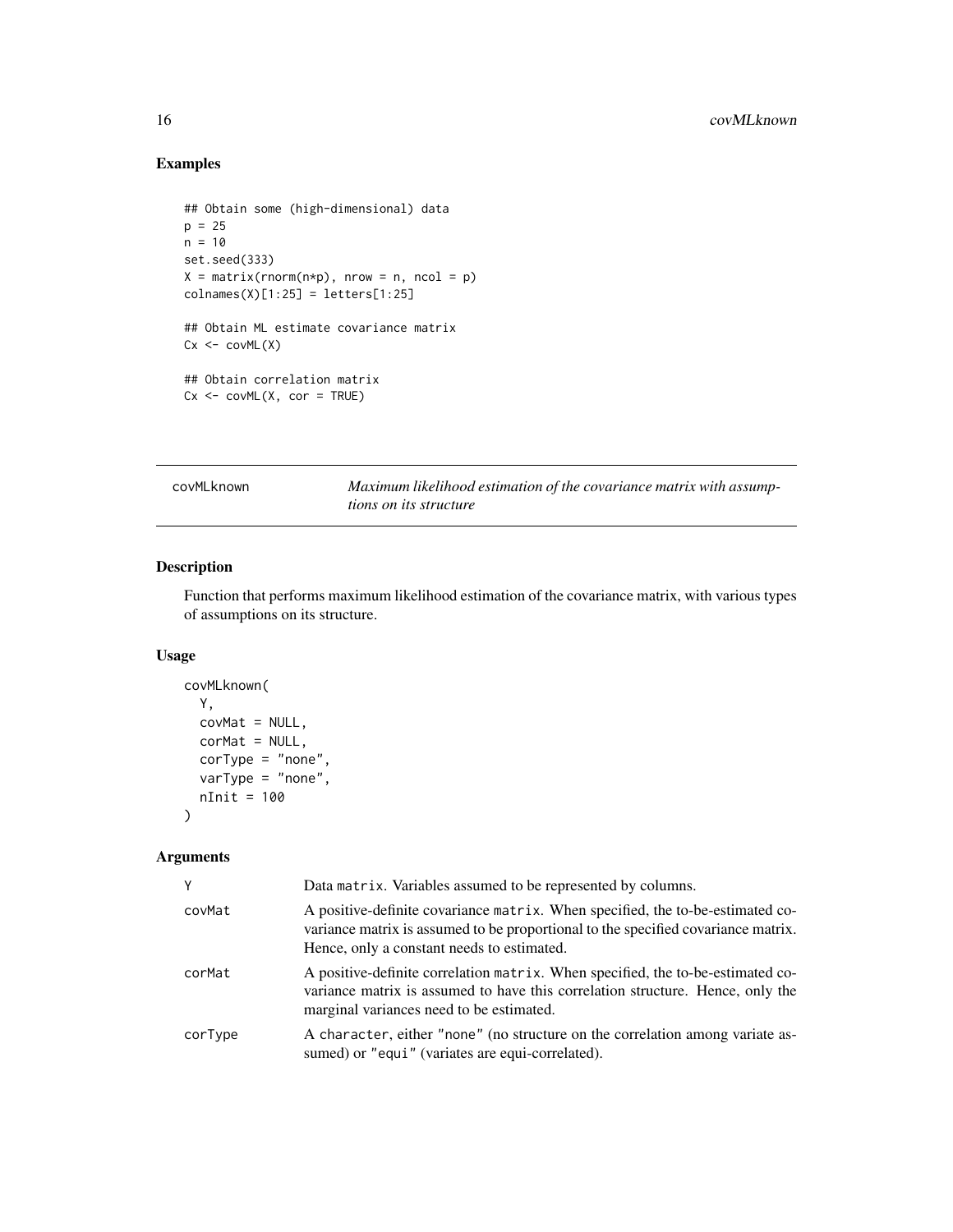#### <span id="page-16-0"></span>createS 17

| varType | A character, either "none" (no structure on the marginal variances of the vari-<br>ates assumed) or "common" (variates have equal marginal variances). |
|---------|--------------------------------------------------------------------------------------------------------------------------------------------------------|
| nInit   | An integer specifying the maximum number of iterations for likelihood maxi-<br>mization when cor Type="equi".                                          |

# Details

The function gives the maximum likelihood estimate of the covariance matrix. The input matrix Y assumes that the variables are represented by the columns.

When simultaneously covMat=NULL, corMat=NULL, corType="none" and varType="none" the covML-function is invoked and the regular maximum likelihood estimate of the covariance matrix is returned.

#### Value

The maximum likelihood estimate of the covariance matrix under the specified assumptions on its structure.

# Author(s)

Wessel N. van Wieringen, Carel F.W. Peeters <carel.peeters@wur.nl>

#### See Also

[covML](#page-14-1)

# Examples

```
## Obtain some data
p = 10n = 100set.seed(333)
X = matrix(rnorm(n*p), nrow = n, ncol = p)colnames(X)[1:10] = letters[1:10]
## Obtain maximum likelihood estimate covariance matrix
Cx <- covMLknown(X, corType="equi", varType="common")
```
<span id="page-16-1"></span>createS *Simulate sample covariances or datasets*

# Description

Simulate data from a p-dimensional (zero-mean) gaussian graphical model (GGM) with a specified (or random) topology and return the sample covariance matrix or matrices. Can also return the original simulated data or underlying precision matrix.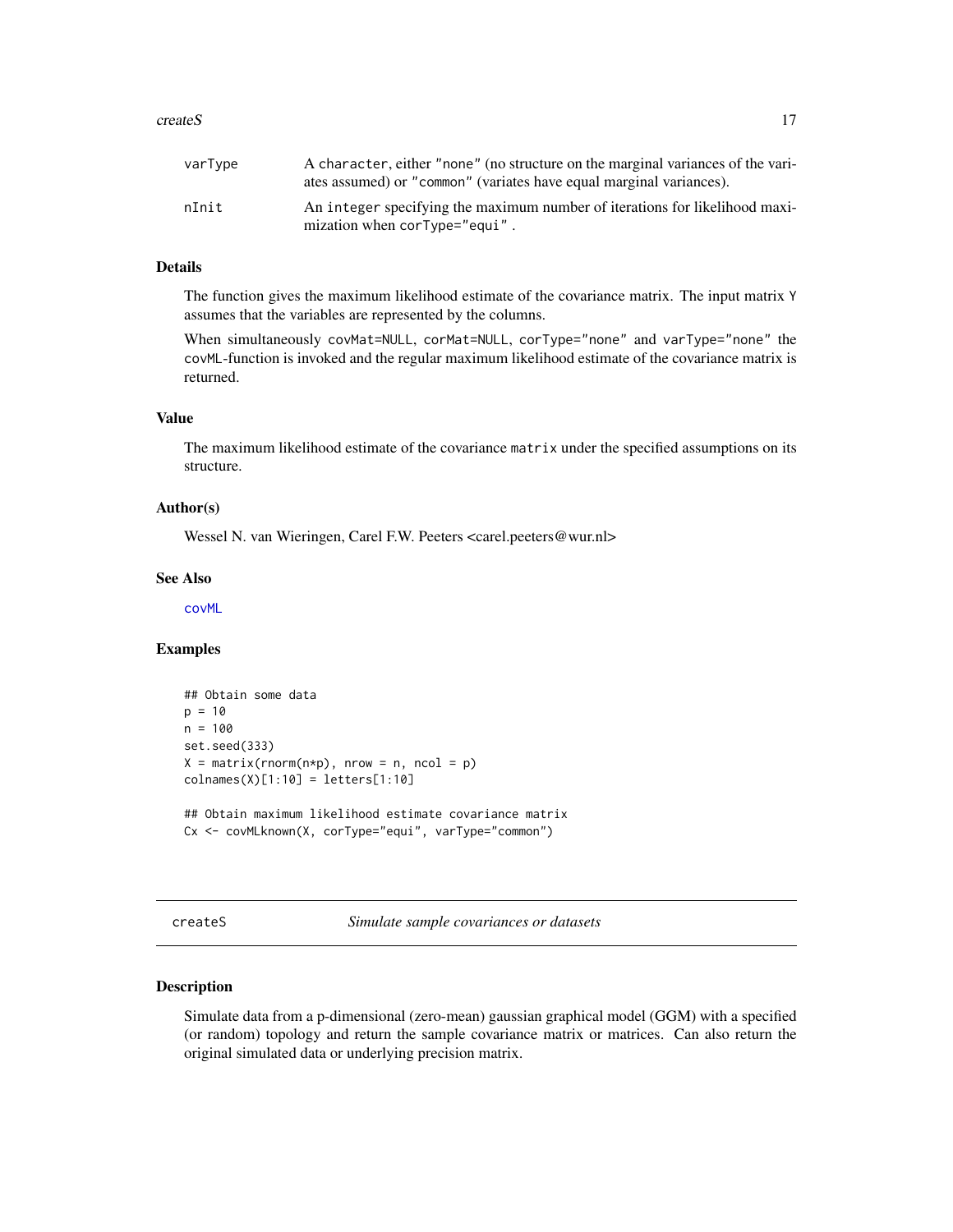#### 18 createS

# Usage

```
createS(
  n,
  p,
  topology = "identity",
  dataset = FALSE,precision = FALSE,
 nonzero = 0.25,
 m = 1L,
 banded.n = 2L,
  invwishart = FALSE,
 nu = p + 1,
 Plist
)
```
# Arguments

| n          | A numeric vector giving number of samples. If the length is larger than 1, the<br>covariance matrices are returned as a list.                                                                              |
|------------|------------------------------------------------------------------------------------------------------------------------------------------------------------------------------------------------------------|
| p          | A numeric of length 1 giving the dimension of the samples/covariance.                                                                                                                                      |
| topology   | character. The topology to use for the simulations. See the details.                                                                                                                                       |
| dataset    | A logical value specifying whether the sample covariance or the simulated<br>data itself should be returned.                                                                                               |
| precision  | A logical value. If TRUE the constructed precision matrix is returned.                                                                                                                                     |
| nonzero    | A numeric of length 1 giving the value of the nonzero entries used in some<br>topologies.                                                                                                                  |
| m          | A integer giving the number of blocks (i.e. conditionally independent com-<br>ponents) to create. If m is greater than 1, then the given topology is used on m<br>blocks of approximately equal size.      |
| banded.n   | A integer of length one giving the number of bands. Only used if topology is<br>one of "banded", "small-world", or "Watts-Strogatz".                                                                       |
| invwishart | logical. If TRUE the constructed precision matrix is used as the scale matrix<br>of an inverse Wishart distribution and class covariance matrices are drawn from<br>this distribution.                     |
| nu         | numeric greater than $p + 1$ giving the degrees of freedom in the inverse Wishart<br>distribution. A large nu implies high class homogeneity. A small nu near $p + 1$<br>implies high class heterogeneity. |
| Plist      | An optional list of numeric matrices giving the precision matrices to simulate<br>from. Useful when random matrices have already been generated by setting<br>precision = TRUE.                            |

# Details

The data is simulated from a zero-mean p-dimensional multivariate gaussian distribution with some precision matrix determined by the argument topology which defines the GGM. If precision is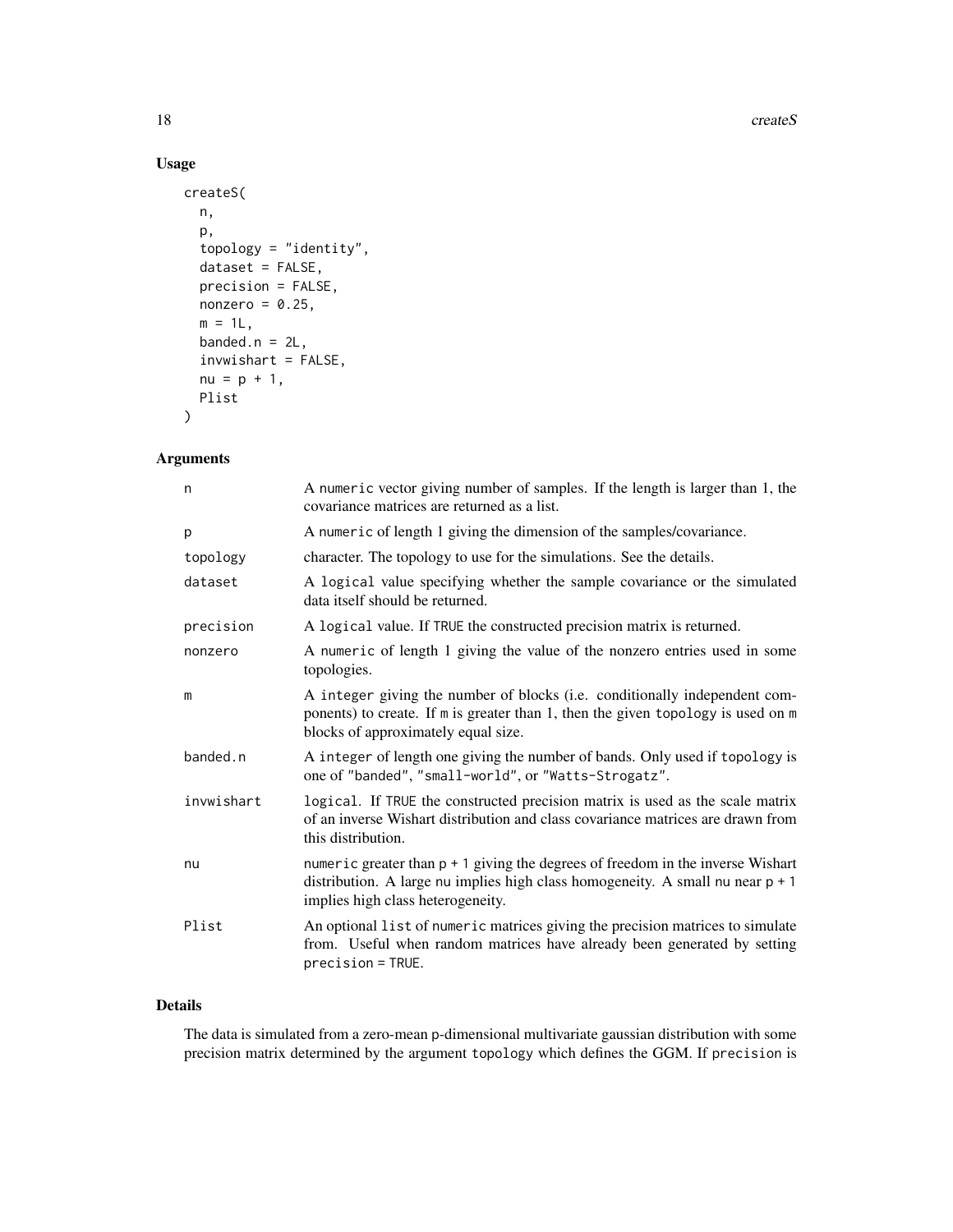#### $\alpha$ createS 19

TRUE the population precision matrix is returned. This is useful to see what the actual would-be-used precision matrices are. The available values of topology are described below. Unless otherwise stated the diagonal entries are always one. If m is 2 or greater block diagonal precision matrices are constructed and used.

- "identity": uses the identity matrix (diag(p)) as precision matrix. Corresponds to no conditional dependencies.
- "star": simulate from a star topology. Within each block the first node is selected as the "hub". The off-diagonal entries  $(1, j)$  and  $(j, 1)$  values taper off with the value  $1/(j + 1)$ .
- "clique": simulate from clique topology where each block is a complete graph with offdiagonal elements equal to nonzero.
- "complete": alias for (and identical to) "clique".
- "chain": simulate from a chain topology where the precision matrix is a tridiagonal matrix with off-diagonal elements (in each block) given by argument nonzero.
- "banded": precision elements (i,j) are given by  $1/(|i-j|+1)$  if  $|i-j|$  is less than or equal to banded.n and zero otherwise.
- "scale-free": The non-zero pattern of each block is generated by a Barabassi random graph. Non-zero off-diagonal values are given by nonzero. Gives are very "hubby" network.
- "Barabassi": alias for "scale-free".
- "small-world": The non-zero pattern of each block is generated by a 1-dimensional Watts-Strogatz random graph with banded.n starting neighbors and 5% probability of rewiring. Non-zero off-diagonal values are given by nonzero. Gives are very "bandy" network.
- "Watts-Strogatz": alias for "small-world"
- "random-graph": The non-zero pattern of each block is generated by a Erdos-Renyi random graph where each edge is present with probability  $1/p$ . Non-zero off-diagonal values are given by nonzero.
- "Erdos-Renyi": alias for "random-graph"

When n has length greater than 1, the datasets are generated i.i.d. given the topology and number of blocks.

Arguments invwishart and nu allows for introducing class homogeneity. Large values of nu imply high class homogeneity. nu must be greater than  $p + 1$ . More precisely, if invwishart == TRUE then the constructed precision matrix is used as the scale parameter in an inverse Wishart distribution with nu degrees of freedom. Each class covariance is distributed according to this inverse Wishart and independent.

# Value

The returned type is dependent on n and covariance. The function generally returns a list of numeric matrices with the same length as n. If covariance is FALSE the simulated datasets with size  $n[i]$  by p are given in the i entry of the output. If covariance is TRUE the p by p sample covariances of the datasets are given. When n has length 1 the list structure is dropped and the matrix is returned.

# Author(s)

Anders E. Bilgrau, Carel F.W. Peeters <carel.peeters@wur.nl>, Wessel N. van Wieringen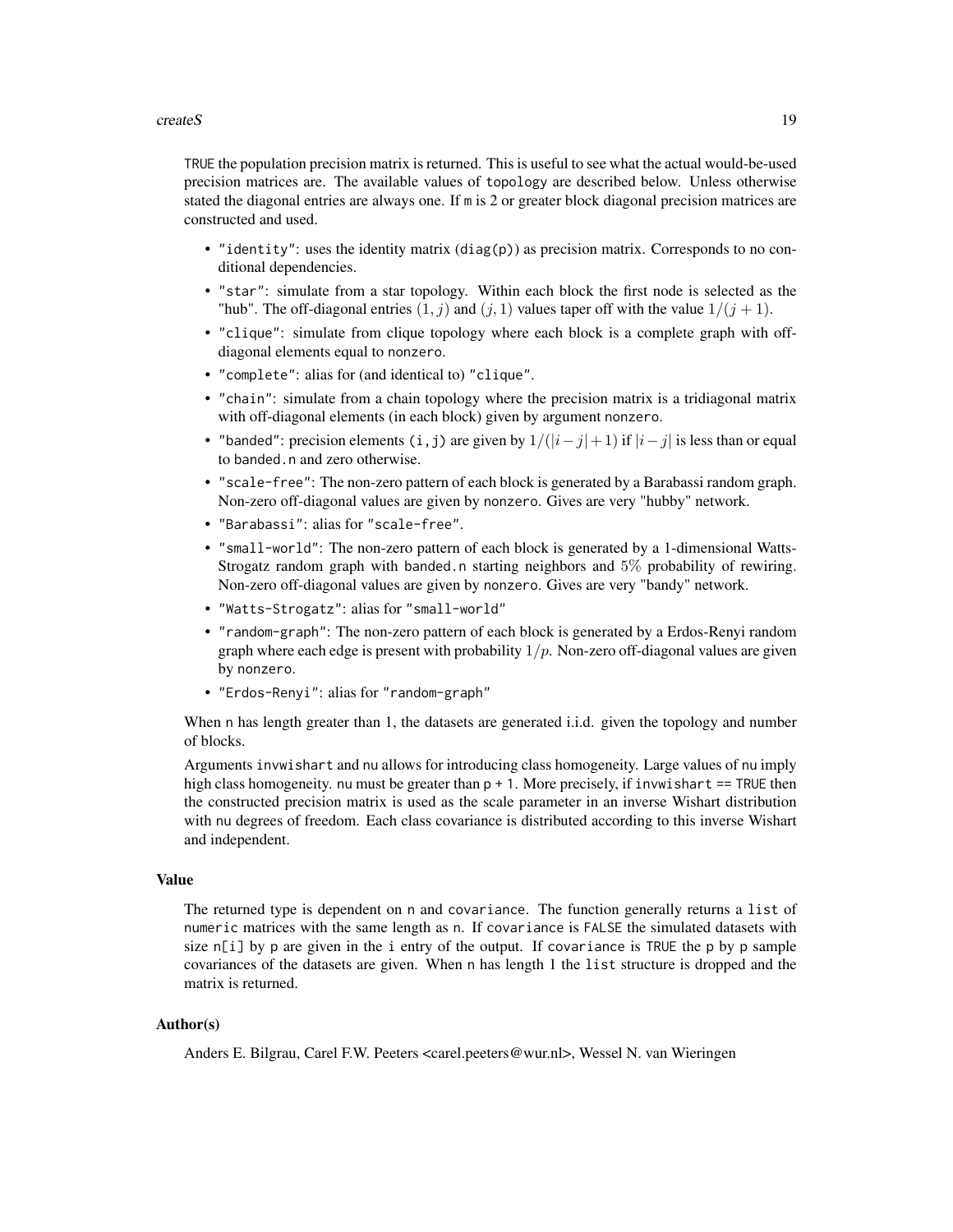#### Examples

```
## Generate some simple sample covariance matrices
createS(n = 10, p = 3)
createS(n = c(3, 4, 5), p = 3)createS(n = c(32, 55), p = 7)## Generate some datasets and not sample covariance matrices
createS(c(3, 4), p = 6, dataset = TRUE)## Generate sample covariance matrices from other topologies:
A \leq createS(2000, p = 4, topology = "star")
round(solve(A), 3)
B \le - createS(2000, p = 4, topology = "banded", banded.n = 2)
round(solve(B), 3)
C <- createS(2000, p = 4, topology = "clique") # The complete graph (as m = 1)
round(solve(C), 3)
D \le - createS(2000, p = 4, topology = "chain")
round(solve(D), 3)
## Generate smaple covariance matrices from block topologies:
C3 \le createS(2000, p = 10, topology = "clique", m = 3)
round(solve(C3), 1)
C5 \le createS(2000, p = 10, topology = "clique", m = 5)
round(solve(C5), 1)
## Can also return the precision matrix to see what happens
## m = 2 blocks, each "banded" with 4 off-diagonal bands
round(createS(1, 12, "banded", m = 2, banded.n = 4, precision = TRUE), 2)
## Simulation using graph-games
round(createS(1, 10, "small-world", precision = TRUE), 2)
round(createS(1, 5, "scale-free", precision = TRUE), 2)
round(createS(1, 5, "random-graph", precision = TRUE), 2)
## Simulation using inverse Wishart distributed class covariance
## Low class homogeneity
createS(n = c(10,10), p = 5, "banded", invwishart = TRUE, nu = 10)
## Extremely high class homogeneity
createS(n = c(10,10), p = 5, "banded", invwishart = TRUE, nu = 1e10)
# The precision argument can again be used to see the actual realised class
# precision matrices used when invwishart = TRUE.
# The Plist argument is used to reuse old precision matrices or
# user-generated ones
P \le - createS(n = 1, p = 5, "banded", precision = TRUE)
lapply(createS(n = c(1e5, 1e5), p = 5, Plist = list(P, P+1)), solve)
```
<span id="page-19-1"></span>default.penalty *Construct commonly used penalty matrices*

<span id="page-19-0"></span>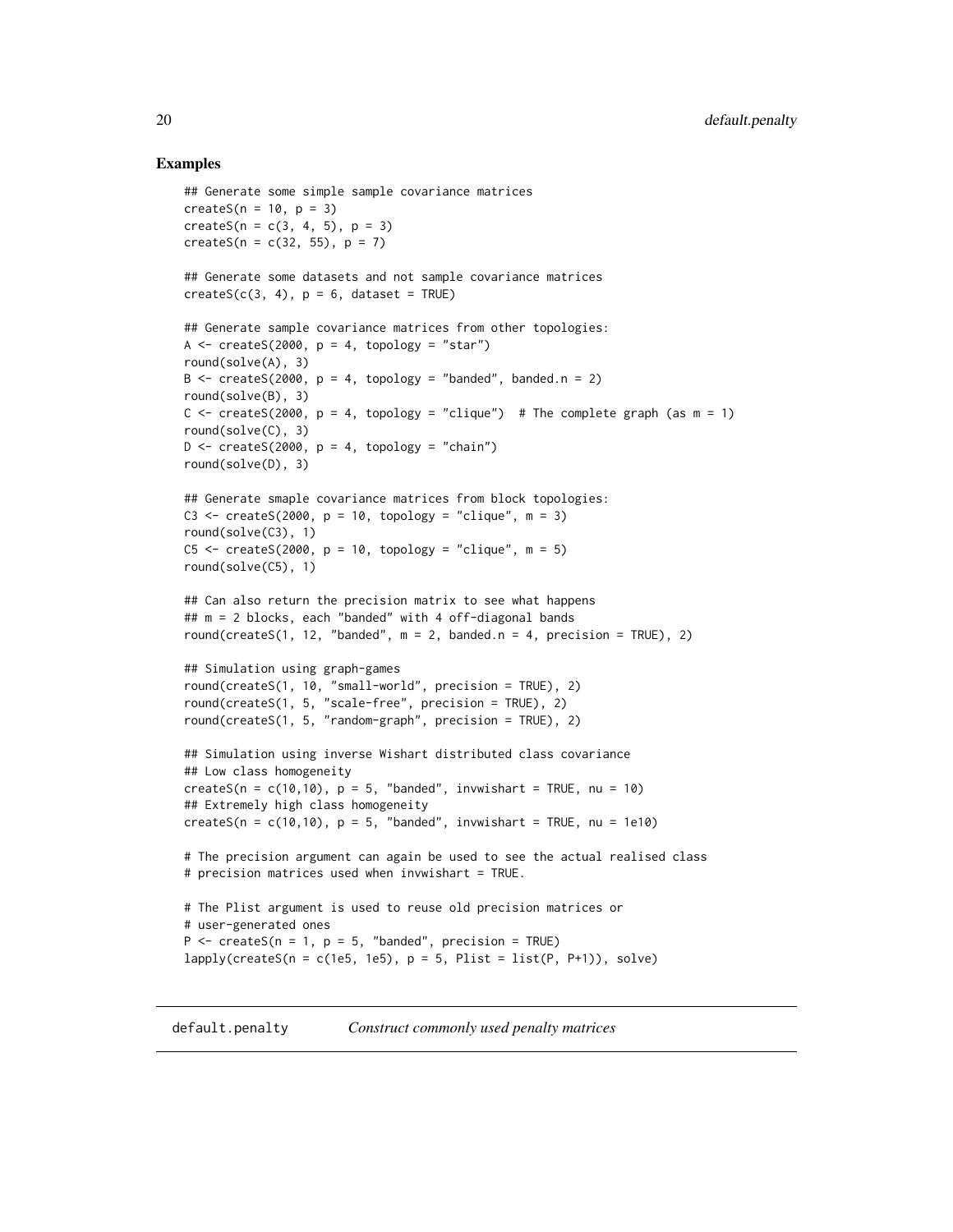# default.penalty 21

#### Description

Function that constructs default or commonly use penalty matrices according to a (factorial) study design. The constructed penalty matrix can be used directly in optPenalty. fused.auto or serve as basis for modification.

# Usage

```
default.penalty(
 G,
  df,
  type = c("Complete", "CartesianEqual", "CartesianUnequal", "TensorProd")
)
```
# Arguments

| G    | A numeric giving the number of classes. Can also be a list of length G such as<br>the usual argument Slist from other rags2ridges functions. Can be omitted if<br>df is given.                                |
|------|---------------------------------------------------------------------------------------------------------------------------------------------------------------------------------------------------------------|
| df   | A data, frame with G rows and factors in the columns. Note, the columns has<br>to be of type factor. Can be omitted when G is given and type == "Complete".<br>The factors can be ordered.                    |
| type | A character giving the type of fused penalty graph to construct. Should be<br>'Complete' (default), 'CartesianEqual', or 'CartesianUnequal' or 'TensorProd'<br>or an unique abbreviation hereof. See details. |

#### Details

The type gives a number of common choices for the penalty matrix:

- 'Complete' is the complete penalty graph with equal penalties.
- 'CartesianEqual' corresponds to a penalizing along each "direction" of factors with a common penalty. The choice is named Cartesian as it is the Cartesian graph product of the complete penalty graphs for the individual factors.
- 'CartesianUnequal' corresponds to a penalizing each direction of factors with individual penalties.
- 'TensorProd' correspond to penalizing the "diagonals" only. It is equivalent to the graph tensor products of the complete graphs for each individual factor.

#### Value

Returns a G by G character matrix which specify the class of penalty graphs to be used. The output is suitable as input for the penalty matrix used in [optPenalty.fused.auto](#page-61-1).

# Author(s)

Anders E. Bilgrau, Carel F.W. Peeters <carel.peeters@wur.nl>, Wessel N. van Wieringen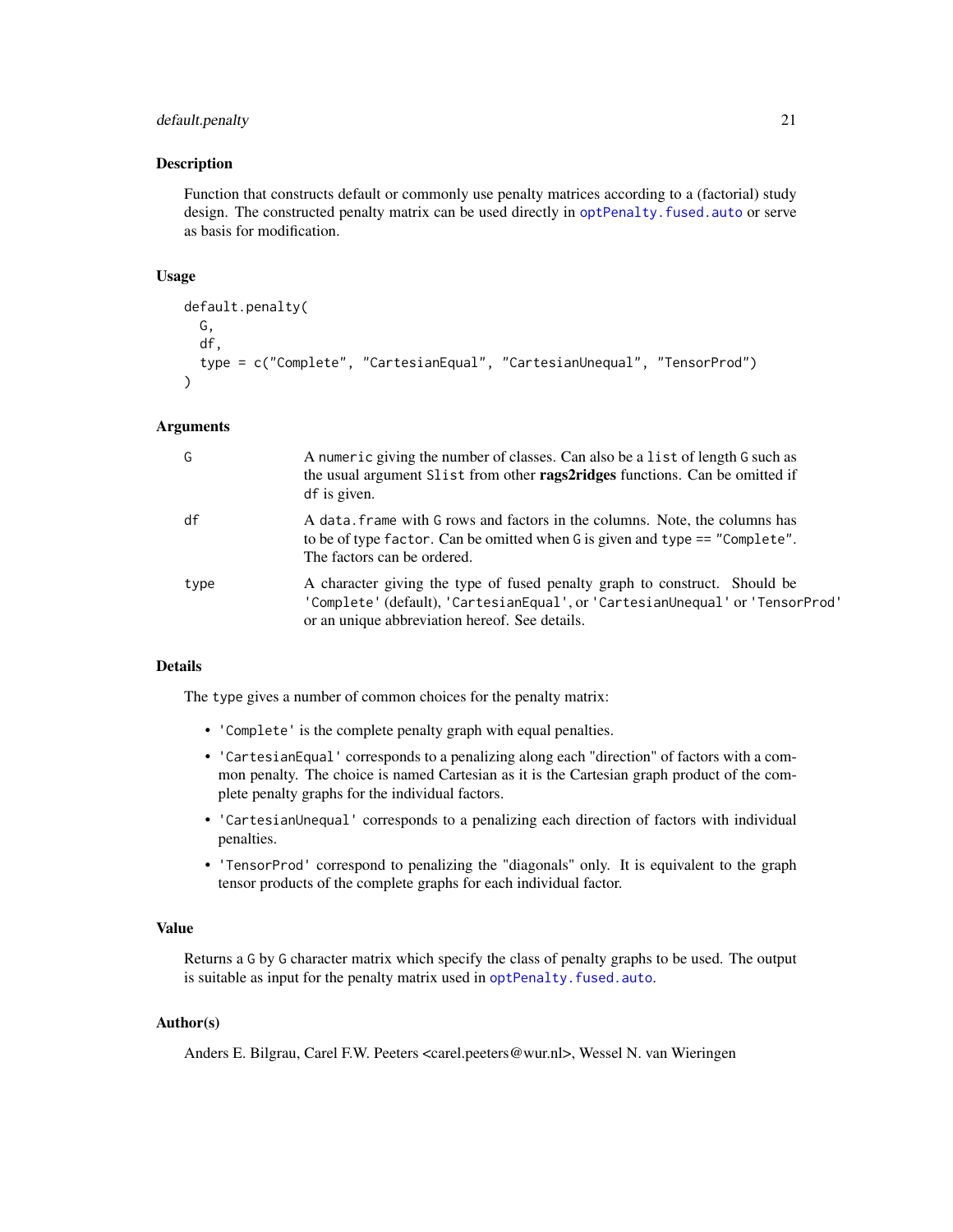#### <span id="page-21-0"></span>References

Bilgrau, A.E., Peeters, C.F.W., Eriksen, P.S., Boegsted, M., and van Wieringen, W.N. (2020). Targeted Fused Ridge Estimation of Inverse Covariance Matrices from Multiple High-Dimensional Data Classes. Journal of Machine Learning Research, 21(26): 1-52.

# See Also

[ridgeP.fused](#page-85-1), [optPenalty.fused](#page-61-1), [default.target](#page-21-1)

#### Examples

```
# Handling one-way designs
default.penalty(2)
default.penalty(4)
Slist <- vector("list", 6)
default.penalty(Slist) # The function uses only the length of the list
df0 \leq - expand.grid(Factor = c("lvl1", "lvl2"))
default.penalty(df0)
# A more elaborate example
df1 <- expand.grid(DS = c("DS1", "DS2", "DS3"), ER = c("ER+", "ER-"))
# Usage (various interface demonstrations)
default.penalty(6, df1, type = "Complete")
default.penalty(6, type = "CartesianEqual") # GIVES WARNING
default.penalty(6, df1, type = "CartesianEqual")
default.penalty(Slist, df1, type = "CartesianEqual")
default.penalty(6, df1, type = "CartesianUnequal")
default.penalty(df1)
# A 2 by 2 by 2 design
df2 <- expand.grid(A = c("A1", "A2"), B = c("B1", "B2"), C = c("C1", "C3"))
default.penalty(df2)
default.penalty(df2, type = "CartesianEqual")
default.penalty(df2, type = "CartesianUnequal")
```
<span id="page-21-1"></span>

| default.target | Generate a (data-driven) default target for usage in ridge-type shrink- |
|----------------|-------------------------------------------------------------------------|
|                | age estimation                                                          |

# Description

Function that generates a (data-driven) default target for usage in (type I) ridge shrinkage estimation of the precision matrix (see [ridgeP](#page-83-1)). The target that is generated is to be understood in precision terms. Most options for target generation result in a target that implies a situation of rotation equivariant estimation (see [ridgeP](#page-83-1)).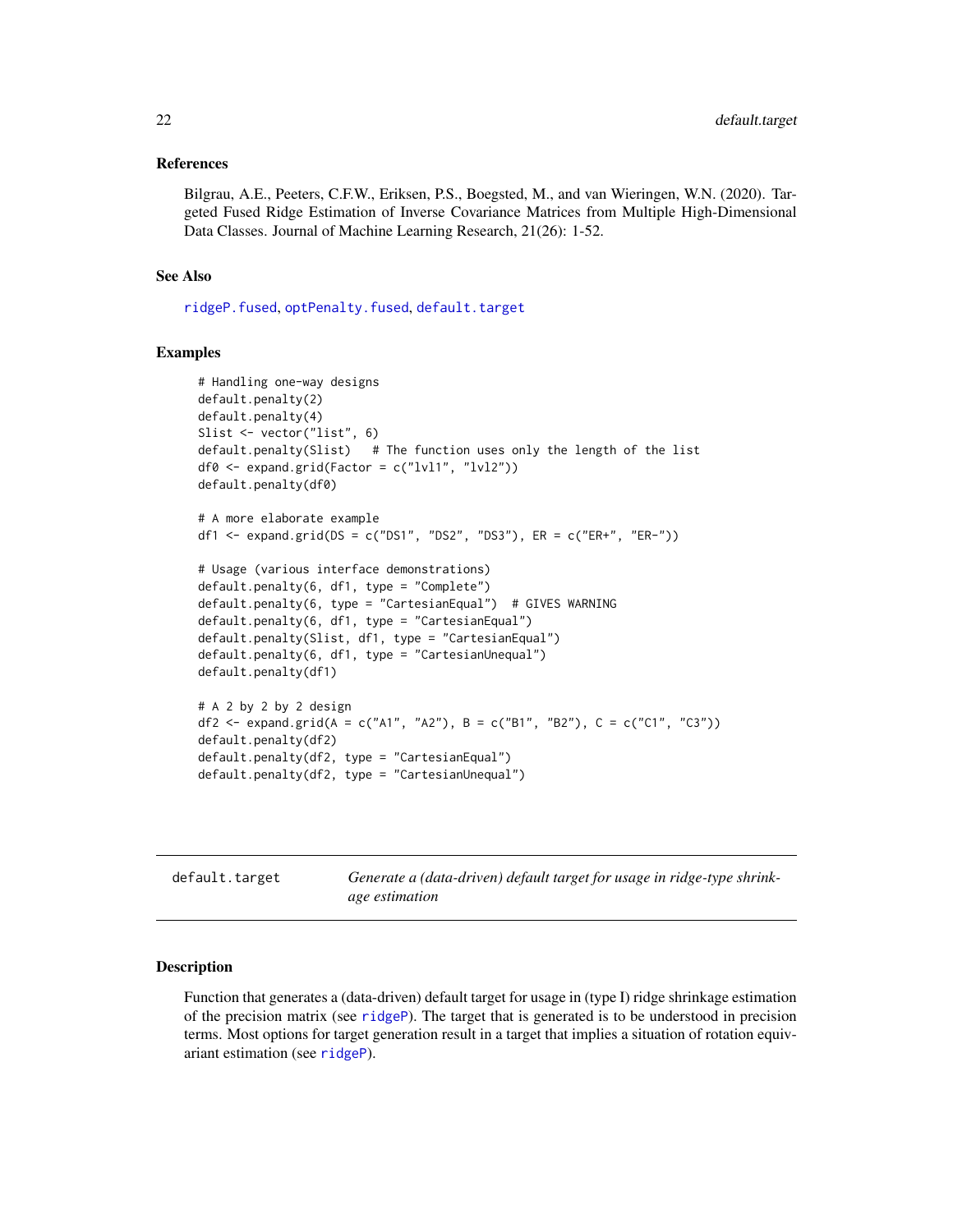#### default.target 23

#### Usage

default.target(S, type = "DAIE", fraction = 1e-04, const)

#### Arguments

| S        | Sample covariance matrix.                                                                                                       |
|----------|---------------------------------------------------------------------------------------------------------------------------------|
| type     | A character determining the type of default target. Must be one of: "DAIE",<br>"DIAES", "DUPV", "DAPV", "DCPV", "DEPV", "Null". |
| fraction | A numeric indicating the fraction of the largest eigenvalue below which an<br>eigenvalue is considered zero.                    |
| const    | A numeric constant representing the partial variance.                                                                           |

# Details

The function can generate the following default target matrices:

- DAIE: Diagonal matrix with average of inverse nonzero eigenvalues of S as entries;
- DIAES: Diagonal matrix with inverse of average of eigenvalues of S as entries;
- DUPV: Diagonal matrix with unit partial variance as entries (identity matrix);
- DAPV: Diagonal matrix with average of inverse variances of S as entries;
- DCPV: Diagonal matrix with constant partial variance as entries. Allows one to use other constant than DAIE, DIAES, DUPV, DAPV, and in a sense Null;
- DEPV: Diagonal matrix with the inverse variances of S as entries;
- Null: Null matrix.

The targets DUPV, DCPV, and Null are not data-driven in the sense that the input matrix S only provides information on the size of the desired target. The targets DAIE, DIAES, DAPV, and DEPV are data-driven in the sense that the input matrix S provides the information for the diagonal entries. The argument fraction is only used when type = "DAIE". The argument const is only used when type = "DCPV". All types except DEPV and Null lead to rotation equivariant alternative and archetypal Type I ridge estimators. The target Null also leads to a rotation equivariant alternative Type II ridge estimator (see [ridgeP](#page-83-1)). Note that the DIAES, DAPV, and DEPV targets amount to the identity matrix when the sample covariance matrix S is standardized to be the correlation matrix. The same goes, naturally, for the DCPV target when const is specified to be 1.

# Value

Function returns a target matrix.

### Author(s)

Carel F.W. Peeters <carel.peeters@wur.nl>, Wessel N. van Wieringen

# References

van Wieringen, W.N. & Peeters, C.F.W. (2016). Ridge Estimation of Inverse Covariance Matrices from High-Dimensional Data, Computational Statistics & Data Analysis, vol. 103: 284-303. Also available as arXiv:1403.0904v3 [stat.ME].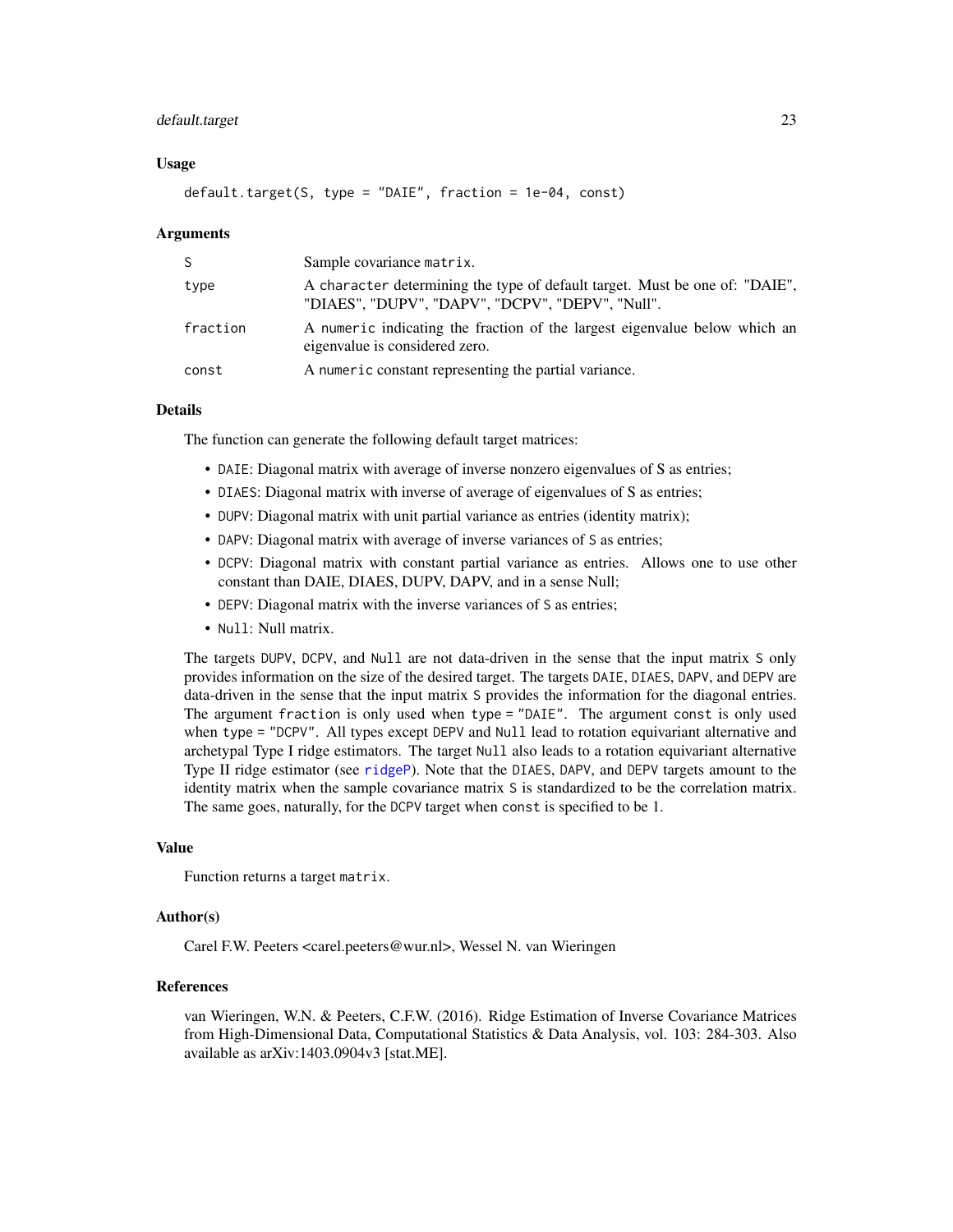# <span id="page-23-0"></span>See Also

[ridgeP](#page-83-1), [covML](#page-14-1)

# Examples

```
## Obtain some (high-dimensional) data
p = 25
n = 10
set.seed(333)
X = matrix(rnorm(n*p), nrow = n, ncol = p)colnames(X)[1:25] = letters[1:25]Cx < -covML(X)## Obtain default diagonal target matrix
default.target(Cx)
```
<span id="page-23-1"></span>default.target.fused *Generate data-driven targets for fused ridge estimation*

#### Description

Generates a list of (data-driven) targets to use in fused ridge estimation. Simply a wrapper for [default.target](#page-21-1).

### Usage

```
default.target.fused(Slist, ns, type = "DAIE", by, ...)
```
# Arguments

| Slist | A list of length $K$ of numeric covariance matrices of the same size for $K$<br>classes.                                                                                                                                                                                                    |
|-------|---------------------------------------------------------------------------------------------------------------------------------------------------------------------------------------------------------------------------------------------------------------------------------------------|
| ns    | A numeric vector of sample sizes corresponding to the entries of S1 ist.                                                                                                                                                                                                                    |
| type  | A character giving the choice of target to construct. See default. target for<br>the available options. Default is "DAIE".                                                                                                                                                                  |
| by    | A character vector with the same length as Slist specifying which groups<br>should share target. For each unique entry of by a target is constructed. If<br>omitted, the default is to assign a unique target to each class. If not given as a<br>character coercion into one is attempted. |
|       | Arguments passed to default. target.                                                                                                                                                                                                                                                        |

# Value

A list of  $K$  covariance target matrices of the same size.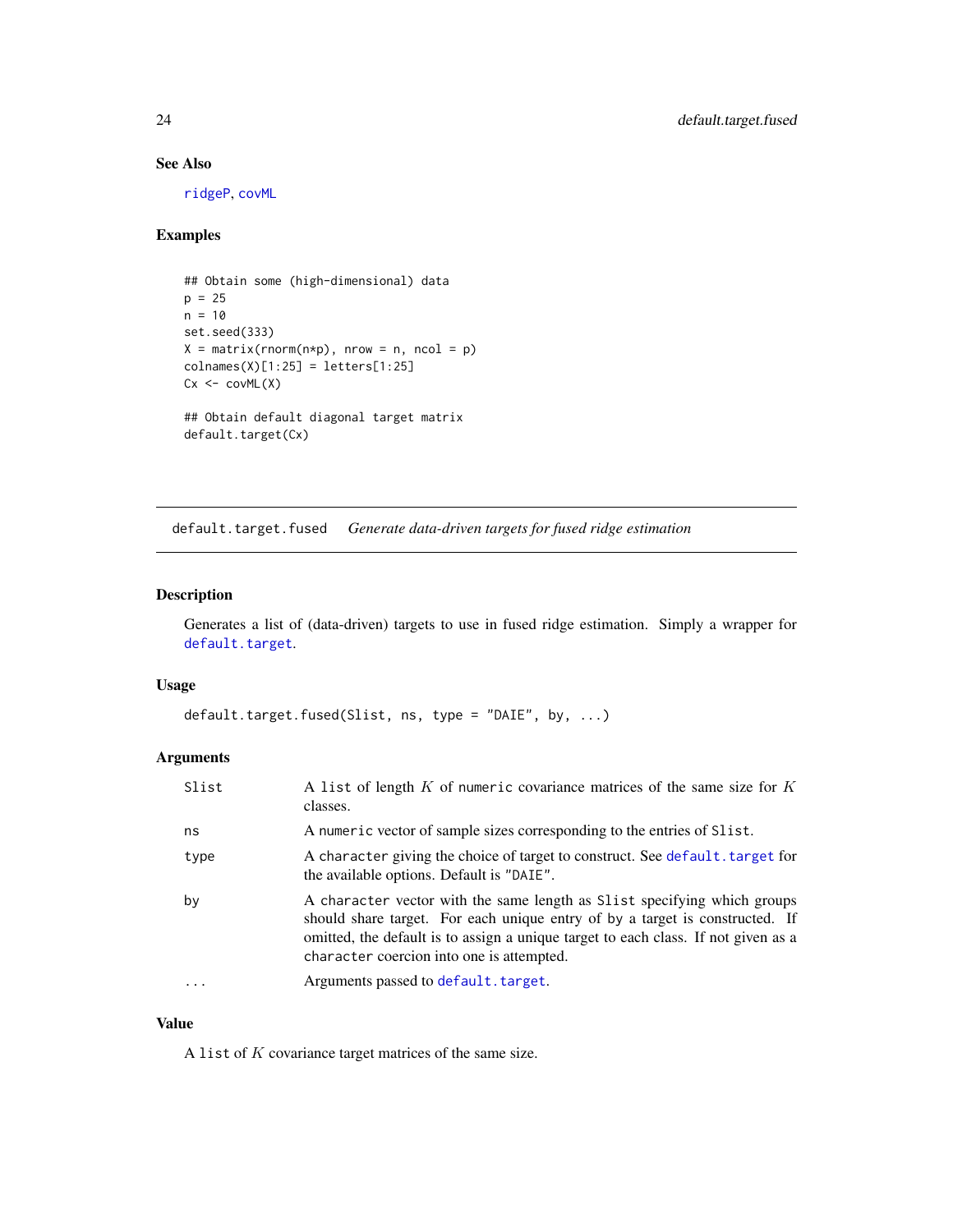#### <span id="page-24-0"></span>DiffGraph 25

### Author(s)

Anders E. Bilgrau, Carel F.W. Peeters <carel.peeters@wur.nl>, Wessel N. van Wieringen

#### See Also

[default.target](#page-21-1)

# Examples

```
# Make some toy data
ns \leq c(3, 4) # Two classes with sample size 3 and 4
Slist \le createS(ns, p = 3) # Generate two 3-dimensional covariance matrices
Slist
# Different choices:
default.target.fused(Slist, ns)
default.target.fused(Slist, ns, by = seq_along(Slist)) # The same as before
default.target.fused(Slist, ns, type = "Null")
default.target.fused(Slist, ns, type = "DAPV")
default.target.fused(Slist, ns, type = "DAPV", by = rep(1, length(Slist)))
# Make some (more) toy data
ns \leq c(3, 4, 6, 7) # Two classes with sample size 3 and 4
Slist \leq createS(ns, p = 2) # Generate four 2-dimensional covariance matrices
# Use the same target in class 1 and 2, but another in class 3 and 4:
default.target.fused(Slist, ns, by = c("A", "A", "B", "B"))
```
DiffGraph *Visualize the differential graph*

### Description

Function visualizing the differential graph, i.e., the network of edges that are unique for 2 classspecific graphs over the same vertices

#### Usage

```
DiffGraph(
 P1,
 P2,
  lay = "layout_with_fr",
  coords = NULL,
 Vsize = 15,
  Vcex = 1,
 Vcolor = "orangered",
```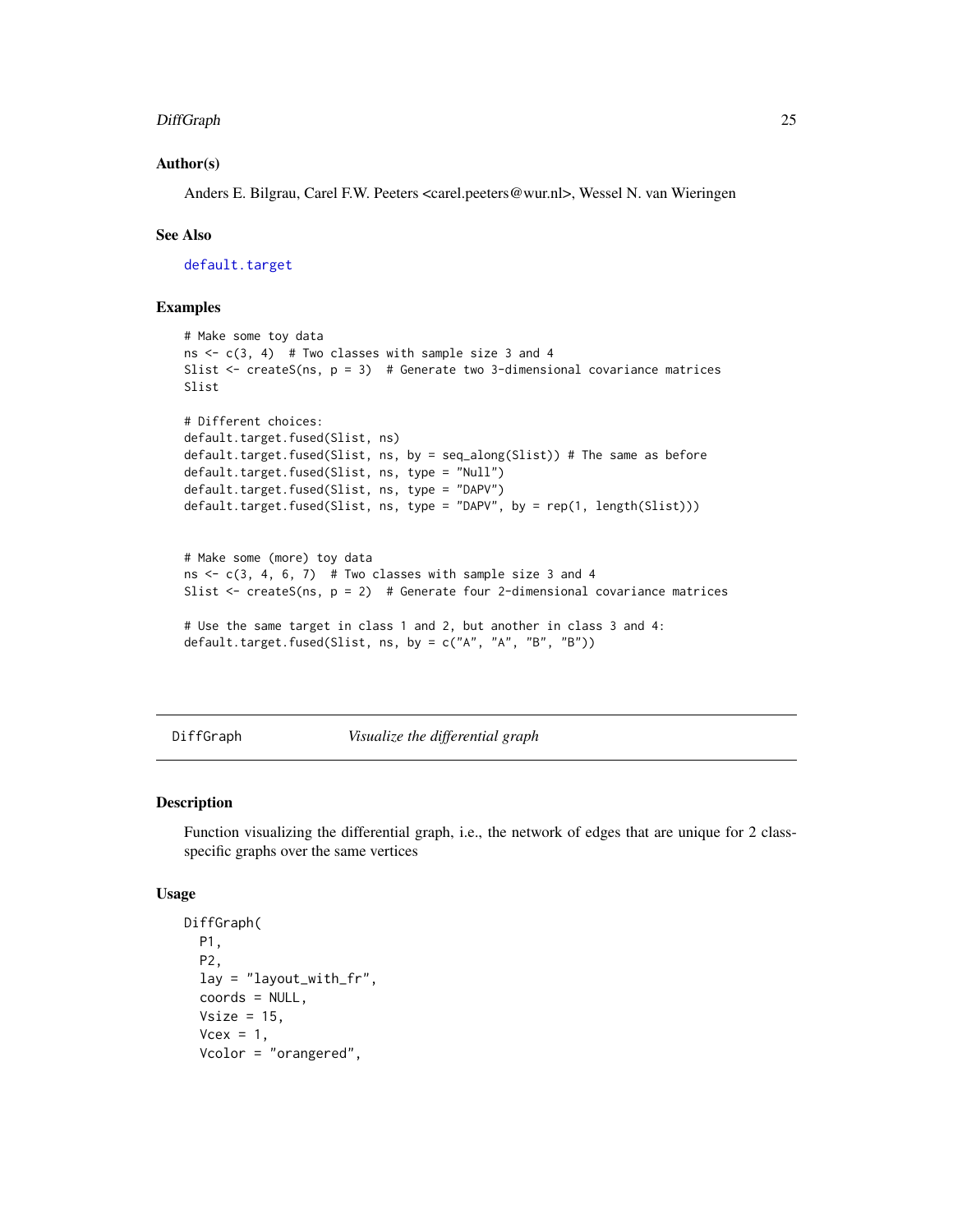```
VBcolor = "darkred",
  VLcolor = "black",
 P1color = "red",
 P2color = "green",
 main = "")
```
#### **Arguments**

| Sparsified precision matrix for class 1.                                                                         |
|------------------------------------------------------------------------------------------------------------------|
| Sparsified precision matrix for class 2.                                                                         |
| A character mimicking a call to igraph layout functions. Determines the<br>placement of vertices.                |
| A matrix containing coordinates. Alternative to the lay-argument for determin-<br>ing the placement of vertices. |
| A numeric determining the vertex size.                                                                           |
| A numeric determining the size of the vertex labels.                                                             |
| A character (scalar or vector) determining the vertex color.                                                     |
| A character determining the color of the vertex border.                                                          |
| A character determining the color of the vertex labels.                                                          |
| A character determining the color of edges unique to P1.                                                         |
| A character determining the color of edges unique to P2.                                                         |
| A character giving the main figure title.                                                                        |
|                                                                                                                  |

#### Details

Say you have 2 class-specific precision matrices that are estimated over the same variables/features. This function visualizes in a single graph the edges that are unique to the respective classes. Hence, it gives the differential graph. Edges unique to P1 are colored according to P1color. Edges unique to P2 are colored according to P2color. Dashed lines indicate negative precision elements while solid lines indicate positive precision elements.

The default layout is according to the Fruchterman-Reingold algorithm (1991). Most layout functions supported by [igraph](#page-0-0) are supported (the function is partly a wrapper around certain [igraph](#page-0-0) functions). The igraph layouts can be invoked by a character that mimicks a call to a [igraph](#page-0-0) layout functions in the lay argument. When using lay = NULL one can specify the placement of vertices with the coords argument. The row dimension of this matrix should equal the number of vertices. The column dimension then should equal 2 (for 2D layouts) or 3 (for 3D layouts). The coords argument can also be viewed as a convenience argument as it enables one, e.g., to layout a graph according to the coordinates of a previous call to Ugraph. If both the the lay and the coords arguments are not NULL, the lay argument takes precedence.

#### Value

The function returns a graph.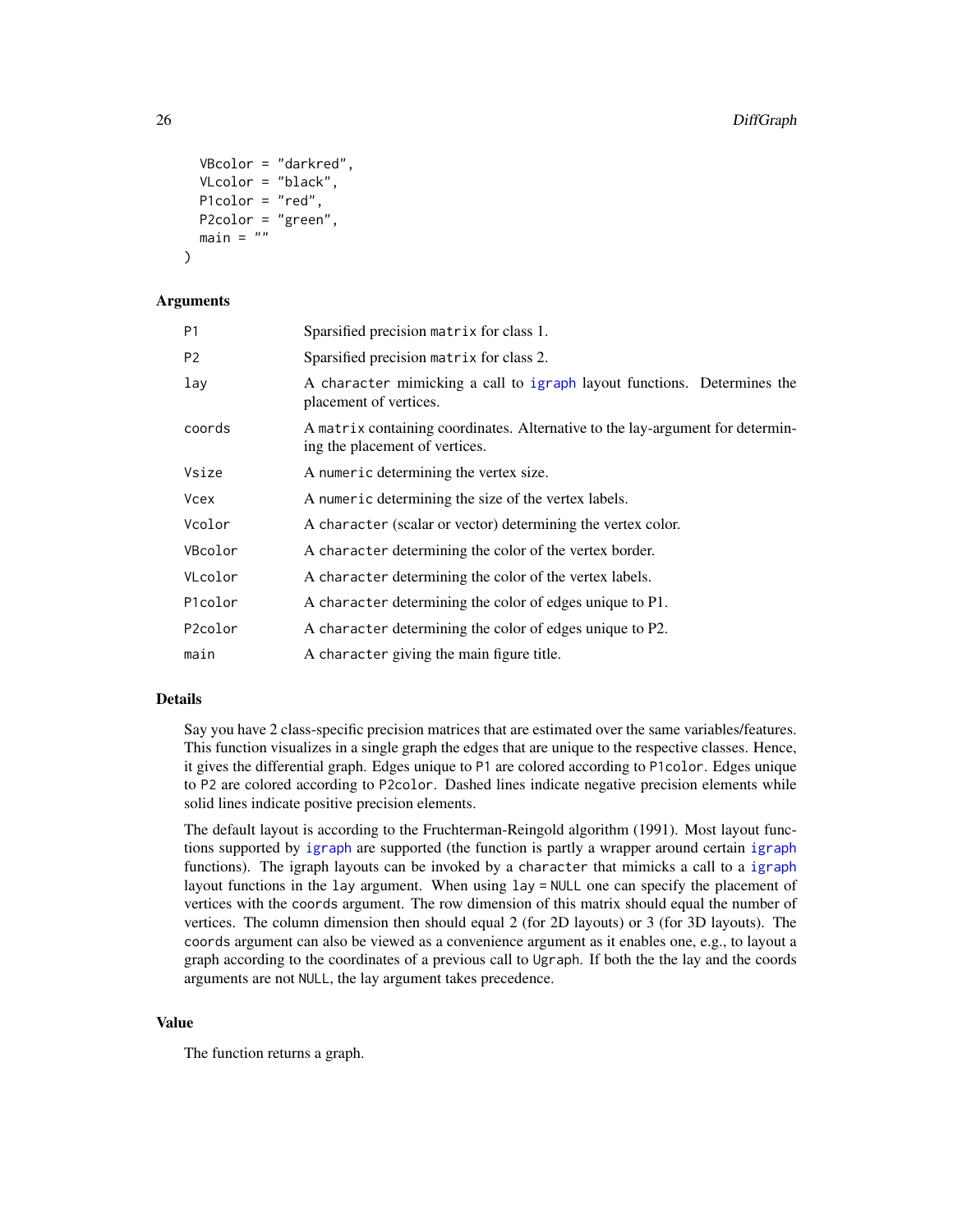#### <span id="page-26-0"></span>edgeHeat 27

#### Author(s)

Carel F.W. Peeters <carel.peeters@wur.nl>

#### References

Csardi, G. and Nepusz, T. (2006). The igraph software package for complex network research. InterJournal, Complex Systems 1695. http://igraph.sf.net

Fruchterman, T.M.J., and Reingold, E.M. (1991). Graph Drawing by Force-Directed Placement. Software: Practice & Experience, 21: 1129-1164.

#### See Also

[Ugraph](#page-102-1)

### Examples

```
## Obtain some (high-dimensional) data, class 1
p = 25n = 10set.seed(333)
X = matrix(rnorm(n*p), nrow = n, ncol = p)collnames(X)[1:25] = letters[1:25]## Obtain some (high-dimensional) data, class 2
set.seed(123456)
X2 = matrix(rnorm(n*p), nrow = n, ncol = p)colnames(X2)[1:25] = letters[1:25]
## Obtain regularized precision under optimal penalty, classes 1 and 2
OPT <- optPenalty.LOOCV(X, lambdaMin = .5, lambdaMax = 30, step = 100)
OPT2 <- optPenalty.LOOCV(X2, lambdaMin = .5, lambdaMax = 30, step = 100)
## Determine support regularized standardized precision under optimal penalty
PC0 <- sparsify(symm(OPT$optPrec), threshold = "localFDR")$sparseParCor
PC02 <- sparsify(symm(OPT2$optPrec), threshold = "localFDR")$sparseParCor
## Visualize differential graph
DiffGraph(PC0, PC02)
```
<span id="page-26-1"></span>edgeHeat *Visualize (precision) matrix as a heatmap*

#### Description

Function that visualizes a (precision) matrix as a heatmap. May be used to assess visually the elements of a single (possibly sparsified precision) matrix. May also be used in assessing the performance of edge selection techniques.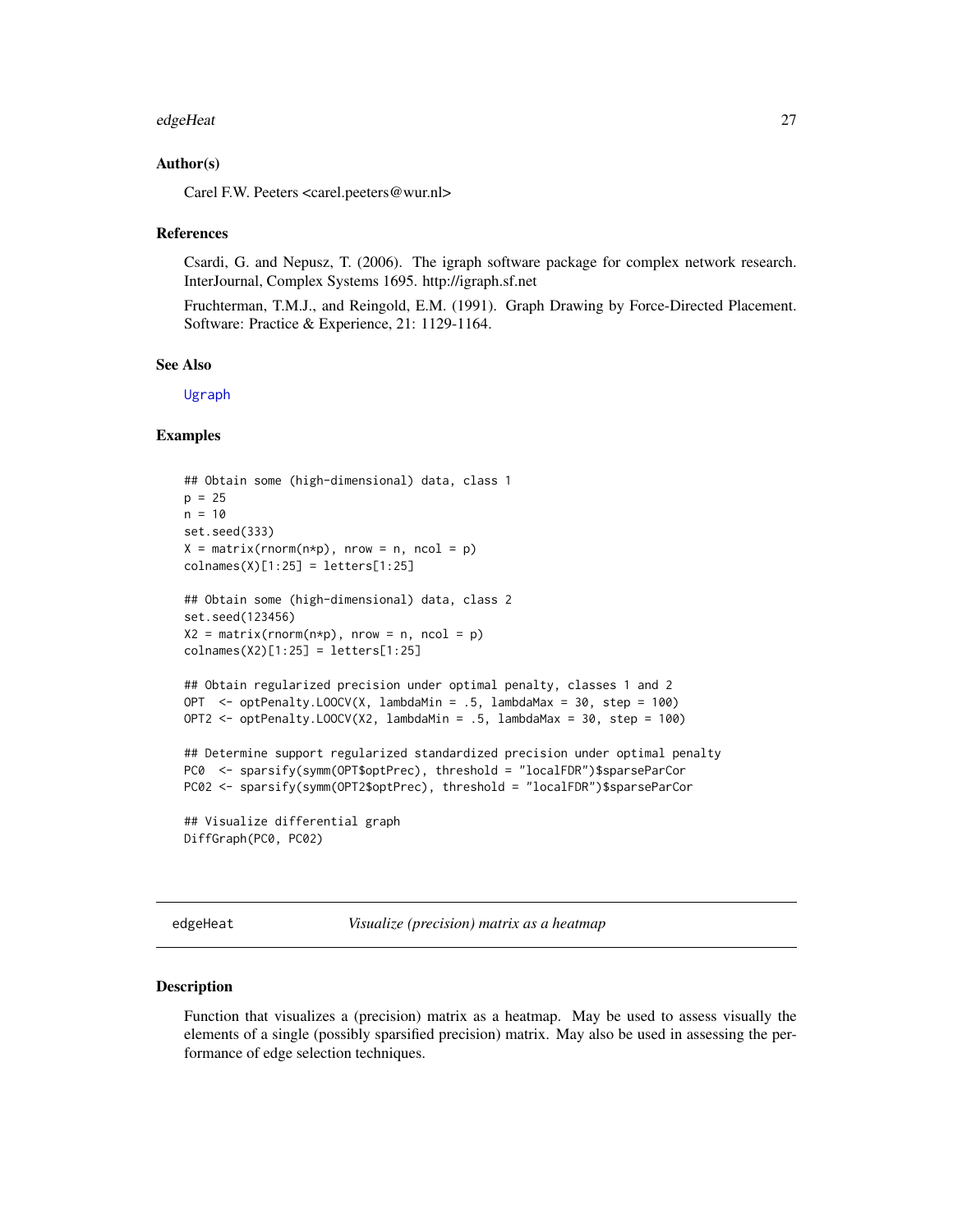#### 28 edgeHeat and the control of the control of the control of the control of the control of the control of the control of the control of the control of the control of the control of the control of the control of the control

#### Usage

```
edgeHeat(
 M,
  lowColor = "blue",
 highColor = "red",
  textsize = 10,
  diag = TRUE,legend = TRUE,main = "")
```
# Arguments

| M         | (Possibly sparsified precision) matrix.                                                                                                                             |
|-----------|---------------------------------------------------------------------------------------------------------------------------------------------------------------------|
| lowColor  | A character that determines the color scale in the negative range.                                                                                                  |
| highColor | A character that determines the color scale in the positive range.                                                                                                  |
| textsize  | A numeric scaling the text size of row and column labels.                                                                                                           |
| diag      | A logical determining if the diagonal elements of the matrix should be in-<br>cluded in the color scaling. This argument is only used when M is a square<br>matrix. |
| legend    | A logical indicating whether a color legend should be included.                                                                                                     |
| main      | A character giving the main figure title.                                                                                                                           |

#### Details

This function utilizes [ggplot2](https://cran.r-project.org/package=ggplot2) (Wickham, 2009) to visualize a matrix as a heatmap: a false color plot in which the individual matrix entries are represented by colors. lowColor determines the color scale for matrix entries in the negative range. highColor determines the color scale for matrix entries in the positive range. For the colors supported by the arguments lowColor and highColor, see <https://stat.columbia.edu/~tzheng/files/Rcolor.pdf>. White entries in the plot represent the midscale value of 0. One can opt to set the diagonal entries to the midscale color of white when one is interested in (heatmapping) the off-diagonal elements only. To achieve this, set diag = FALSE. Naturally, the diag argument is only used when the input matrix M is a square matrix.

The intended use of the function is to visualize a, possibly sparsified, precision matrix as a heatmap. The function may also be used, in a graphical modeling setting, to assess the performance of edge selection techniques. However, the function is quite general, in the sense that it can represent any matrix as a heatmap.

#### Author(s)

Carel F.W. Peeters <carel.peeters@wur.nl>, Wessel N. van Wieringen

# References

Wickham, H. (2009). ggplot2: elegant graphics for data analysis. New York: Springer.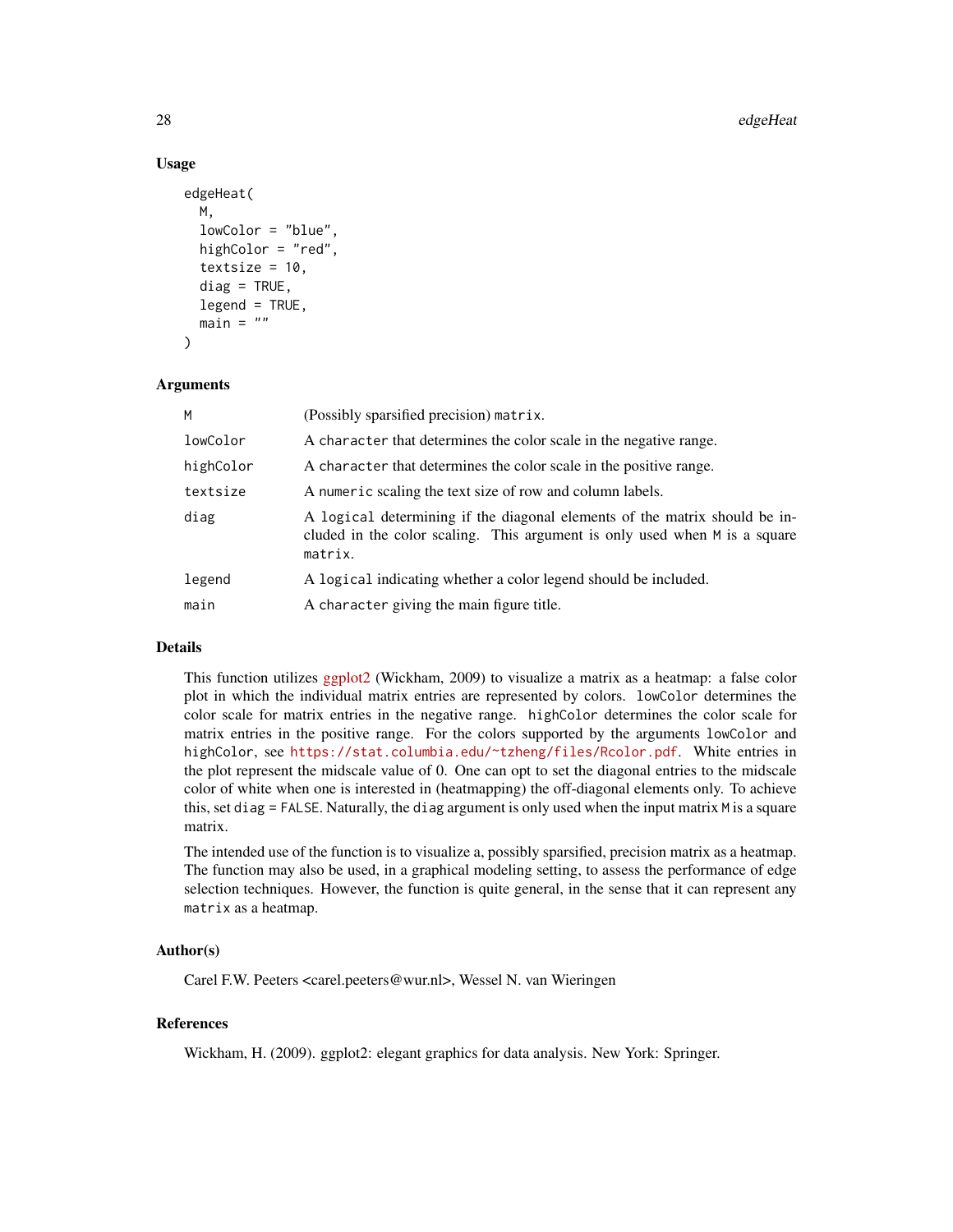#### <span id="page-28-0"></span>evaluateS 29

#### See Also

[covML](#page-14-1), [ridgeP](#page-83-1), [sparsify](#page-96-1)

# Examples

```
## Obtain some (high-dimensional) data
p = 25n = 10set.seed(333)
X = matrix(rnorm(n*p), nrow = n, ncol = p)collnames(X)[1:25] = letters[1:25]Cx \leftarrow \text{covML}(X)## Obtain regularized precision matrix
P \le - ridgeP(Cx, lambda = 10, type = "Alt")
## Obtain sparsified partial correlation matrix
PC0 <- sparsify(P, threshold = "localFDR", FDRcut = .8)$sparseParCor
## Visualize sparsified partial correlation matrix as heatmap
edgeHeat(PC0)
```
<span id="page-28-1"></span>

```
evaluateS Evaluate numerical properties square matrix
```
#### Description

Function that evaluates various numerical properties of a square input matrix. The intended use is to evaluate the various numerical properties of what is assumed to be a covariance matrix. Another use is to evaluate the various numerical properties of a (regularized) precision matrix.

#### Usage

```
evaluateS(S, verbose = TRUE)
```
#### Arguments

|         | Covariance or (regularized) precision matrix.               |
|---------|-------------------------------------------------------------|
| verbose | A logical indicating if output should be printed on screen. |

# Details

The function evaluates various numerical properties of a covariance or precision input matrix. The function assesses if the input matrix is symmetric, if all its eigenvalues are real, if all its eigenvalues are strictly positive, and if it is a diagonally dominant matrix. In addition, the function calculates the trace, the determinant, and the spectral condition number of the input matrix. See, e.g., Harville (1997) for more details on the mentioned (numerical) matrix properties.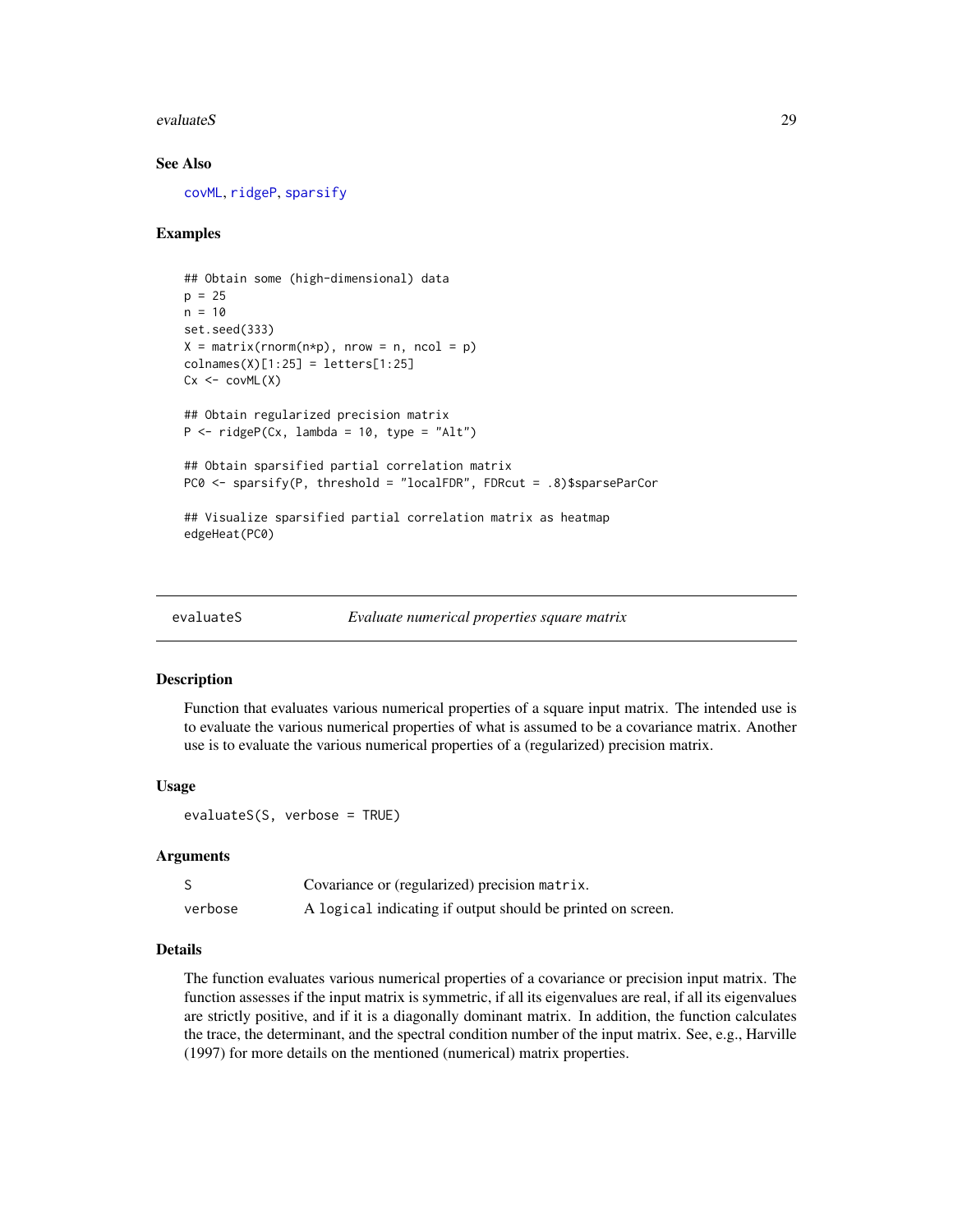# Value

| symm       | A logical indicating if the matrix is symmetric.               |
|------------|----------------------------------------------------------------|
| realEigen  | A logical indicating if the eigenvalues are real.              |
| posEigen   | A logical indicating if the eigenvalues are strictly positive. |
| dd         | A logical indicating if the matrix is diagonally dominant.     |
| trace      | A numerical giving the value of the trace.                     |
| det        | A numerical giving the value of the determinant.               |
| condNumber | A numerical giving the value of the spectral condition number. |

# Author(s)

Wessel N. van Wieringen, Carel F.W. Peeters <carel.peeters@wur.nl>

# References

Harville, D.A.(1997). Matrix algebra from a statistician's perspective. New York: Springer-Verlag.

#### See Also

[covML](#page-14-1), [ridgeP](#page-83-1)

#### Examples

```
## Obtain some (high-dimensional) data
p = 25n = 10set.seed(333)
X = matrix(rnorm(n*p), nrow = n, ncol = p)collnames(X)[1:25] = letters[1:25]Cx \leftarrow \text{covML}(X)## Evaluate numerical properties covariance matrix
## Obtain, e.g., value trace
Seval <- evaluateS(Cx); Seval
Seval$trace
## Evaluate numerical properties precision matrix after regularization
P \le - ridgeP(Cx, lambda = 10, type = 'Alt')
Peval <- evaluateS(P); Peval
```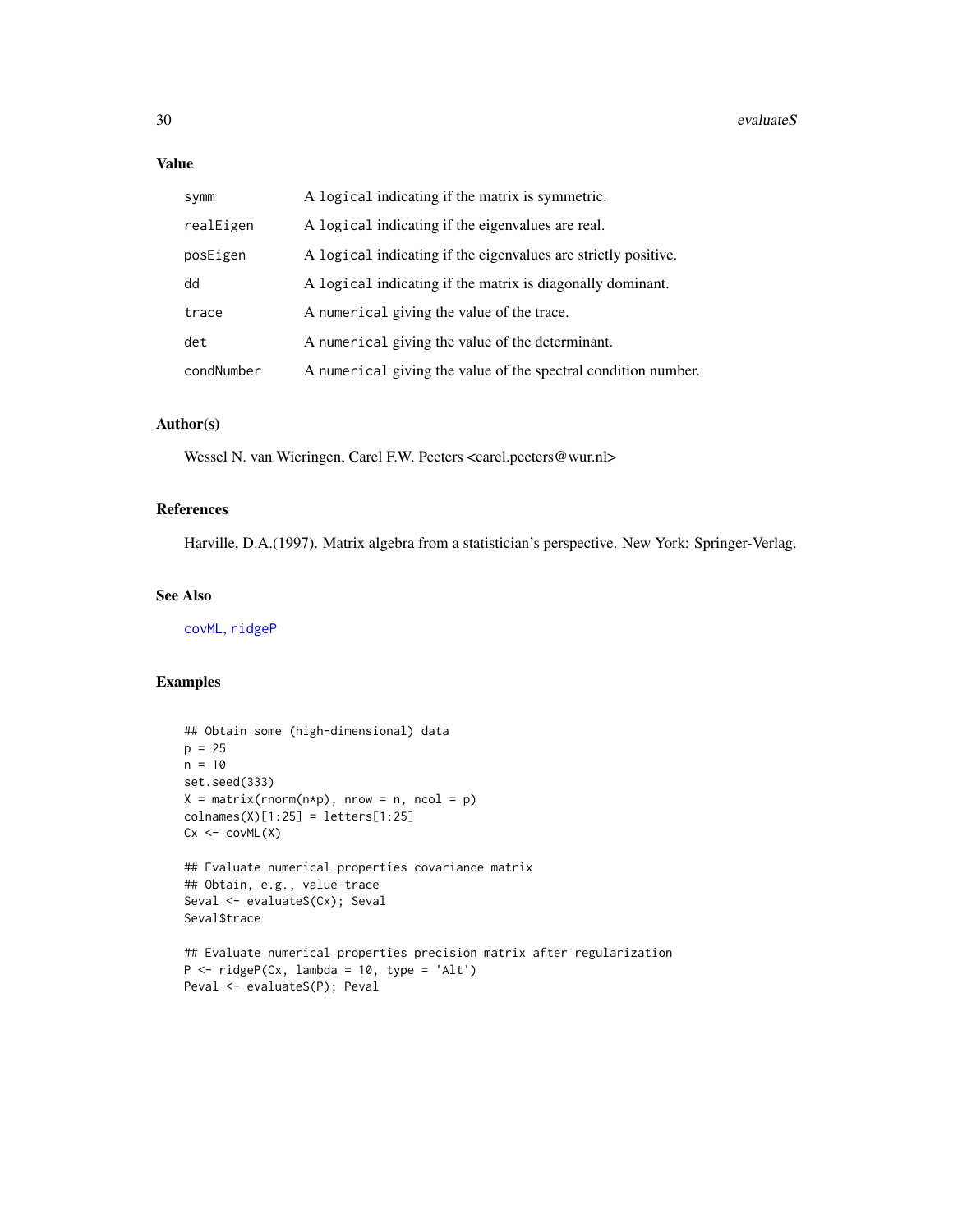<span id="page-30-1"></span><span id="page-30-0"></span>

#### Description

Function aiding the visual inspection of the fit of an estimated (possibly regularized) precision matrix vis-a-vis the sample covariance matrix.

#### Usage

```
evaluateSfit(
 Phat,
  S,
  diag = FALSE,
  fileType = "pdf",
 nameExt = "",dir = getwd())
```
### **Arguments**

| Phat     | (Regularized) estimate of the precision matrix.                                             |
|----------|---------------------------------------------------------------------------------------------|
| S        | Sample covariance matrix                                                                    |
| diag     | A logical determining if the diagonal elements should be retained for plotting.             |
| fileType | A character determining the output file type. Must be one of: "pdf", "eps".                 |
| nameExt  | A character determining the extension of default output names generated by<br>the function. |
| dir      | A character specifying the directory in which the visual output is stored.                  |

#### Details

The function outputs various visualizations to aid the visual inspection of an estimated and possibly regularized precision matrix vis-a-vis the sample covariance matrix. The inverse of the estimated precision matrix P is taken to represent the estimated covariance matrix. The function then outputs a QQ-plot and a heatmap of the observed covariances against the estimated ones. The heatmap has the estimated covariances as lower-triangular elements and the observed covariances as the upper-triangular elements. The function outputs analogous plots for the estimated and observed correlations. In case the observed covariance matrix S is non-singular also a QQ-plot an a heatmap are generated for the estimated and observed partial correlations.

The function generates files with extension fileType under default output names. These files are stored in the directory dir (default is the working directory). To avoid overwriting of files when working in a single directory one may employ the argument nameExt. By using nameExt the default output names are extended with a character of choice.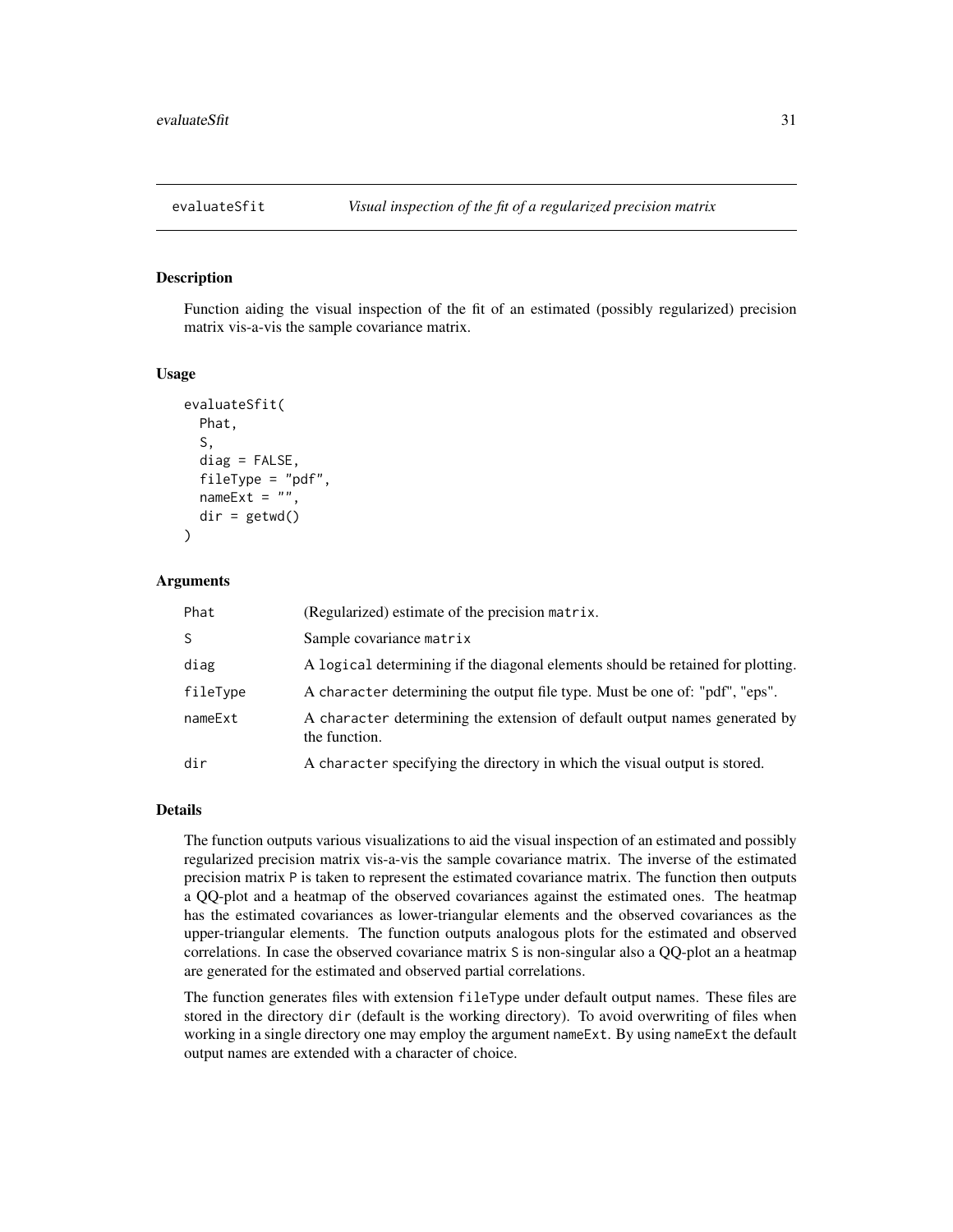### <span id="page-31-0"></span>Author(s)

Wessel N. van Wieringen, Carel F.W. Peeters <carel.peeters@wur.nl>

#### See Also

[ridgeP](#page-83-1), [covML](#page-14-1)

# Examples

```
## Not run:
## Obtain some (high-dimensional) data
p = 25n = 10set.seed(333)
X = matrix(rnorm(n*p), nrow = n, ncol = p)collnames(X)[1:25] = letters[1:25]Cx \leftarrow \text{covML}(X)## Obtain regularized precision matrix
P \le - ridgeP(Cx, lambda = 10, type = 'Alt')
## Evaluate visually fit of regularized precision matrix vis-a-vis sample covariance
evaluateSfit(P, Cx, diag = FALSE, fileType = "pdf", nameExt = "test")
## End(Not run)
```
<span id="page-31-1"></span>

| fullMontyS | Wrapper function |  |
|------------|------------------|--|
|------------|------------------|--|

# Description

Function that forms a wrapper around certain rags2ridges functionalities. More specifically, it (automatically) invokes functionalities to get from high-dimensional data to a penalized precision estimate, to the corresponding conditional independence graph and topology summaries.

#### Usage

```
fullMontyS(
  Y,
  lambdaMin,
  lambdaMax,
  target = default.target(covML(Y)),
  dir = getwd(),fileTypeFig = "pdf",
  FDRcut = 0.9,
 nOutput = TRUE,verbose = TRUE
)
```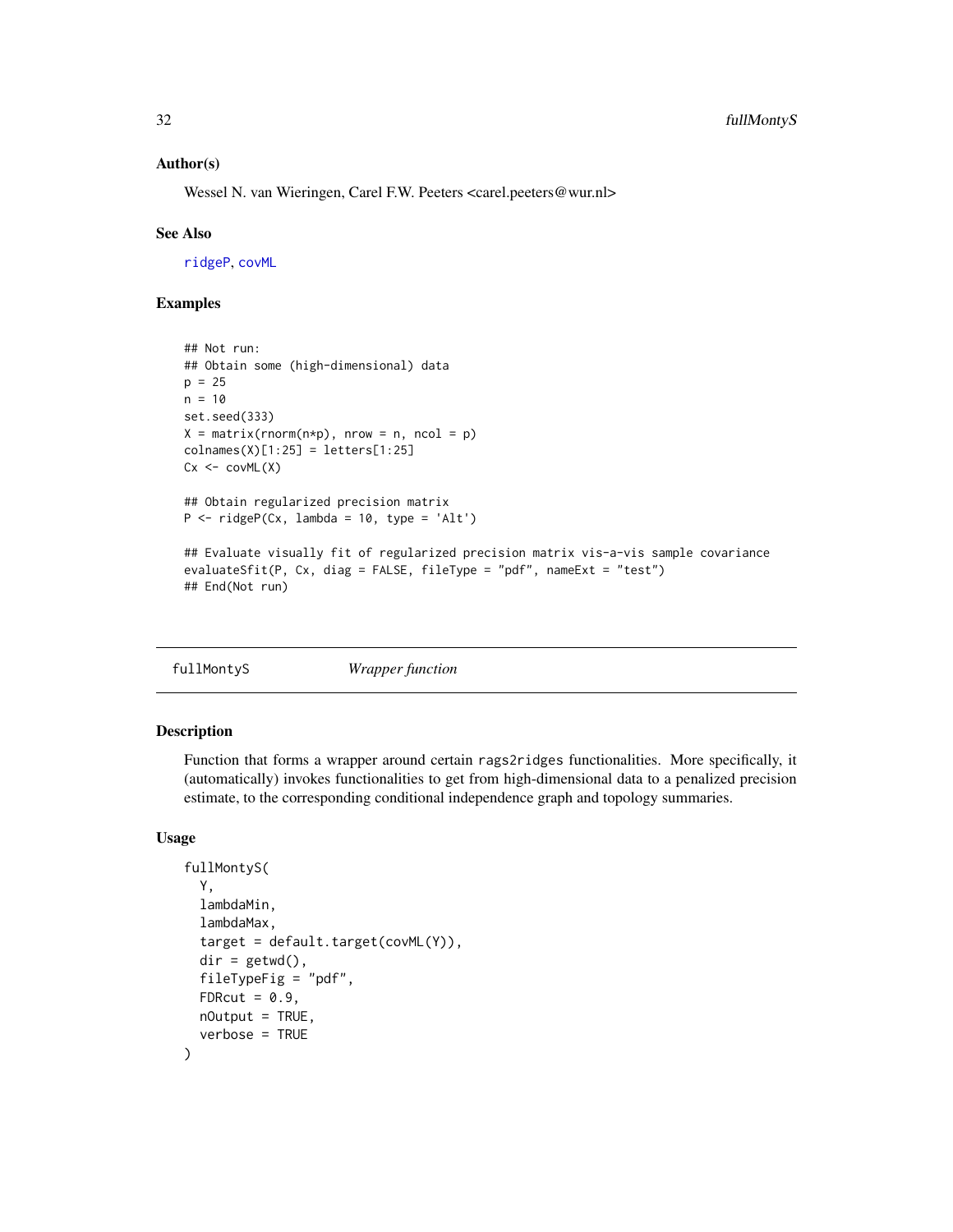# fullMontyS 33

#### Arguments

| Y           | Data matrix. Variables assumed to be represented by columns.                                                   |
|-------------|----------------------------------------------------------------------------------------------------------------|
| lambdaMin   | A numeric giving the minimum value for the penalty parameter.                                                  |
| lambdaMax   | A numeric giving the maximum value for the penalty parameter.                                                  |
| target      | A target matrix (in precision terms) for Type I ridge estimators.                                              |
| dir         | A character specifying the directory in which the (visual) output is to be<br>stored.                          |
| fileTypeFig | A character determining the file type of visual output. Must be one of: "pdf",<br>"eps".                       |
| FDRcut      | A numeric indicating the cut-off for partial correlation element selection based<br>on local FDR thresholding. |
| n0utput     | A logical indicating if numeric output should be returned.                                                     |
| verbose     | A logical indicating if progress updates should be printed on screen.                                          |

### Details

The wrapper always uses the alternative ridge precision estimator (see [ridgeP](#page-83-1)) with target as the target matrix. The optimal value for the penalty parameter is determined by employing Brent's method to the calculation of a cross-validated negative log-likelihood score (see [optPenalty.LOOCVauto](#page-74-1)). The support of the regularized precision matrix is determined by way of local FDR thresholding (see [sparsify](#page-96-1)). The corresponding conditional independence graph is visualized using [Ugraph](#page-102-1) with type = "fancy". This visualization as well as the calculation of network statistics (see [GGMnetworkStats](#page-40-1)) is based on the standardization of the regularized and sparsified precision matrix to a partial correlation matrix.

# Value

The function stores in the specified directory dir a condition number plot (either .pdf or .eps file), a visualization of the network (either .pdf or .eps file), and a file containing network statistics (.txt file). When nOutput = TRUE the function also returns an object of class list:

| optLambda    | A numeric giving the optimal value of the penalty parameter.                                                |
|--------------|-------------------------------------------------------------------------------------------------------------|
| optPrec      | A matrix representing the regularized precision matrix under the optimal value<br>of the penalty parameter. |
| sparseParCor | A matrix representing the sparsified partial correlation matrix.                                            |
| networkStats | A matrix giving the calculated network statistics.                                                          |

# Note

We consider this to be a preliminary version of an envisioned wrapper than will take better form with subsequent versions of rags2ridges.

# Author(s)

Carel F.W. Peeters <carel.peeters@wur.nl>, Wessel N. van Wieringen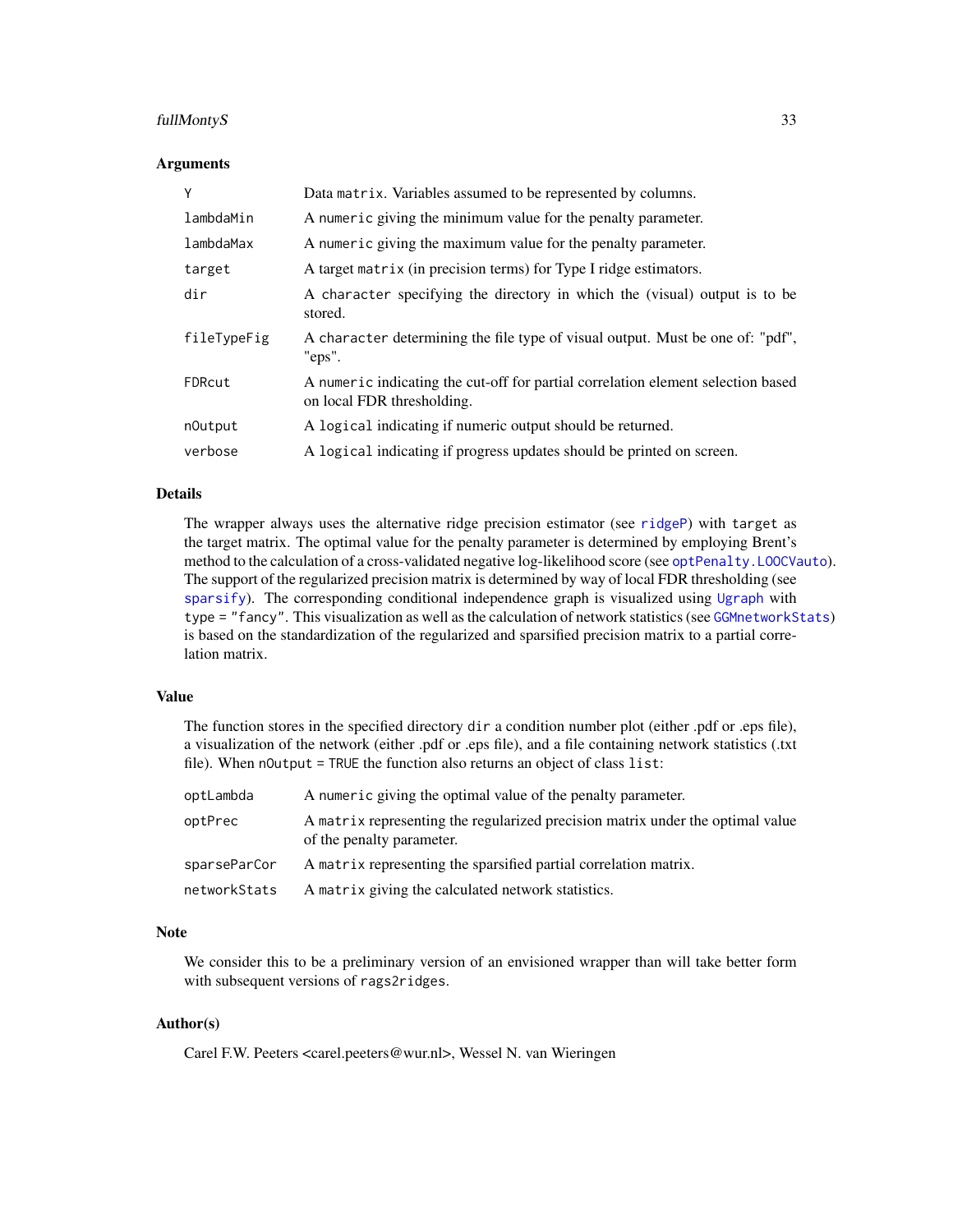#### See Also

[ridgeP](#page-83-1), [conditionNumberPlot](#page-12-1), [optPenalty.LOOCVauto](#page-74-1), [sparsify](#page-96-1), [Ugraph](#page-102-1), [GGMnetworkStats](#page-40-1)

# Examples

```
## Not run:
## Obtain some (high-dimensional) data
p = 25n = 10set.seed(333)
X = matrix(rnorm(n*p), nrow = n, ncol = p)collnames(X)[1:25] = letters[1:25]## Employ the wrapper function
theWorks \le fullMontyS(X, lambdaMin = .5, lambdaMax = 30)
## End(Not run)
```
fused.test *Test the necessity of fusion*

### Description

Function for testing the null hypothesis that all population precision matrices are equal and thus the necessity for the fusion penalty. Note, the test performed is conditional on the supplied penalties and targets.

#### Usage

```
fused.test(Ylist, Tlist, lambda, n.permutations = 100, verbose = FALSE, ...)
```
# Arguments

| Ylist     | A list of length G of observations matrices for each class. Variables are as-<br>sumed to correspond to the columns.                                                |
|-----------|---------------------------------------------------------------------------------------------------------------------------------------------------------------------|
| Tlist     | A list of target matrices for each class. Should be same length as Ylist-                                                                                           |
| lambda    | A non-negative, symmetric $G$ by $G$ matrix giving the ridge and fusion penalties.                                                                                  |
|           | n. permutations The number of permutations to approximate the null distribution. Default is 100.<br>Should be increased if sufficient computing power is available. |
| verbose   | Print out extra progress information                                                                                                                                |
| $\ddotsc$ | Arguments passed to ridgeP. fused.                                                                                                                                  |

# Details

The function computes the observed score statistic  $U<sub>o</sub>$  bs using the fused ridge estimator on the given data. Next, the score statistic is computed a number of times (given by n. permutations) under the null-hypothesis by effectively permuting the class labels of the data.

<span id="page-33-0"></span>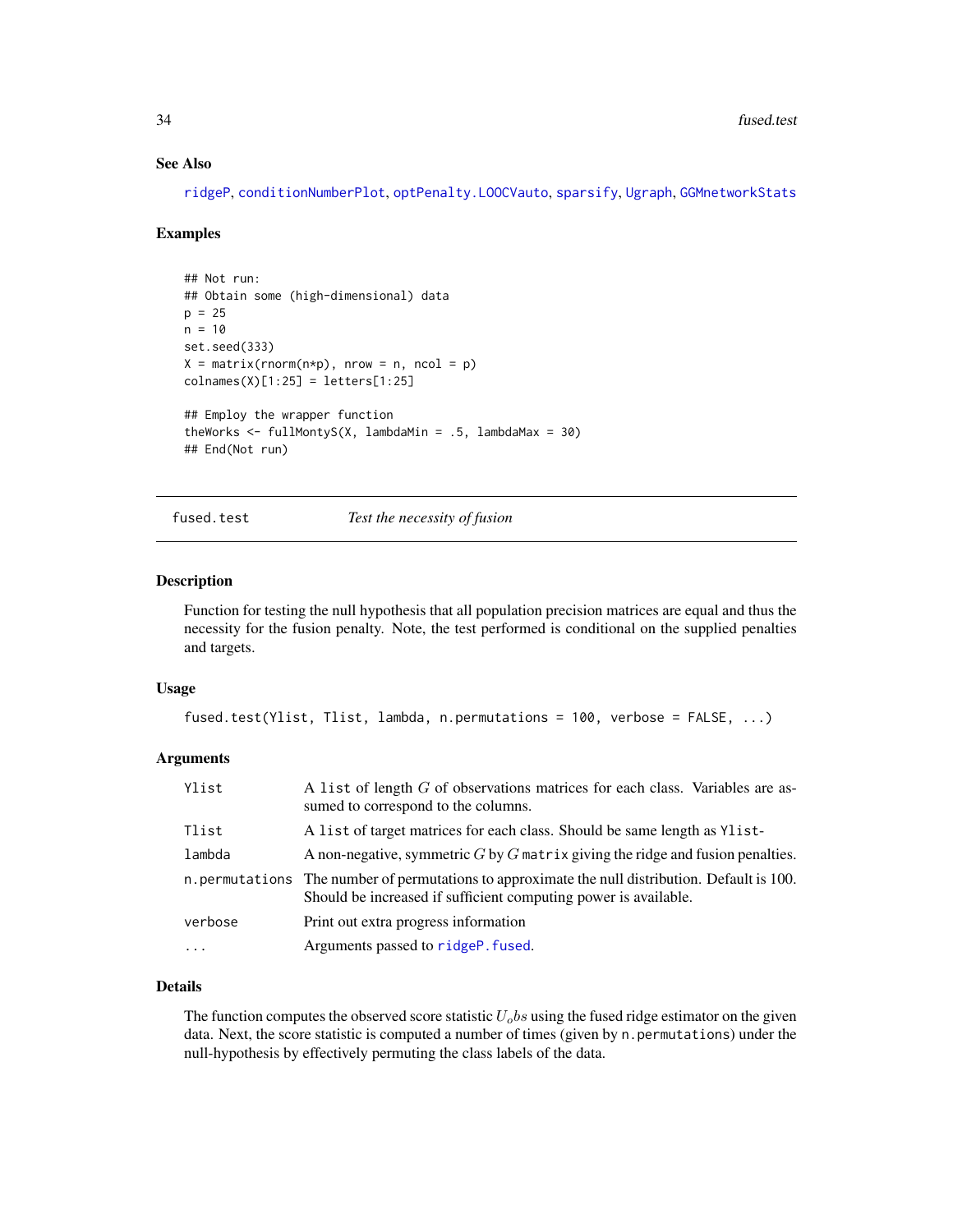#### fused.test 35

# Value

Returns a list values containing the observed test statistic and the test statistic under the null distribution.

# Author(s)

Anders Ellern Bilgrau, Carel F.W. Peeters <carel.peeters@wur.nl>, Wessel, N. van Wieringen

# References

Bilgrau, A.E., Peeters, C.F.W., Eriksen, P.S., Boegsted, M., and van Wieringen, W.N. (2020). Targeted Fused Ridge Estimation of Inverse Covariance Matrices from Multiple High-Dimensional Data Classes. Journal of Machine Learning Research, 21(26): 1-52.

#### See Also

[ridgeP.fused](#page-85-1)

# Examples

```
ns <- c(10, 5, 23)
Ylist \leq createS(ns, p = 15, topology = "banded", dataset = TRUE)
# Use the identity target matrix for each class
Tlist <- replicate(length(ns), diag(15), simplify = FALSE)
# Do the test
lm <- matrix(10, 3, 3)
diag(lm) <- 1
ft <- fused.test(Ylist, Tlist, lambda = lm,
                 n.permutations = 500)
print(ft)
# Summary spits out a bit more information
summary(ft)
# The returned object can alo be plotted via
hist(ft)
# or via the alias
plot(ft)
# Customization and parameters work a usual:
hist(ft, col = "steelblue", main = "Null distribution", add.extra = FALSE,
    xlab = "Score statistic", freq = FALSE)
```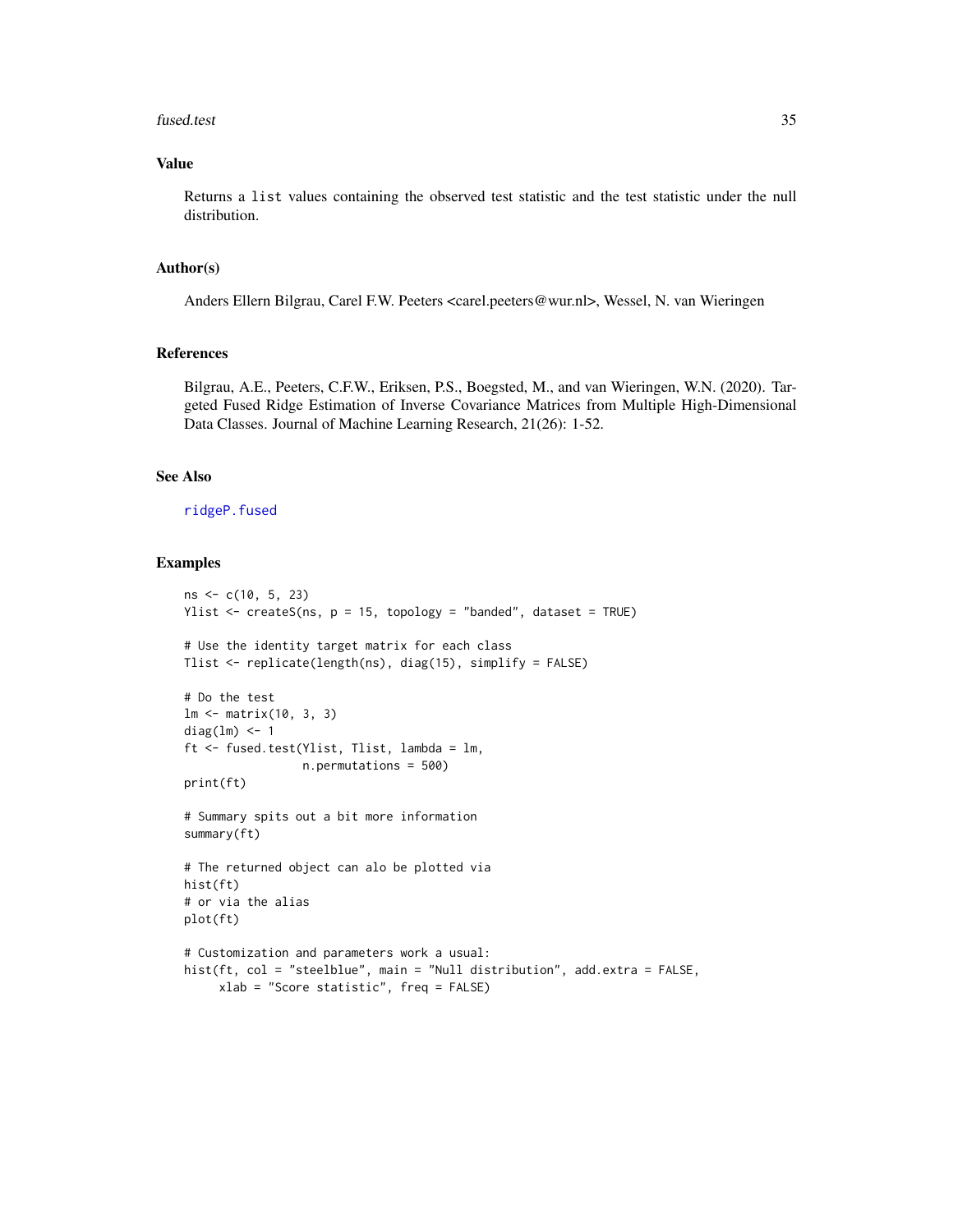<span id="page-35-1"></span><span id="page-35-0"></span>GGMblockNullPenalty *Generate the distribution of the penalty parameter under the null hypothesis of block-independence*

# Description

Function that serves as a precursor function to the block-independence test (see [GGMblockTest](#page-36-1)). It generates an empirical distribution of the penalty parameter under the null hypothesis of block independence (in the regularized precision matrix).

# Usage

```
GGMblockNullPenalty(
  Y,
  id,
  nPerm = 25,
  lambdaMin,
  lambdaMax,
  lambdaInit = (lambdaMin + lambdaMax)/2,
  target = default.target(covML(Y)),
  type = "Alt",
  ncpus = 1)
```
#### Arguments

| Y          | Data matrix. Variables assumed to be represented by columns.                                                                              |
|------------|-------------------------------------------------------------------------------------------------------------------------------------------|
| id         | A numeric vector acting as an indicator variable for two blocks of the precision<br>matrix. The blocks should be coded as $\theta$ and 1. |
| nPerm      | A numeric or integer determining the number of permutations.                                                                              |
| lambdaMin  | A numeric giving the minimum value for the penalty parameter.                                                                             |
| lambdaMax  | A numeric giving the maximum value for the penalty parameter.                                                                             |
| lambdaInit | A numeric giving the initial value for the penalty parameter for starting opti-<br>mization.                                              |
| target     | A target matrix (in precision terms) for Type I ridge estimators.                                                                         |
| type       | A character indicating the type of ridge estimator to be used. Must be one of:<br>"Alt", "ArchI", "ArchII".                               |
| ncpus      | A numeric or integer indicating the desired number of cpus to be used.                                                                    |
|            |                                                                                                                                           |

# Details

This function can be viewed as a precursor to the function for the block-independence test (see [GGMblockTest](#page-36-1)). The mentioned test evaluates the null hypothesis of block-independence against the alternative of block-dependence (presence of non-zero elements in the off-diagonal block) in the precision matrix using high-dimensional data. To accommodate the high-dimensionality the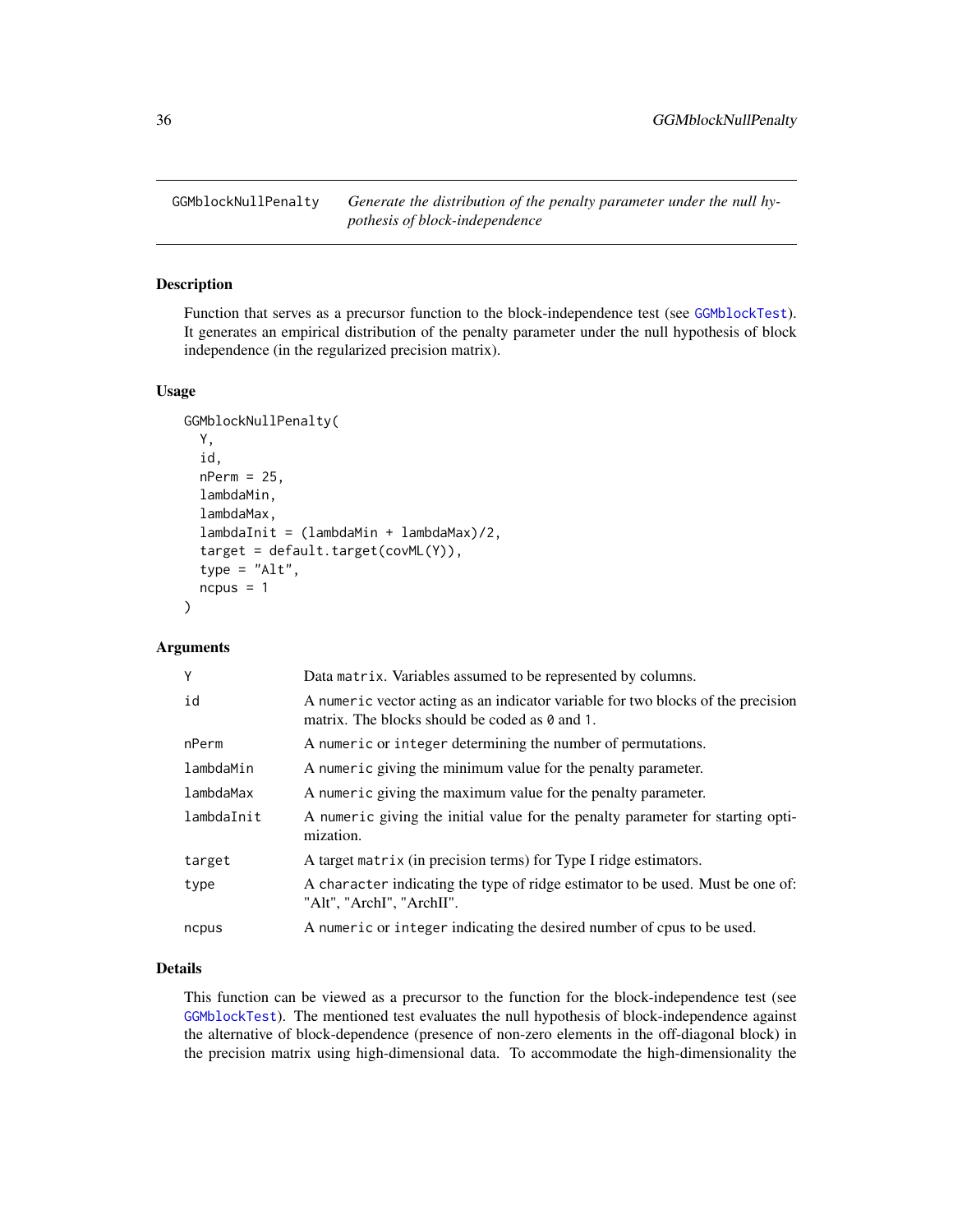#### GGMblockTest 37

parameters of interest are estimated in a penalized manner (ridge-type penalization, see [ridgeP](#page-83-0)). Penalization involves a degree of freedom (the penalty parameter) which needs to be fixed before testing. This function then generates an empirical distribution of this penalty parameter. Hereto the samples are permutated within block. The resulting permuted data sets represent the null hypothesis. To avoid the dependence on a single permutation, many permuted data sets are generated. For each permutation the optimal penalty parameter is determined by means of cross-validation (see [optPenalty.LOOCVauto](#page-74-0)). The resulting optimal penalty parameters are returned. An estimate of the location (such as the median) is recommended for use in the block-independence test.

## Value

A numeric vector, representing the distribution of the (LOOCV optimal) penalty parameter under the null hypothesis of block-independence.

#### Author(s)

Wessel N. van Wieringen, Carel F.W. Peeters <carel.peeters@wur.nl>

#### See Also

[ridgeP](#page-83-0), [optPenalty.LOOCVauto](#page-74-0), [default.target](#page-21-0), [GGMblockTest](#page-36-0)

### Examples

```
## Obtain some (high-dimensional) data
p = 15n = 10set.seed(333)
X = matrix(rnorm(n*p), nrow = n, ncol = p)colnames(X)[1:15] = letters[1:15]id \leq c(rep(\emptyset, 10), rep(1, 5))## Generate null distribution of the penalty parameter
lambda0dist <- GGMblockNullPenalty(X, id, 5, 0.001, 10)
## Location of null distribution
lambdaNull <- median(lambda0dist)
```
<span id="page-36-0"></span>GGMblockTest *Test for block-indepedence*

#### Description

Function performing a test that evaluates the null hypothesis of block-independence against the alternative of block-dependence (presence of non-zero elements in the off-diagonal block) in the precision matrix using high-dimensional data. The mentioned test is a permutation-based test (see details).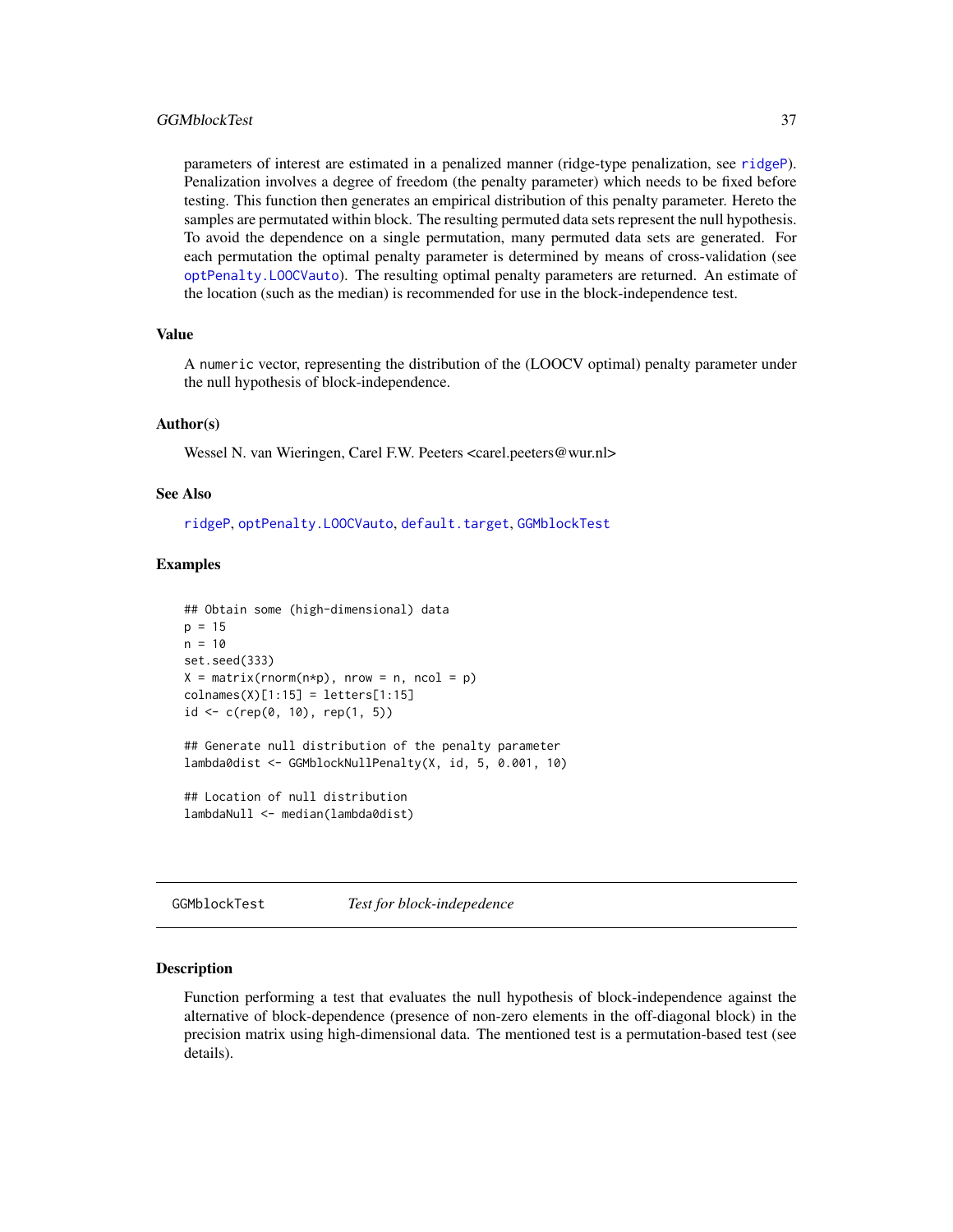### Usage

```
GGMblockTest(
 Y,
  id,
  nPerm = 1000,
  lambda,
  target = default.target(covML(Y)),
  type = "Alt",
  lowCifhres = 0.1,ncpus = 1,verbose = TRUE
)
```
## Arguments

| Υ          | Data matrix. Variables assumed to be represented by columns.                                                                              |
|------------|-------------------------------------------------------------------------------------------------------------------------------------------|
| id         | A numeric vector acting as an indicator variable for two blocks of the precision<br>matrix. The blocks should be coded as $\theta$ and 1. |
| nPerm      | A numeric or integer determining the number of permutations.                                                                              |
| lambda     | A numeric representing the penalty parameter employed in the permutation test.                                                            |
| target     | A target matrix (in precision terms) for Type I ridge estimators.                                                                         |
| type       | A character indicating the type of ridge estimator to be used. Must be one of:<br>"Alt", "ArchI", "ArchII".                               |
| lowCiThres | A numeric taking a value between 0 and 1. Determines speed of efficient p-<br>value calculation.                                          |
| ncpus      | A numeric or integer indicating the desired number of cpus to be used.                                                                    |
| verbose    | A logical indicating if information on progress and output should be printed<br>on screen.                                                |

## Details

The function performs a permutation test for the null hypothesis of block-independence against the alternative of block-dependence (presence of non-zero elements in the off-diagonal block) in the precision matrix using high-dimensional data. In the low-dimensional setting the common test statistic under multivariate normality (cf. Anderson, 2003) is:

 $\log(\Vert \hat{\mathbf{\Sigma}}_a \Vert) + \log(\Vert \hat{\mathbf{\Sigma}}_b \Vert) - \log(\Vert \hat{\mathbf{\Sigma}} \Vert),$ 

where the  $\hat{\Sigma}_a$ ,  $\hat{\Sigma}_b$ ,  $\hat{\Sigma}$  are the estimates of the covariance matrix in the sub- and whole group(s), respectively.

To accommodate the high-dimensionality the parameters of interest are estimated in a penalized manner (ridge-type penalization, see [ridgeP](#page-83-0)). Penalization involves a degree of freedom (the penalty parameter: lambda) which needs to be fixed before testing. To decide on the penalty parameter for testing we refer to the [GGMblockNullPenalty](#page-35-0) function. With an informed choice on the penalty parameter at hand, the null hypothesis is evaluated by permutation. Hereto the samples are permutated within block. The resulting permuted data set represents the null hypothesis. Many permuted data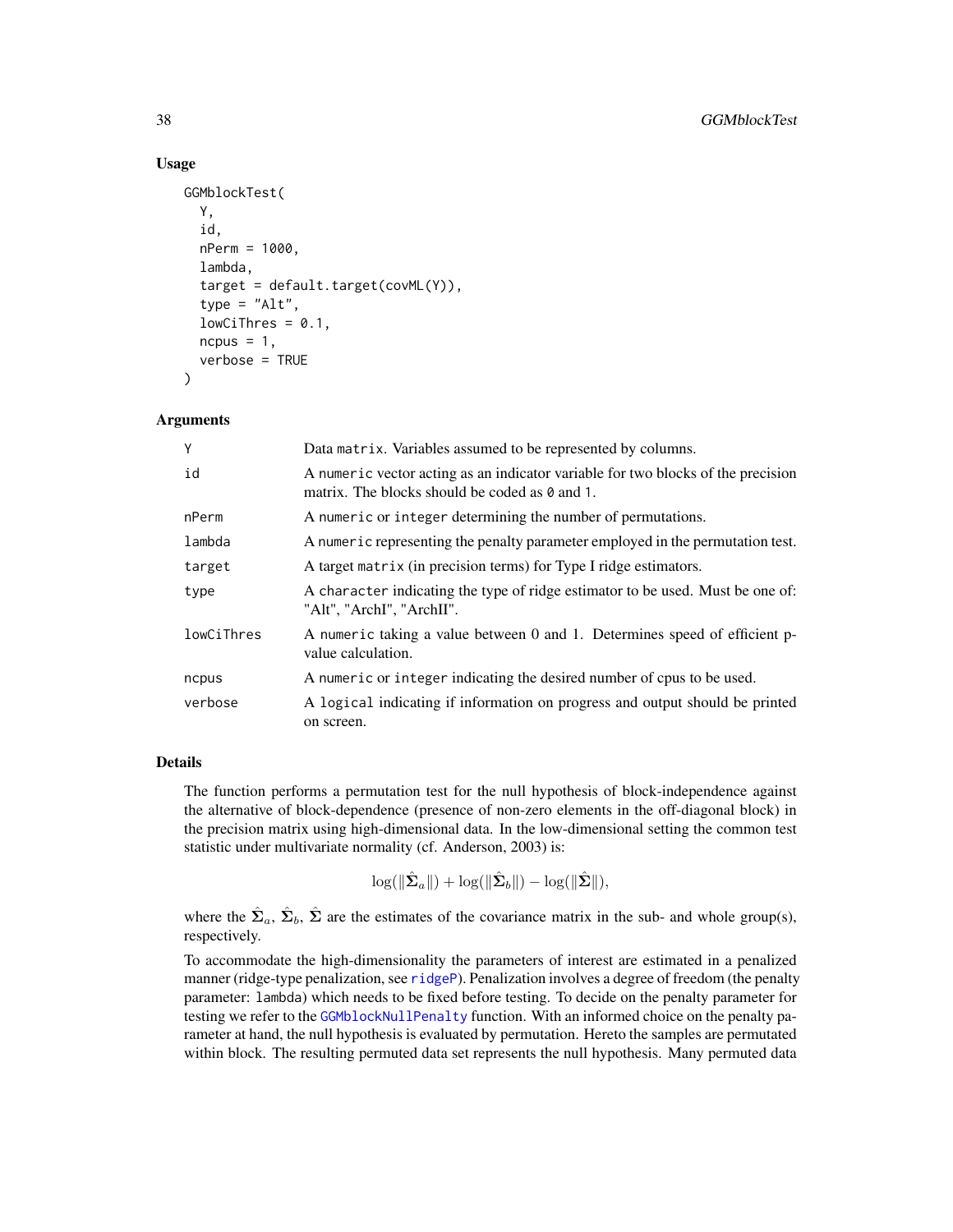## GGMblockTest 39

sets are generated. For each permutation the test statistic is calculated. The observed test statistic is compared to the null distribution from the permutations.

The function implements an efficient permutation resampling algorithm (see van Wieringen et al., 2008, for details.): If the probability of a p-value being below lowCiThres is smaller than 0.001 (read: the test is unlikely to become significant), the permutation analysis is terminated and a pvalue of unity (1) is reported.

When verbose = TRUE also graphical output is generated: A histogram of the null-distribution. Note that, when ncpus is larger than 1, functionalities from [snowfall](https://cran.r-project.org/package=snowfall) are imported.

### Value

An object of class list:

| statistic | A numeric representing the observed test statistic ( <i>i.e.</i> , likelihood ratio).             |
|-----------|---------------------------------------------------------------------------------------------------|
| pvalue    | A numeric giving the p-value for the block-independence test.                                     |
| nulldist  | A numeric vector representing the permutation null distribution for the test<br>statistic.        |
| nperm     | A numeric indicating the number of permutations used for p-value calculation.                     |
| remark    | A "character" that states whether the permutation algorithm was terminated<br>prematurely or not. |

### Author(s)

Wessel N. van Wieringen, Carel F.W. Peeters <carel.peeters@wur.nl>

### References

Anderson, T.W. (2003). An Introduction to Multivariate Statistical Analysis, 3rd Edition. John Wiley.

van Wieringen, W.N., van de Wiel, M.A., and van der Vaart, A.W. (2008). A Test for Partial Differential Expression. Journal of the American Statistical Association 103: 1039-1049.

#### See Also

[ridgeP](#page-83-0), [optPenalty.LOOCVauto](#page-74-0), [default.target](#page-21-0), [GGMblockNullPenalty](#page-35-0)

## Examples

```
## Obtain some (high-dimensional) data
p = 15n = 10set.seed(333)
X = matrix(rnorm(n*p), nrow = n, ncol = p)colnames(X)[1:15] = letters[1:15]id \leq c(\text{rep}(0, 10), \text{rep}(1, 5))## Generate null distribution of the penalty parameter
```
lambda0dist <- GGMblockNullPenalty(X, id, 5, 0.001, 10)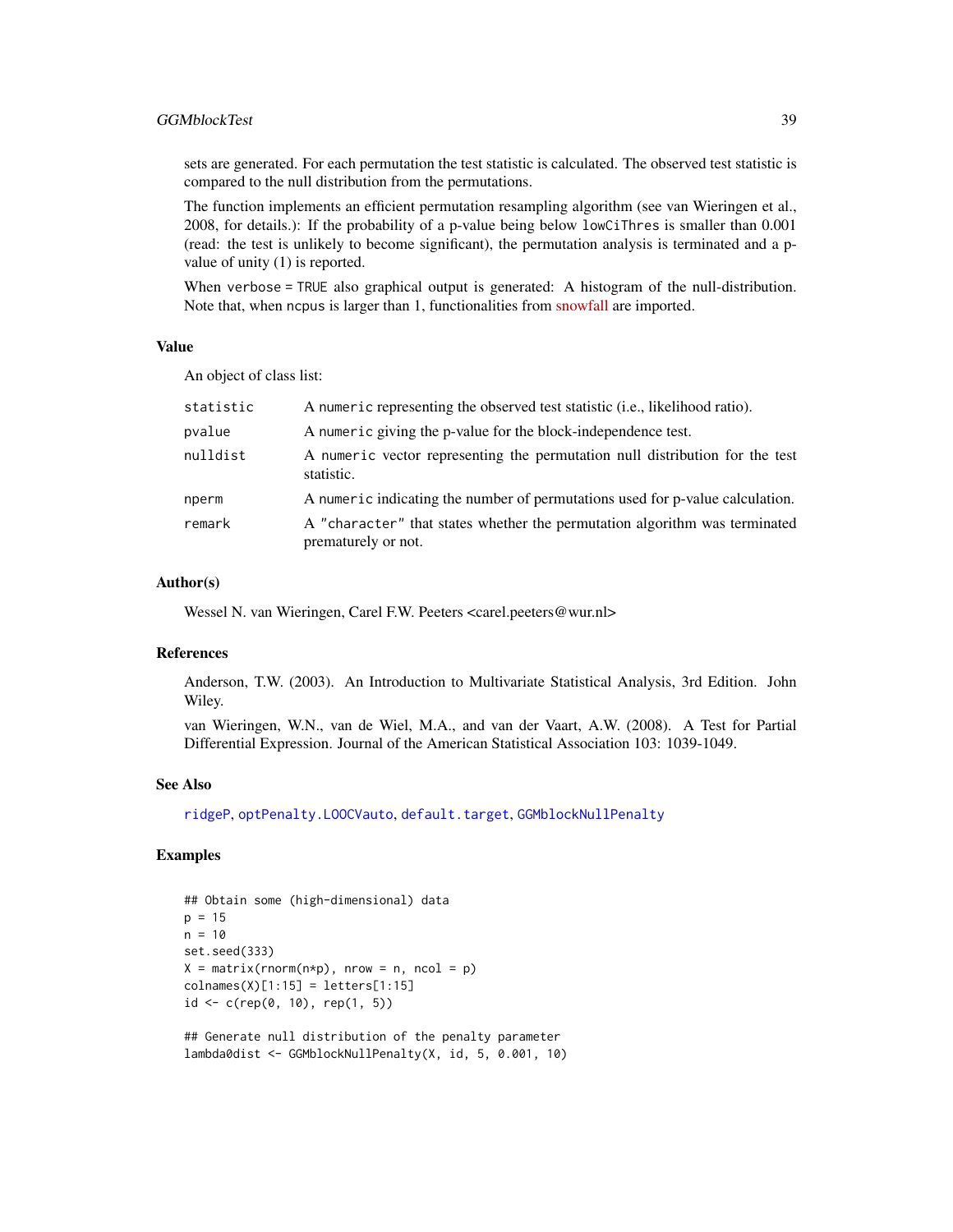```
## Location of null distribution
lambdaNull <- median(lambda0dist)
## Perform test
testRes <- GGMblockTest(X, id, nPerm = 100, lambdaNull)
```
GGMmutualInfo *Mutual information between two sets of variates within a multivariate normal distribution*

## Description

Function computing the mutual information between two exhaustive and mutually exclusive splits of a set of multivariate normal random variables.

### Usage

GGMmutualInfo(S, split1)

## Arguments

|        | A positive-definite covariance matrix.                                         |
|--------|--------------------------------------------------------------------------------|
| split1 | A numeric, indicating the variates (by column number) forming the first split. |
|        | The second split is automatically formed from its complement.                  |

# Value

A numeric, the mutual information between the variates forming split1 and those forming its complement.

# Author(s)

Wessel N. van Wieringen, Carel F.W. Peeters <carel.peeters@wur.nl>

## References

Cover, T.M., Thomas, J.A. (2012), Elements of information theory.

## See Also

[covML](#page-14-0), [ridgeP](#page-83-0).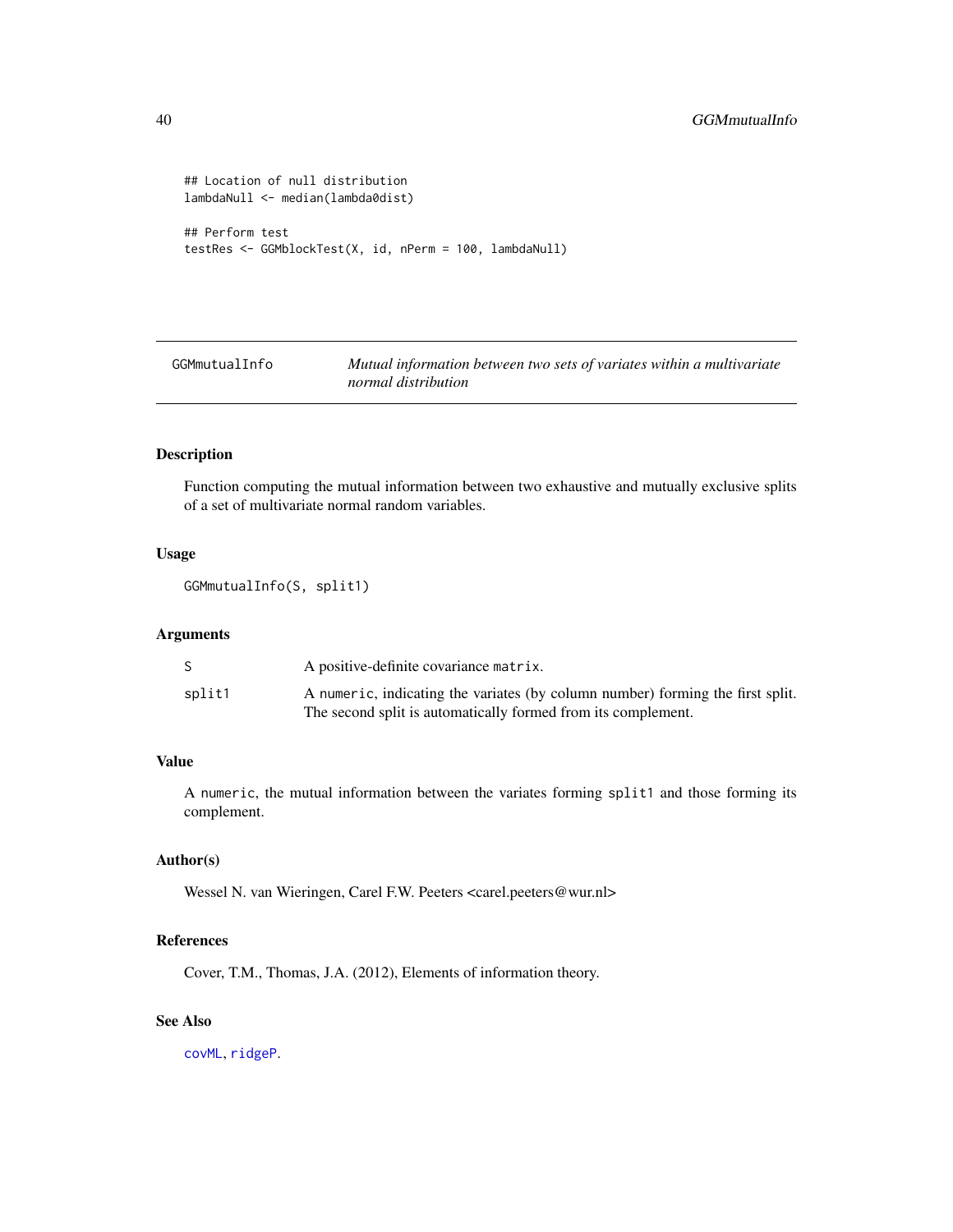## GGMnetworkStats 41

## Examples

```
# create a covariance matrix
Sigma <- covML(matrix(rnorm(100), ncol=5))
# impulse response analysis
```

```
GGMmutualInfo(Sigma, c(1,2))
```
<span id="page-40-0"></span>GGMnetworkStats *Gaussian graphical model network statistics*

### Description

Function that calculates various network statistics from a sparse precision matrix. The sparse precision matrix is taken to represent the conditional indepence graph of a Gaussian graphical model.

### Usage

GGMnetworkStats(sparseP, as.table = FALSE)

### Arguments

| sparseP  | Sparse precision/partial correlation matrix.                    |
|----------|-----------------------------------------------------------------|
| as.table | A logical indicating if the output should be in tabular format. |

## Details

The function calculates various network statistics from a sparse matrix. The input matrix P is assumed to be a sparse precision or partial correlation matrix. The sparse matrix is taken to represent a conditional independence graph. In the Gaussian setting, conditional independence corresponds to zero entries in the (standardized) precision matrix. Each node in the graph represents a Gaussian variable, and each undirected edge represents conditional dependence in the sense of a nonzero corresponding precision entry.

The function calculates various measures of centrality: node degree, betweenness centrality, closeness centrality, and eigenvalue centrality. It also calculates the number of positive and the number of negative edges for each node. In addition, for each variate the mutual information (with all other variates), the variance, and the partial variance is represented. It is also indicated if the graph is chordal (i.e., triangulated). For more information on network measures, consult, e.g., Newman (2010).

### Value

An object of class list when as.table = FALSE:

degree A numeric vector with the node degree for each node. betweenness A numeric vector representing the betweenness centrality for each node.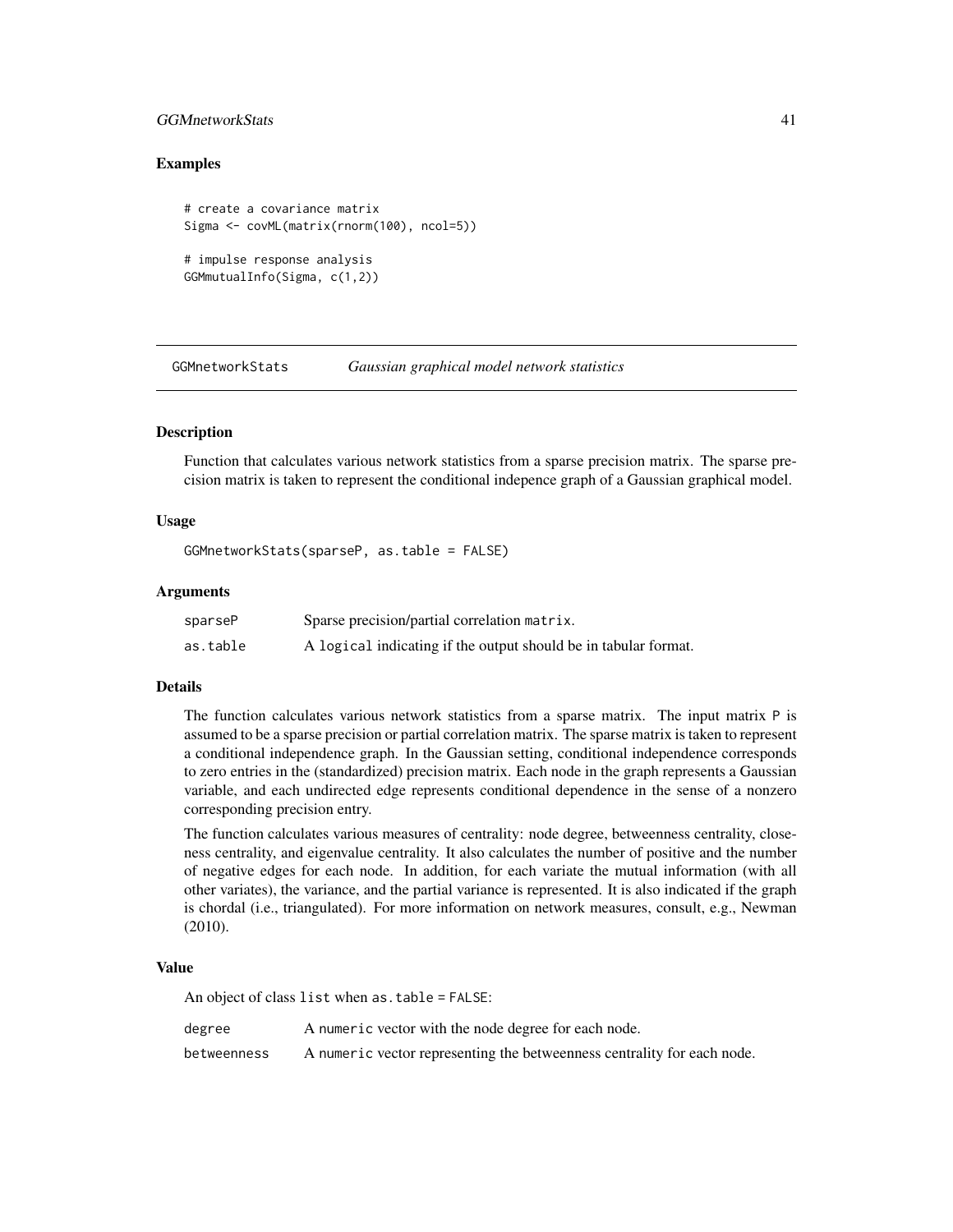| closeness       | A numeric vector representing the closeness centrality for each node.                 |
|-----------------|---------------------------------------------------------------------------------------|
| eigenCentrality |                                                                                       |
|                 | A numeric vector representing the eigenvalue centrality for each node.                |
| nNeg            | An integer vector representing the number of negative edges for each node.            |
| nPos            | An integer vector representing the number of positive edges for each node.            |
| chordal         | A logical indicating if the implied graph is chordal.                                 |
| mutualInfo      | A numeric vector with the mutual information (with all other nodes) for each<br>node. |
| variance        | A numeric vector representing the variance of each node.                              |
| partialVariance |                                                                                       |
|                 | A numeric vector representing the partial variance of each node.                      |

When as.table = TRUE the list items above (with the exception of chordal) are represented in tabular form as an object of class matrix.

## Author(s)

Carel F.W. Peeters <carel.peeters@wur.nl>, Wessel N. van Wieringen

## References

Newman, M.E.J. (2010). "Networks: an introduction", Oxford University Press.

## See Also

[ridgeP](#page-83-0), [covML](#page-14-0), [sparsify](#page-96-0), [Ugraph](#page-102-0)

```
## Obtain some (high-dimensional) data
p = 25n = 10set.seed(333)
X = matrix(rnorm(n*p), nrow = n, ncol = p)collnames(X)[1:25] = letters[1:25]Cx < -covML(X)## Obtain sparsified partial correlation matrix
Pridge <- ridgeP(Cx, 10, type = "Alt")
PCsparse <- sparsify(Pridge , threshold = "top")$sparseParCor
## Represent the graph and calculate GGM network statistics
```

```
Ugraph(PCsparse, "fancy")
## Not run: GGMnetworkStats(PCsparse)
```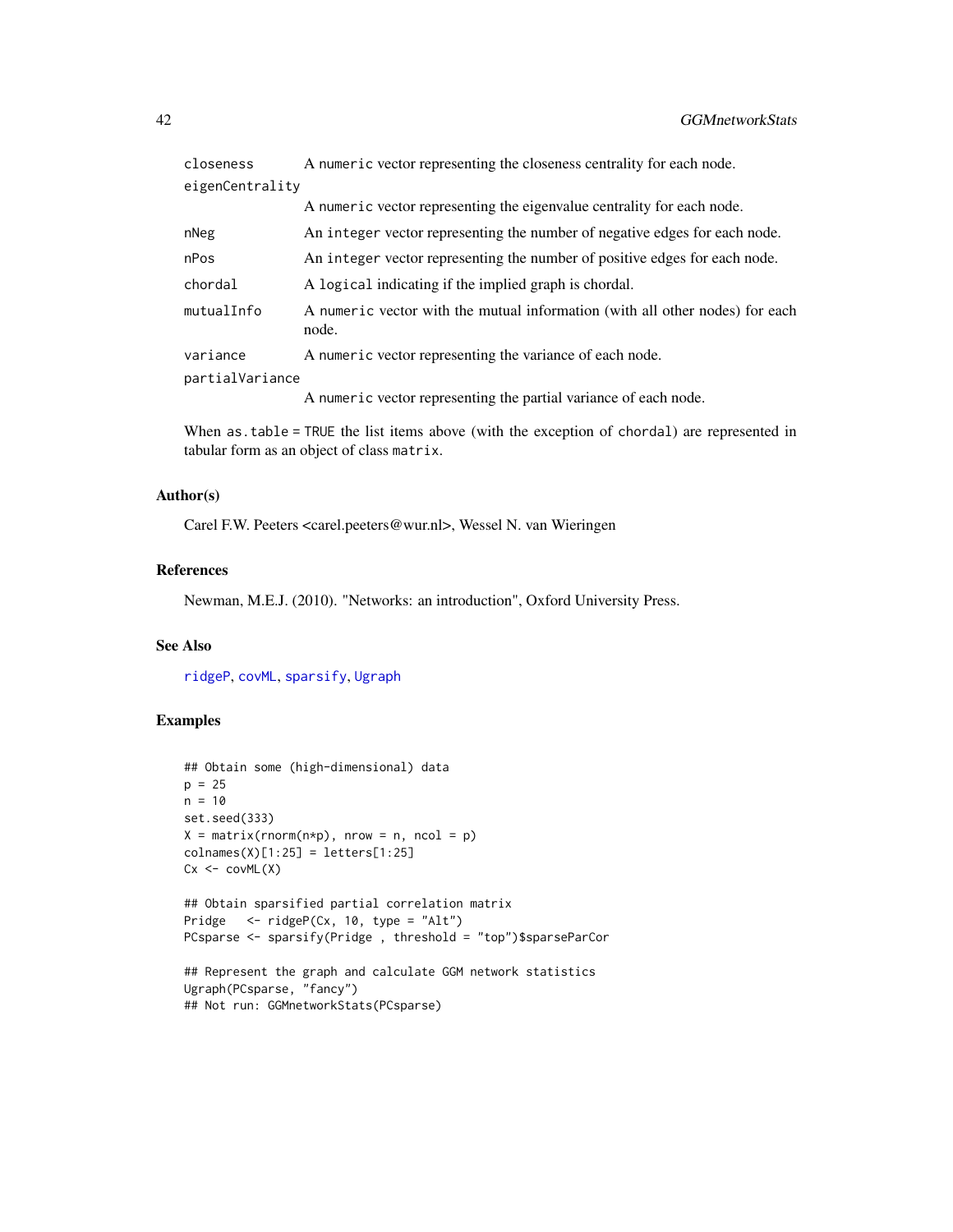GGMnetworkStats.fused *Gaussian graphical model network statistics*

### **Description**

Compute various network statistics from a list sparse precision matrices. The sparse precision matrix is taken to represent the conditional independence graph of a Gaussian graphical model. This function is a simple wrapper for [GGMnetworkStats](#page-40-0).

#### Usage

```
GGMnetworkStats.fused(Plist)
```
#### Arguments

Plist A list of sparse precision/partial correlation matrix.

## Details

For details on the columns see [GGMnetworkStats](#page-40-0).

## Value

A data.frame of the various network statistics for each class. The names of Plist is prefixed to column-names.

# Author(s)

Anders E. Bilgrau, Carel F.W. Peeters <carel.peeters@wur.nl>, Wessel N. van Wieringen

### See Also

[GGMnetworkStats](#page-40-0)

```
## Create some "high-dimensional" data
set.seed(1)
p \le -10ns < -c(5, 6)Slist <- createS(ns, p)
```

```
## Obtain sparsified partial correlation matrix
Plist <- ridgeP.fused(Slist, ns, lambda = c(5.2, 1.3), verbose = FALSE)
PCsparse <- sparsify.fused(Plist, threshold = "absValue", absValueCut = 0.2)
SPlist <- lapply(PCsparse, "[[", "sparsePrecision") # Get sparse precisions
```

```
## Calculate GGM network statistics in each class
## Not run: GGMnetworkStats.fused(SPlist)
```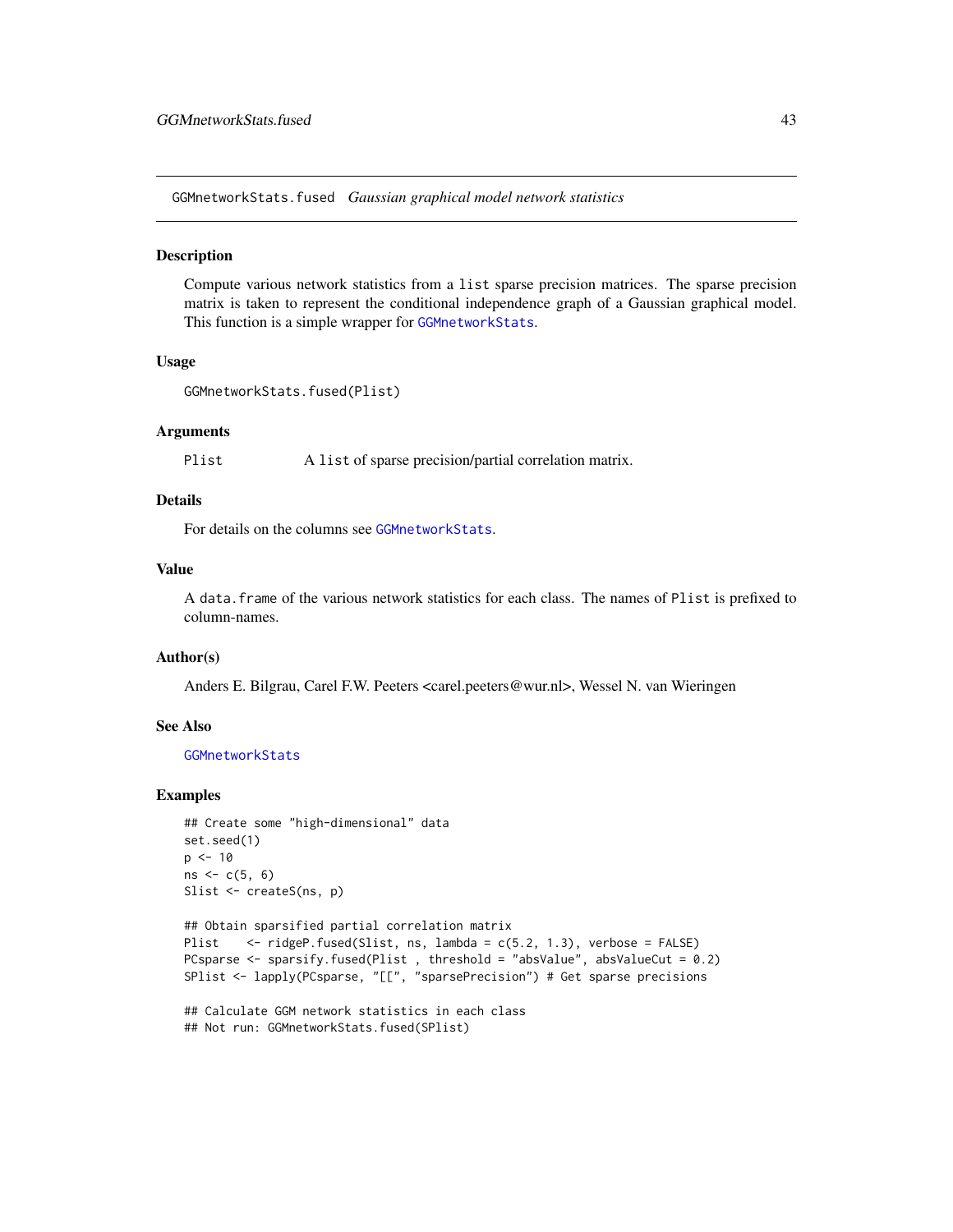<span id="page-43-0"></span>

## Description

Function that calculates, for a specified node pair representing endpoints, path statistics from a sparse precision matrix. The sparse precision matrix is taken to represent the conditional independence graph of a Gaussian graphical model. The contribution to the observed covariance between the specified endpoints is calculated for each (heuristically) determined path between the endpoints.

## Usage

```
GGMpathStats(
  P0,
  node1,
  node2,
  neiExpansions = 2,
  verbose = TRUE,
  graph = TRUE,nrPaths = 2,lay = "layout_in_circle",
  coords = NULL,
  nodecol = "skyblue",
  Vsize = 15,
  Vcex = 0.6,
  VBcolor = "darkblue",
  VLcolor = "black",
  all.edges = TRUE,
  prune = TRUE,
  legend = TRUE,
  scale = 1,
 Lcex = 0.8,
  PTcex = 2,
  main = "")
```
## Arguments

| P0            | Sparse (possibly standardized) precision matrix.                                                                                                                         |
|---------------|--------------------------------------------------------------------------------------------------------------------------------------------------------------------------|
| node1         | A numeric specifying an endpoint. The numeric should correspond to a row/column<br>of the precision matrix and as such represents the corresponding variable.            |
| node2         | A numeric specifying a second endpoint. The numeric should correspond to<br>a row/column of the precision matrix and as such represents the corresponding<br>variable.   |
| neiExpansions | A numeric determining how many times the neighborhood around the respec-<br>tive endpoints should be expanded in the search for shortest paths between the<br>node pair. |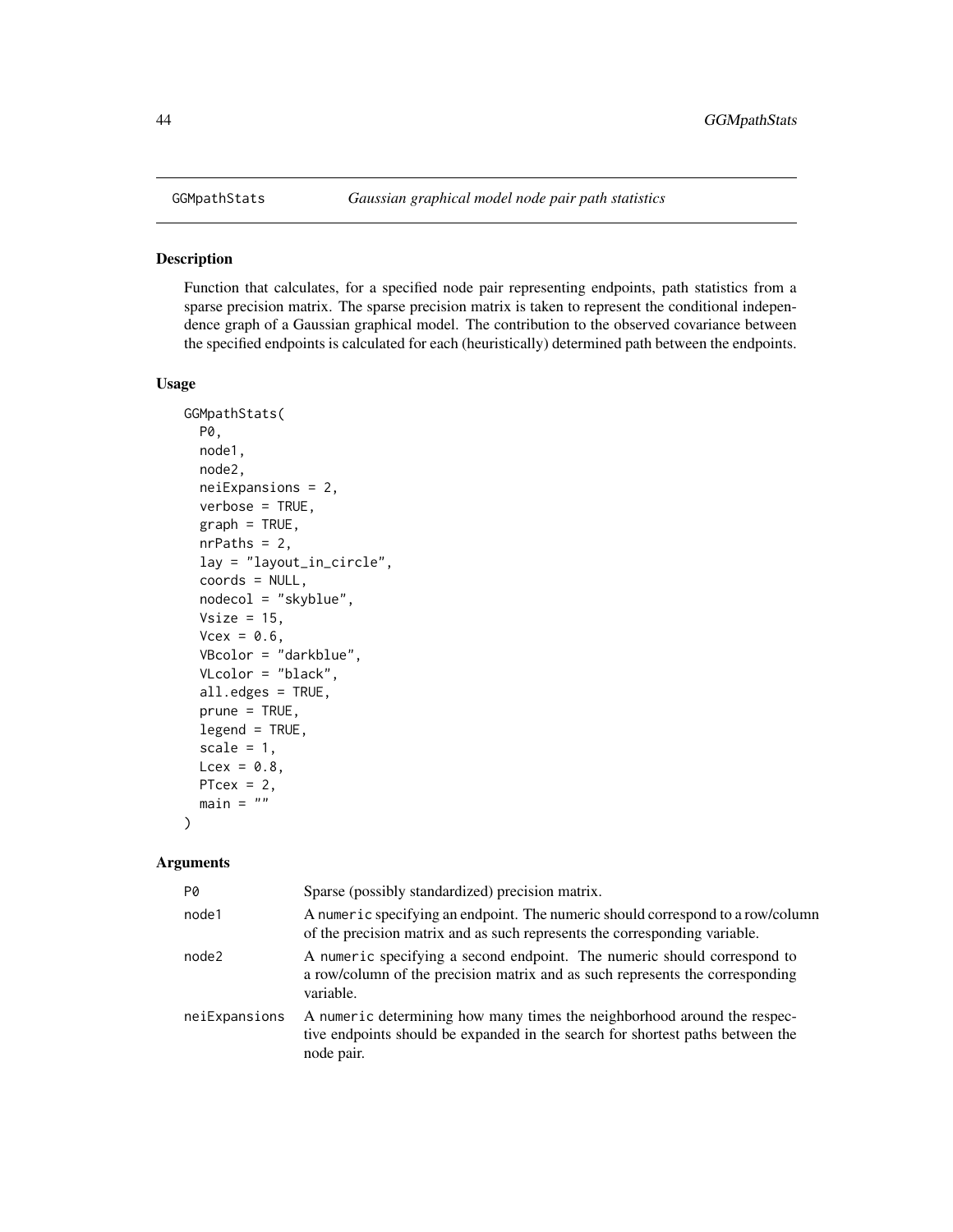## GGMpathStats 45

| verbose     | A logical indicating if a summary of the results should be printed on screen.                                                                                                                                                                                                                                        |
|-------------|----------------------------------------------------------------------------------------------------------------------------------------------------------------------------------------------------------------------------------------------------------------------------------------------------------------------|
| graph       | A logical indicating if the strongest paths should be visualized with a graph.                                                                                                                                                                                                                                       |
| nrPaths     | A numeric indicating the number of paths (with the highest contribution to the<br>marginal covariance between the indicated node pair) to be visualized/highlighted.                                                                                                                                                 |
| lay         | A character mimicking a call to igraph layout functions. Determines the<br>placement of vertices.                                                                                                                                                                                                                    |
| coords      | A matrix containing coordinates. Alternative to the lay-argument for determin-<br>ing the placement of vertices.                                                                                                                                                                                                     |
| nodecol     | A character determining the color of node1 and node2.                                                                                                                                                                                                                                                                |
| Vsize       | A numeric determining the vertex size.                                                                                                                                                                                                                                                                               |
| <b>Vcex</b> | A numeric determining the size of the vertex labels.                                                                                                                                                                                                                                                                 |
| VBcolor     | A character determining the color of the vertex borders.                                                                                                                                                                                                                                                             |
| VLcolor     | A character determining the color of the vertex labels.                                                                                                                                                                                                                                                              |
| all.edges   | A logical indicating if edges other than those implied by the nrPaths-paths<br>between node1 and node2 should also be visualized.                                                                                                                                                                                    |
| prune       | A logical determining if vertices of degree 0 should be removed.                                                                                                                                                                                                                                                     |
| legend      | A logical indicating if the graph should come with a legend.                                                                                                                                                                                                                                                         |
| scale       | A numeric representing a scale factor for visualizing strenght of edges. It is a<br>relative scaling factor, in the sense that the edges implied by the nrPaths-paths<br>between node1 and node2 have edge thickness that is twice this scaling factor<br>(so it is a scaling factor vis-a-vis the unimplied edges). |
| Lcex        | A numeric determining the size of the legend box.                                                                                                                                                                                                                                                                    |
| PTcex       | A numeric determining the size of the exemplary lines in the legend box.                                                                                                                                                                                                                                             |
| main        | A character giving the main figure title.                                                                                                                                                                                                                                                                            |

#### Details

The conditional independence graph (as implied by the sparse precision matrix) is undirected. In undirected graphs origin and destination are interchangeable and are both referred to as 'endpoints' of a path. The function searches for shortest paths between the specified endpoints node1 and node2. It searches for shortest paths that visit nodes only once. The shortest paths between the provided endpoints are determined heuristically by the following procedure. The search is initiated by application of the get.all.shortest.paths-function from the [igraph](#page-0-0)-package, which yields all shortest paths between the nodes. Next, the neighborhoods of the endpoints are defined (excluding the endpoints themselves). Then, the shortest paths are found between: (a) node1 and node *Vs* in its neighborhood; (b) node *Vs* in the node1-neighborhood and node *Ve* in the node2-neighborhood; and (c) node *Ve* in the node2-neighborhood and node2. These paths are glued and new shortest path candidates are obtained (preserving only novel paths). In additional iterations (specified by neiExpansions) the node1- and node2-neighborhood are expanded by including their neighbors (still excluding the endpoints) and shortest paths are again searched as described above.

The contribution of a particular path to the observed covariance between the specified node pair is calculated in accordance with Theorem 1 of Jones and West (2005). As in Jones and West (2005), paths whose weights have an opposite sign to the marginal covariance (between endnodes of the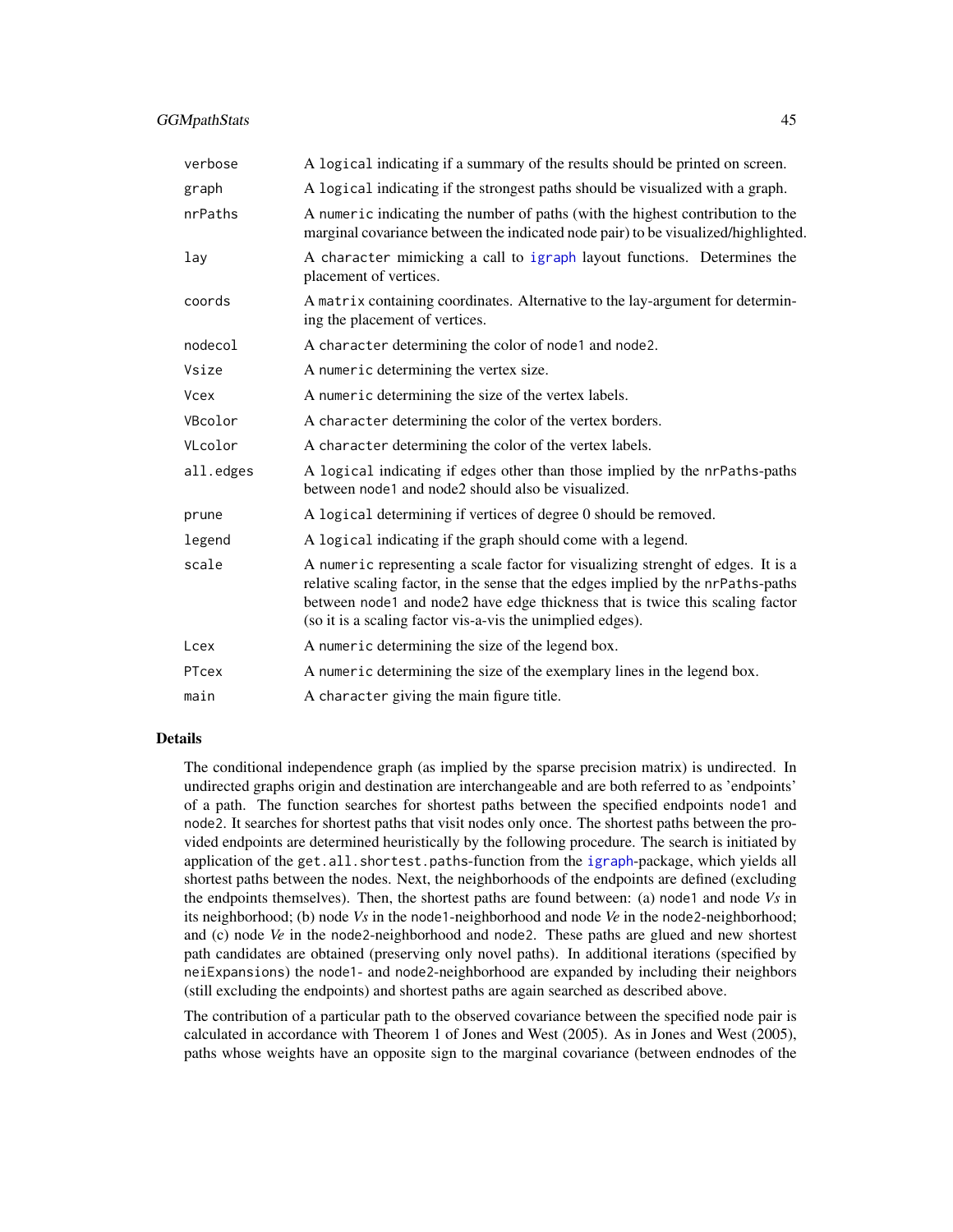path) are referred to as 'moderating paths' while paths whose weights have the same sign as the marginal covariance are referred to as 'mediating' paths. Such paths are visualized when graph = TRUE.

All arguments following the graph argument are only (potentially) used when graph = TRUE. When graph = TRUE the conditional independence graph is returned with the paths highlighted that have the highest contribution to the marginal covariance between the specified endpoints. The number of paths highlighted is indicated by nrPaths. The edges of mediating paths are represented in green while the edges of moderating paths are represented in red. When all.edges = TRUE the edges other than those implied by the nrPaths-paths between node1 and node2 are also visualized (in lightgrey). When all.edges = FALSE only the mediating and moderating paths implied by nrPaths are visualized.

The default layout gives a circular placement of the vertices. Most layout functions supported by [igraph](#page-0-0) are supported (the function is partly a wrapper around certain [igraph](#page-0-0) functions). The igraph layouts can be invoked by a character that mimicks a call to a [igraph](#page-0-0) layout functions in the lay argument. When using lay = NULL one can specify the placement of vertices with the coords argument. The row dimension of this matrix should equal the number of (pruned) vertices. The column dimension then should equal 2 (for 2D layouts) or 3 (for 3D layouts). The coords argument can also be viewed as a convenience argument as it enables one, e.g., to layout a graph according to the coordinates of a previous call to Ugraph. If both the the lay and the coords arguments are not NULL, the lay argument takes precedence

The arguments Lcex and PTcex are only used when legend = TRUE. If prune = TRUE the vertices of degree 0 (vertices not implicated by any edge) are removed. For the colors supported by the arguments nodecol, Vcolor, and VBcolor, see [https://stat.columbia.edu/~tzheng/files/](https://stat.columbia.edu/~tzheng/files/Rcolor.pdf) [Rcolor.pdf](https://stat.columbia.edu/~tzheng/files/Rcolor.pdf).

### Value

An object of class list:

| pathStats  | A matrix specifying the paths, their respective lengths, and their respective<br>contributions to the marginal covariance between the endpoints. |
|------------|--------------------------------------------------------------------------------------------------------------------------------------------------|
| paths      | A list representing the respective paths as numeric vectors.                                                                                     |
| Identifier | A data, frame in which each numeric from paths is connected to an identifier<br>such as a variable name.                                         |

### Note

Eppstein (1998) describes a more sophisticated algorithm for finding the top *k* shortest paths in a graph.

## Author(s)

Wessel N. van Wieringen, Carel F.W. Peeters <carel.peeters@wur.nl>

#### References

Eppstein, D. (1998). Finding the k Shortest Paths. SIAM Journal on computing 28: 652-673. Jones, B., and West, M. (2005). Covariance Decomposition in Undirected Gaussian Graphical Models. Biometrika 92: 779-786.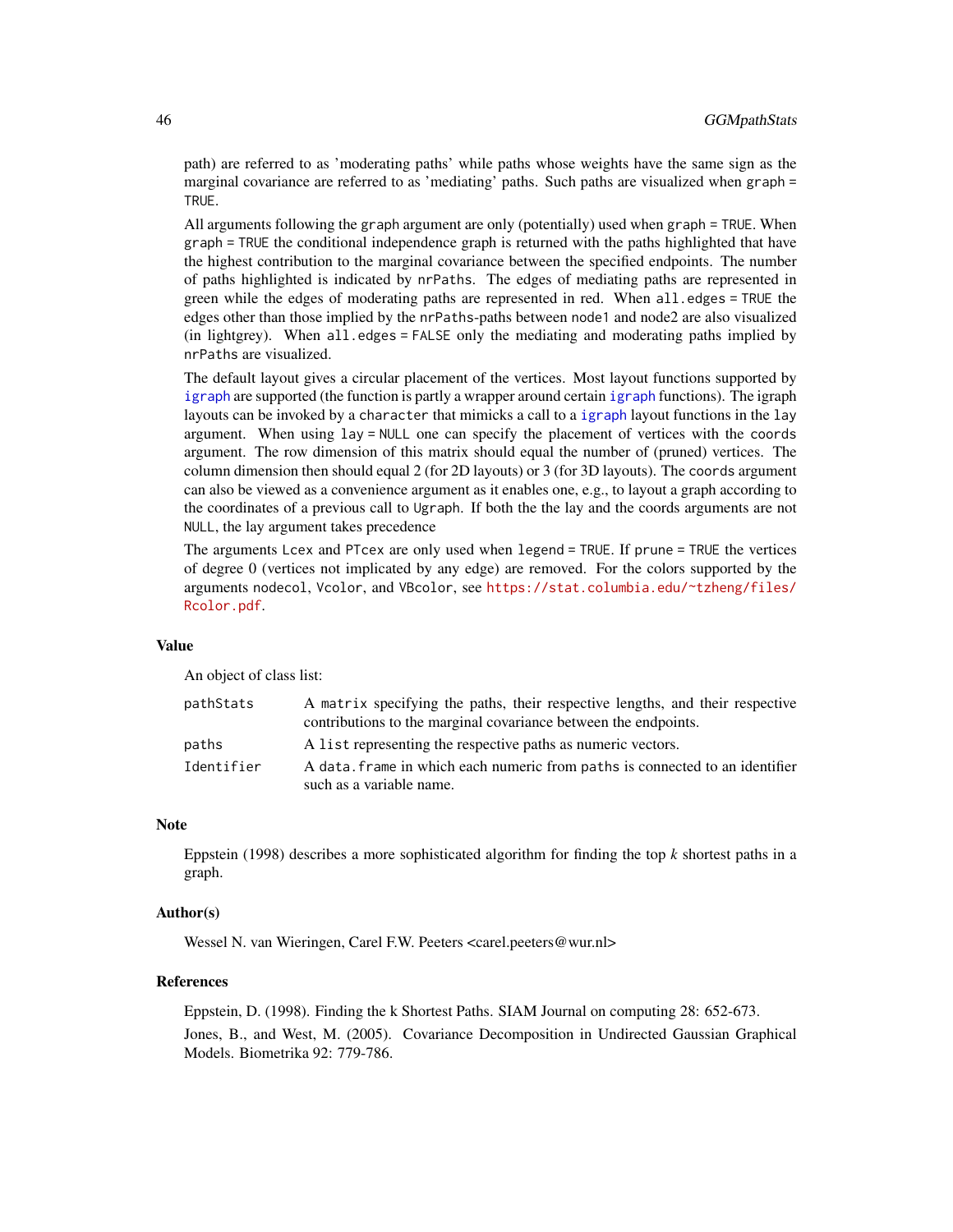## GGMpathStats.fused 47

## See Also

[ridgeP](#page-83-0), [optPenalty.LOOCVauto](#page-74-0), [sparsify](#page-96-0)

## Examples

```
## Obtain some (high-dimensional) data
p \le -25n < -10set.seed(333)
X \leq - matrix(rnorm(n*p), nrow = n, ncol = p)
colnames(X) <- letters[1:p]
## Obtain regularized precision under optimal penalty
OPT <- optPenalty.LOOCVauto(X, lambdaMin = .5, lambdaMax = 30)
## Determine support regularized standardized precision under optimal penalty
PC0 <- sparsify(OPT$optPrec, threshold = "localFDR")$sparseParCor
## Obtain information on mediating and moderating paths between nodes 14 and 23
pathStats <- GGMpathStats(PC0, 14, 23, verbose = TRUE, prune = FALSE)
pathStats
```
GGMpathStats.fused *Fused gaussian graphical model node pair path statistics*

# Description

A simple wrapper for [GGMpathStats](#page-43-0).

## Usage

GGMpathStats.fused(sparsePlist, ...)

#### Arguments

| sparsePlist             | A list of sparsified precision matrices. |
|-------------------------|------------------------------------------|
| $\cdot$ $\cdot$ $\cdot$ | Arguments passed to GGMpathStats.        |

## Value

A list of path stats.

#### Note

The function currently fails if no paths are present in one of the groups.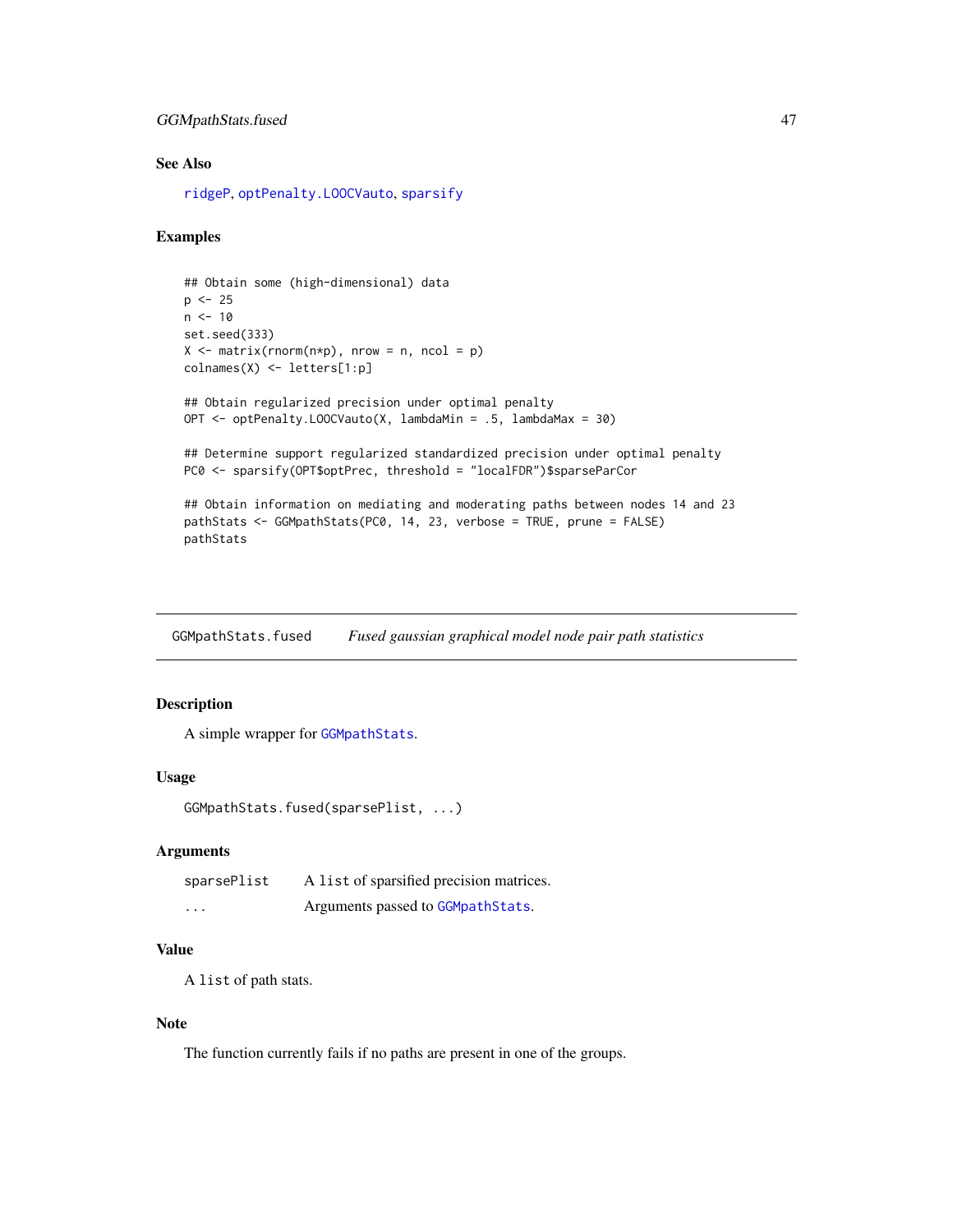### Author(s)

Anders E. Bilgrau, Carel F.W. Peeters <carel.peeters@wur.nl>, Wessel N. van Wieringen

#### See Also

[GGMpathStats](#page-43-0)

## Examples

```
## Obtain some (high-dimensional) data
set.seed(1)
ns < -c(10, 11)Slist \leq createS(ns, p = 7, topology = "banded")
Tlist <- default.target.fused(Slist, ns)
## Obtain regularized precision and sparsify
Plist <- ridgeP.fused(Slist, ns, Tlist, lambda = c(1, 1.6))
sparsePlist <- sparsify.fused(Plist, threshold = "absValue", absValueCut = 0.20)
SPlist <- lapply(sparsePlist, "[[", "sparsePrecision")
## Obtain information on mediating and moderating paths between nodes 14 and 23
res <- GGMpathStats.fused(SPlist, node1 = 3, node2 = 4, graph = FALSE)
```
hist.ptest *Plot the results of a fusion test*

### Description

Plot a histogram of the null distribution and the observed test statistic in a permutation type "fusion test".

#### Usage

## S3 method for class 'ptest' hist(x, add.extra = TRUE,  $\ldots$ )

## S3 method for class 'ptest'  $plot(x, add. extra = TRUE, ...)$ 

### Arguments

| X         | A ptest object (a list). Usually the output of fused, test. |
|-----------|-------------------------------------------------------------|
| add.extra | A logical. Add extra information to the plot.               |
| $\cdots$  | Arguments passed to plot.                                   |

## Details

plot.ptest is simply a wrapper for hist.ptest.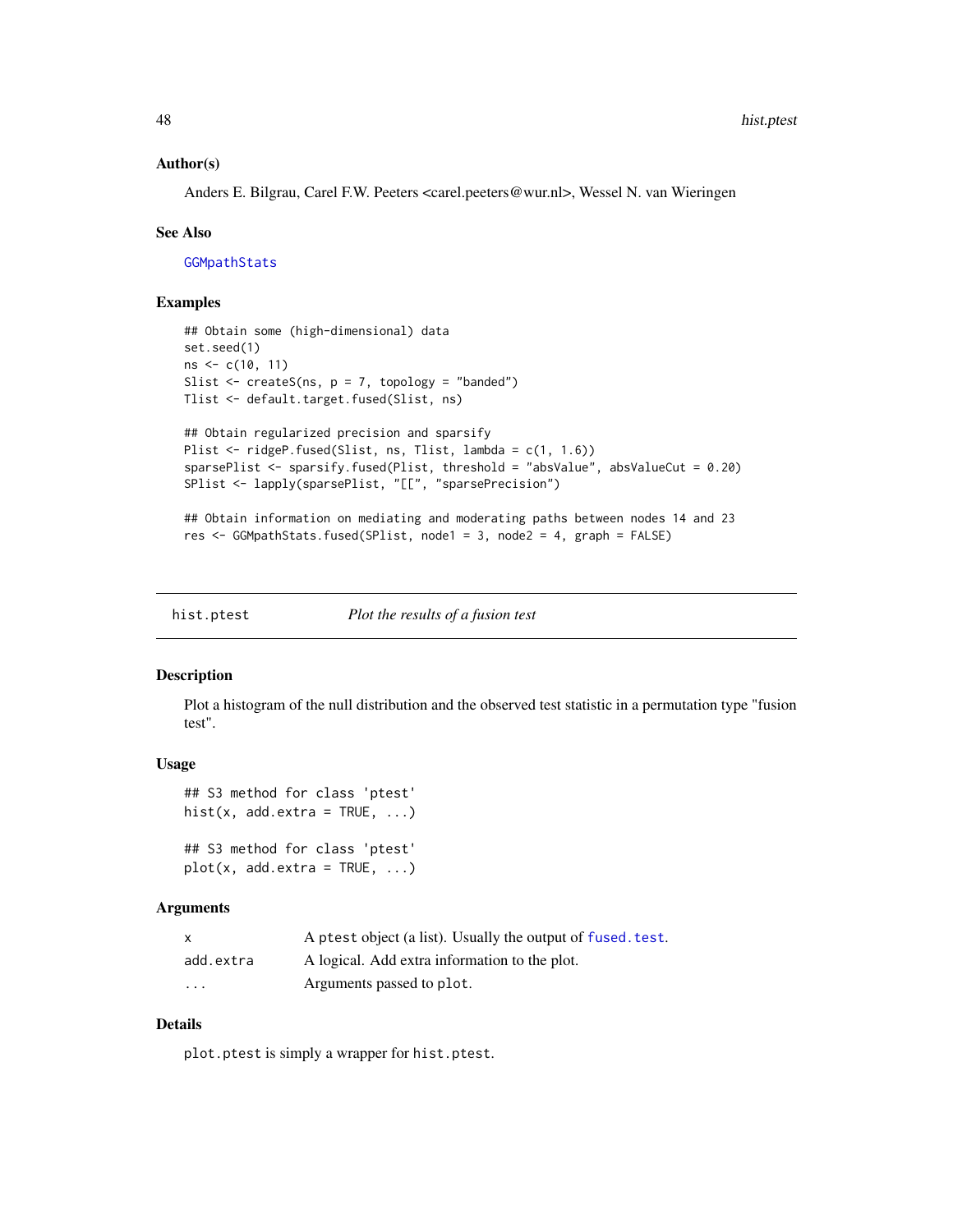#### is.Xlist 49

## Value

Invisibly returns x with extra additions.

## Author(s)

Anders Ellern Bilgrau, Carel F.W. Peeters <carel.peeters@wur.nl>, Wessel N. van Wieringen

### References

Bilgrau, A.E., Peeters, C.F.W., Eriksen, P.S., Boegsted, M., and van Wieringen, W.N. (2020). Targeted Fused Ridge Estimation of Inverse Covariance Matrices from Multiple High-Dimensional Data Classes. Journal of Machine Learning Research, 21(26): 1-52.

### See Also

[fused.test](#page-33-0), [print.ptest](#page-81-0)

### Examples

```
ns <- c(10, 5, 23)
Ylist \leq createS(ns, p = 15, topology = "banded", dataset = TRUE)
# Use the identity target matrix for each class
Tlist <- replicate(length(ns), diag(15), simplify = FALSE)
# Do the test
lam <- matrix(10, 3, 3)
diag(lam) <- 1
ft \le fused.test(Ylist, Tlist, lambda = lam, n.permutations = 500)
# The returned object can alo be plotted via
hist(ft)
# or via the alias
plot(ft)
```
is.Xlist *Test if fused list-formats are correctly used*

### Description

Function to check if the argument submits to the various list-formats used by the fused ridge estimator and related functions are correct. That is, it tests if generic fused list arguments (such as Slist, Tlist, Plist, Ylist) are properly formatted.

### Usage

```
is.Xlist(Xlist, Ylist = FALSE, semi = FALSE)
```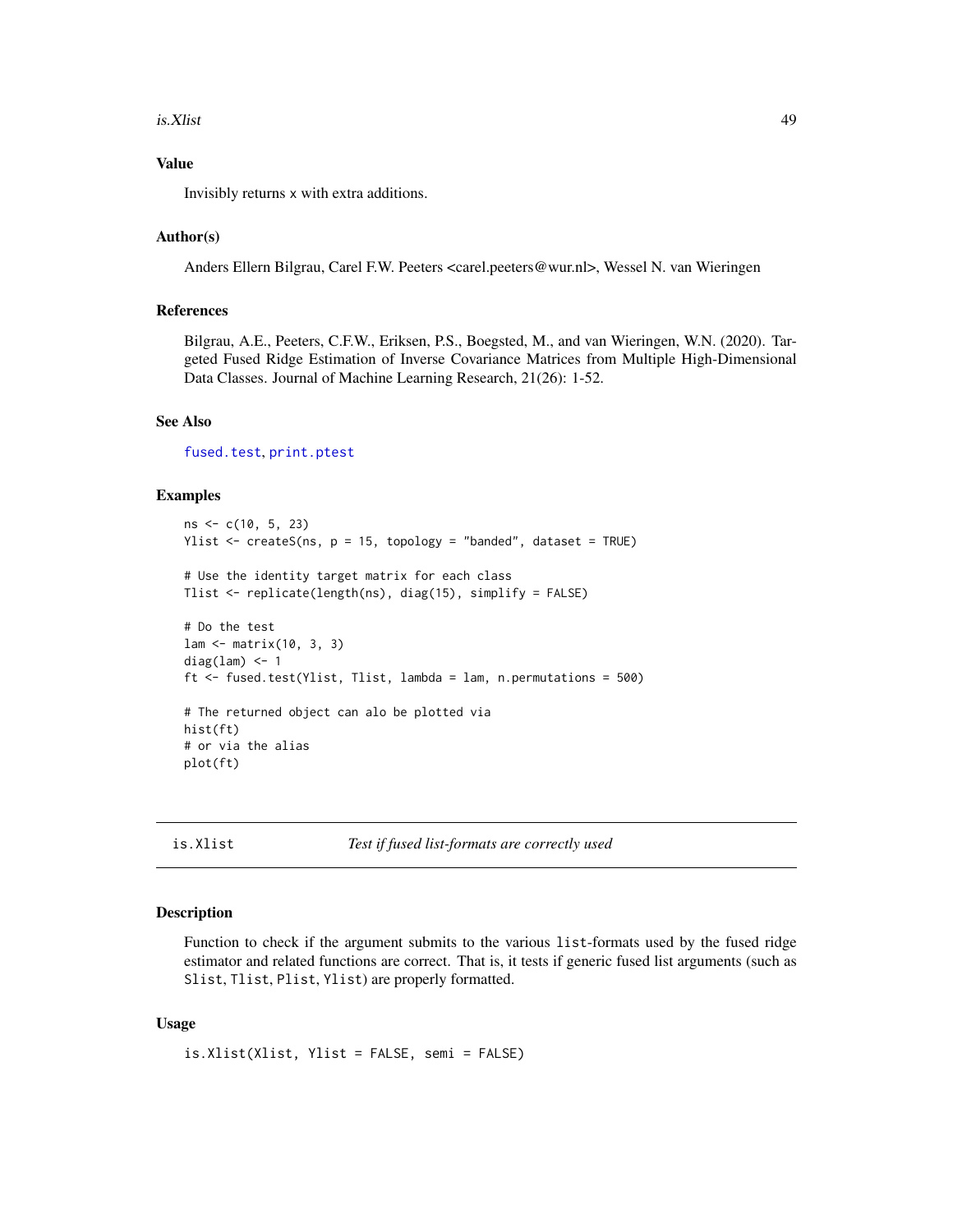### **Arguments**

| Xlist | A list of precision matrices of equal size (Plist), sample covariance matrices<br>(Slist), data matrices (Ylist) |
|-------|------------------------------------------------------------------------------------------------------------------|
| Ylist | logical. Is Xlist a list of data matrices with the same number of columns<br>$(Ylist)$ .                         |
| semi  | logical. Should the matrices in the list be tested to be positive semi definite or<br>positive definite?         |

## Value

Returns TRUE if all tests are passed, throws error if not.

### Author(s)

Anders Bilgrau, Carel F.W. Peeters <carel.peeters@wur.nl>, Wessel N. van Wieringen

### References

Bilgrau, A.E., Peeters, C.F.W., Eriksen, P.S., Boegsted, M., and van Wieringen, W.N. (2020). Targeted Fused Ridge Estimation of Inverse Covariance Matrices from Multiple High-Dimensional Data Classes. Journal of Machine Learning Research, 21(26): 1-52.

van Wieringen, W.N. & Peeters, C.F.W. (2016). Ridge Estimation of Inverse Covariance Matrices from High-Dimensional Data, Computational Statistics & Data Analysis, vol. 103: 284-303. Also available as arXiv:1403.0904v3 [stat.ME].

### See Also

[ridgeP.fused](#page-85-0), [optPenalty.fused](#page-61-0)

# Examples

```
Slist \le createS(n = c(4, 6, 9), p = 10)
is.Xlist(Slist, semi = TRUE)
```
isSymmetricPD *Test for symmetric positive (semi-)definiteness*

## Description

Function to test if a matrix is symmetric positive (semi)definite or not.

#### Usage

isSymmetricPD(M)

isSymmetricPSD(M, tol = 1e-04)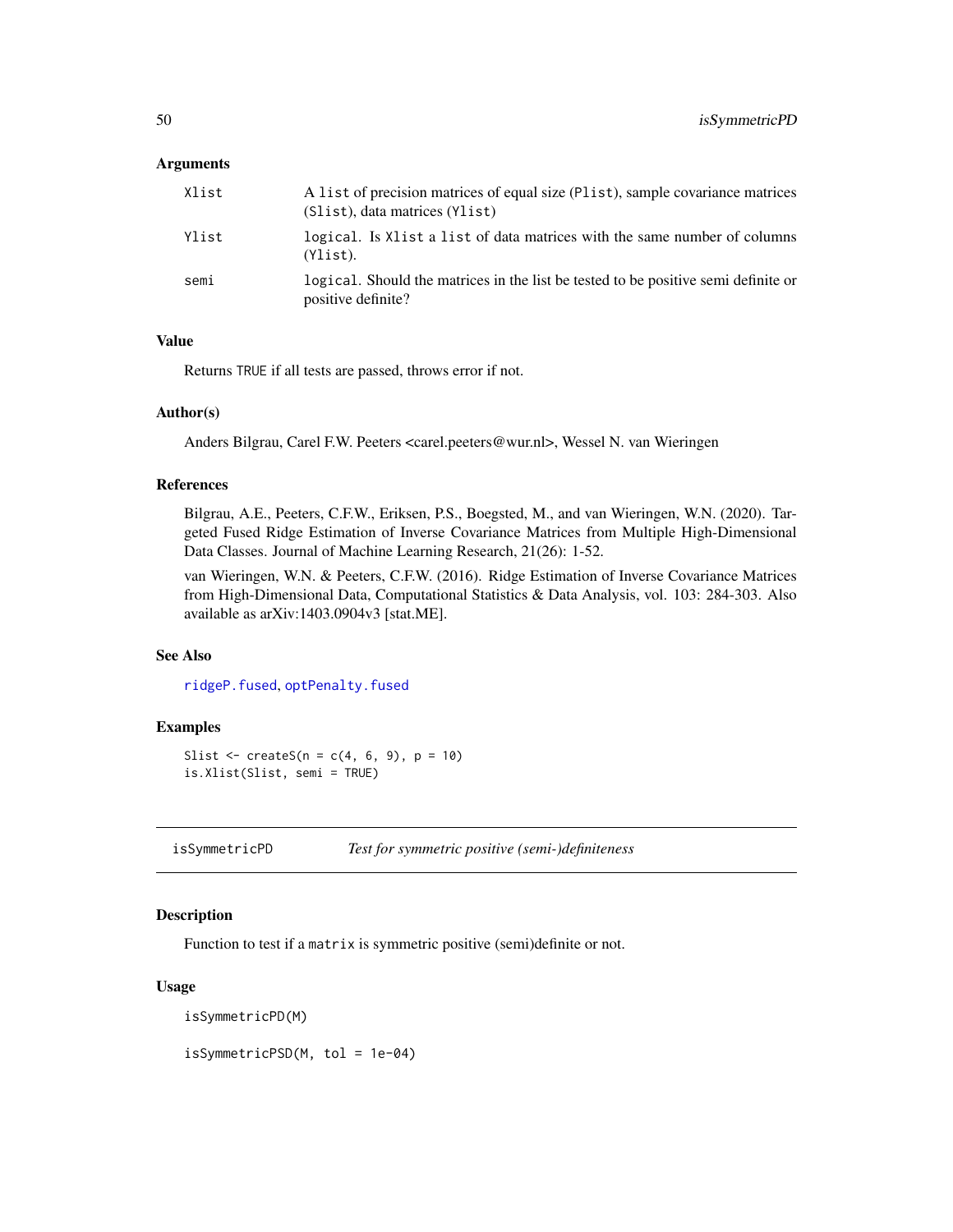#### **Arguments**

|     | A square symmetric matrix.                                                 |
|-----|----------------------------------------------------------------------------|
| tol | A numeric giving the tolerance for determining positive semi-definiteness. |

## Details

Tests positive definiteness by Cholesky decomposition. Tests positive semi-definiteness by checking if all eigenvalues are larger than  $-\epsilon|\lambda_1|$  where  $\epsilon$  is the tolerance and  $\lambda_1$  is the largest eigenvalue.

While isSymmetricPSD returns TRUE if the matrix is symmetric positive definite and FASLE if not. In practice, it tests if all eigenvalues are larger than -tol\*|| where l is the largest eigenvalue. More [here.](https://scicomp.stackexchange.com/questions/12979/testing-if-a-matrix-is-positive-semi-definite)

### Value

Returns a logical value. Returns TRUE if the M is symmetric positive (semi)definite and FALSE if not. If M is not even symmetric, the function throws an error.

## Author(s)

Anders Ellern Bilgrau Carel F.W. Peeters <carel.peeters@wur.nl>, Wessel N. van Wieringen

## See Also

### [isSymmetric](#page-0-0)

```
A <- matrix(rnorm(25), 5, 5)
## Not run:
isSymmetricPD(A)
## End(Not run)
B \le -symm(A)isSymmetricPD(B)
C <- crossprod(B)
isSymmetricPD(C)
isSymmetricPSD(C)
```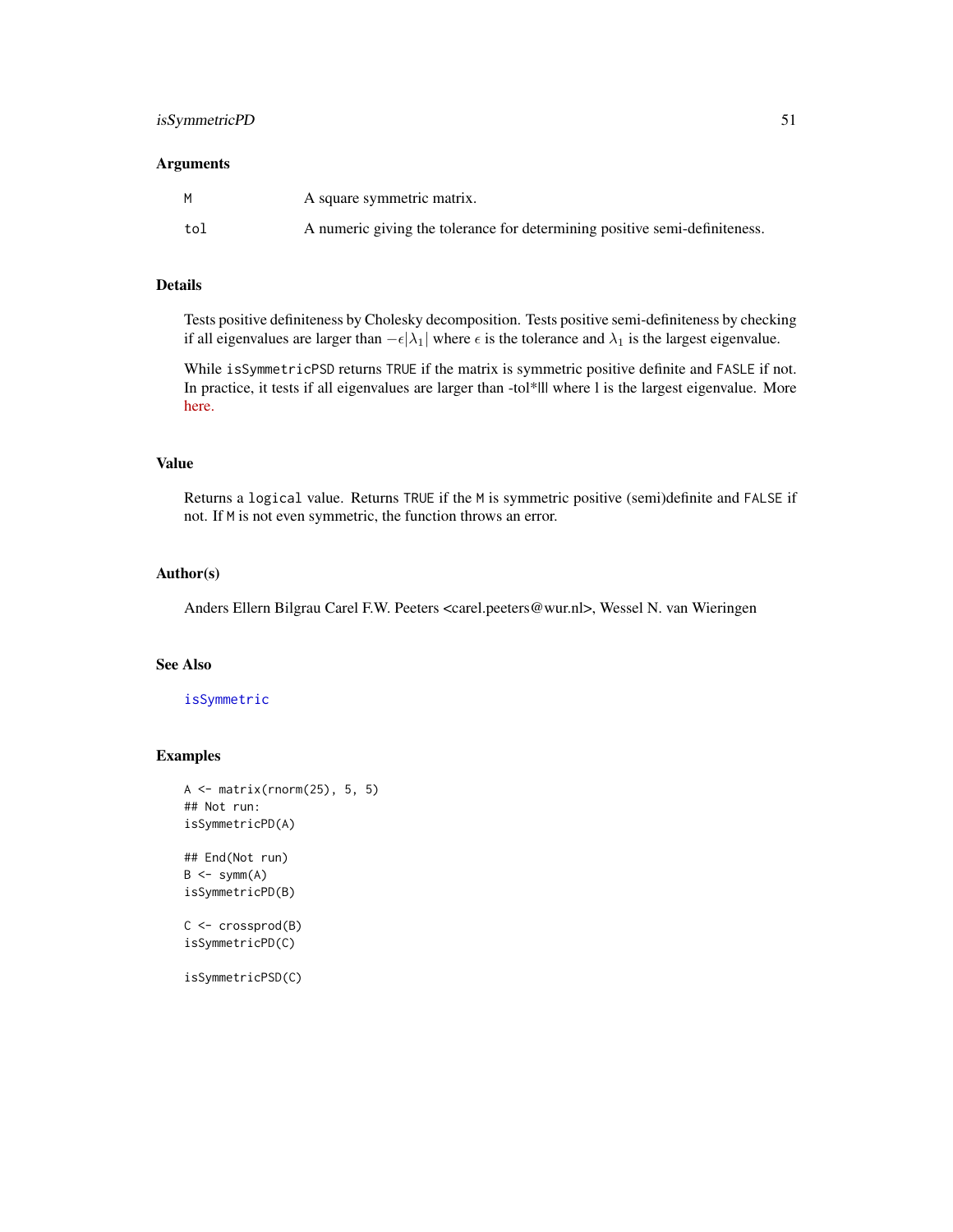## Description

Construct a target matrix by combining topology information from the Kyoto Encyclopedia of Genes and Genomes (KEGG) database and pilot data.

## Usage

```
kegg.target(
 Y,
  kegg.id,
 method = "linreg",
 organism = "hsa",
  graph = getKEGGPathway(kegg.id)$graph
\mathcal{L}
```
## Arguments

| Υ        | The complete observation matrix of observations with variables in columns. The<br>column names should be on the form e.g. "hsa: 3988" (" <organism>: <entrez<br>id&gt;"). It can however also be just the Entrez id with or without the post-fixed<br/>"_at" and then the specified organism will be assumed.</entrez<br></organism> |
|----------|--------------------------------------------------------------------------------------------------------------------------------------------------------------------------------------------------------------------------------------------------------------------------------------------------------------------------------------|
| kegg.id  | A character giving the KEGG ID, e.g. "map04210", "map04064", or "map04115".                                                                                                                                                                                                                                                          |
| method   | The method for estimating the non-zero entries moralized graph of the KEGG<br>topology. Currently, only "linreg" is implemented.                                                                                                                                                                                                     |
| organism | A character giving the organism, the default is "hsa" (homo-sapiens).                                                                                                                                                                                                                                                                |
| graph    | A graph NEL object specifying the topology of the pathway. Can be used to avoid<br>repeatedly downloading the information.                                                                                                                                                                                                           |

# Details

The function estimates the precision matrix based on the topology given by the KEGG database. Requires a connection to the internet.

# Value

Returns a target matrix with size depending on the kegg.id.

# Note

It is currently nessesary to require("KEGGgraph") (or require("KEGGgraph")) due to a bug in KEGGgraph.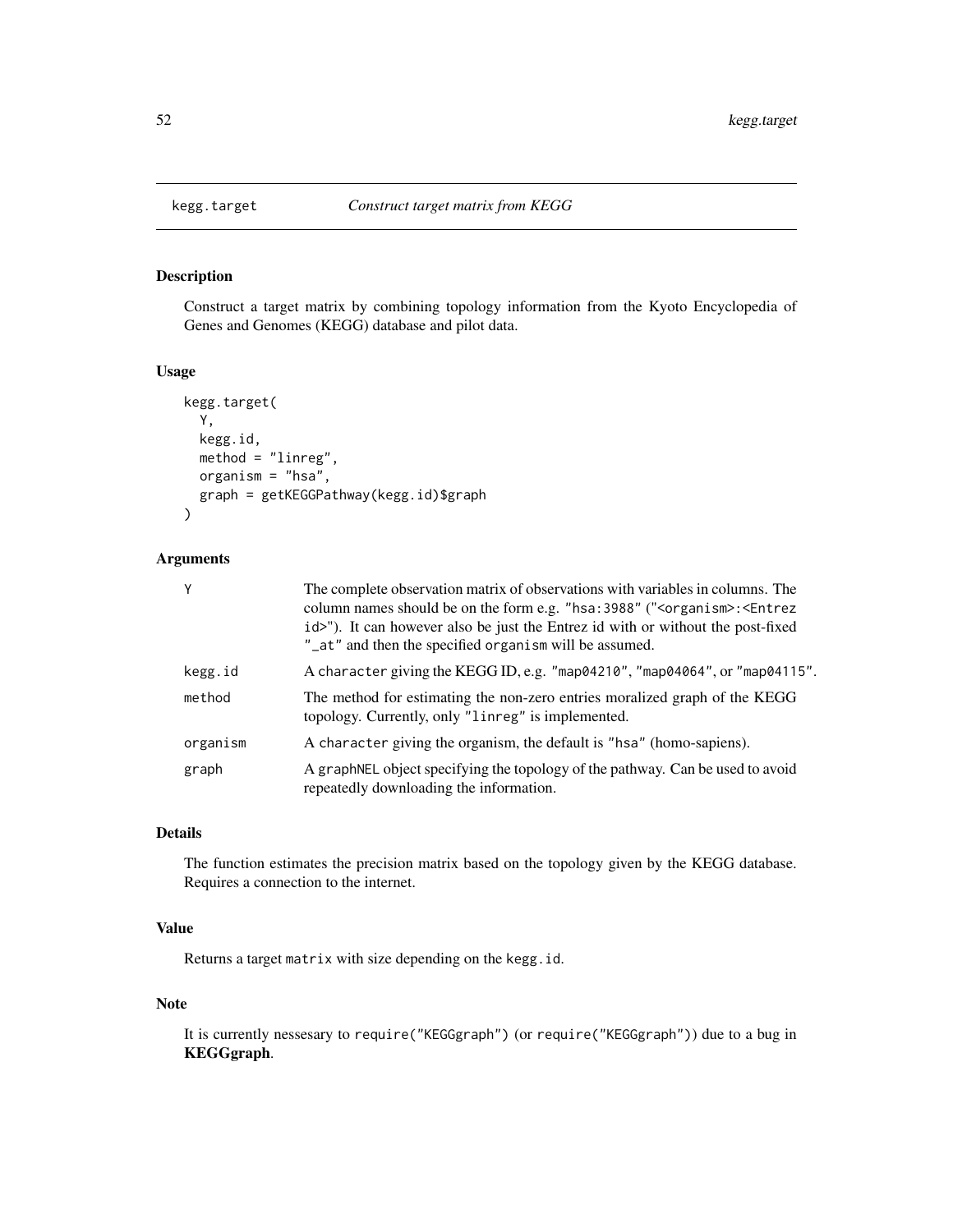#### KLdiv 53

# Author(s)

Anders Ellern Bilgrau, Carel F.W. Peeters <carel.peeters@wur.nl>, Wessel N. van Wieringen

### References

<https://www.genome.jp/kegg/>

# See Also

[getKEGGPathway](#page-0-0), [default.target](#page-21-0), and [default.target.fused](#page-23-0)

## Examples

```
## Not run:
if (require("KEGGgraph")) {
kegg.g <- getKEGGPathway("map04115")$graph
# Create some toy data with the correct names
Y <- createS(n = 10, p = numNodes(kegg.g), dataset = TRUE)
colnames(Y) <- nodes(kegg.g)
T <- kegg.target(Y, "map04115")
print(T[1:10, 1:10])
}
## End(Not run)
```
<span id="page-52-0"></span>KLdiv *Kullback-Leibler divergence between two multivariate normal distributions*

# Description

Function calculating the Kullback-Leibler divergence between two multivariate normal distributions.

### Usage

```
KLdiv(Mtest, Mref, Stest, Sref, symmetric = FALSE)
```
## Arguments

| Mtest     | A numeric mean vector for the approximating multivariate normal distribution.                         |
|-----------|-------------------------------------------------------------------------------------------------------|
| Mref      | A numeric mean vector for the true/reference multivariate normal distribution.                        |
| Stest     | A covariance matrix for the approximating multivariate normal distribution.                           |
| Sref      | A covariance matrix for the true/reference multivariate normal distribution.                          |
| symmetric | A logical indicating if the symmetric version of Kullback-Leibler divergence<br>should be calculated. |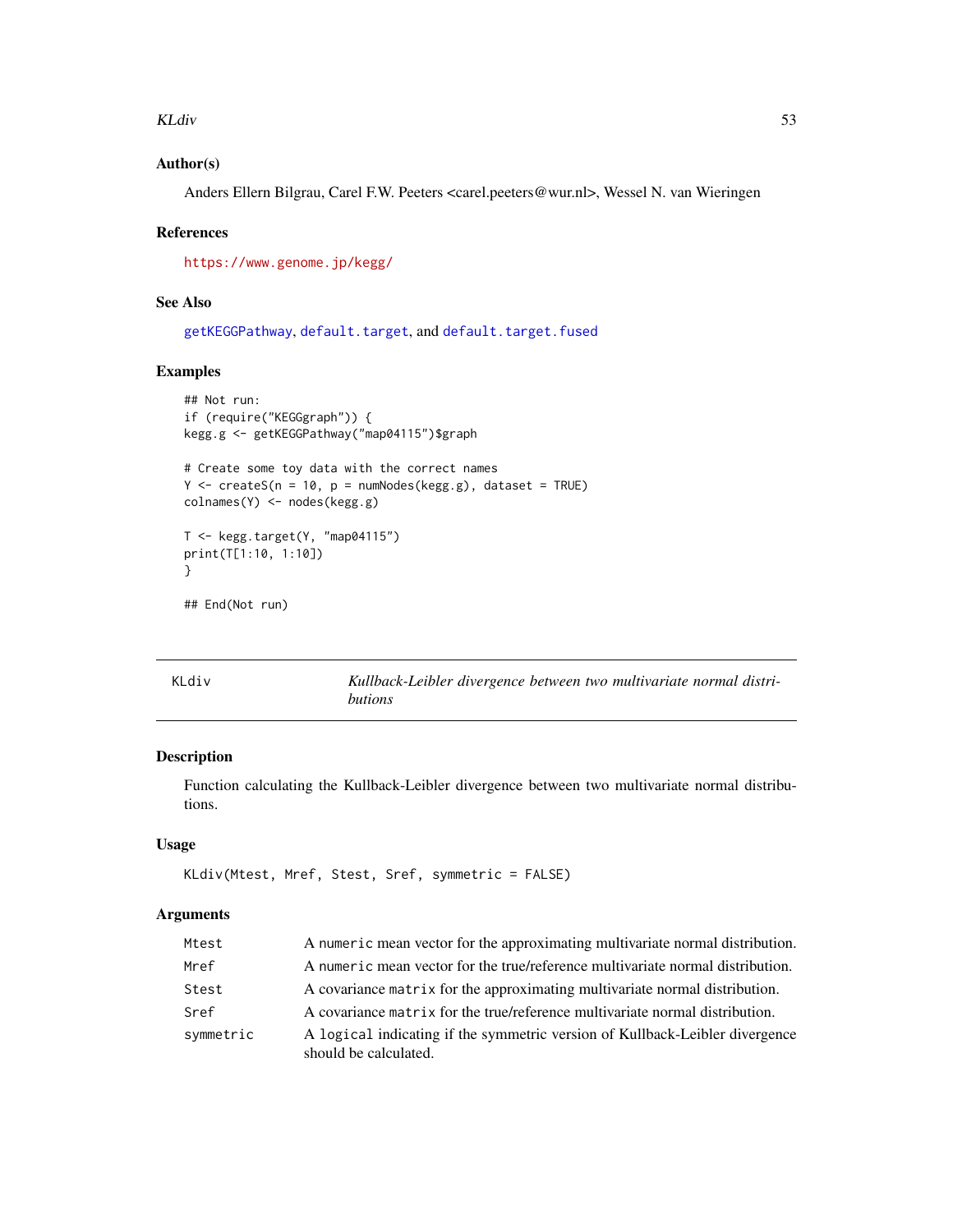#### Details

The Kullback-Leibler (KL) information (Kullback and Leibler, 1951; also known as relative entropy) is a measure of divergence between two probability distributions. Typically, one distribution is taken to represent the 'true' distribution and functions as the reference distribution while the other is taken to be an approximation of the true distribution. The criterion then measures the loss of information in approximating the reference distribution. The KL divergence between two  $p$ -dimensional multivariate normal distributions  $\mathcal{N}_p^0(\mu_0, \Sigma_0)$  and  $\mathcal{N}_p^1(\mu_1, \Sigma_1)$  is given as

$$
I_{KL}(\mathcal{N}_p^0||\mathcal{N}_p^1) = \frac{1}{2} \left\{ \text{tr}(\mathbf{\Omega}_1 \mathbf{\Sigma}_0) + (\boldsymbol{\mu}_1 - \boldsymbol{\mu}_0)^T \mathbf{\Omega}_1 (\boldsymbol{\mu}_1 - \boldsymbol{\mu}_0) - p - \ln |\mathbf{\Sigma}_0| + \ln |\mathbf{\Sigma}_1| \right\},\
$$

where  $\Omega = \Sigma^{-1}$ . The KL divergence is not a proper metric as  $I_{KL}(\mathcal{N}_p^0 || \mathcal{N}_p^1) \neq I_{KL}(\mathcal{N}_p^1 || \mathcal{N}_p^0)$ . When symmetric = TRUE the function calculates the symmetric KL divergence (also referred to as Jeffreys information), given as

$$
\mathrm{I}_{KL}(\mathcal{N}_p^0 \Vert \mathcal{N}_p^1) + \mathrm{I}_{KL}(\mathcal{N}_p^1 \Vert \mathcal{N}_p^0).
$$

#### Value

Function returns a numeric representing the (symmetric) Kullback-Leibler divergence.

#### Author(s)

Wessel N. van Wieringen, Carel F.W. Peeters <carel.peeters@wur.nl>

### References

Kullback, S. and Leibler, R.A. (1951). On Information and Sufficiency. Annals of Mathematical Statistics 22: 79-86.

### See Also

[covML](#page-14-0), [ridgeP](#page-83-0)

```
## Define population
set.seed(333)
p = 25n = 1000
X = matrix(rnorm(n*p), nrow = n, ncol = p)colnames(X)[1:25] = letters[1:25]
Cov@ \leftarrow covML(X)mean0 <- colMeans(X)
## Obtain sample from population
samples <- X[sample(nrow(X), 10),]
Cov1 <- covML(samples)
mean1 <- colMeans(samples)
```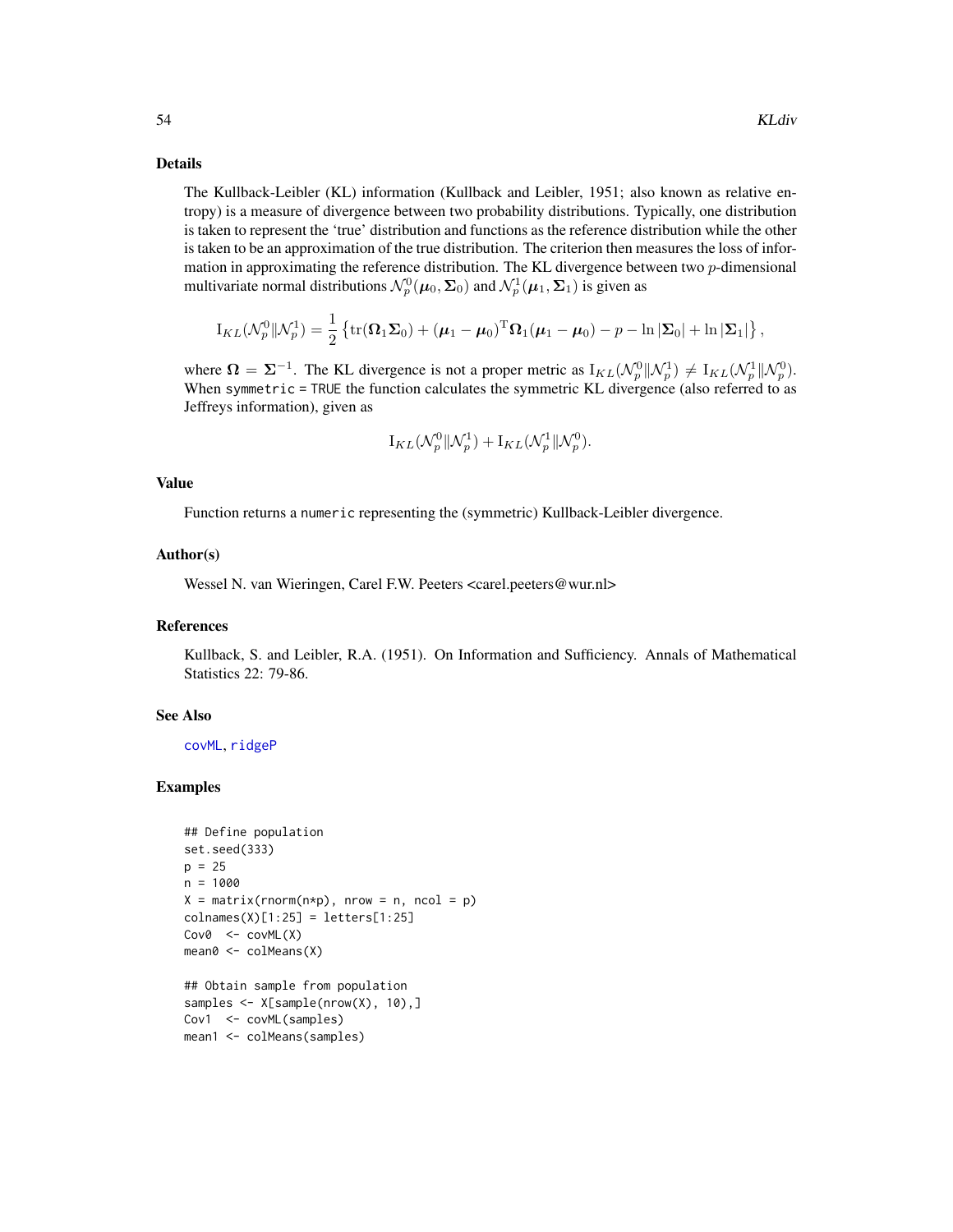#### KLdiv.fused 55

```
## Regularize singular Cov1
P <- ridgeP(Cov1, 10)
CovR <- solve(P)
## Obtain KL divergence
KLdiv(mean1, mean0, CovR, Cov0)
```
KLdiv.fused *Fused Kullback-Leibler divergence for sets of distributions*

### Description

Function calculating the Kullback-Leibler divergence between two sets of multivariate normal distributions. In other words, it calculates a weigthed mean of Kullback-Leibler divergences between multiple paired normal distributions.

### Usage

KLdiv.fused(MtestList, MrefList, StestList, SrefList, ns, symmetric = FALSE)

# Arguments

| MtestList | A list of mean vectors of the approximating multivariate normal distribution<br>for each class. Assumed to be zero vectors if not supplied.                                |
|-----------|----------------------------------------------------------------------------------------------------------------------------------------------------------------------------|
| MrefList  | A list of mean vectors of the reference multivariate normal distribution for<br>each class. Assumed to be zero vectors if not supplied.                                    |
| StestList | A list of covariance matrices of the approximating multivariate normal distrib-<br>tuion for each class. Usually a list of sample covariance matrices.                     |
| SrefList  | A list of covariance matrices of the references multivariate normal distribu-<br>ion for each class. Usually a list of the population or reference covariance<br>matrices. |
| ns        | a numeric of the same length as the previous arguments giving the sample sizes.<br>Used as weights in the weighted mean.                                                   |
| symmetric | a logical indicating if original symmetric version of KL divergence should be<br>calculated.                                                                               |

## Value

Function returns a numeric representing the (optionally symmetric) fused Kullback-Leibler divergence.

### Author(s)

Anders Ellern Bilgrau, Wessel N. van Wieringen, Carel F.W. Peeters <carel.peeters@wur.nl>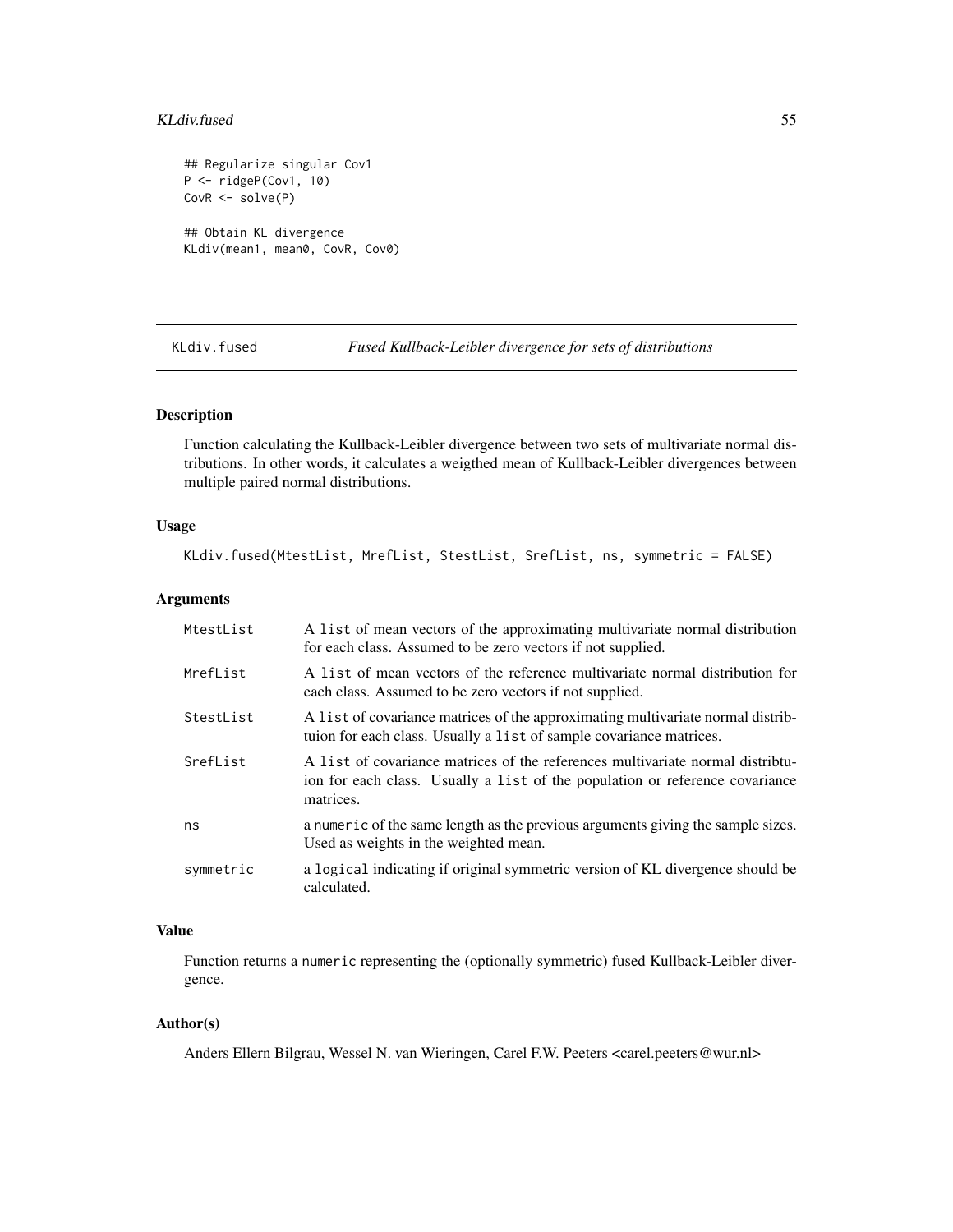#### See Also

[KLdiv](#page-52-0)

#### Examples

```
# Create some toy data
n <- c(40, 60, 80)
p \le -10Stest <- replicate(length(n), diag(p), simplify = FALSE)
Sref \leq createS(n, p = p)
KLdiv.fused(StestList = Stest, SrefList = Sref, ns = n, symmetric = FALSE)
KLdiv.fused(StestList = Stest, SrefList = Sref, ns = n, symmetric = TRUE)
```
loss *Evaluate regularized precision under various loss functions*

#### Description

Function that evaluates an estimated and possibly regularized precision matrix under various loss functions. The loss functions are formulated in precision terms. This function may be used to estimate the risk (vis-a-vis, say, the true precision matrix) of the various ridge estimators employed.

### Usage

```
loss(E, T, precision = TRUE, type = c("frobenius", "quadratic"))
```
### Arguments

| E.        | Estimated (possibly regularized) precision matrix.                                                     |
|-----------|--------------------------------------------------------------------------------------------------------|
|           | True (population) covariance or precision matrix.                                                      |
| precision | A logical indicating if T is a precision matrix.                                                       |
| type      | A character indicating which loss function is to be used. Must be one of:<br>"frobenius", "quadratic". |

## Details

Let  $\Omega$  denote a generic  $(p \times p)$  population precision matrix and let  $\hat{\Omega}(\lambda)$  denote a generic ridge estimator of the precision matrix under generic regularization parameter  $\lambda$  (see also [ridgeP](#page-83-0)). The function then considers the following loss functions:

1. Squared Frobenius loss, given by:

$$
L_F[\hat{\Omega}(\lambda),\Omega]=\|\hat{\Omega}(\lambda)-\Omega\|_F^2;
$$

2. Quadratic loss, given by:

 $L_Q[\hat{\mathbf{\Omega}}(\lambda),\mathbf{\Omega}]=\|\hat{\mathbf{\Omega}}(\lambda)\mathbf{\Omega}^{-1}-\mathbf{I}_p\|_F^2.$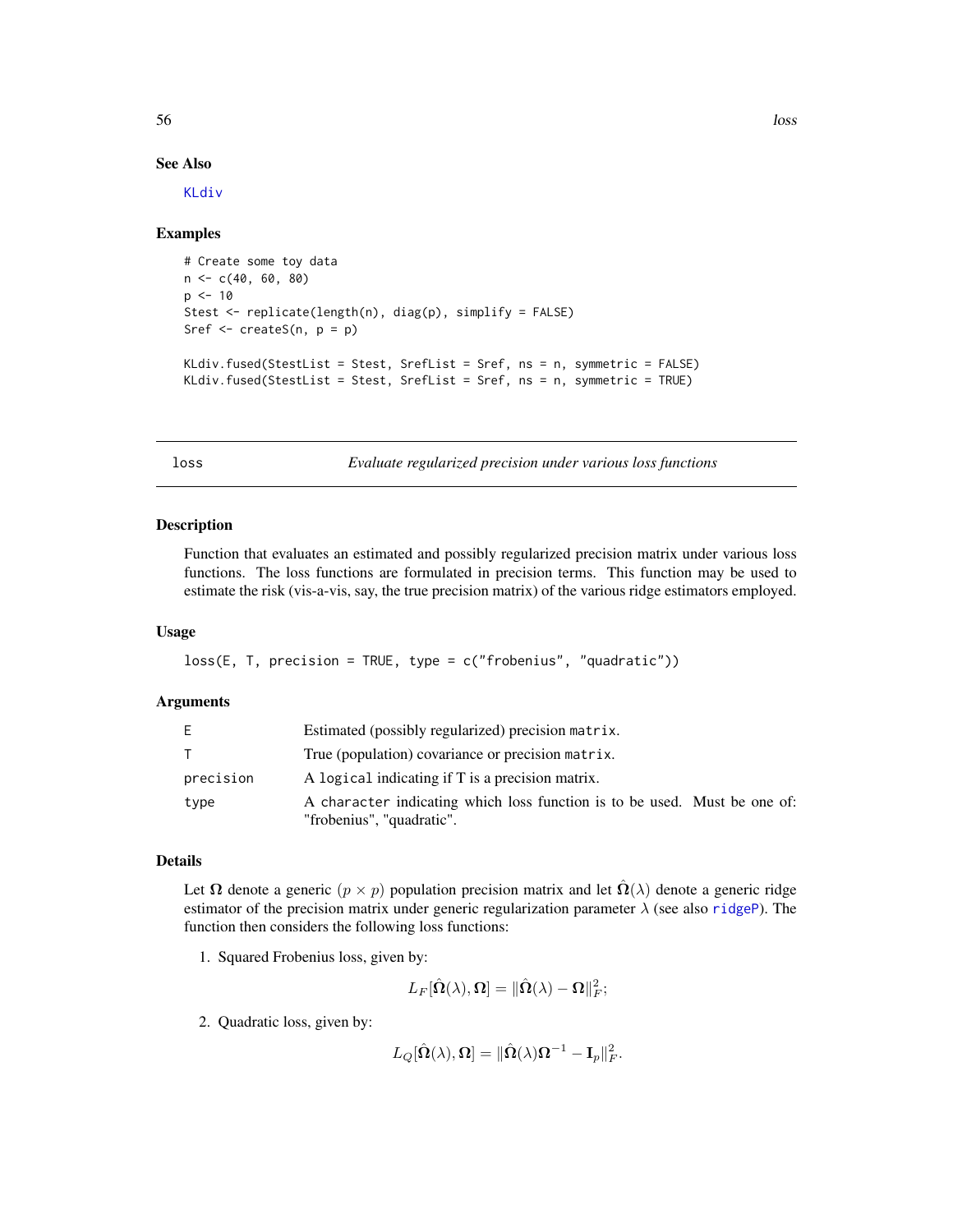The argument T is considered to be the true precision matrix when precision = TRUE. If precision = FALSE the argument T is considered to represent the true covariance matrix. This statement is needed so that the loss is properly evaluated over the precision, i.e., depending on the value of the logical argument precision inversions are employed where needed.

The function can be employed to assess the risk of a certain ridge precision estimator (see also [ridgeP](#page-83-0)). The risk  $\mathcal{R}_f$  of the estimator  $\Omega(\lambda)$  given a loss function  $L_f$ , with  $f \in \{F, Q\}$  can be defined as the expected loss:

$$
\mathcal{R}_f[\hat{\mathbf{\Omega}}(\lambda)] = \mathrm{E}\{L_f[\hat{\mathbf{\Omega}}(\lambda), \mathbf{\Omega}]\},\
$$

which can be approximated by the mean or median of losses over repeated simulation runs.

#### Value

Function returns a numeric representing the loss under the chosen loss function.

#### Author(s)

Carel F.W. Peeters <carel.peeters@wur.nl>, Wessel N. van Wieringen

### References

van Wieringen, W.N. & Peeters, C.F.W. (2016). Ridge Estimation of Inverse Covariance Matrices from High-Dimensional Data, Computational Statistics & Data Analysis, vol. 103: 284-303. Also available as arXiv:1403.0904v3 [stat.ME].

#### See Also

[covML](#page-14-0), [ridgeP](#page-83-0)

```
## Define population covariance
set.seed(333)
p = 25n = 1000
X = matrix(rnorm(n*p), nrow = n, ncol = p)collnames(X)[1:25] = letters[1:25]Truecov <- covML(X)
## Obtain sample
samples <- X[sample(nrow(X), 10), ]
Cxx <- covML(samples)
## Obtain regularized precision
P \leq - ridgeP(Cxx, 10, type = "Alt")
## Evaluate estimated precision against population
## precision under Frobenius loss
loss(P, Truecov, precision = FALSE, type = "frobenius")
```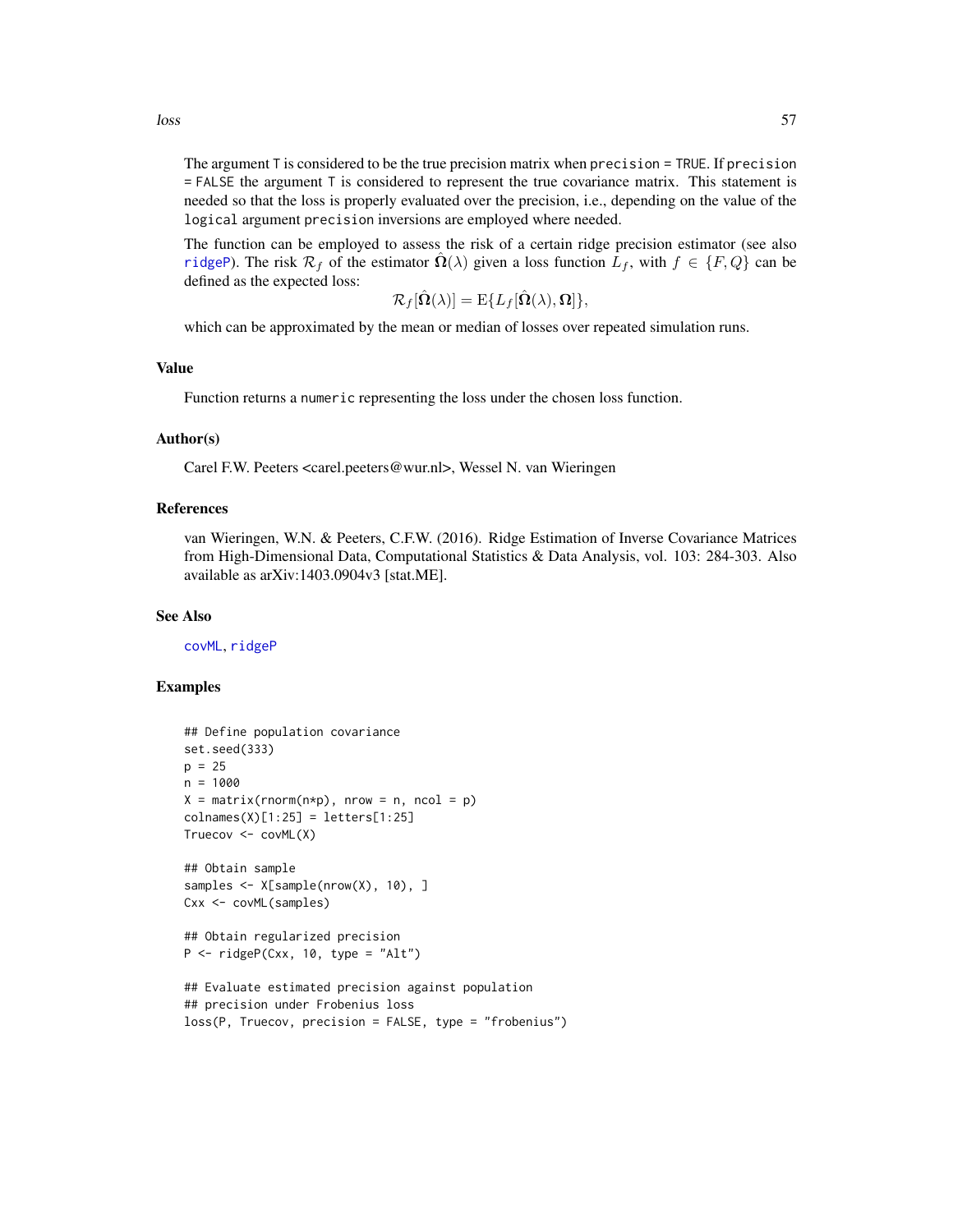## Description

Calculates the moments of the sample covariance matrix. It assumes that the summands (the outer products of the samples' random data vector) that constitute the sample covariance matrix follow a Wishart-distribution with scale parameter  $\Sigma$  and shape parameter  $\nu$ . The latter is equal to the number of summands in the sample covariance estimate.

#### Usage

```
momentS(Sigma, shape, moment = 1)
```
### Arguments

| Sigma  | Positive-definite matrix, the scale parameter $\Sigma$ of the Wishart distribution.                                                             |
|--------|-------------------------------------------------------------------------------------------------------------------------------------------------|
| shape  | A numeric, the shape parameter $\nu$ of the Wishart distribution. Should exceed<br>the number of variates (number of rows or columns of Sigma). |
| moment | An integer. Should be in the set $\{-4, -3, -2, -1, 0, 1, 2, 3, 4\}$ (only those are<br>explicitly specified in Lesac, Massam, 2004).           |

#### Value

The *r*-th moment of a sample covariance matrix:  $E(S<sup>r</sup>)$ .

### Author(s)

Wessel N. van Wieringen.

### References

Lesac, G., Massam, H. (2004), "All invariant moments of the Wishart distribution", *Scandinavian Journal of Statistics*, 31(2), 295-318.

```
# create scale parameter
Sigma <- matrix(c(1, 0.5, 0, 0.5, 1, 0, 0, 0, 1), byrow=TRUE, ncol=3)
# evaluate expectation of the square of a sample covariance matrix
# that is assumed to Wishart-distributed random variable with the
# above scale parameter Sigma and shape parameter equal to 40.
momentS(Sigma, 40, 2)
```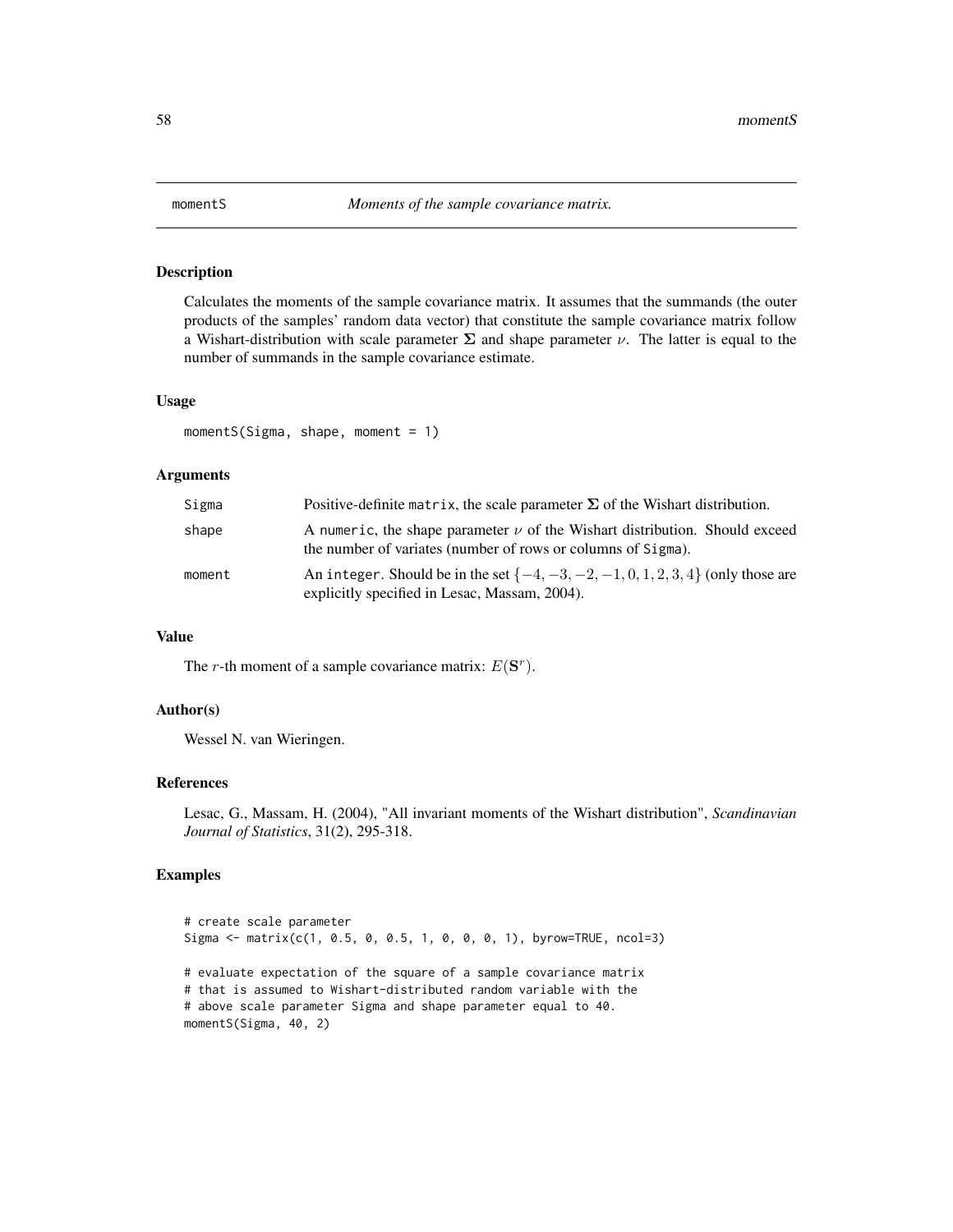## Description

Functions that evaluate the (penalized) (fused) likelihood.

## Usage

```
NLL(S, P)
PNLL(S, P, T, lambda)
NLL.fused(Slist, Plist, ns)
PNLL.fused(Slist, Plist, ns, Tlist, lambda)
```
# Arguments

| S. Slist | A (list of) positive semi definite sample covariance matrices.                    |
|----------|-----------------------------------------------------------------------------------|
| P.Plist  | A (list of) positive definite precision matrices.                                 |
| T. Tlist | A (list of) positive definite target matrices.                                    |
| lambda   | A numeric penalty parameter. For the . fused functions, this is a penalty matrix. |
| ns       | A numeric of sample sizes.                                                        |

# Value

A single number.

### Author(s)

Anders Ellern Bilgrau, Carel F.W. Peeters <cf.peeters@vumc.nl>, Wessel N. van Wieringen

## See Also

[ridgeP](#page-83-0), [ridgeP.fused](#page-85-0)

```
ns < -c(4,5)Slist \leq createS(n = ns, p = 5)
Plist <- list(diag(5), diag(2,5))
Tlist <- list(diag(5), diag(5))
NLL(Slist[[1]], Plist[[1]])
PNLL(Slist[[1]], Plist[[1]], Tlist[[1]], lambda = 1)
```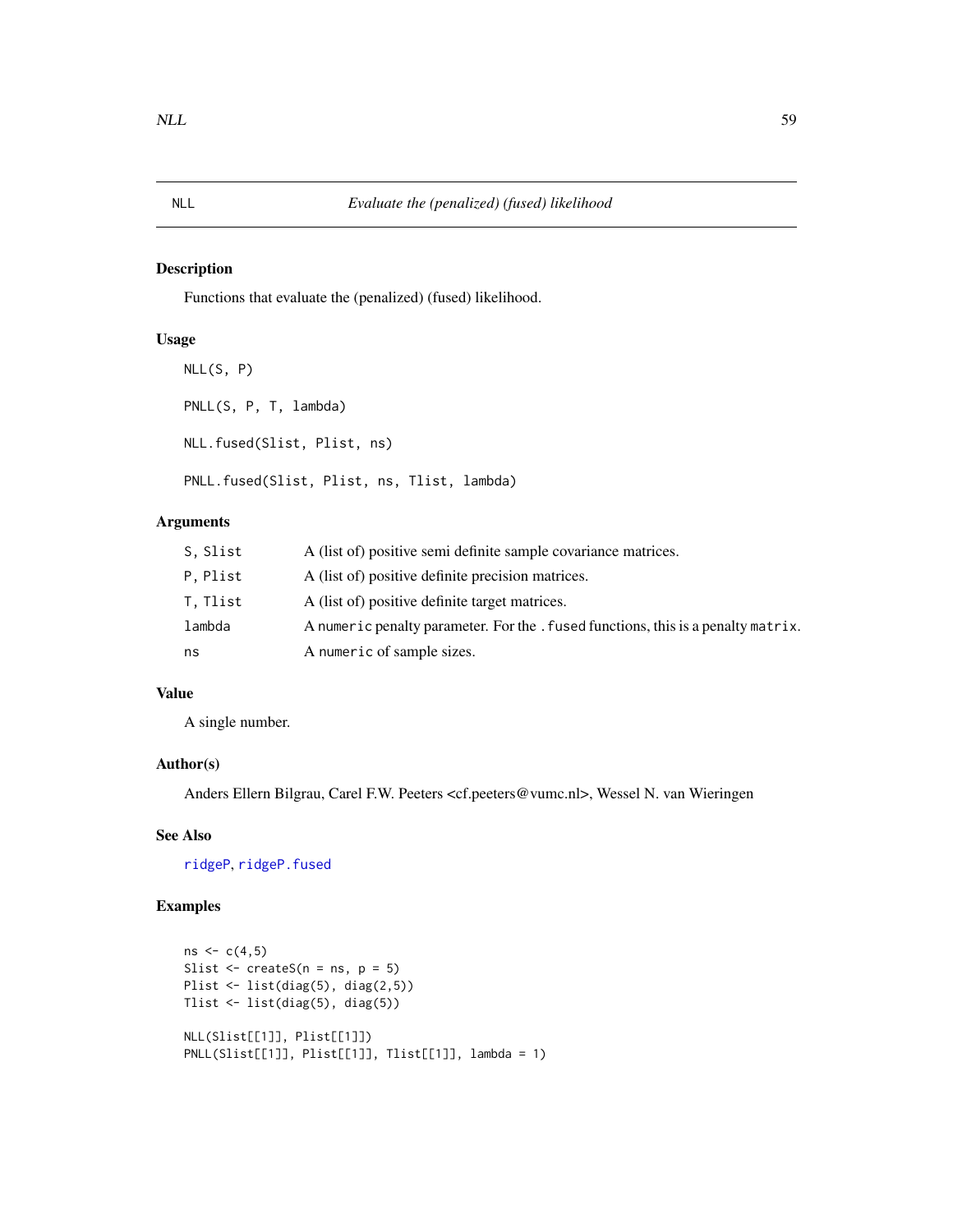```
NLL.fused(Slist, Plist, ns)
PNLL.fused(Slist, Plist, ns, Tlist, lambda = diag(2))
```
<span id="page-59-0"></span>optPenalty.aLOOCV *Select optimal penalty parameter by approximate leave-one-out crossvalidation*

# Description

Function that selects the optimal penalty parameter for the [ridgeP](#page-83-0) call by usage of approximate leave-one-out cross-validation. Its output includes (a.o.) the precision matrix under the optimal value of the penalty parameter.

## Usage

```
optPenalty.aLOOCV(
  Y,
  lambdaMin,
  lambdaMax,
  step,
  type = "Alt",
  cor = FALSE,target = default.target(covML(Y)),
  output = "light",
  graph = TRUE,verbose = TRUE
)
```
## Arguments

| Υ         | Data matrix. Variables assumed to be represented by columns.                                                           |
|-----------|------------------------------------------------------------------------------------------------------------------------|
| lambdaMin | A numeric giving the minimum value for the penalty parameter.                                                          |
| lambdaMax | A numeric giving the maximum value for the penalty parameter.                                                          |
| step      | An integer determining the number of steps in moving through the grid [lambdaMin,<br>lambdaMax].                       |
| type      | A character indicating the type of ridge estimator to be used. Must be one of:<br>"Alt", "ArchI", "ArchII".            |
| cor       | A logical indicating if the evaluation of the approximate LOOCV score should<br>be performed on the correlation scale. |
| target    | A target matrix (in precision terms) for Type I ridge estimators.                                                      |
| output    | A character indicating if the output is either heavy or light. Must be one of:<br>"all", "light".                      |
| graph     | A logical indicating if the grid search for the optimal penalty parameter should<br>be visualized.                     |
| verbose   | A logical indicating if information on progress should be printed on screen.                                           |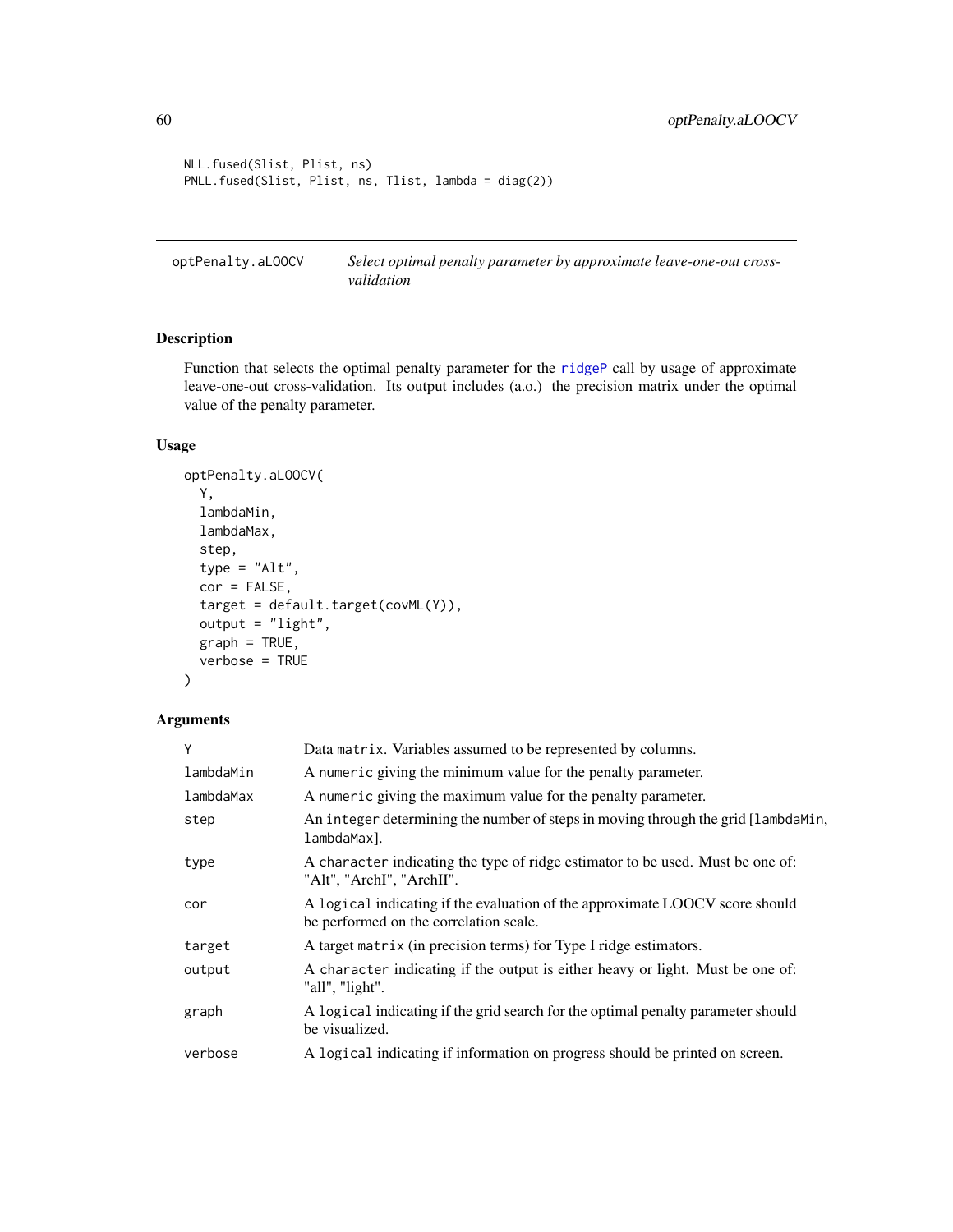#### Details

The function calculates an approximate leave-one-out cross-validated (aLOOCV) negative loglikelihood score (using a regularized ridge estimator for the precision matrix) for each value of the penalty parameter contained in the search grid. The utilized aLOOCV score was proposed by Lian (2011) and Vujacic et al. (2014). The aLOOCV negative log-likeliho od score is computationally more efficient than its non-approximate counterpart (see [optPenalty.LOOCV](#page-71-0)). For details on the aLOOCV negative log-likelihood score see Lian (2011) and Vujacic et al (2014). For scalar matrix targets (see [default.target](#page-21-0)) the complete solution path of the alternative Type I and II ridge estimators (see [ridgeP](#page-83-0)) depends on only 1 eigendecomposition and 1 matrix inversion, making the determination of the optimal penalty value particularly efficient (see van Wieringen and Peeters, 2015).

The value of the penalty parameter that achieves the lowest aLOOCV negative log-likelihood score is deemed optimal. The penalty parameter must be positive such that lambdaMin must be a positive scalar. The maximum allowable value of lambdaMax depends on the type of ridge estimator employed. For details on the type of ridge estimator one may use (one of: "Alt", "ArchI", "ArchII") see [ridgeP](#page-83-0). The ouput consists of an object of class list (see below). When output = "light" (default) only the optLambda and optPrec elements of the list are given.

### Value

An object of class list:

| optLambda | A numeric giving the optimal value of the penalty parameter.                                                                                                                              |
|-----------|-------------------------------------------------------------------------------------------------------------------------------------------------------------------------------------------|
| optPrec   | A matrix representing the precision matrix of the chosen type (see ridges)<br>under the optimal value of the penalty parameter.                                                           |
| lambdas   | A numeric vector representing all values of the penalty parameter for which ap-<br>proximate cross-validation was performed; Only given when output = "all".                              |
| aL00CVs   | A numeric vector representing the approximate cross-validated negative log-<br>likelihoods for each value of the penalty parameter given in lambdas; Only given<br>when output $=$ "all". |

### Note

When cor = TRUE correlation matrices are used in the computation of the approximate (crossvalidated) negative log-likelihood score, i.e., the sample covariance matrix is a matrix on the correlation scale. When performing evaluation on the correlation scale the data are assumed to be standardized. If cor = TRUE and one wishes to used the default target specification one may consider using target = default.target(covML(Y, cor = TRUE)). This gives a default target under the assumption of standardized data.

## Author(s)

Carel F.W. Peeters <carel.peeters@wur.nl>, Wessel N. van Wieringen

#### References

Lian, H. (2011). Shrinkage tuning parameter selection in precision matrices estimation. Journal of Statistical Planning and Inference, 141: 2839-2848.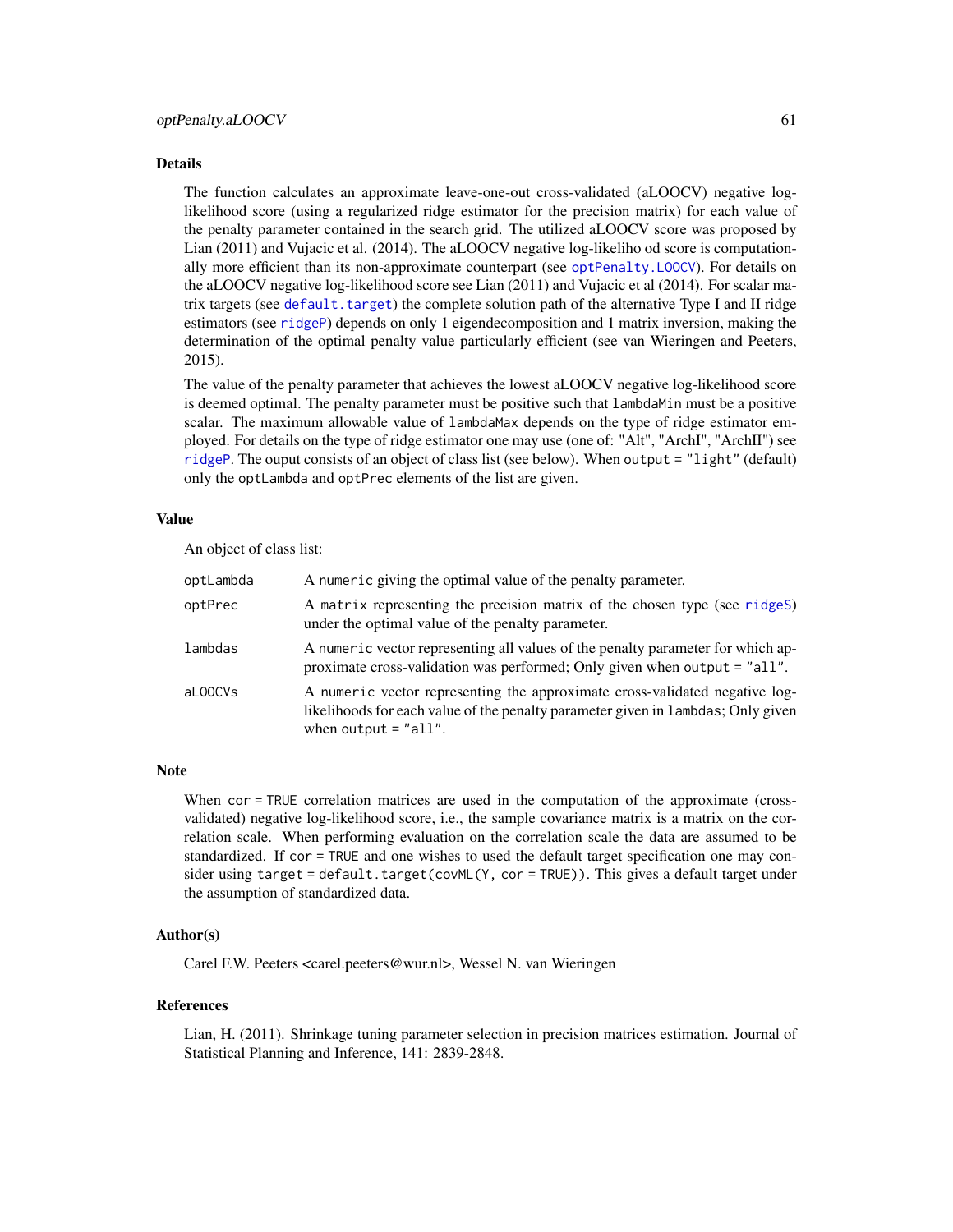van Wieringen, W.N. & Peeters, C.F.W. (2016). Ridge Estimation of Inverse Covariance Matrices from High-Dimensional Data, Computational Statistics & Data Analysis, vol. 103: 284-303. Also available as arXiv:1403.0904v3 [stat.ME].

Vujacic, I., Abbruzzo, A., and Wit, E.C. (2014). A computationally fast alternative to crossvalidation in penalized Gaussian graphical models. arXiv: 1309.6216v2 [stat.ME].

# See Also

```
ridgeP, optPenalty.LOOCV, optPenalty.LOOCVauto,
default.targetcovML
```
### Examples

```
## Obtain some (high-dimensional) data
p = 25n = 10set.seed(333)
X = matrix(rnorm(n*p), nrow = n, ncol = p)collnames(X)[1:25] = letters[1:25]## Obtain regularized precision under optimal penalty
OPT <- optPenalty.aLOOCV(X, lambdaMin = .001, lambdaMax = 30, step = 400); OPT
OPT$optLambda # Optimal penalty
OPT$optPrec # Regularized precision under optimal penalty
## Another example with standardized data
X \le - scale(X, center = TRUE, scale = TRUE)
OPT <- optPenalty.aLOOCV(X, lambdaMin = .001, lambdaMax = 30,
                          step = 400, cor = TRUE,
                          target = default.target(covML(X, cor = TRUE))); OPT
OPT$optLambda # Optimal penalty
OPT$optPrec # Regularized precision under optimal penalty
```
optPenalty.fused.grid *Identify optimal ridge and fused ridge penalties*

### <span id="page-61-0"></span>Description

Functions to find the optimal ridge and fusion penalty parameters via leave-one-out cross validation. The functions support leave-one-out cross-validation (LOOCV), k-fold CV, and two forms of approximate LOOCV. Depending on the used function, general numerical optimization or a gridbased search is used.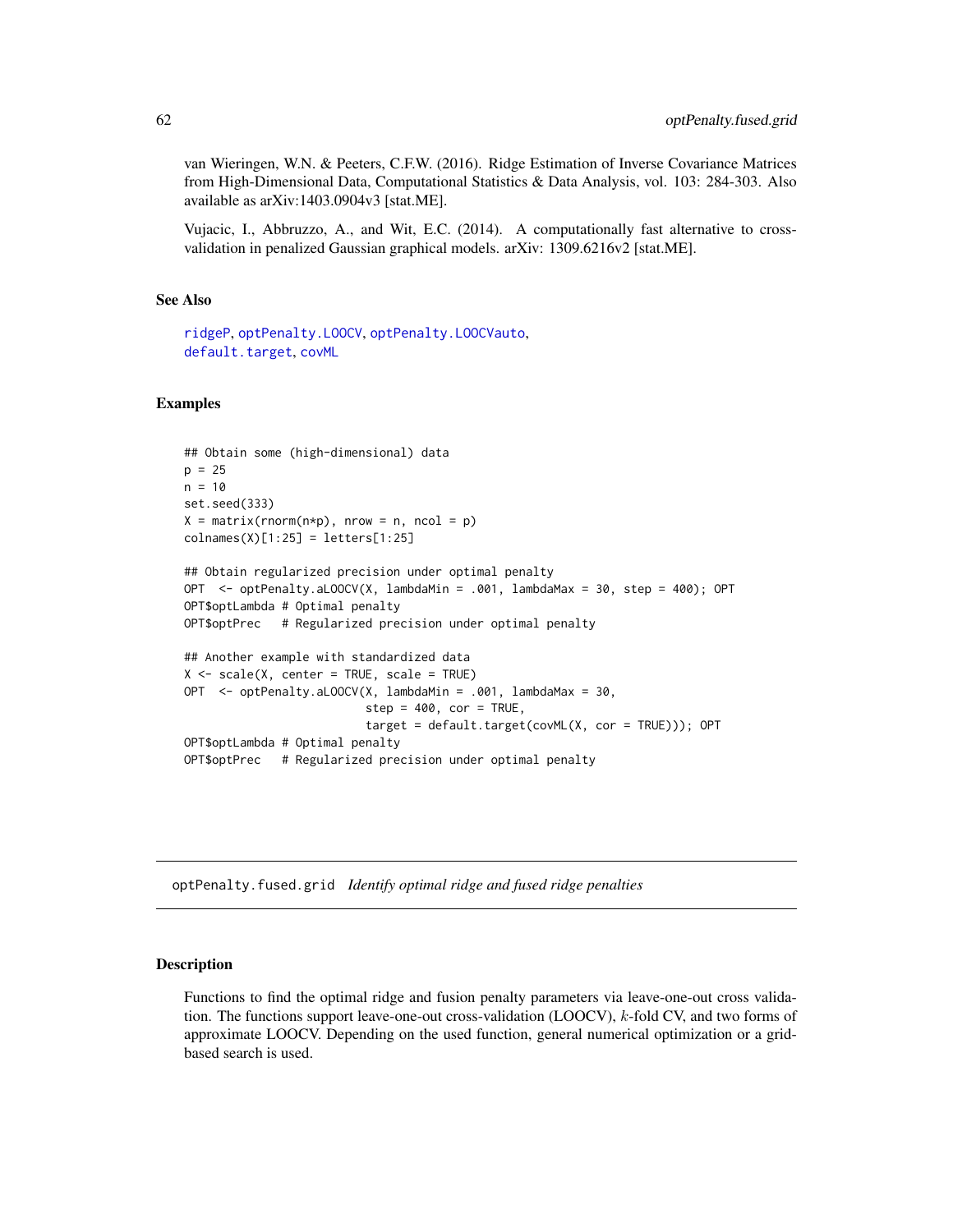```
optPenalty.fused.grid 63
```
# Usage

```
optPenalty.fused.grid(
 Ylist,
 Tlist,
 lambdas = 10^{\circ}seq(-5, 5, length.out = 15),
 lambdaFs = lambdas,
  cv.\text{method} = c("LOOCV", "aLOOCV", "SLOOCV", "KCV",k = 10,
 verbose = TRUE,
  ...
\mathcal{L}optPenalty.fused.auto(
 Ylist,
 Tlist,
 lambda,
  cv.method = c("LOOCV", "aLOOCV", "sLOOCV", "kCV"),
 k = 10,
  verbose = TRUE,
  lambda.init,
  maxit.ridgeP.fused = 1000,
 optimizer = "optim",
 maxit.optimizer = 1000,
 debug = FALSE,
 option.control = list(true = verbose, maxit = maxit.optimizer),...
\mathcal{L}optPenalty.fused(
 Ylist,
 Tlist,
  lambda = default.penalty(Ylist),
  cv.method = c("LOOCV", "aLOOCV", "sLOOCV", "kCV"),
 k = 10,
  grid = FALSE,
  ...
\mathcal{L}
```
# Arguments

| Ylist     | A list of G matrices of data with $n_q$ samples in the rows and p variables in the<br>columns corresponding to $G$ classes of data.                           |
|-----------|---------------------------------------------------------------------------------------------------------------------------------------------------------------|
| Tlist     | A list of $G$ of p.d. class target matrices of size $p$ times $p$ .                                                                                           |
| lambdas   | A numeric vector of positive ridge penalties.                                                                                                                 |
| lambdaFs  | A numeric vector of non-negative fusion penalties.                                                                                                            |
| cv.method | character giving the cross-validation $(CV)$ to use. The allowed values are<br>"LOOCV", "aLOOCV", "sLOOCV", "kCV" for leave-one-out cross validation (LOOCV), |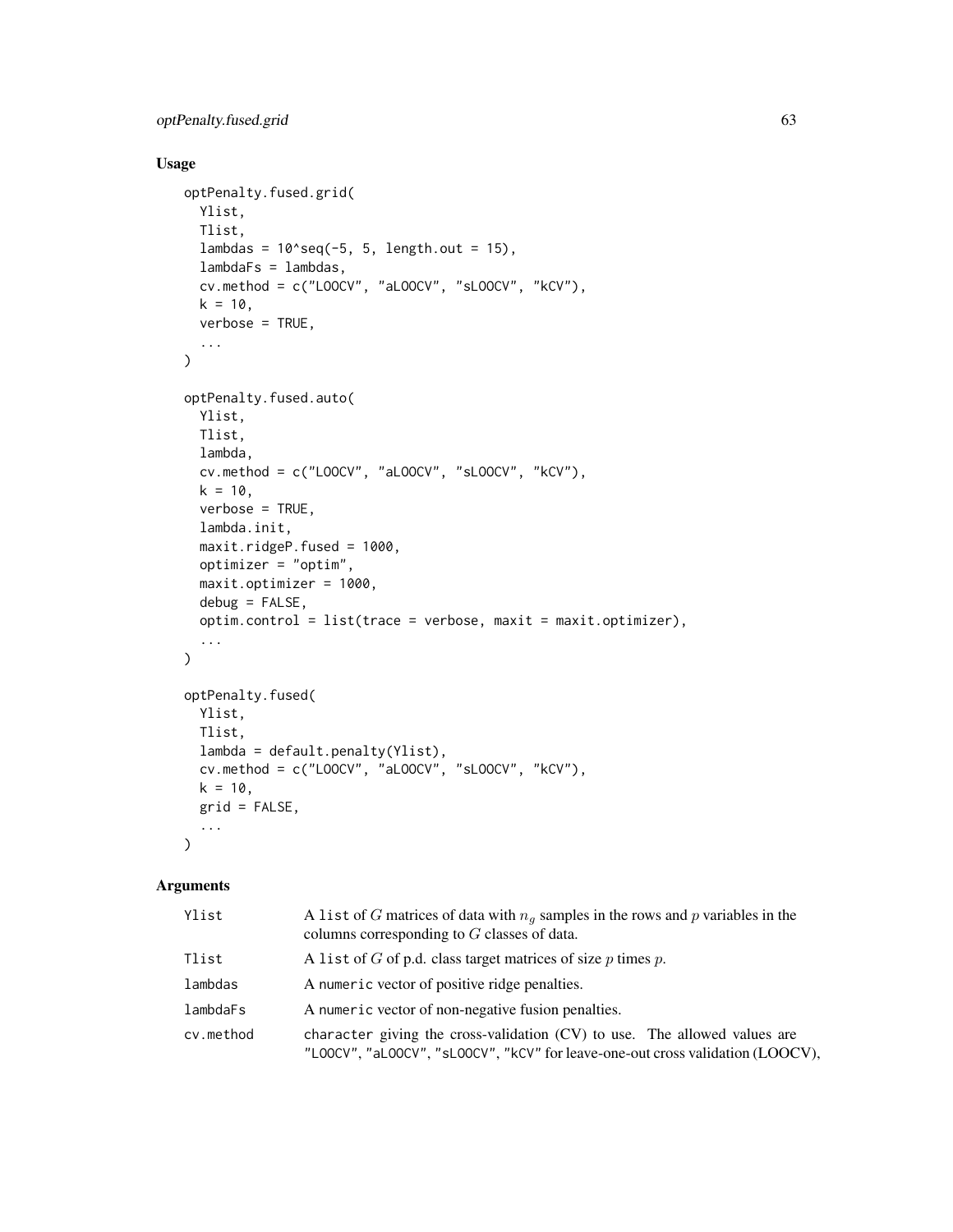|                    |                 | appproximate LOOCV, special LOOCV, and k-fold CV, respectively.                                                                                                                                                                                                                                                                                                                                                                                                                                                                                                                                                                                                                          |
|--------------------|-----------------|------------------------------------------------------------------------------------------------------------------------------------------------------------------------------------------------------------------------------------------------------------------------------------------------------------------------------------------------------------------------------------------------------------------------------------------------------------------------------------------------------------------------------------------------------------------------------------------------------------------------------------------------------------------------------------------|
|                    | k               | integer giving the number of approximately equally sized parts each class is<br>partioned into for k-fold CV. Only use if cv. method is "kCV".                                                                                                                                                                                                                                                                                                                                                                                                                                                                                                                                           |
|                    | verbose         | logical. If TRUE, progress information is printed to the console.                                                                                                                                                                                                                                                                                                                                                                                                                                                                                                                                                                                                                        |
|                    |                 | For optPenalty. fused, arguments are passed to optPenalty. fused. grid or<br>optPenalty.fused.autodepending on the value of grid. In optPenalty.fused.grid,<br>arguments are passed to ridgeP. fused. In optPenalty. fused. auto, argu-<br>ments are passed to the optimizer.                                                                                                                                                                                                                                                                                                                                                                                                            |
|                    | lambda          | A symmetric character matrix encoding the class of penalty matrices to cross-<br>validate over. The diagonal elements correspond to the class-specific ridge<br>penalties whereas the off-diagonal elements correspond to the fusion penalties.<br>The unique elements of lambda specify the penalties to determine by the method<br>specified by cv. method. The penalties can be fixed if they are coercible to nu-<br>meric values, such as e.g. "0", "2.71" or "3.14". Fusion between pairs can be<br>"left out"" using either of "", NA, "NA", or "0". See default.penalty for help<br>on the construction hereof and more details. Unused and can be omitted if grid<br>$==$ TRUE. |
|                    | lambda.init     | A numeric penalty matrix of initial values passed to the optimizer. If omitted,<br>the function selects a starting values using a common ridge penaltiy (determined<br>by 1D optimization) and all fusion penalties to zero.                                                                                                                                                                                                                                                                                                                                                                                                                                                             |
| maxit.ridgeP.fused |                 |                                                                                                                                                                                                                                                                                                                                                                                                                                                                                                                                                                                                                                                                                          |
|                    |                 | A integer giving the maximum number of iterations allowed for each fused<br>ridge fit.                                                                                                                                                                                                                                                                                                                                                                                                                                                                                                                                                                                                   |
|                    | optimizer       | character. Either "optim" or "nlm" determining which optimizer to use.                                                                                                                                                                                                                                                                                                                                                                                                                                                                                                                                                                                                                   |
|                    | maxit.optimizer |                                                                                                                                                                                                                                                                                                                                                                                                                                                                                                                                                                                                                                                                                          |
|                    |                 | A integer giving the maximum number of iterations allowed in the optimiza-<br>tion procedure.                                                                                                                                                                                                                                                                                                                                                                                                                                                                                                                                                                                            |
|                    | debug           | logical. If TRUE additional output from the optimizer is appended to the output<br>as an attribute.                                                                                                                                                                                                                                                                                                                                                                                                                                                                                                                                                                                      |
|                    | optim.control   | A list of control arguments for optim.                                                                                                                                                                                                                                                                                                                                                                                                                                                                                                                                                                                                                                                   |
|                    | grid            | logical. Should a grid based search be used? Default is FALSE.                                                                                                                                                                                                                                                                                                                                                                                                                                                                                                                                                                                                                           |
|                    |                 |                                                                                                                                                                                                                                                                                                                                                                                                                                                                                                                                                                                                                                                                                          |

# Details

optPenalty.fused.auto serves a utilizes [optim](#page-0-0) for identifying the optimal fused parameters and works for general classes of penalty graphs.

optPenalty.fused.grid gives a grid-based evaluation of the (approximate) LOOCV loss.

## Value

optPenalty.fused.auto returns a list:

lambda The estimated optimal fused penalty matrix.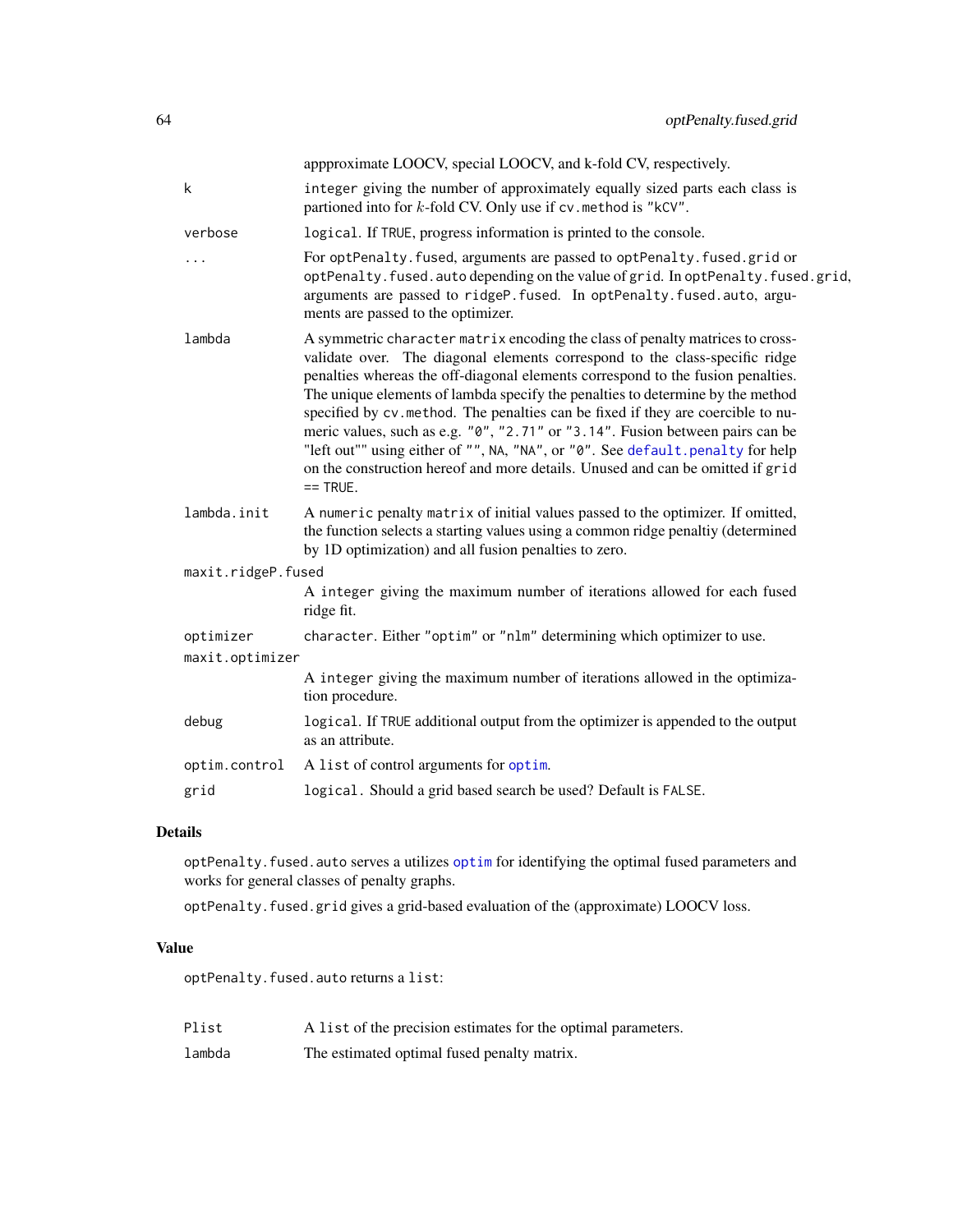|                                                                                      | lambda. unique The unique entries of the lambda. A more concise overview of lambda |  |
|--------------------------------------------------------------------------------------|------------------------------------------------------------------------------------|--|
| value                                                                                | The value of the loss function in the estimated optimum.                           |  |
| $\left( \text{on+Donald} \right)$ fused $\left( \text{OOCV} \right)$ returns a list. |                                                                                    |  |

optPenalty.fused.LOOCV returns a list:

| ridge  | A numeric vector of grid values for the ridge penalty    |
|--------|----------------------------------------------------------|
| fusion | The numeric vector of grid values for the fusion penalty |
| fcvl   | The numeric matrix of evaluations of the loss function   |

## Author(s)

Anders Ellern Bilgrau, Carel F.W. Peeters <carel.peeters@wur.nl>, Wessel N. van Wieringen

### References

Bilgrau, A.E., Peeters, C.F.W., Eriksen, P.S., Boegsted, M., and van Wieringen, W.N. (2020). Targeted Fused Ridge Estimation of Inverse Covariance Matrices from Multiple High-Dimensional Data Classes. Journal of Machine Learning Research, 21(26): 1-52.

### See Also

See also [default.penalty](#page-19-0), optPenalty.LOOCV.

```
## Not run:
# Generate some (not so) high-dimensional data witn (not so) many samples
ns <- c(4, 5, 6)
Ylist \leq createS(n = ns, p = 6, dataset = TRUE)
Slist <- lapply(Ylist, covML)
Tlist <- default.target.fused(Slist, ns, type = "DIAES")
```

```
# Grid-based
lambdas \leq -10'seq(-5, 3, length.out = 7)
a <- optPenalty.fused.grid(Ylist, Tlist,
                           lambdas = lambdas,
                           cv.method = "LOOCV", maxit = 1000)
b <- optPenalty.fused.grid(Ylist, Tlist,
                           lambdas = lambdas,
                           cv.method = "aLOOCV", maxit = 1000)
c <- optPenalty.fused.grid(Ylist, Tlist,
                           lambdas = lambdas,
                           cv.method = "sLOOCV", maxit = 1000)
d <- optPenalty.fused.grid(Ylist, Tlist,
                           lambdas = lambdas,
                           cv. method = "kCV", k = 2, maxit = 1000)
```

```
# Numerical optimization (uses the default "optim" optimizer with method "BFGS")
aa <- optPenalty.fused.auto(Ylist, Tlist, cv.method = "LOOCV", method = "BFGS")
```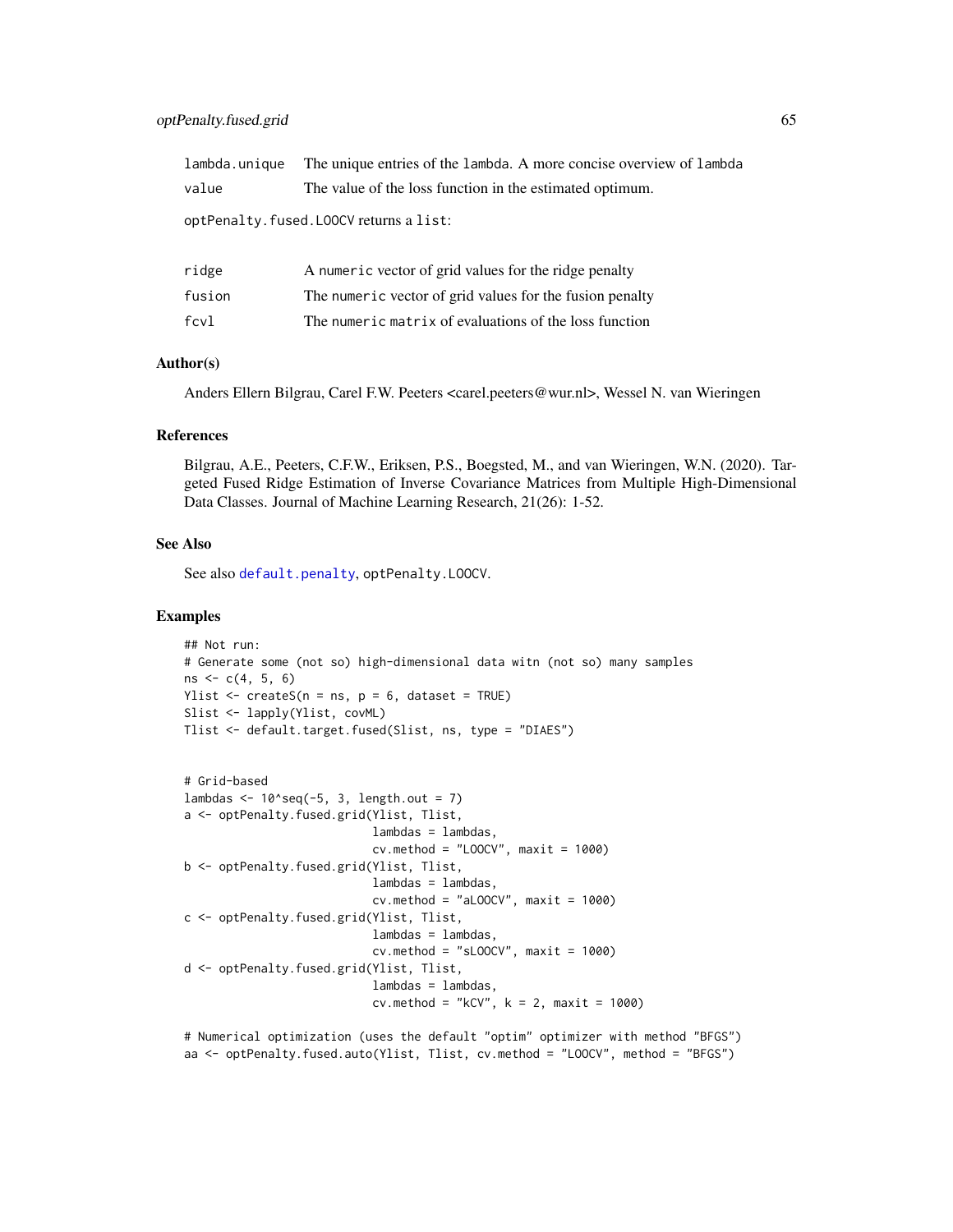```
print(aa)
bb <- optPenalty.fused.auto(Ylist, Tlist, cv.method = "aLOOCV", method = "BFGS")
print(bb)
cc <- optPenalty.fused.auto(Ylist, Tlist, cv.method = "sLOOCV", method = "BFGS")
print(cc)
dd <- optPenalty.fused.auto(Ylist, Tlist, cv.method = "kCV", k=3, method="BFGS")
print(dd)
#
# Plot the results
#
# LOOCV
# Get minimums and plot
amin <- log(expand.grid(a$lambda, a$lambdaF))[which.min(a$fcvl), ]
aamin <- c(log(aa$lambda[1,1]), log(aa$lambda[1,2]))
# Plot
filled.contour(log(a$lambda), log(a$lambdaF), log(a$fcvl), color = heat.colors,
               plot.axes = {points(amin[1], amin[2], pch = 16)};
                            points(aamin[1], aamin[2], pch = 16, col = "purple");
                            axis(1); axis(2)},
               xlab = "lambda", ylab = "lambdaF", main = "LOOCV")
# Approximate LOOCV
# Get minimums and plot
bmin <- log(expand.grid(b$lambda, b$lambdaF))[which.min(b$fcvl), ]
bbmin <- c(log(bb$lambda[1,1]), log(unique(bb$lambda[1,2])))
filled.contour(log(b$lambda), log(b$lambdaF), log(b$fcvl), color = heat.colors,
               plot.axes = {points(bmin[1], bmin[2], pch = 16)};
                            points(bbmin[1], bbmin[2], pch = 16, col ="purple");
                            axis(1); axis(2)},
               xlab = "lambda", ylab = "lambdaF", main = "Approximate LOOCV")
#
# Arbitrary penalty graphs
#
# Generate some new high-dimensional data and a 2 by 2 factorial design
ns <- c(6, 5, 3, 2)
df \leq expand.grid(Factor1 = LETTERS[1:2], Factor2 = letters[3:4])
Ylist \leq createS(n = ns, p = 4, dataset = TRUE)
Tlist <- lapply(lapply(Ylist, covML), default.target, type = "Null")
# Construct penalty matrix
lambda <- default.penalty(df, type = "CartesianUnequal")
# Find optimal parameters,
# Using optim with method "Nelder-Mead" with "special" LOOCV
ans1 <- optPenalty.fused(Ylist, Tlist, lambda = lambda,
```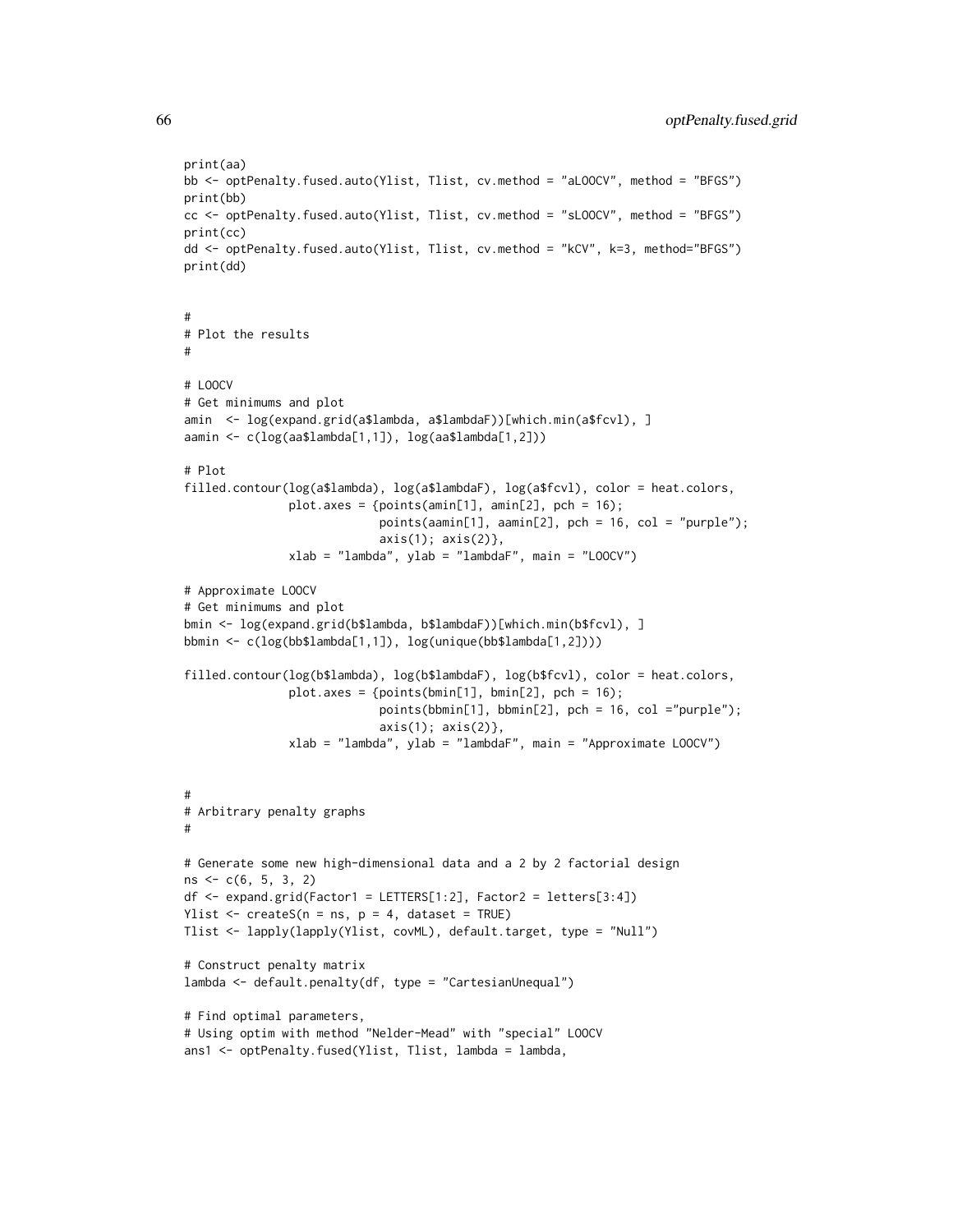```
cv.method = "sLOOCV", verbose = FALSE)
print(ans1$lambda.unique)
# By approximate LOOCV using optim with method "BFGS"
ans2 <- optPenalty.fused(Ylist, Tlist, lambda = lambda,
                         cv.method = "aLOOCV", verbose = FALSE,
                         method = "BFGS")
print(ans2$lambda.unique)
# By LOOCV using nlm
lambda.init \leq matrix(1, 4, 4)
lambda.init[cbind(1:4,4:1)] <- 0
ans3 <- optPenalty.fused(Ylist, Tlist, lambda = lambda,
                         lambda.init = lambda.init,
                         cv.method = "LOOCV", verbose = FALSE,
                         optimizer = "nlm")
print(ans3$lambda.unique)
# Quite different results!
#
# Arbitrary penalty graphs with fixed penalties!
#
# Generate some new high-dimensional data and a 2 by 2 factorial design
ns \leftarrow c(6, 5, 5, 5)df \leq expand.grid(DS = LETTERS[1:2], ER = letters[3:4])
Ylist \leq createS(n = ns, p = 4, dataset = TRUE)
Tlist <- lapply(lapply(Ylist, covML), default.target, type = "Null")
lambda <- default.penalty(df, type = "Tensor")
print(lambda) # Say we want to penalize the pair (1,2) with strength 2.1;
lambda[2,1] <- lambda[1,2] <- 2.1
print(lambda)
# Specifiying starting values is also possible:
init <- diag(length(ns))
init[2,1] <- init[1,2] <- 2.1
res <- optPenalty.fused(Ylist, Tlist, lambda = lambda, lambda.init = init,
                        cv.method = "aLOOCV", optimizer = "nlm")
print(res)
## End(Not run)
```
<span id="page-66-0"></span>

optPenalty.kCV *Select optimal penalty parameter by* K*-fold cross-validation*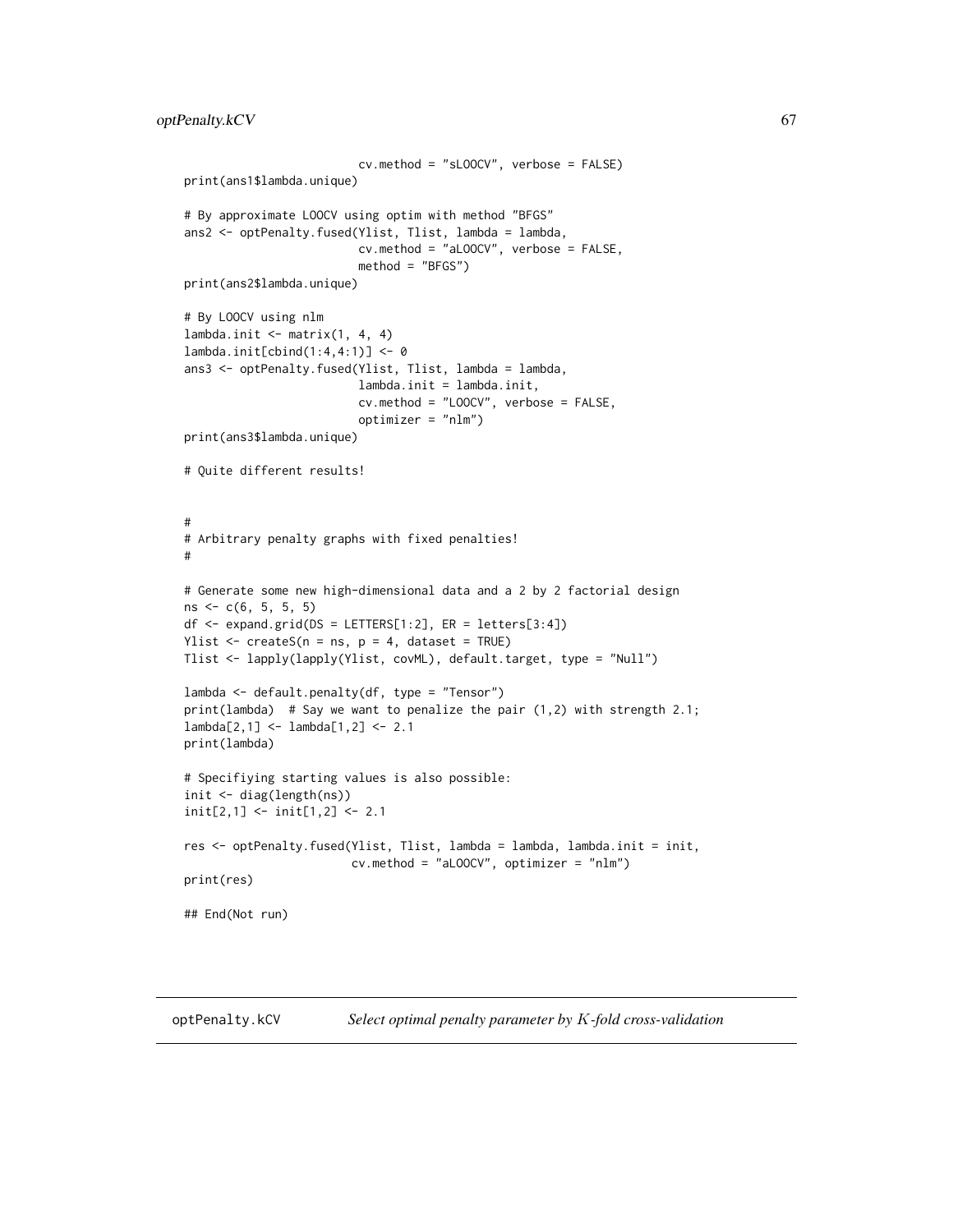## Description

Function that selects the optimal penalty parameter for the [ridgeP](#page-83-0) call by usage of K-fold crossvalidation. Its output includes (a.o.) the precision matrix under the optimal value of the penalty parameter.

## Usage

```
optPenalty.kCV(
 Y,
 lambdaMin,
 lambdaMax,
  step,
 fold = nrow(Y),
 cor = FALSE,target = default.target(covML(Y)),
  type = "Alt",
  output = "light",
 graph = TRUE,verbose = TRUE
)
```
## Arguments

| Y         | Data matrix. Variables assumed to be represented by columns.                                                 |
|-----------|--------------------------------------------------------------------------------------------------------------|
| lambdaMin | A numeric giving the minimum value for the penalty parameter.                                                |
| lambdaMax | A numeric giving the maximum value for the penalty parameter.                                                |
| step      | An integer determining the number of steps in moving through the grid [lambdaMin,<br>lambdaMax].             |
| fold      | A numeric or integer specifying the number of folds to apply in the cross-<br>validation.                    |
| cor       | A logical indicating if the evaluation of the LOOCV score should be per-<br>formed on the correlation scale. |
| target    | A target matrix (in precision terms) for Type I ridge estimators.                                            |
| type      | A character indicating the type of ridge estimator to be used. Must be one of:<br>"Alt", "ArchI", "ArchII".  |
| output    | A character indicating if the output is either heavy or light. Must be one of:<br>"all", "light".            |
| graph     | A logical indicating if the grid search for the optimal penalty parameter should<br>be visualized.           |
| verbose   | A logical indicating if information on progress should be printed on screen.                                 |

### Details

The function calculates a cross-validated negative log-likelihood score (using a regularized ridge estimator for the precision matrix) for each value of the penalty parameter contained in the search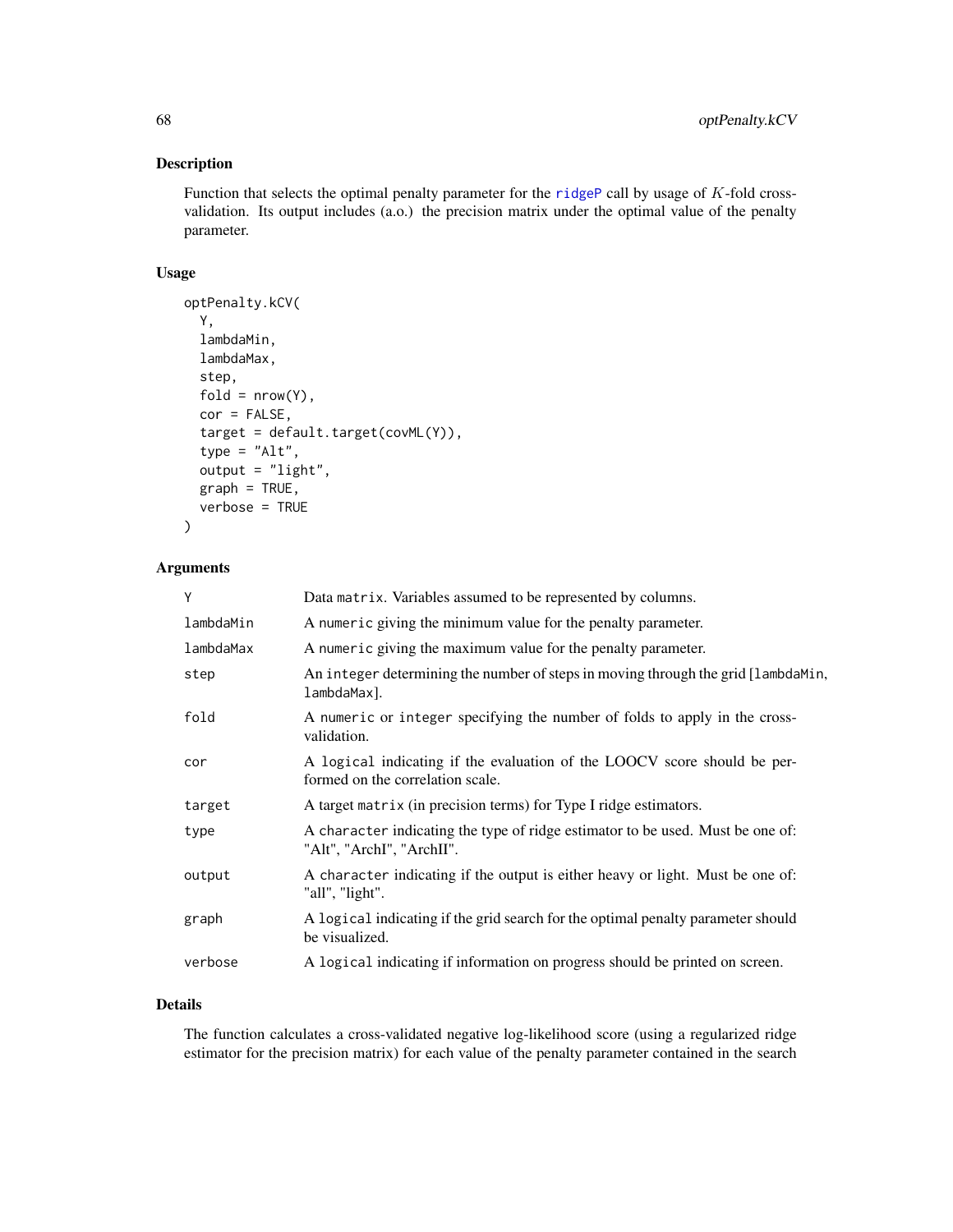## optPenalty.kCV 69

grid by way of  $K$ -fold cross-validation. The value of the penalty parameter that achieves the lowest cross-validated negative log-likelihood score is deemed optimal. The penalty parameter must be positive such that lambdaMin must be a positive scalar. The maximum allowable value of lambdaMax depends on the type of ridge estimator employed. For details on the type of ridge estimator one may use (one of: "Alt", "ArchI", "ArchII") see [ridgeP](#page-83-0). The ouput consists of an object of class list (see below). When output = "light" (default) only the optLambda and optPrec elements of the list are given.

## Value

An object of class list:

| optLambda  | A numeric giving the optimal value of the penalty parameter.                                                                                                                         |
|------------|--------------------------------------------------------------------------------------------------------------------------------------------------------------------------------------|
| optPrec    | A matrix representing the precision matrix of the chosen type (see ridgeP)<br>under the optimal value of the penalty parameter.                                                      |
| lambdas    | A numeric vector representing all values of the penalty parameter for which<br>cross-validation was performed; Only given when output = "all".                                       |
| <b>LLs</b> | A numeric vector representing the mean of cross-validated negative log-likelihoods<br>for each value of the penalty parameter given in lambdas; Only given when<br>output = $"all".$ |

### Note

When cor = TRUE correlation matrices are used in the computation of the (cross-validated) negative log-likelihood score, i.e., the  $K$ -fold sample covariance matrix is a matrix on the correlation scale. When performing evaluation on the correlation scale the data are assumed to be standardized. If cor = TRUE and one wishes to used the default target specification one may consider using target = default.target(covML(Y, cor = TRUE)). This gives a default target under the assumption of standardized data.

Under the default setting of the fold-argument,  $fold = nrow(Y)$ , one performes leave-one-out crossvalidation.

#### Author(s)

Carel F.W. Peeters <carel.peeters@wur.nl>, Wessel N. van Wieringen

#### See Also

[ridgeP](#page-83-0), [optPenalty.kCVauto](#page-69-0), [optPenalty.aLOOCV](#page-59-0), [default.target](#page-21-0), [covML](#page-14-0)

```
## Obtain some (high-dimensional) data
p = 25n = 10set.seed(333)
X = matrix(rnorm(n*p), nrow = n, ncol = p)
```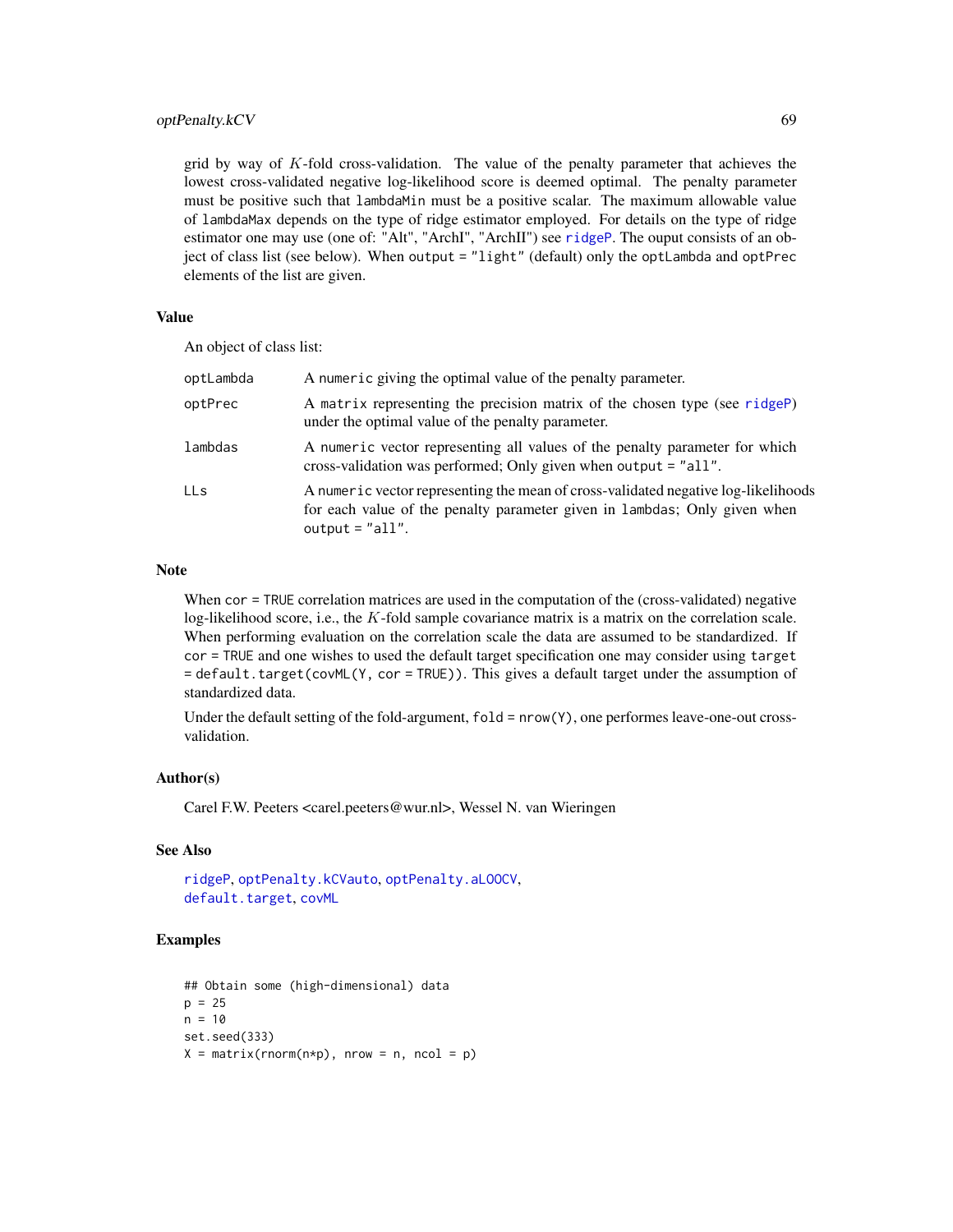```
colnames(X)[1:25] = letters[1:25]## Obtain regularized precision under optimal penalty using K = n
OPT <- optPenalty.kCV(X, lambdaMin = .5, lambdaMax = 30, step = 100); OPT
OPT$optLambda # Optimal penalty
OPT$optPrec # Regularized precision under optimal penalty
## Another example with standardized data
X \le - scale(X, center = TRUE, scale = TRUE)
OPT <- optPenalty.kCV(X, lambdaMin = .5, lambdaMax = 30, step = 100, cor = TRUE,
                       target = default.target(covML(X, cor = TRUE))); OPT
OPT$optLambda # Optimal penalty
OPT$optPrec # Regularized precision under optimal penalty
## Another example using K = 5OPT <- optPenalty.kCV(X, lambdaMin = .5, lambdaMax = 30, step = 100, fold = 5); OPT
OPT$optLambda # Optimal penalty
OPT$optPrec # Regularized precision under optimal penalty
```
<span id="page-69-0"></span>optPenalty.kCVauto *Automatic search for optimal penalty parameter*

### Description

Function that performs an 'automatic' search for the optimal penalty parameter for the [ridgeP](#page-83-0) call by employing Brent's method to the calculation of a cross-validated negative log-likelihood score.

#### Usage

```
optPenalty.kCVauto(
  Y,
  lambdaMin,
  lambdaMax,
  lambdaInit = (lambdaMin + lambdaMax)/2,
  fold = nrow(Y),
  cor = FALSE,target = default.target(covML(Y)),
  type = "Alt"
)
```
### **Arguments**

| Y          | Data matrix. Variables assumed to be represented by columns.             |
|------------|--------------------------------------------------------------------------|
| lambdaMin  | A numeric giving the minimum value for the penalty parameter.            |
| lambdaMax  | A numeric giving the maximum value for the penalty parameter.            |
| lambdaInit | A numeric giving the initial (starting) value for the penalty parameter. |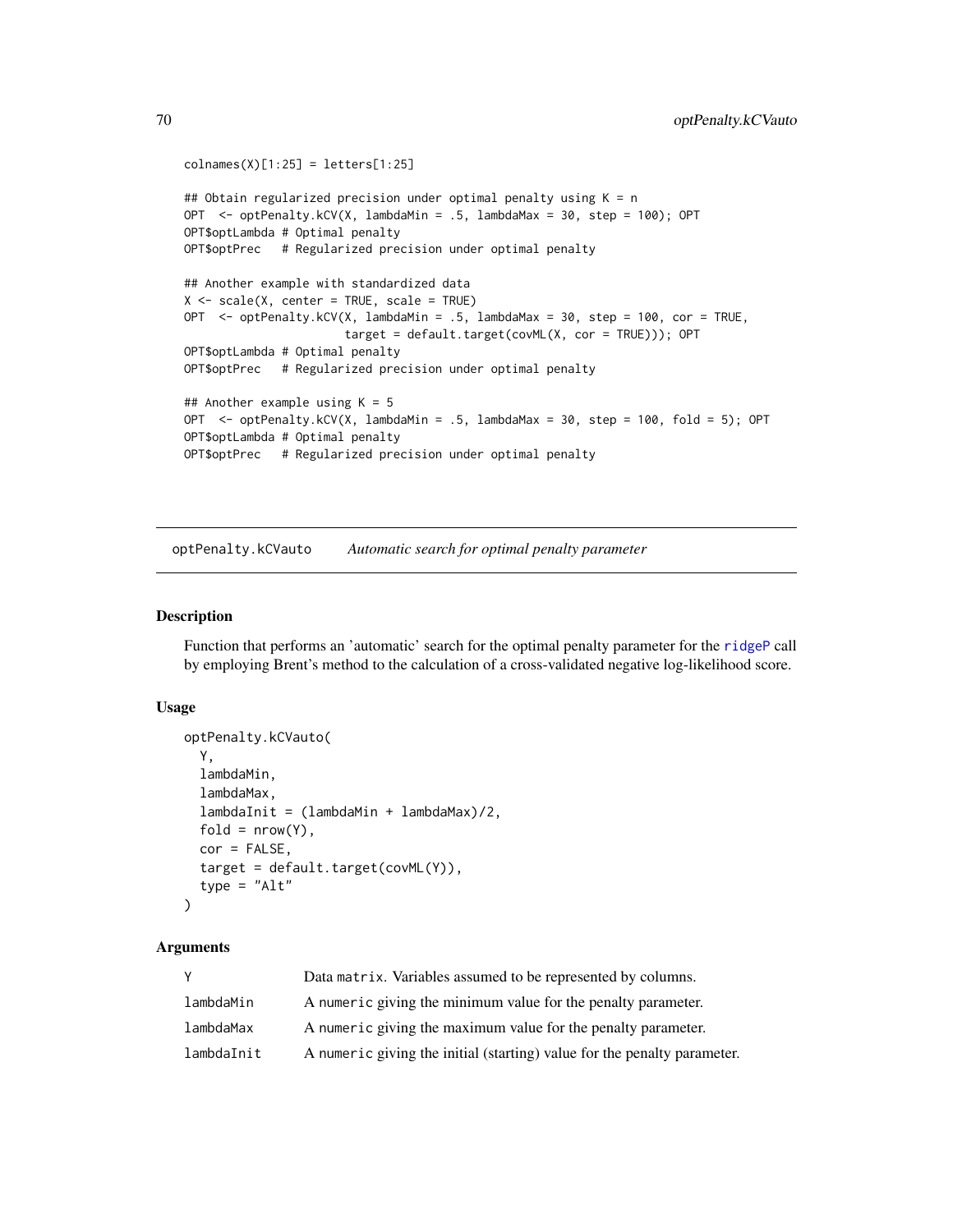| fold   | A numeric or integer specifying the number of folds to apply in the cross-<br>validation.                    |
|--------|--------------------------------------------------------------------------------------------------------------|
| cor    | A logical indicating if the evaluation of the LOOCV score should be per-<br>formed on the correlation scale. |
| target | A target matrix (in precision terms) for Type I ridge estimators.                                            |
| type   | A character indicating the type of ridge estimator to be used. Must be one of:<br>"Alt", "ArchI", "ArchII".  |

### Details

The function determines the optimal value of the penalty parameter by application of the Brent algorithm (1971) to the K-fold cross-validated negative log-likelihood score (using a regularized ridge estimator for the precision matrix). The search for the optimal value is automatic in the sense that in order to invoke the root-finding abilities of the Brent method, only a minimum value and a maximum value for the penalty parameter need to be specified as well as a starting penalty value. The value at which the K-fold cross-validated negative log-likelihood score is minimized is deemed optimal. The function employs the Brent algorithm as implemented in the [optim](https://stat.ethz.ch/R-manual/R-devel/library/stats/html/optim.html) function.

### Value

An object of class list:

| optLambda | A numeric giving the optimal value for the penalty parameter.                                                                   |
|-----------|---------------------------------------------------------------------------------------------------------------------------------|
| optPrec   | A matrix representing the precision matrix of the chosen type (see ridgeP)<br>under the optimal value of the penalty parameter. |

## Note

When cor = TRUE correlation matrices are used in the computation of the (cross-validated) negative log-likelihood score, i.e., the K-fold sample covariance matrix is a matrix on the correlation scale. When performing evaluation on the correlation scale the data are assumed to be standardized. If cor = TRUE and one wishes to used the default target specification one may consider using target = default.target(covML(Y, cor = TRUE)). This gives a default target under the assumption of standardized data.

Under the default setting of the fold-argument, fold = nrow(Y), one performes leave-one-out crossvalidation.

## Author(s)

Wessel N. van Wieringen, Carel F.W. Peeters <carel.peeters@wur.nl>

# References

Brent, R.P. (1971). An Algorithm with Guaranteed Convergence for Finding a Zero of a Function. Computer Journal 14: 422-425.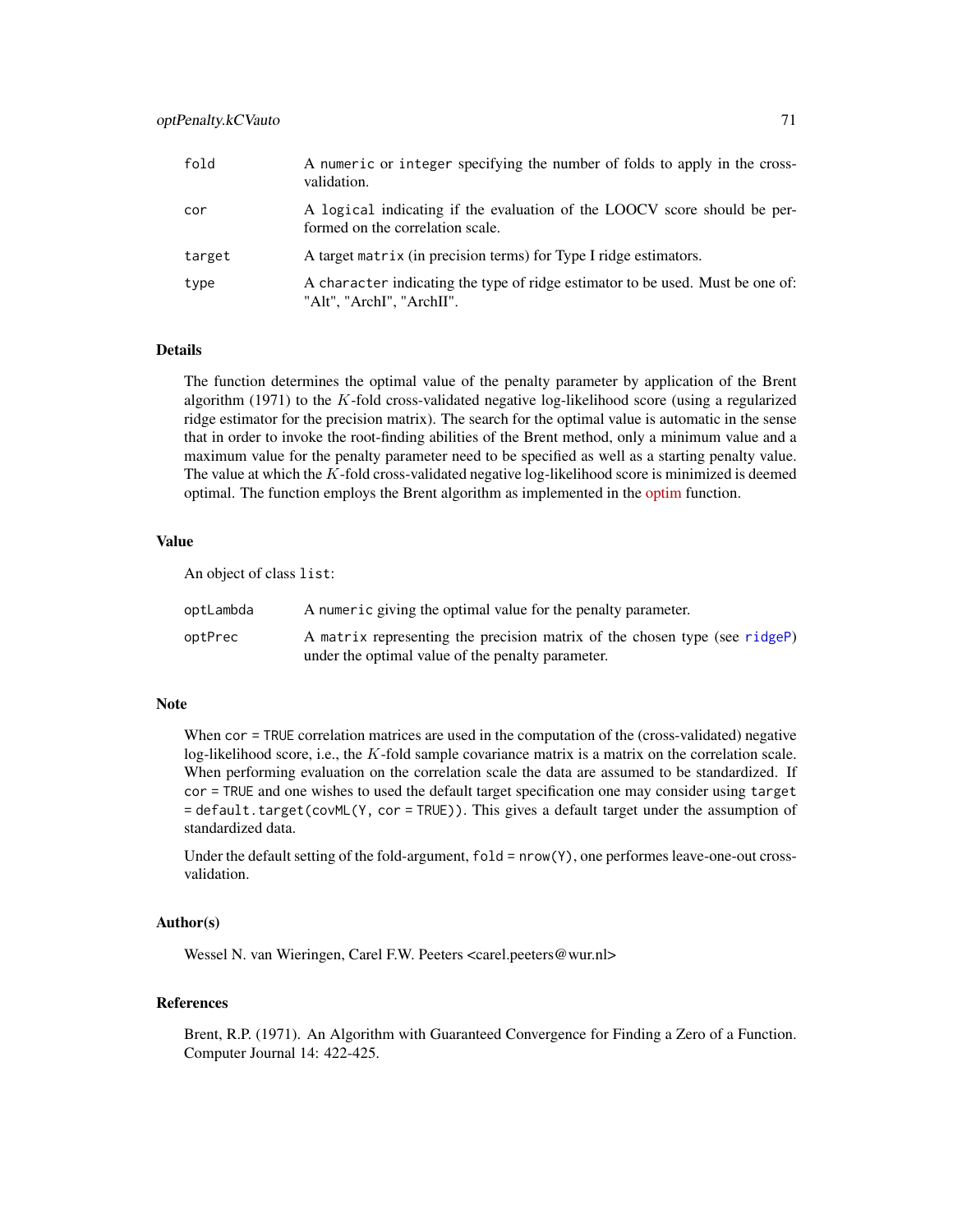## See Also

```
GGMblockNullPenalty, GGMblockTest, ridgeP, optPenalty.aLOOCV, optPenalty.kCV,
default.targetcovML
```
## Examples

```
## Obtain some (high-dimensional) data
p = 25n = 10set.seed(333)
X = matrix(rnorm(n*p), nrow = n, ncol = p)collnames(X)[1:25] = letters[1:25]## Obtain regularized precision under optimal penalty using K = nOPT <- optPenalty.kCVauto(X, lambdaMin = .001, lambdaMax = 30); OPT
OPT$optLambda # Optimal penalty
OPT$optPrec # Regularized precision under optimal penalty
## Another example with standardized data
X <- scale(X, center = TRUE, scale = TRUE)
OPT <- optPenalty.kCVauto(X, lambdaMin = .001, lambdaMax = 30, cor = TRUE,
                          target = default.target(covML(X, cor = TRUE))); OPT
OPT$optLambda # Optimal penalty
OPT$optPrec # Regularized precision under optimal penalty
## Another example using K = 5OPT <- optPenalty.kCVauto(X, lambdaMin = .001, lambdaMax = 30, fold = 5); OPT
OPT$optLambda # Optimal penalty
OPT$optPrec # Regularized precision under optimal penalty
```
<span id="page-71-0"></span>optPenalty.LOOCV *Select optimal penalty parameter by leave-one-out cross-validation*

#### Description

This function is now deprecated. Please use optPenalty.kCV instead.

## Usage

```
optPenalty.LOOCV(
 Y,
 lambdaMin,
  lambdaMax,
  step,
  type = "Alt",
  cor = FALSE,
  target = default.target(covML(Y)),
```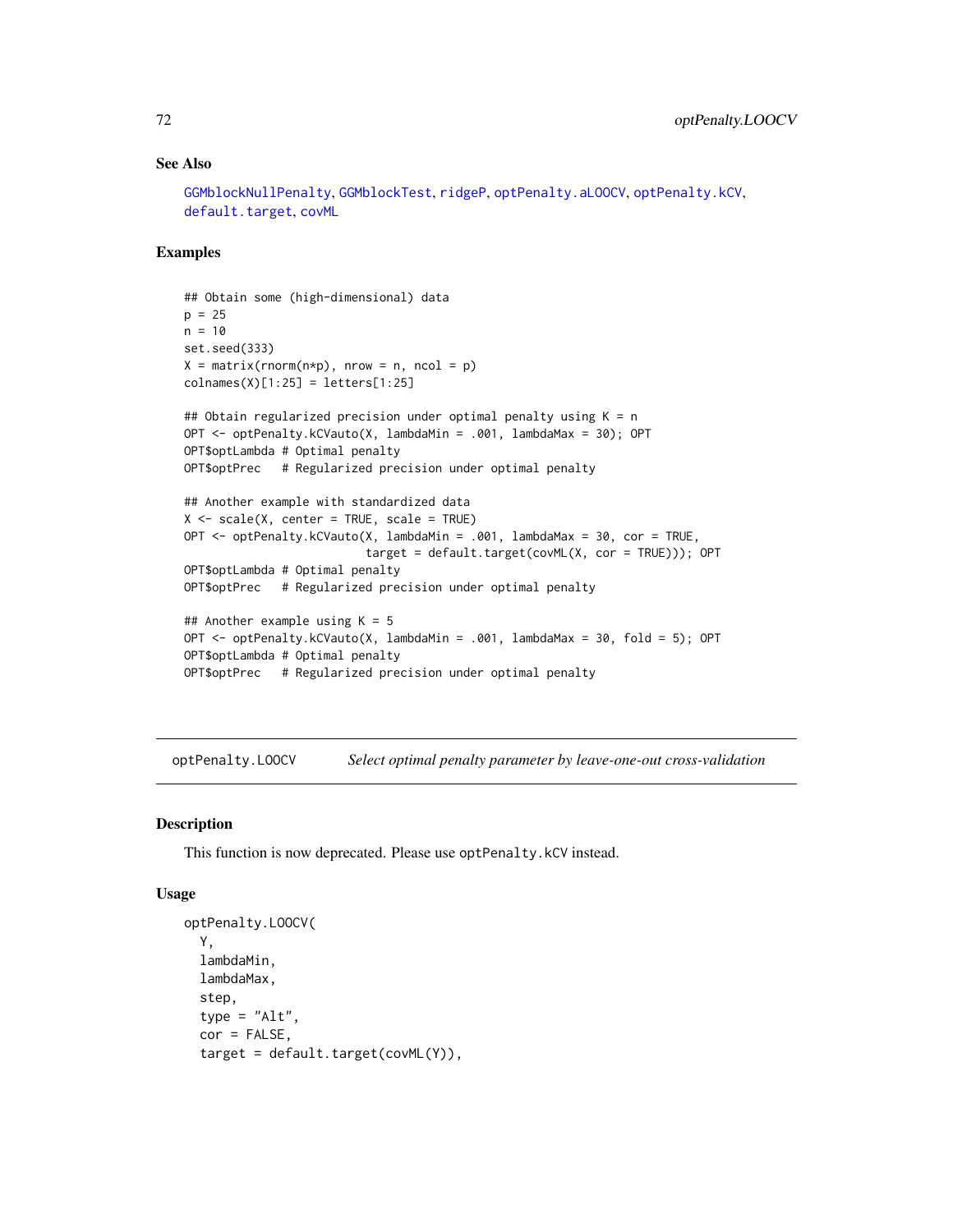# optPenalty.LOOCV 73

```
output = "light",
graph = TRUE,verbose = TRUE
```
#### Arguments

 $\lambda$ 

| Y         | Data matrix. Variables assumed to be represented by columns.                                                 |
|-----------|--------------------------------------------------------------------------------------------------------------|
| lambdaMin | A numeric giving the minimum value for the penalty parameter.                                                |
| lambdaMax | A numeric giving the maximum value for the penalty parameter.                                                |
| step      | An integer determining the number of steps in moving through the grid [lambdaMin,<br>lambdaMax].             |
| type      | A character indicating the type of ridge estimator to be used. Must be one of:<br>"Alt", "ArchI", "ArchII".  |
| cor       | A logical indicating if the evaluation of the LOOCV score should be per-<br>formed on the correlation scale. |
| target    | A target matrix (in precision terms) for Type I ridge estimators.                                            |
| output    | A character indicating if the output is either heavy or light. Must be one of:<br>"all", "light".            |
| graph     | A logical indicating if the grid search for the optimal penalty parameter should<br>be visualized.           |
| verbose   | A logical indicating if information on progress should be printed on screen.                                 |

#### Details

Function that selects the optimal penalty parameter for the [ridgeP](#page-83-0) call by usage of leave-one-out cross-validation. Its output includes (a.o.) the precision matrix under the optimal value of the penalty parameter.

The function calculates a cross-validated negative log-likelihood score (using a regularized ridge estimator for the precision matrix) for each value of the penalty parameter contained in the search grid by way of leave-one-out cross-validation. The value of the penalty parameter that achieves the lowest cross-validated negative log-likelihood score is deemed optimal. The penalty parameter must be positive such that lambdaMin must be a positive scalar. The maximum allowable value of lambdaMax depends on the type of ridge estimator employed. For details on the type of ridge estimator one may use (one of: "Alt", "ArchI", "ArchII") see [ridgeP](#page-83-0). The ouput consists of an object of class list (see below). When output = "light" (default) only the optLambda and optPrec elements of the list are given.

# Value

An object of class list:

| optLambda | A numeric giving the optimal value of the penalty parameter.               |
|-----------|----------------------------------------------------------------------------|
| optPrec   | A matrix representing the precision matrix of the chosen type (see ridgeP) |
|           | under the optimal value of the penalty parameter.                          |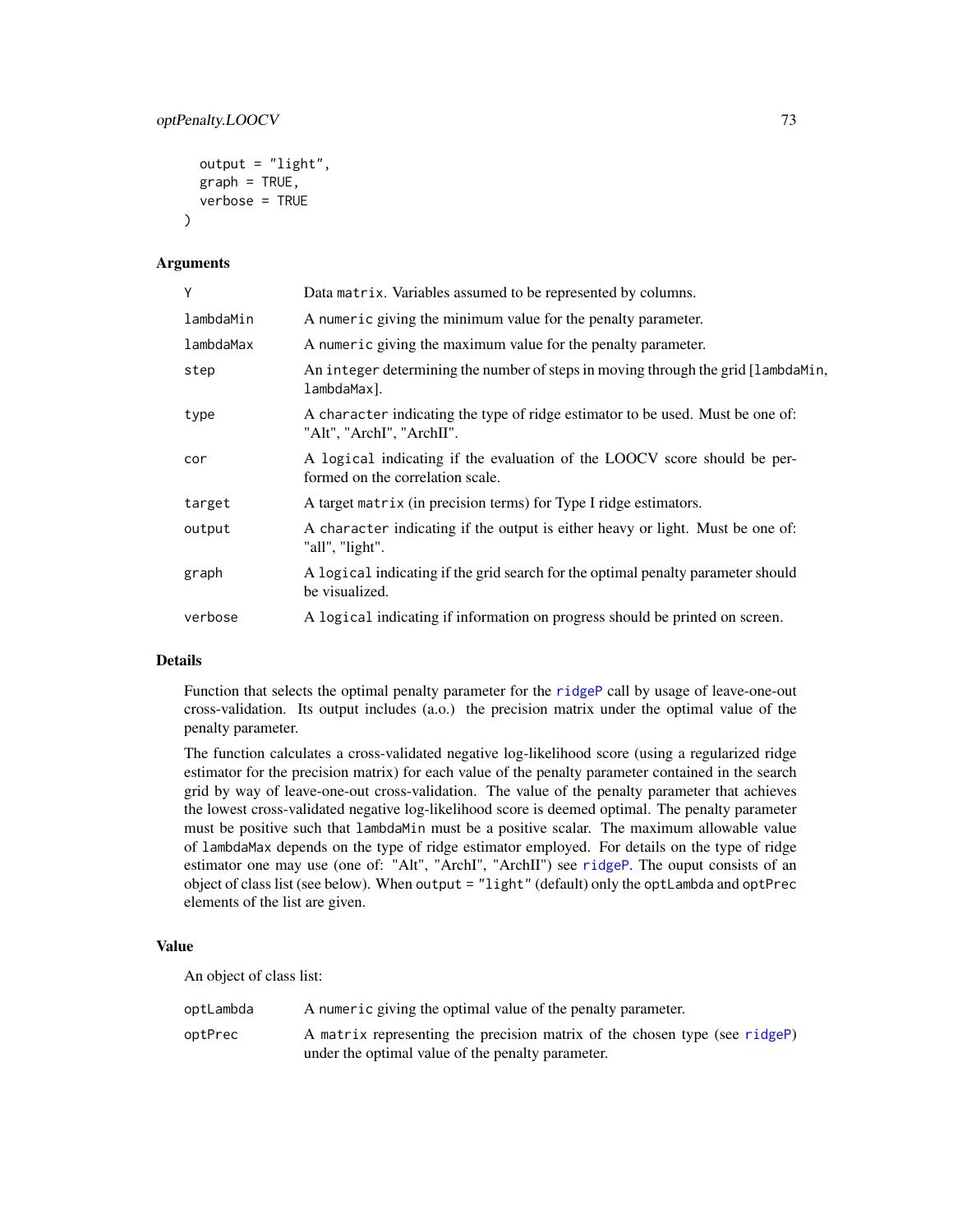<span id="page-73-0"></span>

| lambdas | A numeric vector representing all values of the penalty parameter for which<br>cross-validation was performed; Only given when output $=$ "all".                                     |
|---------|--------------------------------------------------------------------------------------------------------------------------------------------------------------------------------------|
| LLs     | A numeric vector representing the mean of cross-validated negative log-likelihoods<br>for each value of the penalty parameter given in lambdas; Only given when<br>output = $"all".$ |

# Note

When cor = TRUE correlation matrices are used in the computation of the (cross-validated) negative log-likelihood score, i.e., the leave-one-out sample covariance matrix is a matrix on the correlation scale. When performing evaluation on the correlation scale the data are assumed to be standardized. If cor = TRUE and one wishes to used the default target specification one may consider using target = default.target(covML(Y, cor = TRUE)). This gives a default target under the assumption of standardized data.

#### Author(s)

Carel F.W. Peeters <carel.peeters@wur.nl>, Wessel N. van Wieringen

# See Also

[ridgeP](#page-83-0), [optPenalty.LOOCVauto](#page-74-0), [optPenalty.aLOOCV](#page-59-0), [default.target](#page-21-0), [covML](#page-14-0)

```
## Obtain some (high-dimensional) data
p = 25n = 10
set.seed(333)
X = matrix(rnorm(n*p), nrow = n, ncol = p)collnames(X)[1:25] = letters[1:25]## Obtain regularized precision under optimal penalty
OPT <- optPenalty.LOOCV(X, lambdaMin = .5, lambdaMax = 30, step = 100); OPT
OPT$optLambda # Optimal penalty
OPT$optPrec # Regularized precision under optimal penalty
## Another example with standardized data
X \le - scale(X, center = TRUE, scale = TRUE)
OPT <- optPenalty.LOOCV(X, lambdaMin = .5, lambdaMax = 30, step = 100, cor = TRUE,
                         target = default.target(covML(X, cor = TRUE))); OPT
OPT$optLambda # Optimal penalty
OPT$optPrec # Regularized precision under optimal penalty
```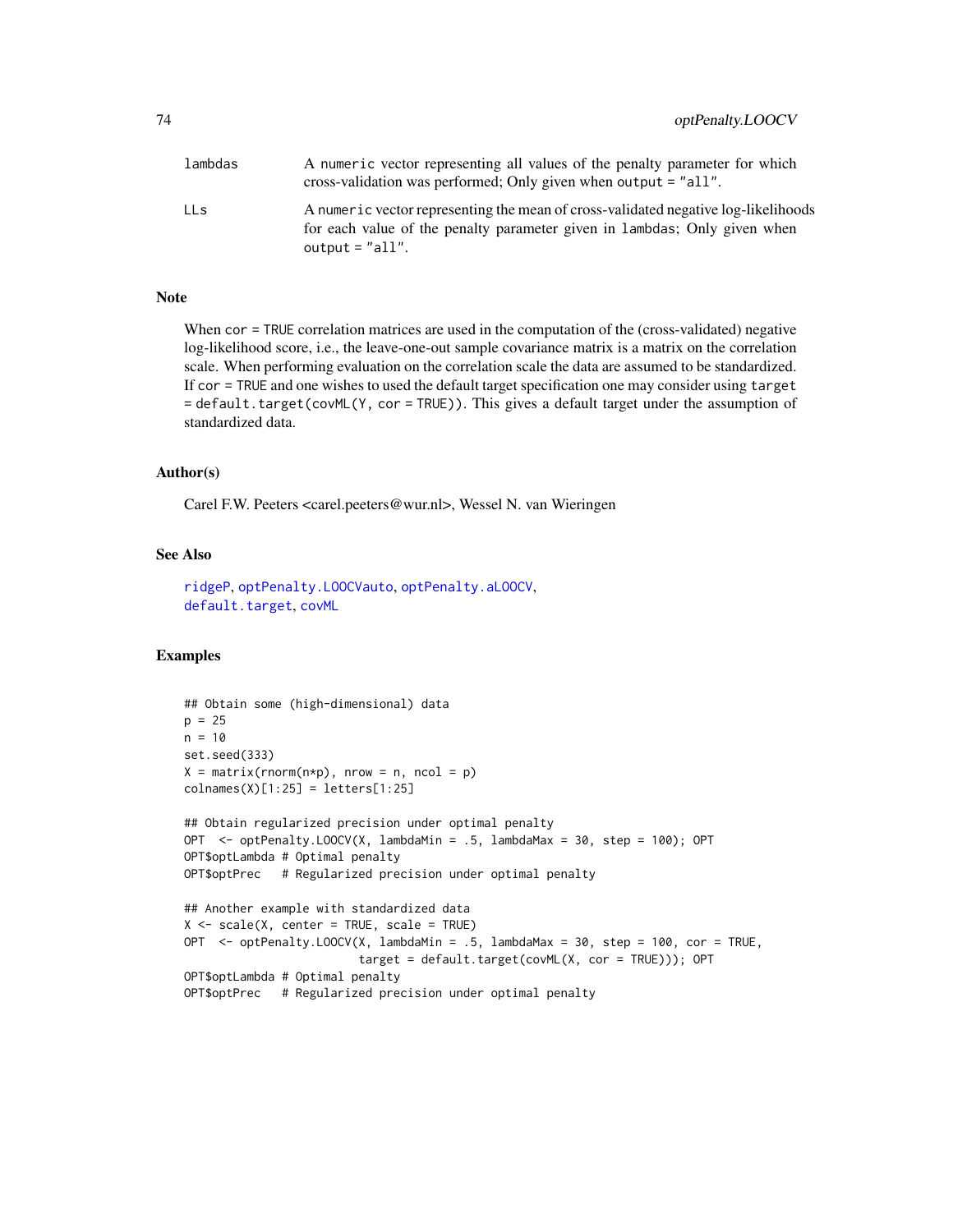<span id="page-74-1"></span><span id="page-74-0"></span>optPenalty.LOOCVauto *Automatic search for optimal penalty parameter*

#### Description

This function is now deprecated. Please use optPenalty.kCVauto instead.

#### Usage

```
optPenalty.LOOCVauto(
 Y,
  lambdaMin,
  lambdaMax,
  lambdaInit = (lambdaMin + lambdaMax)/2,
  cor = FALSE,target = default.target(covML(Y)),
  type = "Alt")
```
#### Arguments

| Y          | Data matrix. Variables assumed to be represented by columns.                                                 |
|------------|--------------------------------------------------------------------------------------------------------------|
| lambdaMin  | A numeric giving the minimum value for the penalty parameter.                                                |
| lambdaMax  | A numeric giving the maximum value for the penalty parameter.                                                |
| lambdaInit | A numeric giving the initial (starting) value for the penalty parameter.                                     |
| cor        | A logical indicating if the evaluation of the LOOCV score should be per-<br>formed on the correlation scale. |
| target     | A target matrix (in precision terms) for Type I ridge estimators.                                            |
| type       | A character indicating the type of ridge estimator to be used. Must be one of:<br>"Alt", "ArchI", "ArchII".  |

#### Details

Function that performs an 'automatic' search for the optimal penalty parameter for the [ridgeP](#page-83-0) call by employing Brent's method to the calculation of a cross-validated negative log-likelihood score.

The function determines the optimal value of the penalty parameter by application of the Brent algorithm (1971) to the (leave-one-out) cross-validated negative log-likelihood score (using a regularized ridge estimator for the precision matrix). The search for the optimal value is automatic in the sense that in order to invoke the root-finding abilities of the Brent method, only a minimum value and a maximum value for the penalty parameter need to be specified as well as a starting penalty value. The value at which the (leave-one-out) cross-validated negative log-likelihood score is minimized is deemed optimal. The function employs the Brent algorithm as implemented in the [optim](https://stat.ethz.ch/R-manual/R-devel/library/stats/html/optim.html) function.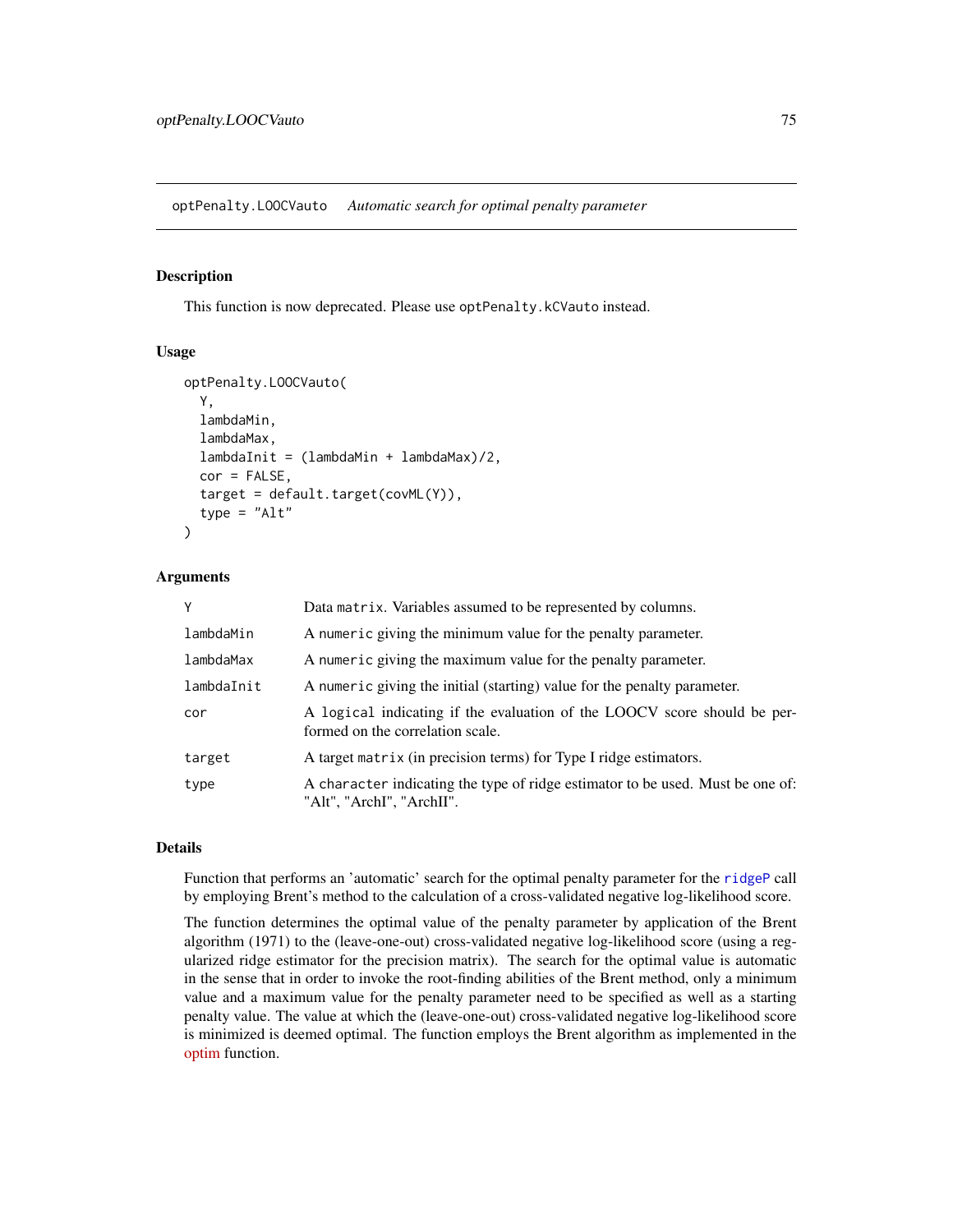#### <span id="page-75-0"></span>Value

An object of class list:

| optLambda | A numeric giving the optimal value for the penalty parameter.              |
|-----------|----------------------------------------------------------------------------|
| optPrec   | A matrix representing the precision matrix of the chosen type (see ridgeP) |
|           | under the optimal value of the penalty parameter.                          |

#### Note

When cor = TRUE correlation matrices are used in the computation of the (cross-validated) negative log-likelihood score, i.e., the leave-one-out sample covariance matrix is a matrix on the correlation scale. When performing evaluation on the correlation scale the data are assumed to be standardized. If cor = TRUE and one wishes to used the default target specification one may consider using target = default.target(covML(Y, cor = TRUE)). This gives a default target under the assumption of standardized data.

#### Author(s)

Wessel N. van Wieringen, Carel F.W. Peeters <carel.peeters@wur.nl>

#### References

Brent, R.P. (1971). An Algorithm with Guaranteed Convergence for Finding a Zero of a Function. Computer Journal 14: 422-425.

#### See Also

[GGMblockNullPenalty](#page-35-0), [GGMblockTest](#page-36-0), [ridgeP](#page-83-0), [optPenalty.aLOOCV](#page-59-0), [optPenalty.LOOCV](#page-71-0), [default.target](#page-21-0), [covML](#page-14-0)

```
## Obtain some (high-dimensional) data
p = 25n = 10set.seed(333)
X = matrix(rnorm(n*p), nrow = n, ncol = p)collnames(X)[1:25] = letters[1:25]## Obtain regularized precision under optimal penalty
OPT <- optPenalty.LOOCVauto(X, lambdaMin = .001, lambdaMax = 30); OPT
OPT$optLambda # Optimal penalty
OPT$optPrec # Regularized precision under optimal penalty
## Another example with standardized data
X \le - scale(X, center = TRUE, scale = TRUE)
OPT <- optPenalty.LOOCVauto(X, lambdaMin = .001, lambdaMax = 30, cor = TRUE,
                            target = default.target(covML(X, cor = TRUE))); OPT
OPT$optLambda # Optimal penalty
OPT$optPrec # Regularized precision under optimal penalty
```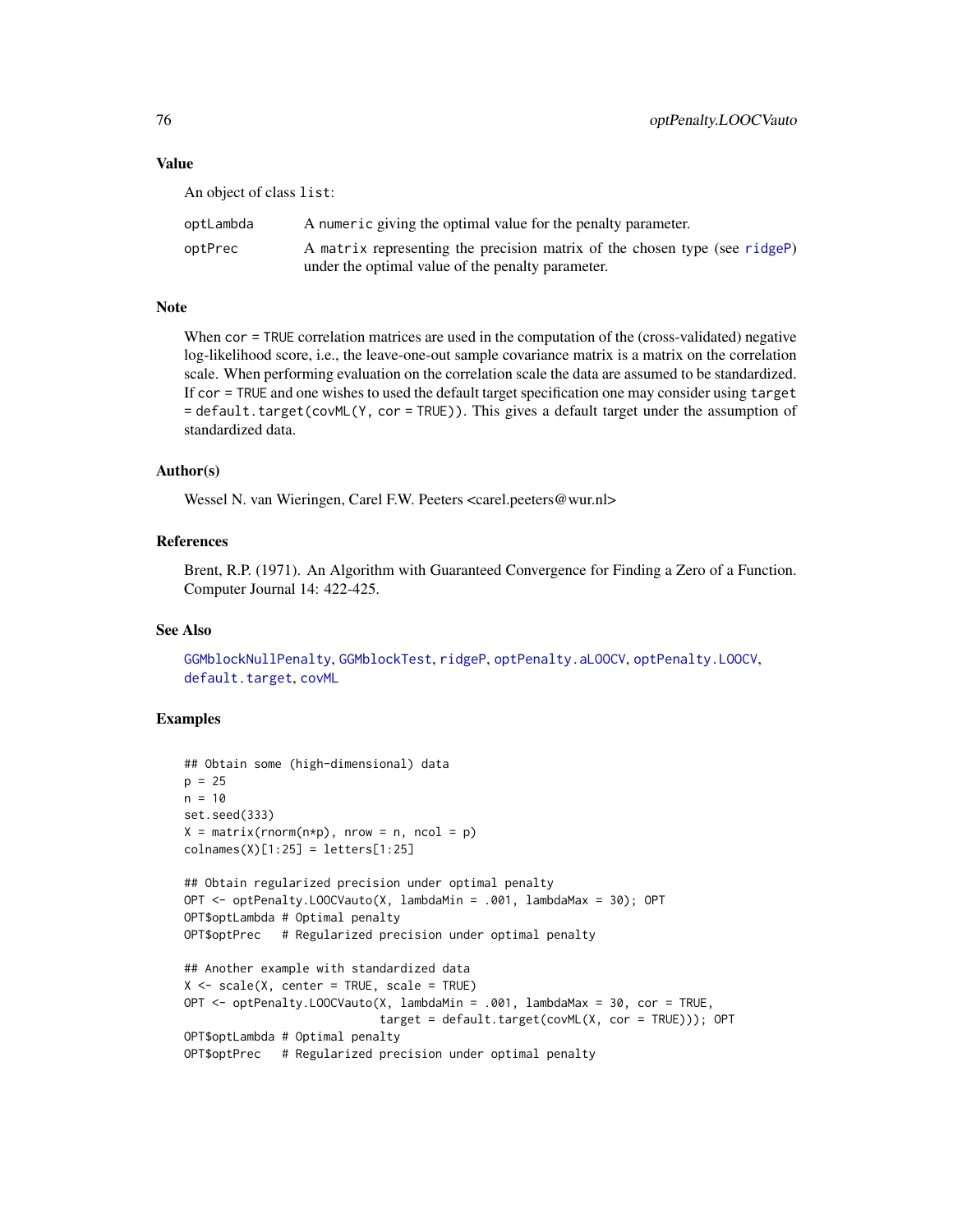<span id="page-76-0"></span>optPenaltyPchordal *Automatic search for penalty parameter of ridge precision estimator with known chordal support*

# Description

Automic search for the optimal ridge penalty parameter for the ridge estimator of the precision matrix with known chordal support. Optimal in the sense that it yields the maximum cross-validated likelihood. The search employs the Brent algorithm as implemented in the [optim](#page-0-0) function.

# Usage

```
optPenaltyPchordal(
 Y,
  lambdaMin,
  lambdaMax,
  lambdaInit = (lambdaMin + lambdaMax)/2,
  zeros,
 cliques = list(),
  separators = list(),target = default.target(covML(Y)),
  type = "Alt")
```
#### Arguments

| γ          | Data matrix. Variables assumed to be represented by columns.                                                                                                                                                                                                                                                                                                                                                                                                    |
|------------|-----------------------------------------------------------------------------------------------------------------------------------------------------------------------------------------------------------------------------------------------------------------------------------------------------------------------------------------------------------------------------------------------------------------------------------------------------------------|
| lambdaMin  | A numeric giving the minimum value for the penalty parameter.                                                                                                                                                                                                                                                                                                                                                                                                   |
| lambdaMax  | A numeric giving the maximum value for the penalty parameter.                                                                                                                                                                                                                                                                                                                                                                                                   |
| lambdaInit | A numeric giving the initial value for the penalty parameter.                                                                                                                                                                                                                                                                                                                                                                                                   |
| zeros      | A matrix with indices of entries of the precision matrix that are constrained to<br>zero. The matrix comprises two columns, each row corresponding to an entry of<br>the precision matrix. The first column contains the row indices and the second<br>the column indices. The specified conditional independence graph implied by<br>the zero-structure of the precision should be undirected and decomposable. If<br>not, it is symmetrized and triangulated. |
| cliques    | A list-object containing the node indices per clique as obtained from the support4ridgeP-<br>function.                                                                                                                                                                                                                                                                                                                                                          |
| separators | A list-object containing the node indices per separator as obtained from the<br>support4ridgeP-function.                                                                                                                                                                                                                                                                                                                                                        |
| target     | A target matrix (in precision terms) for Type I ridge estimators.                                                                                                                                                                                                                                                                                                                                                                                               |
| type       | A character indicating the type of ridge estimator to be used. Must be one of:<br>Alt, ArchI, ArchII.                                                                                                                                                                                                                                                                                                                                                           |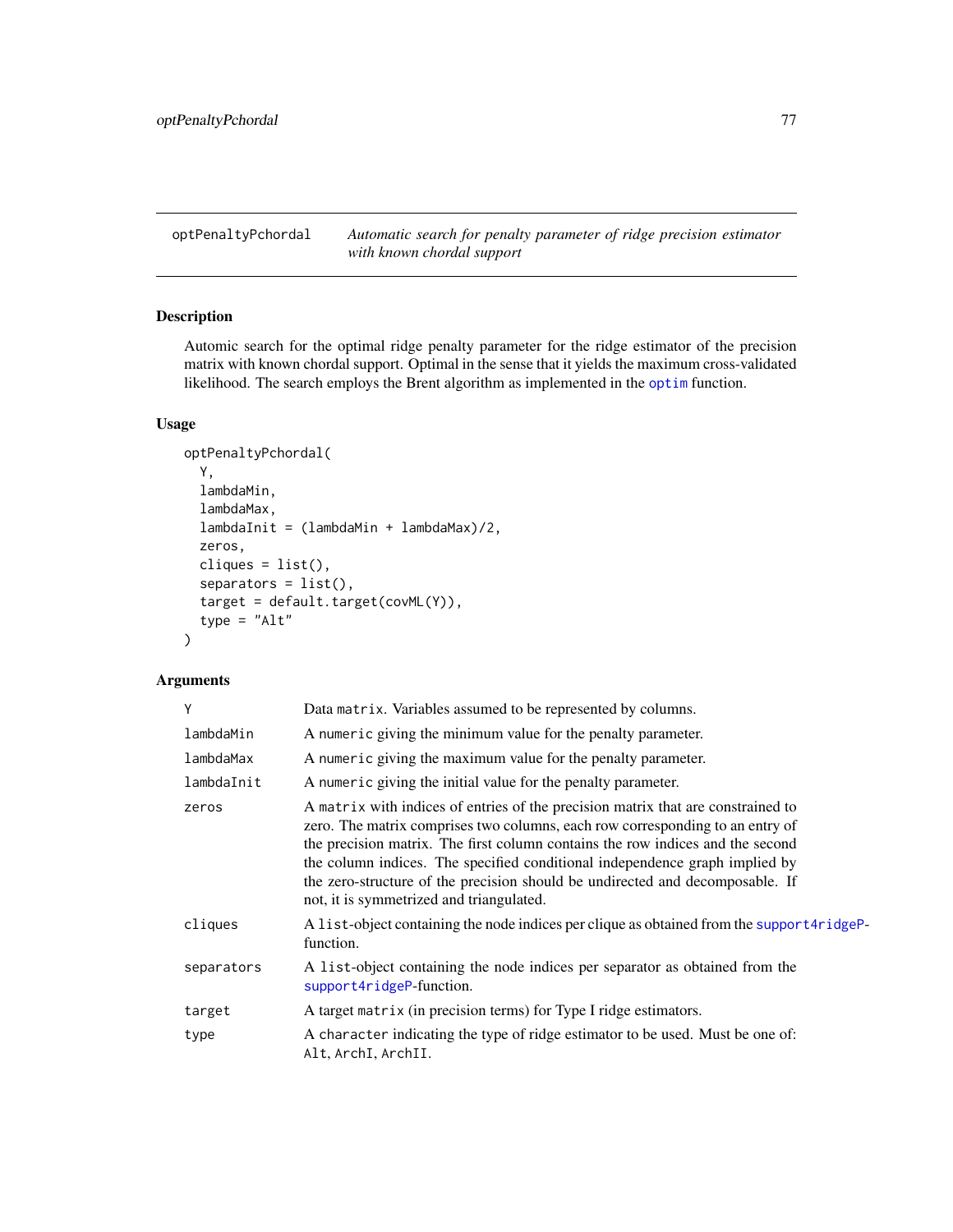# <span id="page-77-0"></span>Details

See the function [optim](#page-0-0) for details on the implementation of the Brent algorithm.

#### Value

A numeric with the LOOCV optimal choice for the ridge penalty parameter.

# Author(s)

Wessel N. van Wieringen.

# References

Miok, V., Wilting, S.M., Van Wieringen, W.N. (2016), "Ridge estimation of the VAR(1) model and its time series chain graph from multivariate time-course omics data", *Biometrical Journal*, 59(1), 172-191.

Van Wieringen, W.N. and Peeters, C.F.W. (2016), "Ridge Estimation of Inverse Covariance Matrices from High-Dimensional Data", *Computational Statistics and Data Analysis*, 103, 284-303.

#### See Also

[ridgePchordal](#page-90-0), [ridgeP](#page-83-0), [optPenalty.aLOOCV](#page-59-0), [optPenalty.kCV](#page-66-0)

```
# generate data
p \le -8n < -100set.seed(333)
Y \le - matrix(rnorm(n*p), nrow = n, ncol = p)
# define zero structure
S \leftarrow \text{covML}(Y)S[1:3, 6:8] < -0S[6:8, 1:3] < -0zeros <- which(S==0, arr.ind=TRUE)
# obtain (triangulated) support info
supportP <- support4ridgeP(nNodes=p, zeros=zeros)
# determine optimal penalty parameter
## Not run:
optLambda <- optPenaltyPchordal(Y, 10^(-10), 10, 0.1, zeros=supportP$zeros,
cliques=supportP$cliques, separators=supportP$separators)
## End(Not run)
optLambda <- 0.1
# estimate precision matrix with known (triangulated) support
```

```
Phat <- ridgePchordal(S, optLambda, zeros=supportP$zeros,
```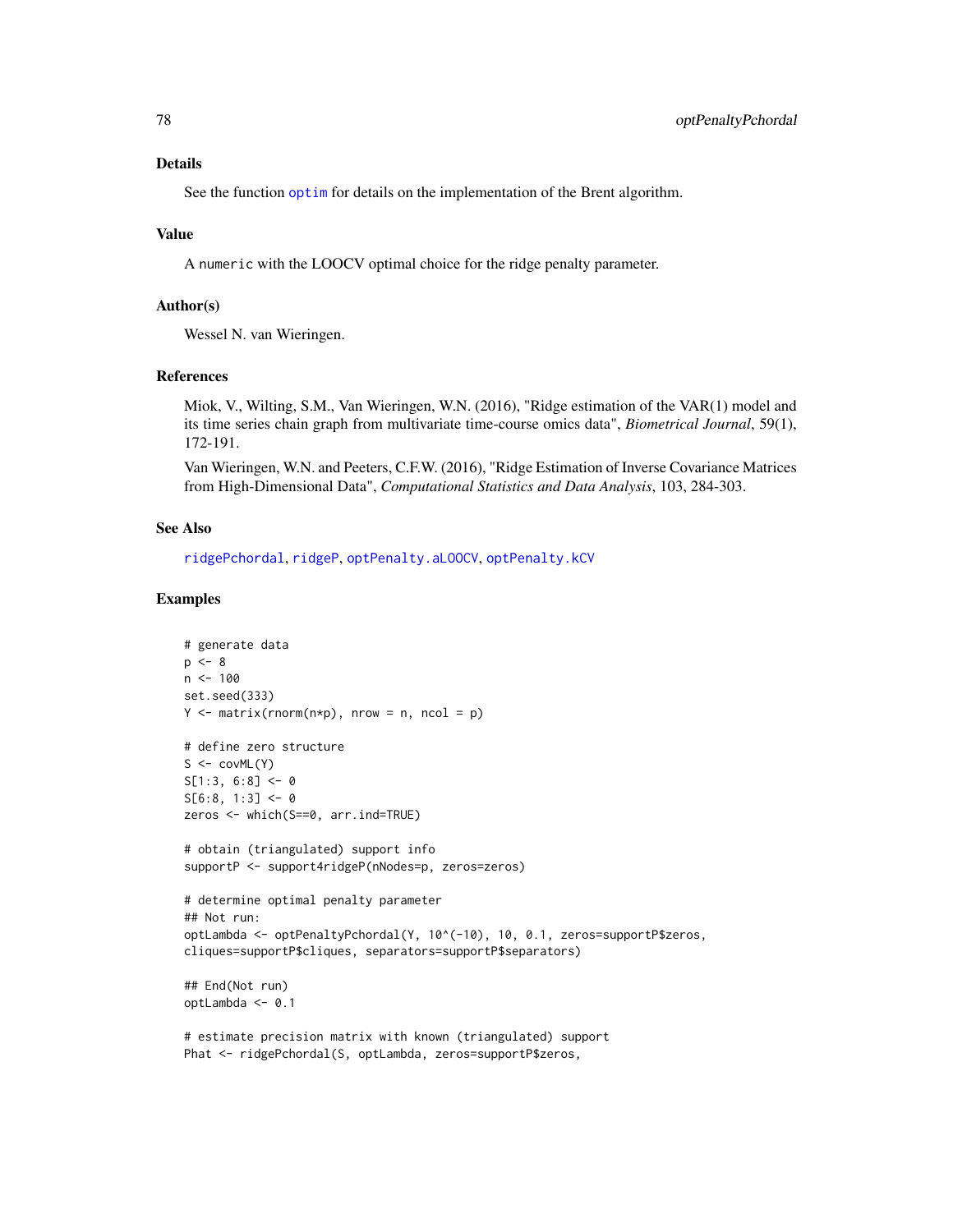<span id="page-78-0"></span>pcor the contract of the contract of the contract of the contract of the contract of the contract of the contract of the contract of the contract of the contract of the contract of the contract of the contract of the contr

cliques=supportP\$cliques, separators=supportP\$separators)

pcor *Compute partial correlation matrix or standardized precision matrix*

### Description

Function computing the partial correlation matrix or standardized precision matrix from an input precision matrix.

#### Usage

 $pcor(P, pc = TRUE)$ 

#### Arguments

|    | (Possibly regularized) precision matrix.                                   |
|----|----------------------------------------------------------------------------|
| DС | A logical indicating if the partial correlation matrix should be computed. |

#### Details

The function assumes that the input matrix is a precision matrix. If  $pc = FALSE$  the standardized precision matrix, rather than the partial correlation matrix, is given as the output value. The standardized precision matrix is equal to the partial correlation matrix up to the sign of off-diagonal entries.

# Value

A partial correlation matrix or a standardized precision matrix.

#### Author(s)

Carel F.W. Peeters <carel.peeters@wur.nl>, Wessel N. van Wieringen

#### See Also

[ridgeP](#page-83-0), [covML](#page-14-0)

```
## Obtain some (high-dimensional) data
p = 25n = 10set.seed(333)
X = matrix(rnorm(n*p), nrow = n, ncol = p)collnames(X)[1:25] = letters[1:25]Cx < -covML(X)
```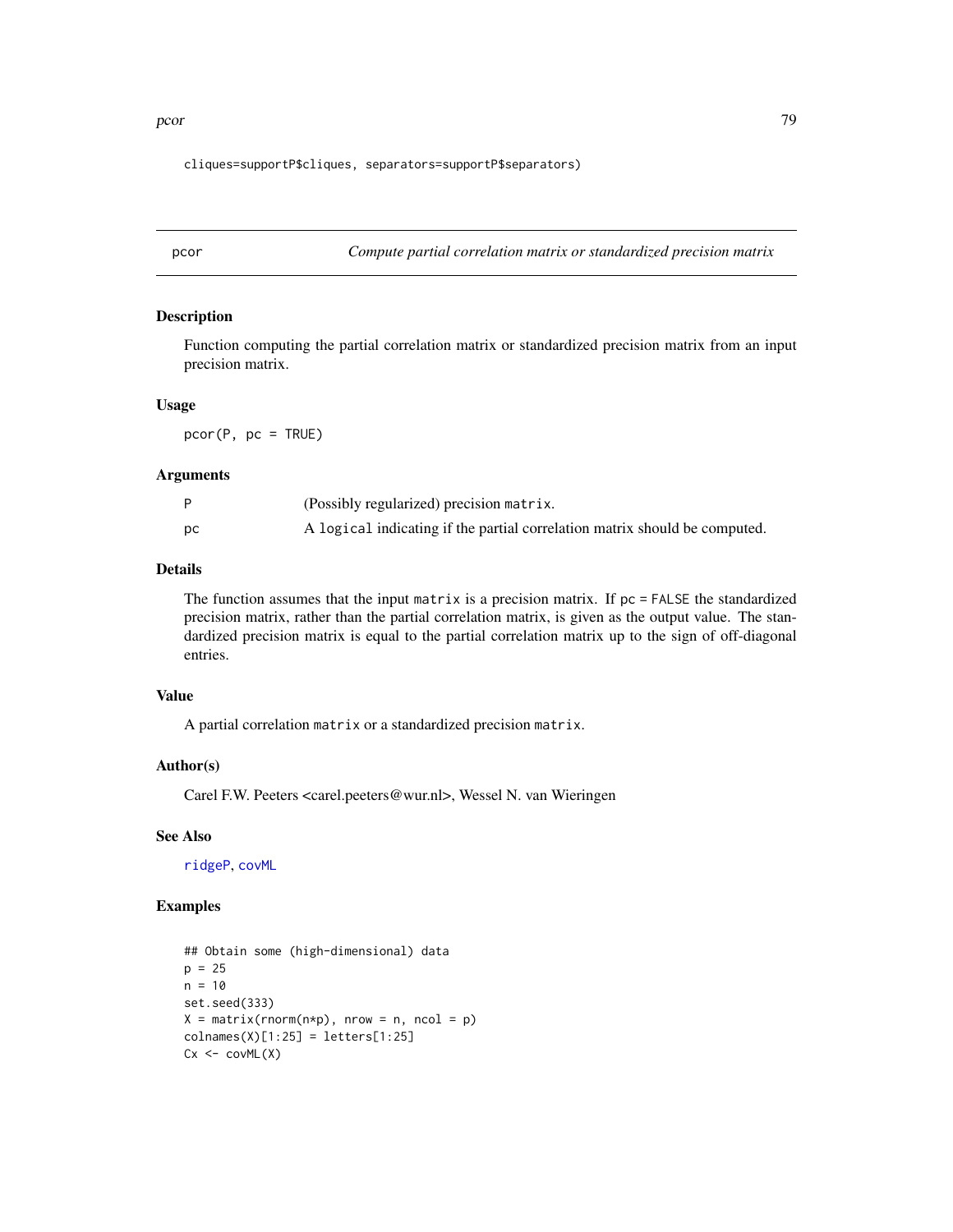```
## Obtain regularized precision matrix
P \le - ridgeP(Cx, lambda = 10, type = "Alt")
## Obtain partial correlation matrix
```
pcor(P)

pooledS *Compute the pooled covariance or precision matrix estimate*

#### Description

Compute the pooled covariance or precision matrix estimate from a list of covariance matrices or precision matrices.

#### Usage

pooledS(Slist, ns, subset = rep(TRUE, length(ns)), mle = TRUE)

# pooledP(Plist, ns, subset = rep(TRUE, length(ns)), mle = TRUE)

## Arguments

| Slist  | A list of length $G$ of numeric covariance matrices of the same size.                                              |
|--------|--------------------------------------------------------------------------------------------------------------------|
| ns     | A numeric vector for length $G$ giving the sample sizes in the corresponding<br>entries of Slist                   |
| subset | logical vector of the same length as Slist giving the classes to pool. Default<br>is all classes.                  |
| mle    | logical. If TRUE, the (biased) MLE is given. If FALSE, the biased corrected<br>estimate is given. Default is TRUE. |
| Plist  | A list of length $G$ of invertible numeric precision matrices of the same size.                                    |

#### Details

When mle is FALSE the given covariance/precision matrices is assumed to have been computed using the denominator  $n\in [1]$  - 1. Hence, the sum of all ns minus G is used a the denominator of the pooled estimate. Conversely, when mle is TRUE the total sum of the sample sizes ns is used as the denominator in the pooled estimate.

The function pooledP is equivalent to a wrapper for pooledS. That is, it inverts all the precision matrices in Plist, applies pooledS, and inverts the resulting matrix.

#### Value

pooledS returns the pooled covariance matrix, that is a numeric matrix with the same size as the elements of Slist. Similarly, pooledP returns the pooled precision matrix, i.e. a numeric matrix with the same size as the elements of Plist.

<span id="page-79-0"></span>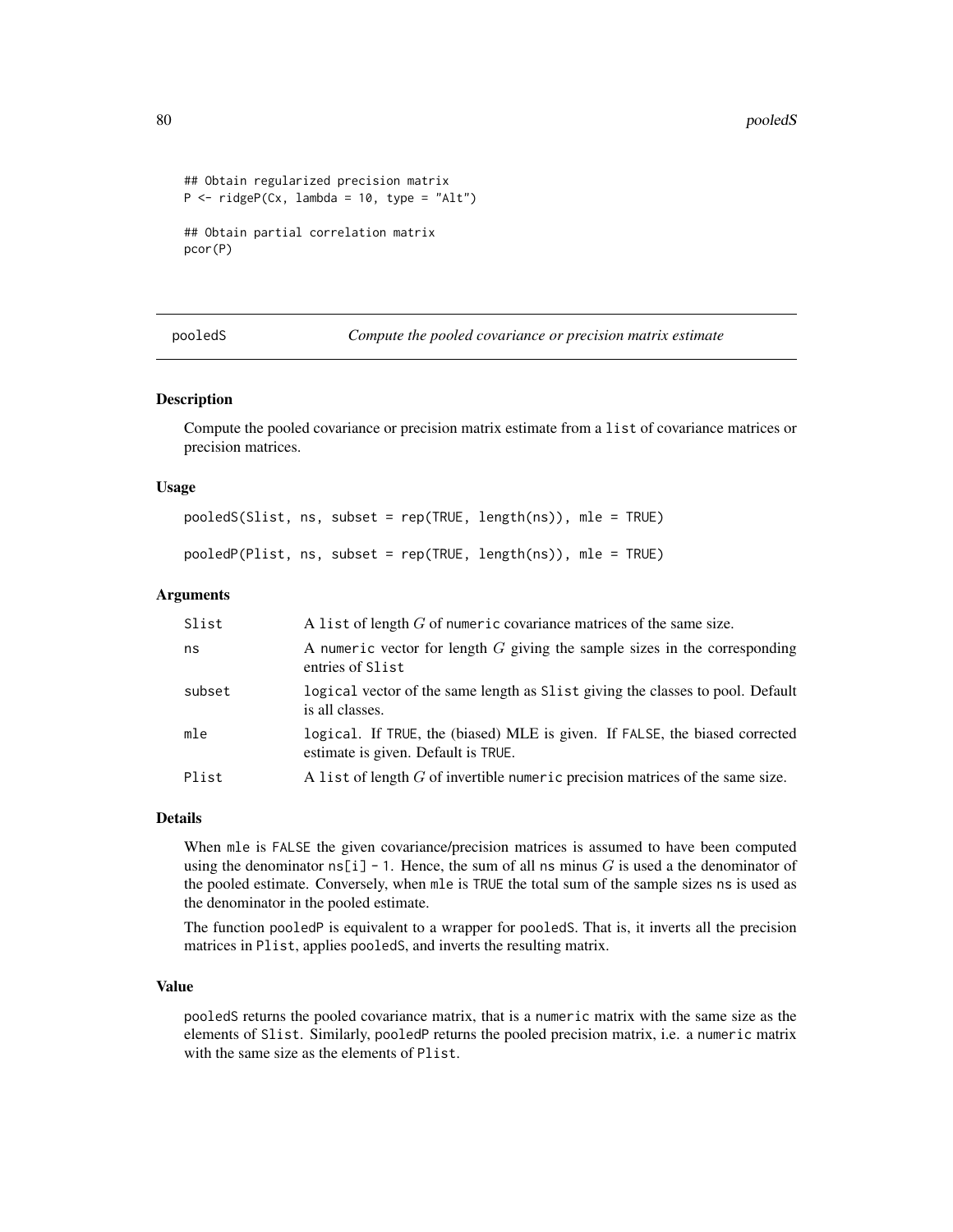#### <span id="page-80-0"></span>Author(s)

Anders Ellern Bilgrau, Carel F.W. Peeters <carel.peeters@wur.nl>, Wessel N. van Wieringen

# Examples

```
ns \leftarrow c(4, 6, 8)Slist \leq createS(ns, p = 6)
pooledS(Slist, ns)
pooledS(Slist, ns, mle = FALSE)
# Pool the first two classes only, leave out the remaning
pooledS(Slist, ns, subset = c(TRUE, TRUE, FALSE))
pooledS(Slist, ns, subset = ns > 5) # Pool studies with sample size > 5
# Pooled precision matrices
ns < -c(7, 8, 9)Plist <- lapply(createS(ns, p = 6), solve)
pooledS(Plist, ns)
```
print.optPenaltyFusedGrid

*Print and plot functions for fused grid-based cross-validation*

#### Description

Print and plot functions for the output from optPenalty. fused.grid which performs a grid based cross-validation (CV) search to find optimal penalty parameters. Currently, only the complete penalty graph is supported.

#### Usage

```
## S3 method for class 'optPenaltyFusedGrid'
print(x, \ldots)## S3 method for class 'optPenaltyFusedGrid'
plot(
  x,
 add.text = TRUE,add.contour = TRUE,
  col = rainbow(100, end = 0.8),
  ...
)
```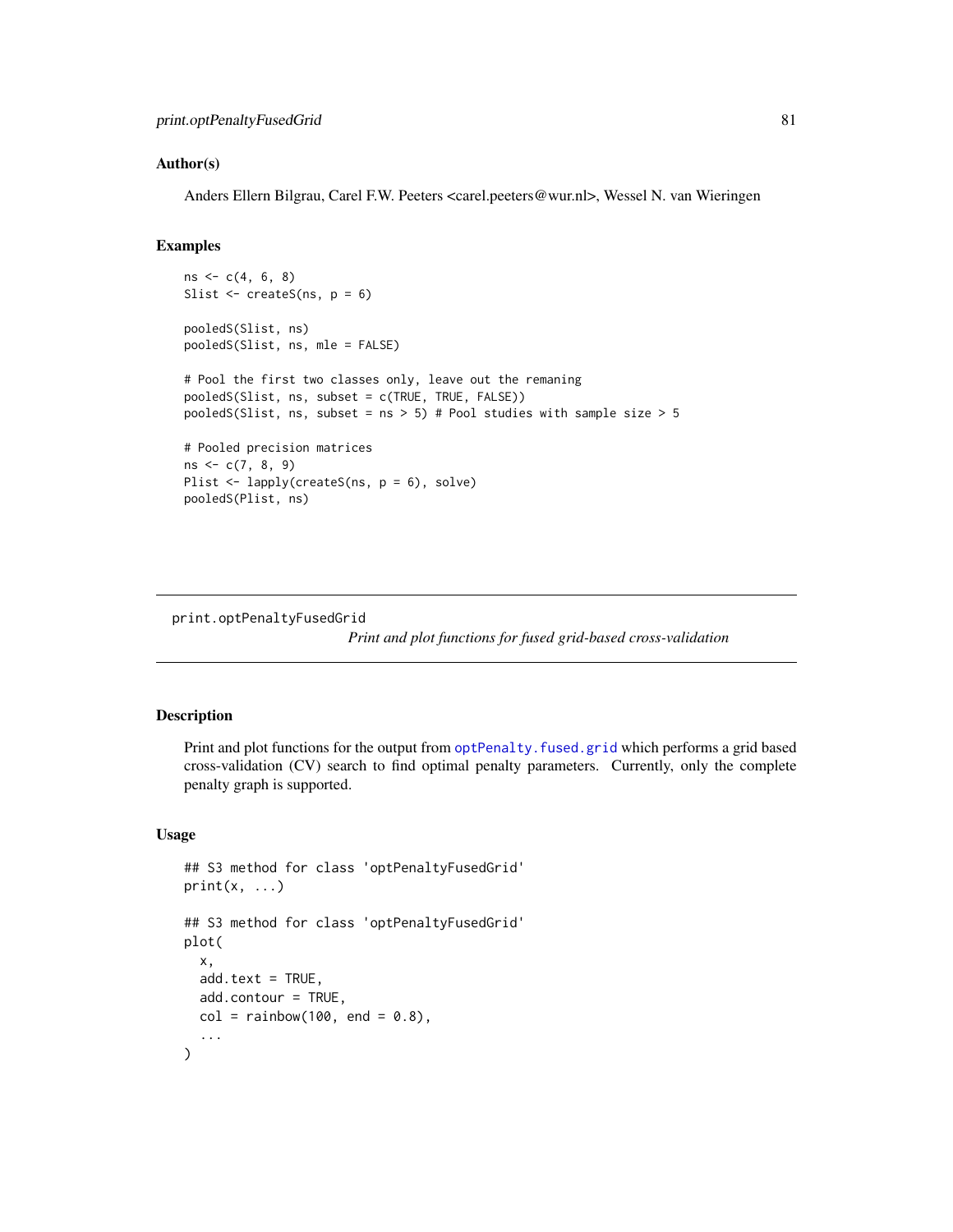#### <span id="page-81-0"></span>Arguments

| $\mathsf{x}$ | A optPenaltyFusedGrid-object print or plot. Usually the output of<br>optPenalty.fused.grid.                                                                              |
|--------------|--------------------------------------------------------------------------------------------------------------------------------------------------------------------------|
| $\ddots$ .   | Arguments passed on. In print. optPenaltyFusedGrid the arguments are passed<br>to print.matrix. In plot.optPenaltyFusedGrid are passed to the standard<br>plot function. |
| add.text     | A logical value controlling if the text should be added to the plot.                                                                                                     |
| add.contour  | A logical value controlling if the contour lines should be added to the plot.                                                                                            |
| col          | A character vector of colours used in the image plot.                                                                                                                    |

# Value

Invisibly returns the object (x).

#### Author(s)

Anders Ellern Bilgrau, Carel F.W. Peeters <carel.peeters@wur.nl>, Wessel N. van Wieringen

# References

Bilgrau, A.E., Peeters, C.F.W., Eriksen, P.S., Boegsted, M., and van Wieringen, W.N. (2020). Targeted Fused Ridge Estimation of Inverse Covariance Matrices from Multiple High-Dimensional Data Classes. Journal of Machine Learning Research, 21(26): 1-52.

# See Also

[optPenalty.fused.grid](#page-61-0)

print.ptest *Print and summarize fusion test*

#### Description

Print and summary functions for the fusion test performed by [fused.test](#page-33-0).

#### Usage

```
## S3 method for class 'ptest'
print(x, digits = 4L, ...)
## S3 method for class 'ptest'
summary(object, ...)
```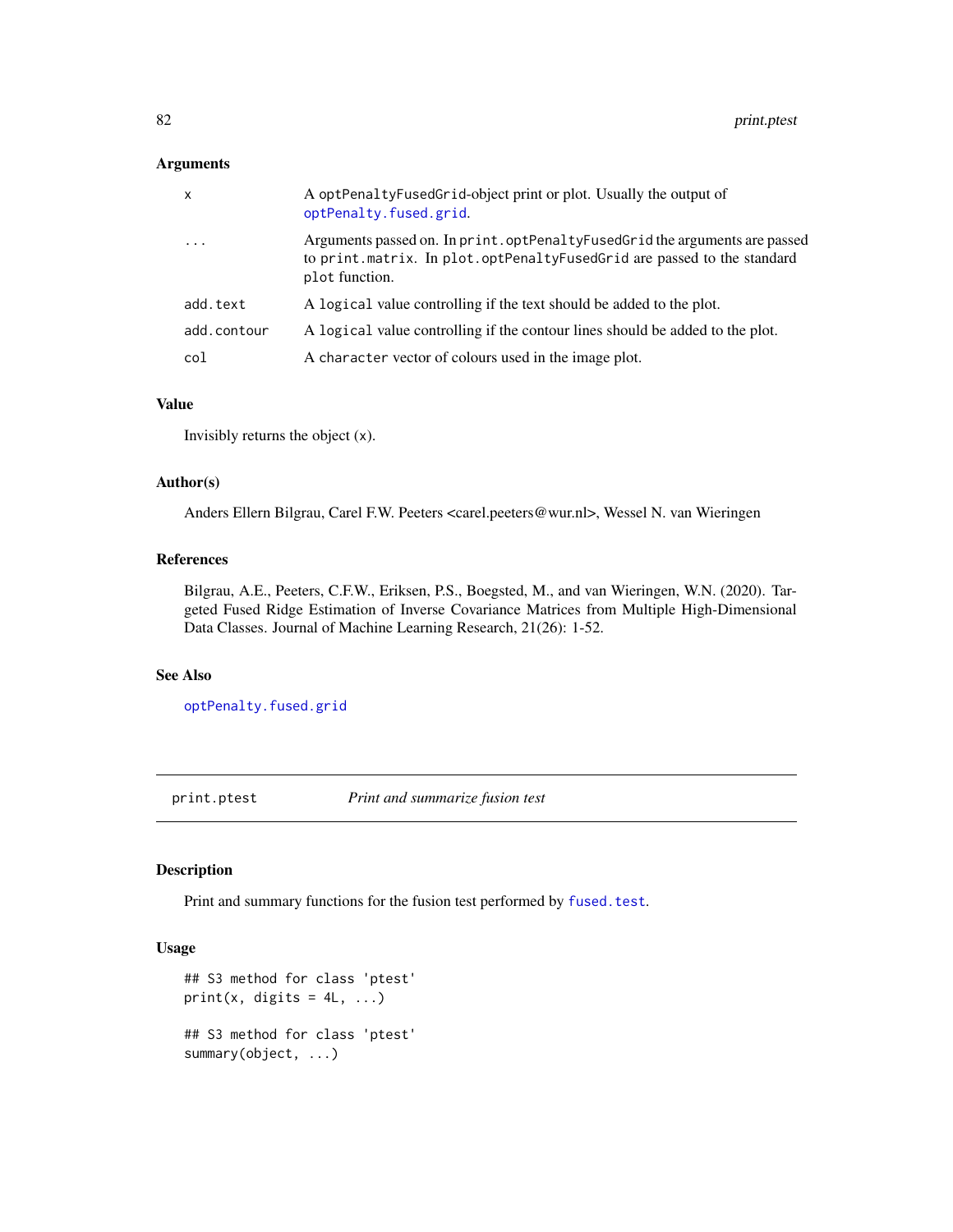# <span id="page-82-0"></span>pruneMatrix 83

#### Arguments

| x, object | The object to print or summarize. Usually the output of fused, test.                                                                           |
|-----------|------------------------------------------------------------------------------------------------------------------------------------------------|
| digits    | An integer controlling the number of printed digits.                                                                                           |
| $\cdots$  | Arguments passed on. In summary ptest the arguments are passed to print ptest.<br>In print, ptest are passed to the standard summary function. |

# Value

Invisibly returns the object.

#### Author(s)

Anders Ellern Bilgrau, Carel F.W. Peeters <carel.peeters@wur.nl>, Wessel N. van Wieringen

#### References

Bilgrau, A.E., Peeters, C.F.W., Eriksen, P.S., Boegsted, M., and van Wieringen, W.N. (2020). Targeted Fused Ridge Estimation of Inverse Covariance Matrices from Multiple High-Dimensional Data Classes. Journal of Machine Learning Research, 21(26): 1-52.

# See Also

[fused.test](#page-33-0), [hist.ptest](#page-47-0)

# Examples

```
ns < -c(10, 5, 23)Ylist \leq createS(ns, p = 15, topology = "banded", dataset = TRUE)
# Use the identity target matrix for each class
Tlist <- replicate(length(ns), diag(15), simplify = FALSE)
# Do the test
lam <- matrix(10, 3, 3)
diag(lam) <-1ft <- fused.test(Ylist, Tlist, lambda = lam, n.permutations = 500)
```
pruneMatrix *Prune square matrix to those variables having nonzero entries*

#### Description

Convenience function that prunes a square matrix to those variables (features) having nonzero row (column) entries (i.e., to features implied in graphical connections).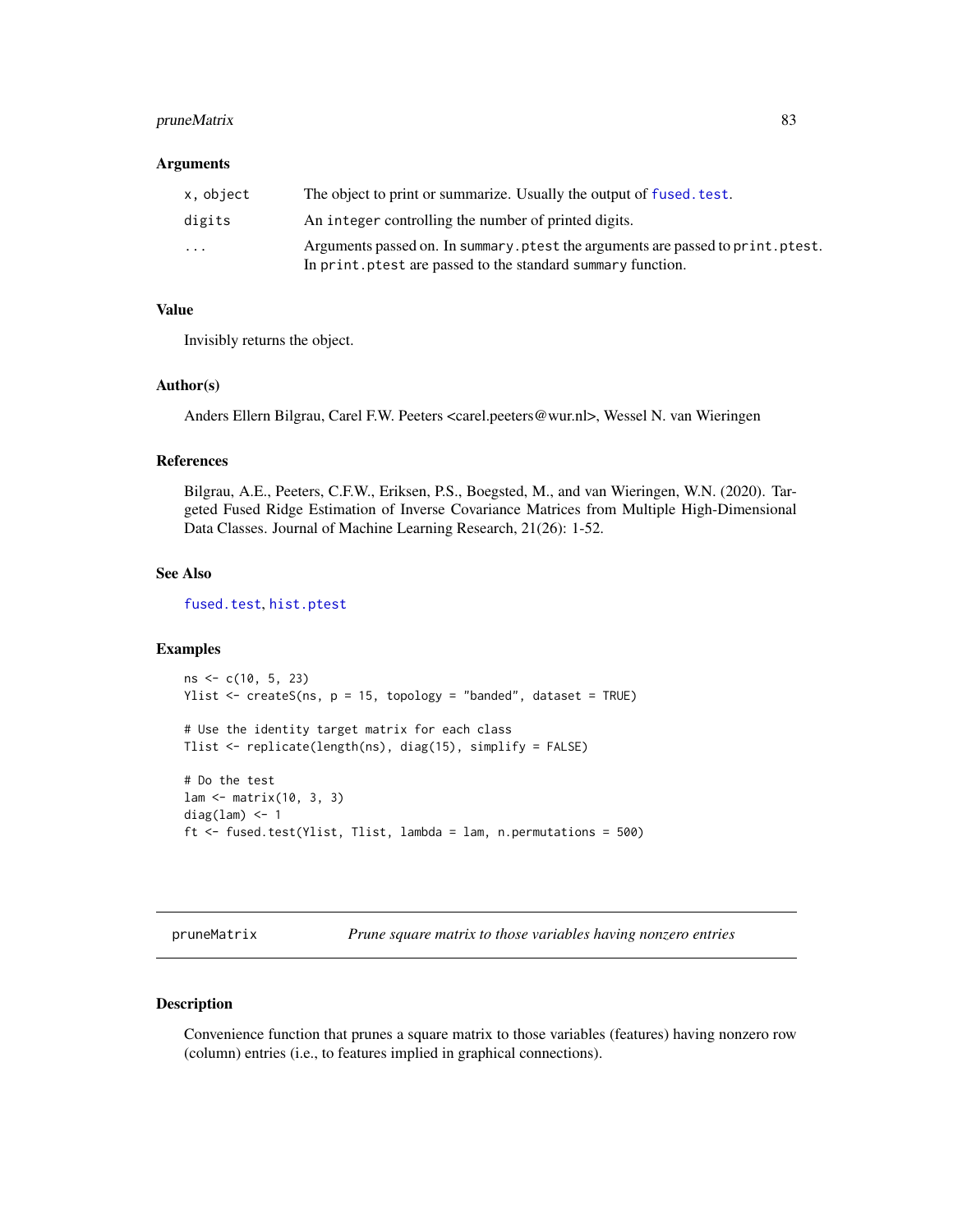84 ridgeP

#### Usage

pruneMatrix(M)

#### Arguments

M (Possibly sparsified) square matrix.

#### Value

A pruned matrix.

#### Author(s)

Carel F.W. Peeters <carel.peeters@wur.nl>

#### Examples

```
## Obtain some (high-dimensional) data
p = 25n = 10
set.seed(333)
X = matrix(rnorm(n*p), nrow = n, ncol = p)collnames(X)[1:25] = letters[1:25]## Obtain regularized precision under optimal penalty
OPT <- optPenalty.LOOCV(X, lambdaMin = .5, lambdaMax = 30, step = 100)
## Determine support regularized standardized precision under optimal penalty
PC0 <- sparsify(symm(OPT$optPrec), threshold = "localFDR")$sparseParCor
## Prune sparsified partial correlation matrix
PC0P <- pruneMatrix(PC0)
```
<span id="page-83-0"></span>

ridgeP *Ridge estimation for high-dimensional precision matrices*

#### Description

Function that calculates various Ridge estimators for high-dimensional precision matrices.

#### Usage

```
ridgeP(S, lambda, type = "Alt", target = default.target(S))
```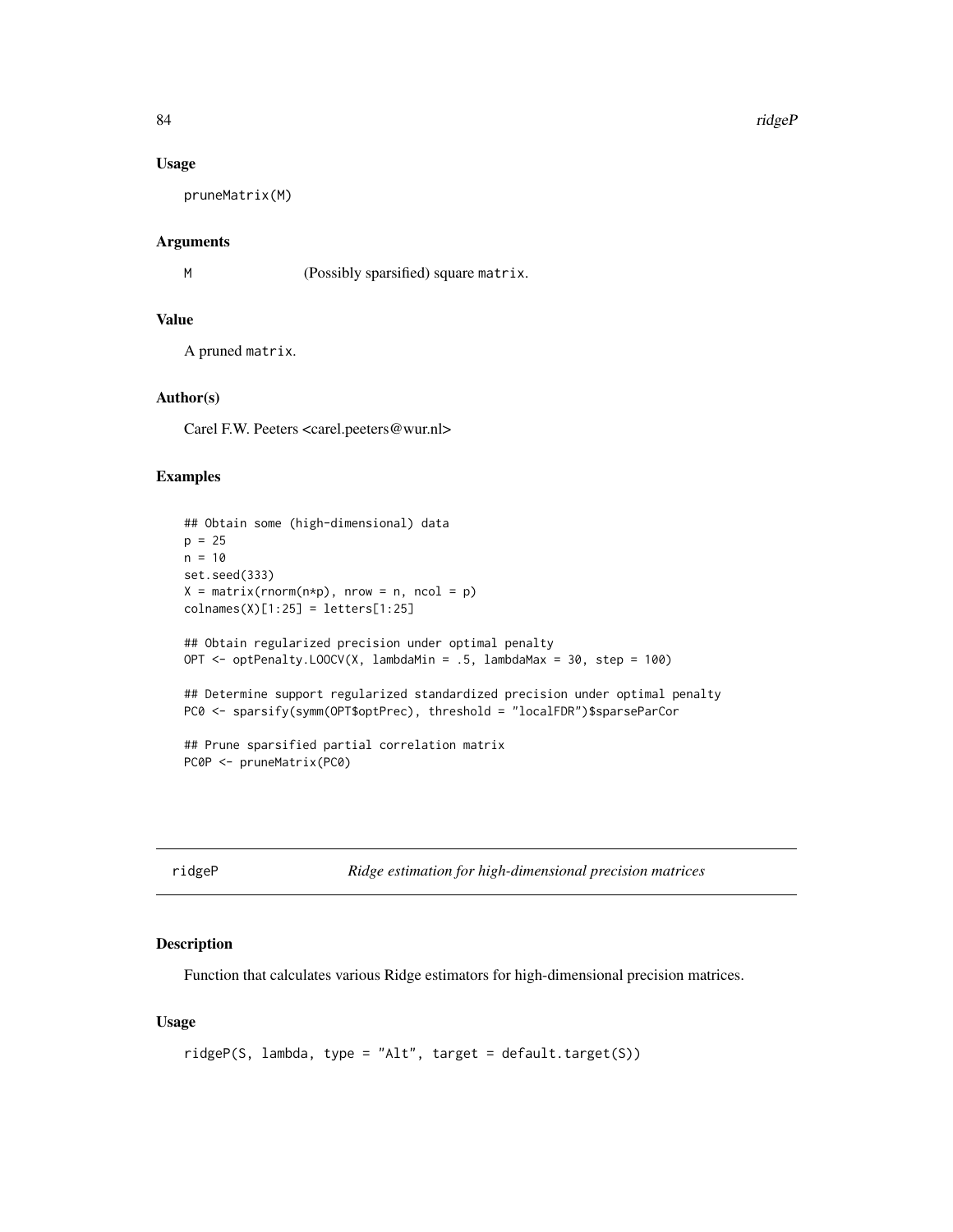#### ridgeP 85

#### Arguments

| S.     | Sample covariance matrix.                                                                                   |
|--------|-------------------------------------------------------------------------------------------------------------|
| lambda | A numeric representing the value of the penalty parameter.                                                  |
| type   | A character indicating the type of ridge estimator to be used. Must be one of:<br>"Alt", "ArchI", "ArchII". |
| target | A target matrix (in precision terms) for Type I ridge estimators.                                           |

#### Details

The function can calculate various ridge estimators for high-dimensional precision matrices. Current (well-known) ridge estimators can be roughly divided in two archetypes. The first archetypal form employs a convex combination of S and a positive definite (p.d.) target matrix  $\mathbf{T}$ :  $\hat{\mathbf{\Omega}}^{\text{I}}(\lambda_{\text{I}})$  =  $[(1-\lambda_I)\mathbf{S}+\lambda_I\mathbf{T}]^{-1}$ , with  $\lambda_I \in (0,1]$ . A common target choice is for T to be diagonal with  $(\mathbf{T})_{jj} =$  $(\mathbf{S})_{jj}$  for  $j = 1, \ldots, p$ . The second archetypal form can be given as  $\hat{\mathbf{\Omega}}^{II}(\lambda_{II}) = (\mathbf{S} + \lambda_{II} \mathbf{I}_p)^{-1}$  with  $\lambda_{II} \in (0,\infty)$ . Viewed from a penalized estimation perspective, the two archetypes utilize penalties that do not coincide with the matrix-analogue of the common ridge penalty. van Wieringen and Peeters (2015) derive analytic expressions for alternative Type I and Type II ridge precision estimators based on a proper L2-penalty. Their alternative Type I estimator (target shrinkage) takes the form

$$
\hat{\mathbf{\Omega}}^{Ia}(\lambda_a)=\left\{\left[\lambda_a\mathbf{I}_p+\frac{1}{4}(\mathbf{S}-\lambda_a\mathbf{T})^2\right]^{1/2}+\frac{1}{2}(\mathbf{S}-\lambda_a\mathbf{T})\right\}^{-1},
$$

while their alternative Type II estimator can be given as a special case of the former:

$$
\hat{\mathbf{\Omega}}^{\text{II}a}(\lambda_a)=\left\{\left[\lambda_a\mathbf{I}_p+\frac{1}{4}\mathbf{S}^2\right]^{1/2}+\frac{1}{2}\mathbf{S}\right\}^{-1}
$$

.

These alternative estimators were shown to be superior to the archetypes in terms of risk under various loss functions (van Wieringen and Peeters, 2015).

The lambda parameter in ridgeP generically indicates the penalty parameter. It must be chosen in accordance with the type of ridge estimator employed. The domains for the penalty parameter in the archetypal estimators are given above. The domain for lambda in the alternative estimators is  $(0, \infty)$ . The type parameter specifies the type of ridge estimator. Specifying type = "ArchI" leads to usage of the archetypal I estimator while specifying type = "ArchII" leads to usage of the archetypal II estimator. In the latter situation the argument target remains unused. Specifying type = "Alt" enables usage of the alternative ridge estimators: when type = "Alt" and the target matrix is p.d. one obtains the alternative Type I estimator; when type = "Alt" and the target matrix is specified to be the null-matrix one obtains the alternative Type II estimator.

The Type I estimators thus employ target shrinkage. The default target for both the archetype and alternative is default.target(S). When target is not the null-matrix it is expected to be p.d. for the alternative type I estimator. The target is always expected to be p.d. in case of the archetypal I estimator. The archetypal Type I ridge estimator is rotation equivariant when the target is of the form  $\mu I_p$  with  $\mu \in (0,\infty)$ . The archetypal Type II estimator is rotation equivariant by definition. When the target is of the form  $\varphi I_p$  with  $\varphi \in [0, \infty)$ , then the alternative ridge estimator is rotation equivariant. Its analytic computation is then particularly speedy as the (relatively) expensive matrix square root can then be circumvented.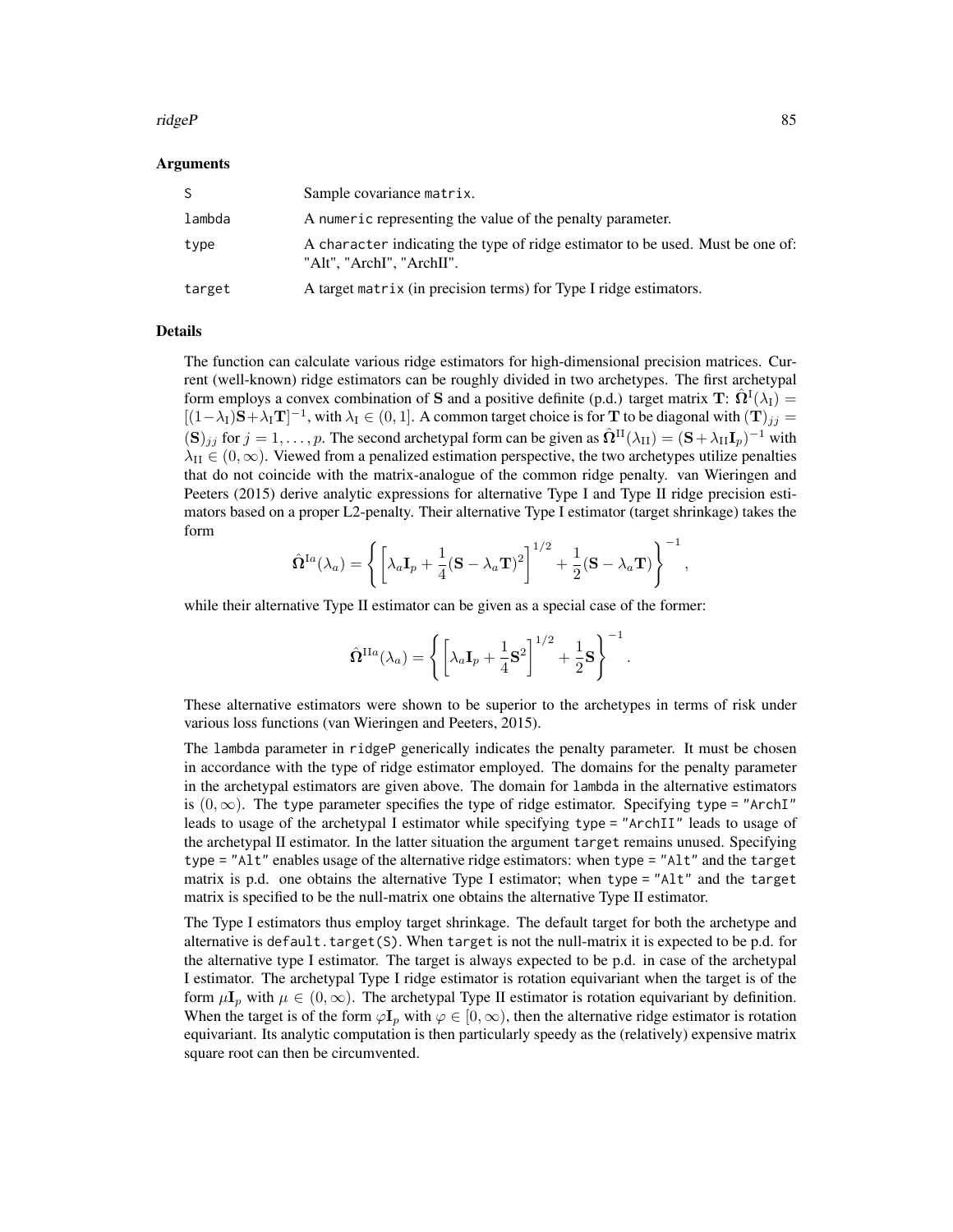#### <span id="page-85-0"></span>Value

Function returns a regularized precision matrix.

### Author(s)

Carel F.W. Peeters <carel.peeters@wur.nl>, Anders E. Bilgrau

# References

van Wieringen, W.N. & Peeters, C.F.W. (2016). Ridge Estimation of Inverse Covariance Matrices from High-Dimensional Data, Computational Statistics & Data Analysis, vol. 103: 284-303. Also available as arXiv:1403.0904v3 [stat.ME].

van Wieringen, W.N. & Peeters, C.F.W. (2015). Application of a New Ridge Estimator of the Inverse Covariance Matrix to the Reconstruction of Gene-Gene Interaction Networks. In: di Serio, C., Lio, P., Nonis, A., and Tagliaferri, R. (Eds.) 'Computational Intelligence Methods for Bioinformatics and Biostatistics'. Lecture Notes in Computer Science, vol. 8623. Springer, pp. 170-179.

# See Also

[default.target](#page-21-0)

#### Examples

set.seed(333)

```
## Obtain some (high-dimensional) data
p \le -25n < -10X \le - matrix(rnorm(n*p), nrow = n, ncol = p)
colnames(X)[1:p] = letters[1:p]Cx \leftarrow covML(X)## Obtain regularized precision matrix
P \le - ridgeP(Cx, lambda = 10, type = "Alt")
summary(P)
print(P)
plot(P)
```
ridgeP.fused *Fused ridge estimation*

#### Description

Performs fused ridge estimation of multiple precision matrices in cases where multiple classes of data is present for given a penalty matrix.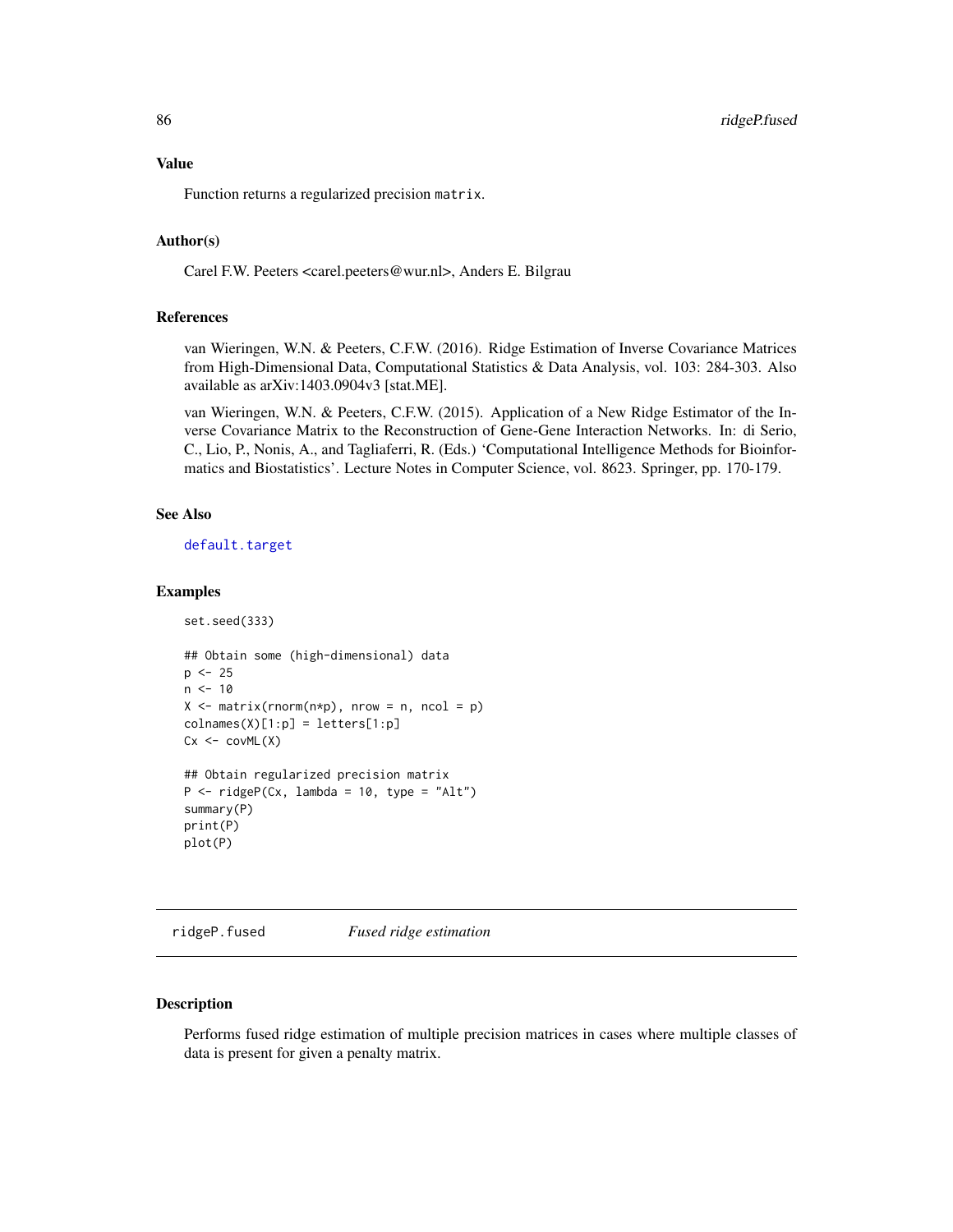# <span id="page-86-0"></span>ridgeP.fused 87

# Usage

```
ridgeP.fused(
  Slist,
  ns,
 Tlist = default.target.fused(Slist, ns),
 lambda,
 Plist,
 maxit = 100L,verbose = TRUE,
 relative = TRUE,
 eps = sqrt(.Machine$double.eps)
\mathcal{L}
```
# Arguments

| Slist    | A list of length $G$ of covariance matrices, i.e. square, symmetric numeric<br>matrices of the same size. The gth matrix should correspond to the gth class.                                                                                                                                                                                                                                                                           |
|----------|----------------------------------------------------------------------------------------------------------------------------------------------------------------------------------------------------------------------------------------------------------------------------------------------------------------------------------------------------------------------------------------------------------------------------------------|
| ns       | A numeric vector of sample sizes on which the matrices in Slist are based. I.e.<br>ns[g] correspond to Slist[[g]].                                                                                                                                                                                                                                                                                                                     |
| Tlist    | A list of length $G$ of numeric p.d. target matrices corresponding to the matri-<br>ces in Slist. If not supplied, the default is given by default. target.                                                                                                                                                                                                                                                                            |
| lambda   | The $G$ by $G$ penalty matrix. That is, a symmetric, non-negative numeric matrix<br>of size $G$ times $G$ giving the class- and pair-specific penalties. The diagonal<br>entries are the class specific ridge penalties. I.e. lambda[i, i] is the ridge<br>penalty for class $i$ . The off-diagonal entries are the pair-specific fusion penalties.<br>I.e. lambda[i, j] is the fusion penalty applied on the pair of classes i and j. |
|          | Alternatively, can be supplied as a numeric of length 1 or 2. If a single number,<br>a diagonal penalty with lambda in the diagonal is used If supplied as a numeric<br>vector of two numbers, the first is used as a common ridge penalty and the<br>second as a common fusion penalty.                                                                                                                                               |
| Plist    | An optional list of initial precision matrices for the fused ridge algorithm the<br>same size as Slist. Can be omitted. Default is the nonfused ridge precision<br>estimate using the pooled covariance matrix corresponding to setting all fusion<br>penalties to zero.                                                                                                                                                               |
| maxit    | A single integer giving the maximum number of allowed iterations. Can be set<br>to Inf. If maxit is hit, a warning is given.                                                                                                                                                                                                                                                                                                           |
| verbose  | logical. Set to TRUE for extra output.                                                                                                                                                                                                                                                                                                                                                                                                 |
| relative | logical indicating if the convergence criterion should be on a relative scale.                                                                                                                                                                                                                                                                                                                                                         |
| eps      | A single positive numeric giving the convergence threshold.                                                                                                                                                                                                                                                                                                                                                                            |

# Details

Performs a coordinate ascent to find the maximum likelihood of the fused likelihood problem for a given ridge penalty  $lambda$  and fused penalty matrix  $Lambda_f$ .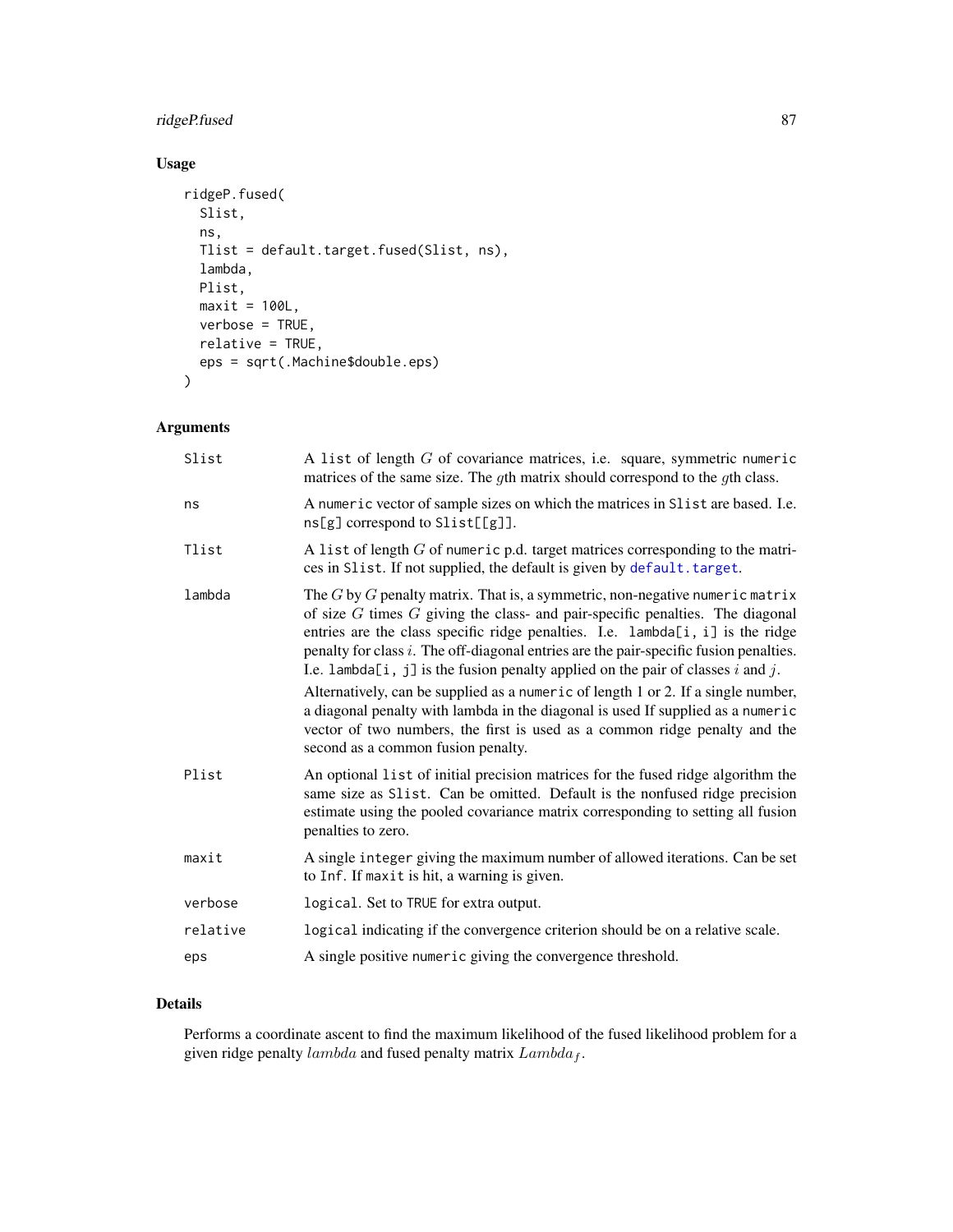# <span id="page-87-0"></span>Value

Returns a list as Slist with precision estimates of the corresponding classes.

#### Note

For extreme fusion penalties in lambda the algorithm is quite sensitive to the initial values given in Plist.

#### Author(s)

Anders Ellern Bilgrau, Carel F.W. Peeters <carel.peeters@wur.nl>, Wessel N. van Wieringen

#### References

Bilgrau, A.E., Peeters, C.F.W., Eriksen, P.S., Boegsted, M., and van Wieringen, W.N. (2020). Targeted Fused Ridge Estimation of Inverse Covariance Matrices from Multiple High-Dimensional Data Classes. Journal of Machine Learning Research, 21(26): 1-52.

#### See Also

[default.penalty](#page-19-0) [ridgeP](#page-83-0) for the regular ridge estimate

```
# Create some (not at all high-dimensional) data on three classes
p \le -5 # Dimension
ns \leq c(4, 6, 8) # Sample sizes (K = 3 classes)
Slist <- createS(ns, p = p)
str(Slist, max.level = 2) # The structure of Slist
#
# Estimate the precisions (using the complete penalty graph)
#
res1 <- ridgeP.fused(Slist, ns, lambda = c(1.3, 2.1))
print(res1)
# The same using the penalty matrix (the diagnal is ignored)
mylambda <- matrix(c(1.3, 2.1, 2.1,
                      2.1, 1.3, 2.1,
                      2.1, 2.1, 1.3), 3, 3, byrow = TRUE)
res2 <- ridgeP.fused(Slist, ns, lambda = mylambda)
stopifnot(all.equal(res1, res2))
#
# Estimate the precisions (using a non-complete penalty graph)
#
# Say we only want to shrink pairs (1,2) and (2,3) and not (1,3)
```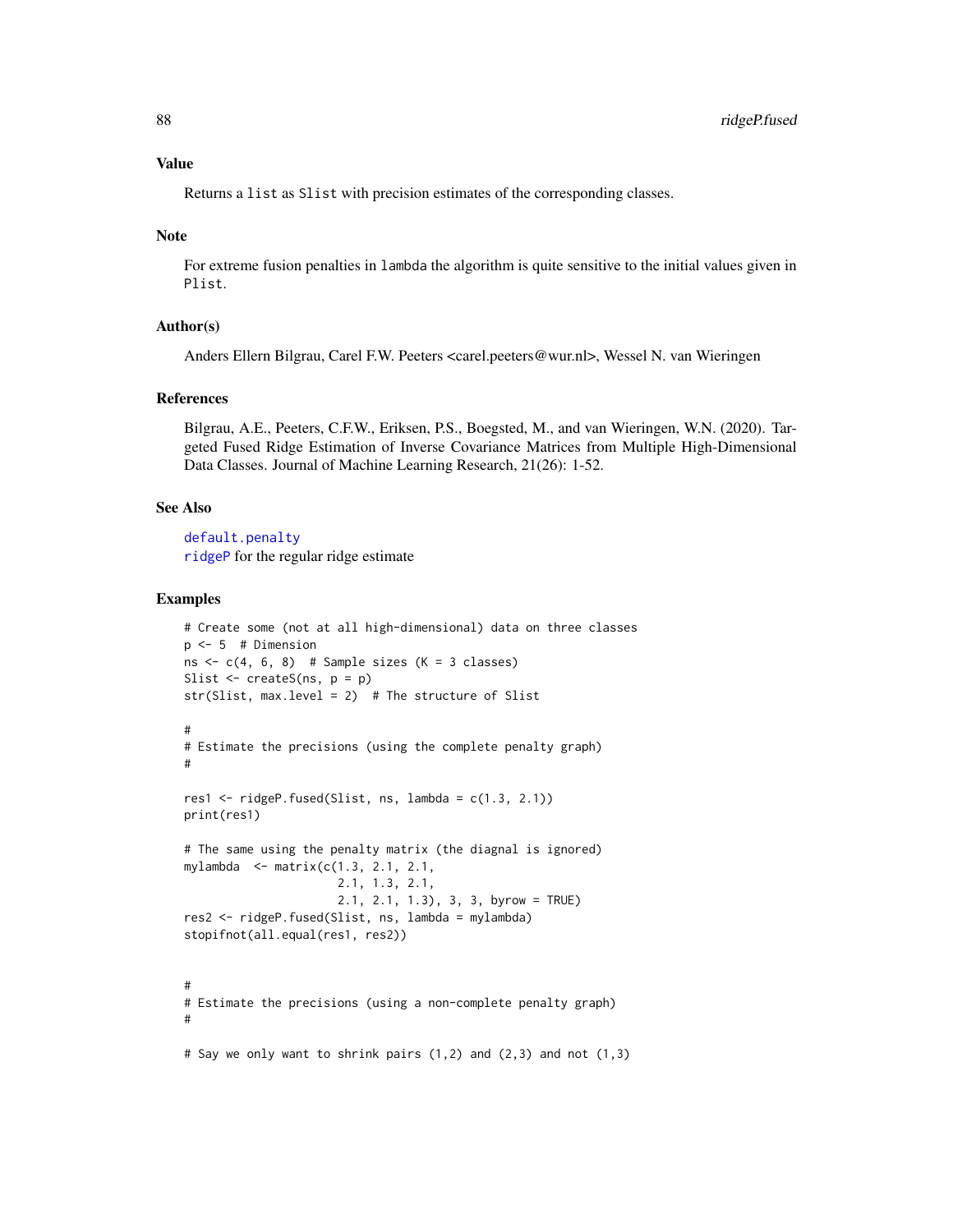# ridgePathS 89

```
mylambda[1,3] <- mylambda[3,1] <- 0
print(mylambda)
res3 <- ridgeP.fused(Slist, ns, lambda = mylambda)
# which similar to, but not the same as res1 and res2.
#
# Using other custom target matrices
#
# Construct a custom target list
myTlist <- list(diag(p), matrix(1, p, p), matrix(0, p, p))
res4 \le ridgeP.fused(Slist, ns, Tlist = myTlist, lambda = c(1.3, 2.1))
print(res4)
# Alternative, see ?default.target.fused
myTlist2 <- default.target.fused(Slist, ns, type = "Null") # For the null target
res5 <- ridgeP.fused(Slist, ns, Tlist = myTlist2, lambda = c(1.3, 2.1))
print(res5)
```
ridgePathS *Visualize the regularization path*

# Description

Function that visualizes the regularization paths of the nonredundant elements of a regularized precision matrix against the (range of the) penalty parameter.

#### Usage

```
ridgePathS(
  S,
  lambdaMin,
  lambdaMax,
  step,
  type = "Alt",
  target = default.taget(S),
 plotType = "pcor",
 diag = FALSE,vertical = FALSE,value,
  verbose = TRUE
```

```
)
```
# Arguments

|           | Sample covariance matrix.                                     |
|-----------|---------------------------------------------------------------|
| lambdaMin | A numeric giving the minimum value for the penalty parameter. |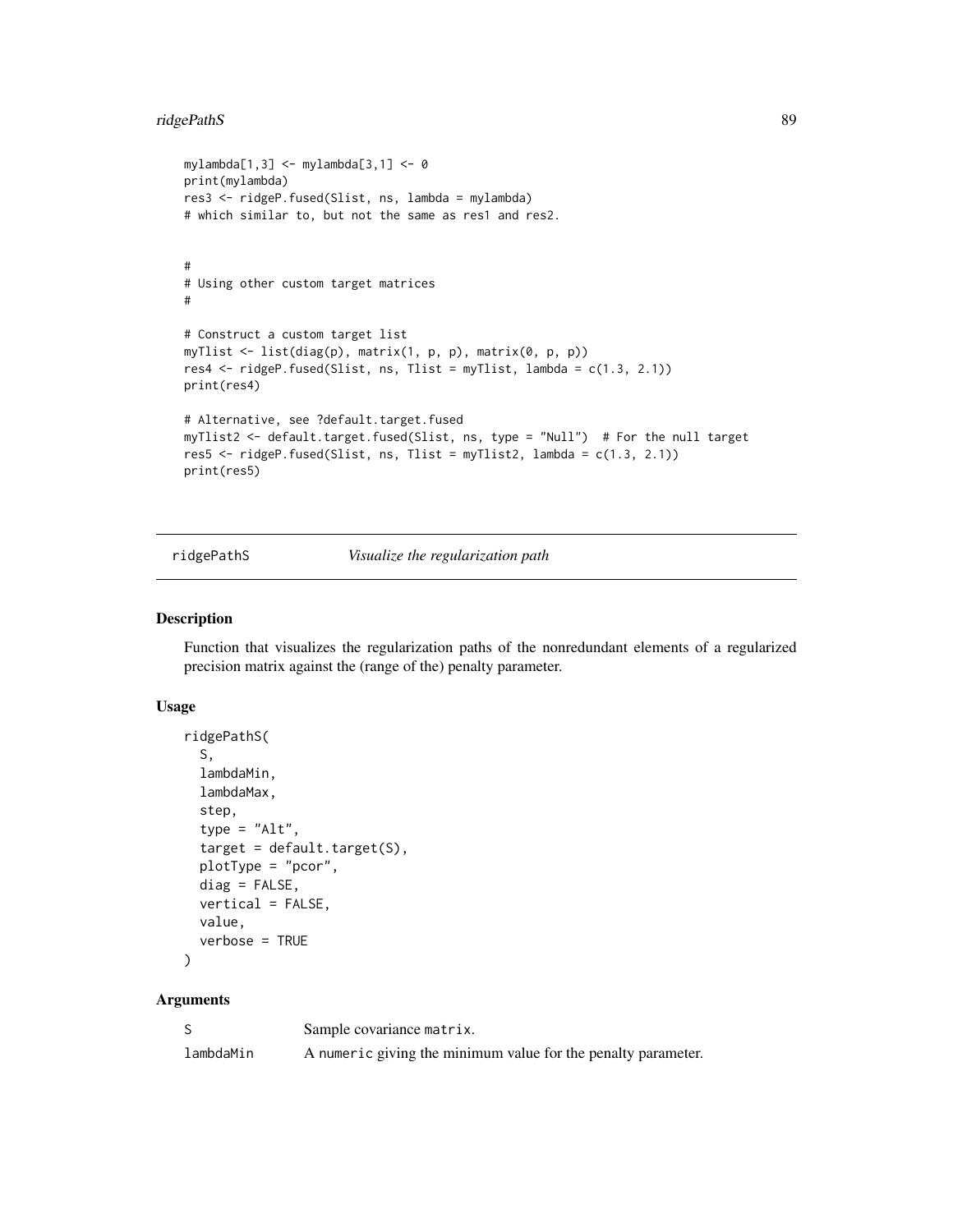<span id="page-89-0"></span>

| lambdaMax | A numeric giving the maximum value for the penalty parameter.                                                                                                 |
|-----------|---------------------------------------------------------------------------------------------------------------------------------------------------------------|
| step      | An integer determining the number of steps in moving through the grid [lambdaMin,<br>lambdaMax].                                                              |
| type      | A character indicating the type of ridge estimator to be used. Must be one of:<br>"Alt", "ArchI", "ArchII".                                                   |
| target    | A target matrix (in precision terms) for Type I ridge estimators.                                                                                             |
| plotType  | A character indicating the type of element for which a visualization of the<br>regularization paths is desired. Must be one of: "pcor", "cor", "cov", "prec". |
| diag      | A logical indicating if the diagonal elements should be retained for visualiza-<br>tion.                                                                      |
| vertical  | A logical indicating if output graph should come with a vertical line at a pre-<br>specified value for the penalty parameter.                                 |
| value     | A numeric indicating a pre-specified value for the penalty parameter.                                                                                         |
| verbose   | A logical indicating if information on progress should be printed on screen.                                                                                  |

#### Details

The function visualizes the regularization path of the individual elements of a regularized precision matrix against the penalty parameter. The range of the penalty parameter is given by [lambdaMin,lambdaMax]. The penalty parameter must be positive such that lambdaMin must be a positive scalar. The maximum allowable value of lambdaMax depends on the type of ridge estimator employed. For details on the type of ridge estimator one may use (one of: "Alt", "ArchI", "ArchII") see [ridgeP](#page-83-0).

Regularization paths may be visualized for (partial) correlations, covariances and precision elements. The type of element for which a visualization of the regularization paths is desired can be indicated by the argument plotType. When vertical = TRUE a vertical line is added at the constant value. This option can be used to assess whereabouts the optimal penalty obtained by, e.g., the routines [optPenalty.LOOCV](#page-71-0) or [optPenalty.aLOOCV](#page-59-0), finds itself along the regularization path.

#### Author(s)

Wessel N. van Wieringen, Carel F.W. Peeters <carel.peeters@wur.nl>

# See Also

[ridgeP](#page-83-0), [covML](#page-14-0), [optPenalty.LOOCV](#page-71-0), [optPenalty.aLOOCV](#page-59-0), [default.target](#page-21-0)

```
## Obtain some (high-dimensional) data
p = 25n = 10set.seed(333)
X = matrix(rnorm(n*p), nrow = n, ncol = p)collnames(X)[1:25] = letters[1:25]Cx < -covML(X)
```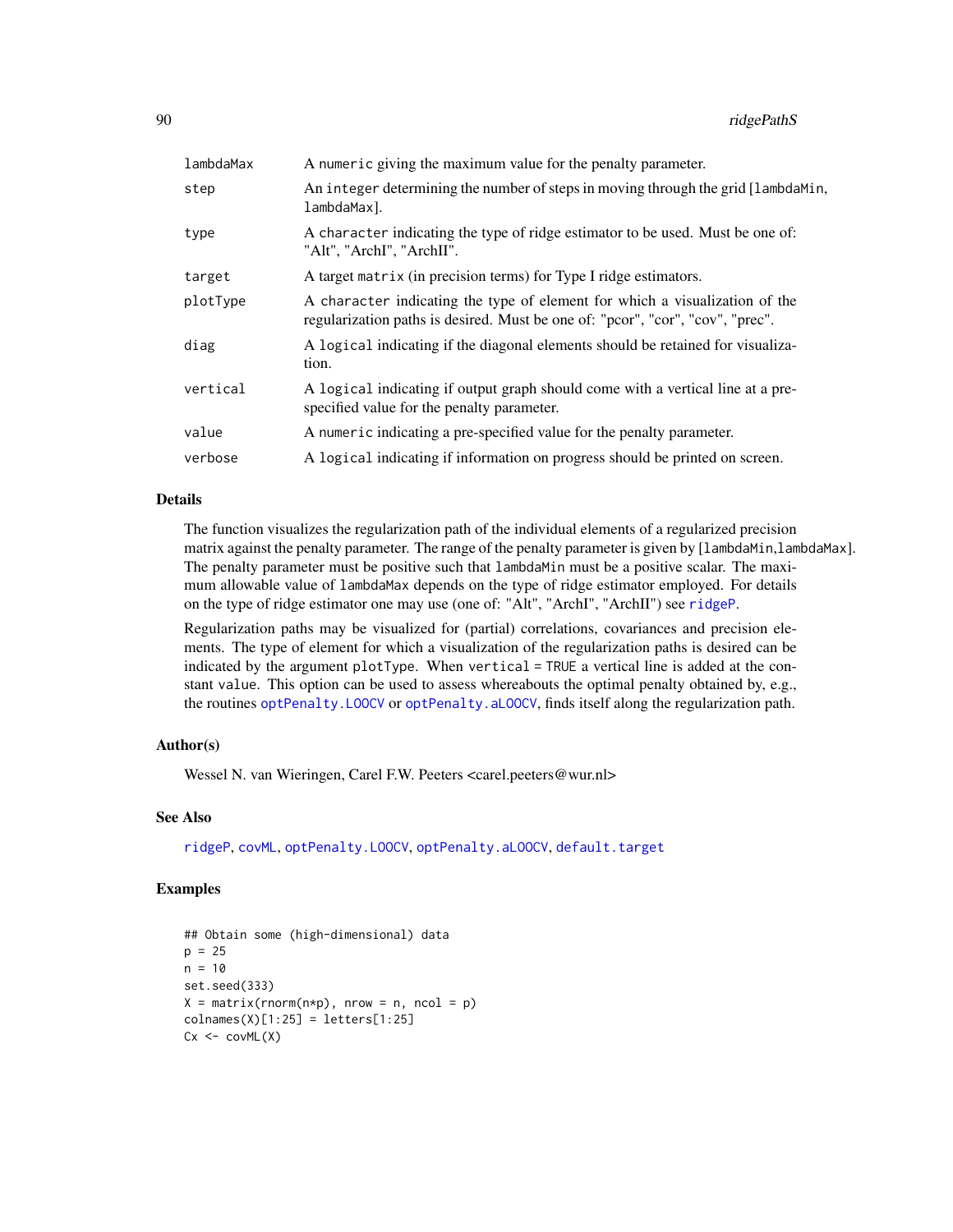```
## Visualize regularization paths
ridgePathS(Cx, .001, 50, 200, plotType = "pcor")
```
<span id="page-90-0"></span>ridgePchordal *Ridge estimation for high-dimensional precision matrices with known chordal support*

# Description

Calculates various ridge estimators for high-dimensional precision matrices with known support. This support should form a chordal graph. If the provided support is not chordal, the function makes it so.

#### Usage

```
ridgePchordal(
  S,
  lambda,
  zeros,
  cliques = list(),
  separators = list(),
  target = default.target(S),
  type = "Alt",
  optimizer = "nlm",
  grad = FALSE,
  verbose = TRUE,
  ...
\mathcal{L}
```
# Arguments

| S          | Sample covariance matrix.                                                                                                                                                                                                                                                                                                                                                                                                                                                                                                                                  |
|------------|------------------------------------------------------------------------------------------------------------------------------------------------------------------------------------------------------------------------------------------------------------------------------------------------------------------------------------------------------------------------------------------------------------------------------------------------------------------------------------------------------------------------------------------------------------|
| lambda     | A numeric representing the value of the penalty parameter.                                                                                                                                                                                                                                                                                                                                                                                                                                                                                                 |
| zeros      | Matrix with indices of entries of the adjacency matrix that are zero. The matrix<br>comprises two columns, each row corresponding to an entry of the adjacency<br>matrix. The first column contains the row indices and the second the column<br>indices. The specified graph should be undirected and decomposable. If not, use<br>the support4ridgeP to symmetrize and triangulate. This is done automatically<br>if cliques and separators arguments are empty lists (and the then employed<br>zeros-object may differ from the one provided as input). |
| cliques    | A list-object containing the node indices per clique as obtained from the support4ridgeP-<br>function.                                                                                                                                                                                                                                                                                                                                                                                                                                                     |
| separators | A list-object containing the node indices per separator as obtained from the<br>support4ridgeP-function.                                                                                                                                                                                                                                                                                                                                                                                                                                                   |
| target     | A target matrix (in precision terms) for Type I ridge estimators.                                                                                                                                                                                                                                                                                                                                                                                                                                                                                          |
|            |                                                                                                                                                                                                                                                                                                                                                                                                                                                                                                                                                            |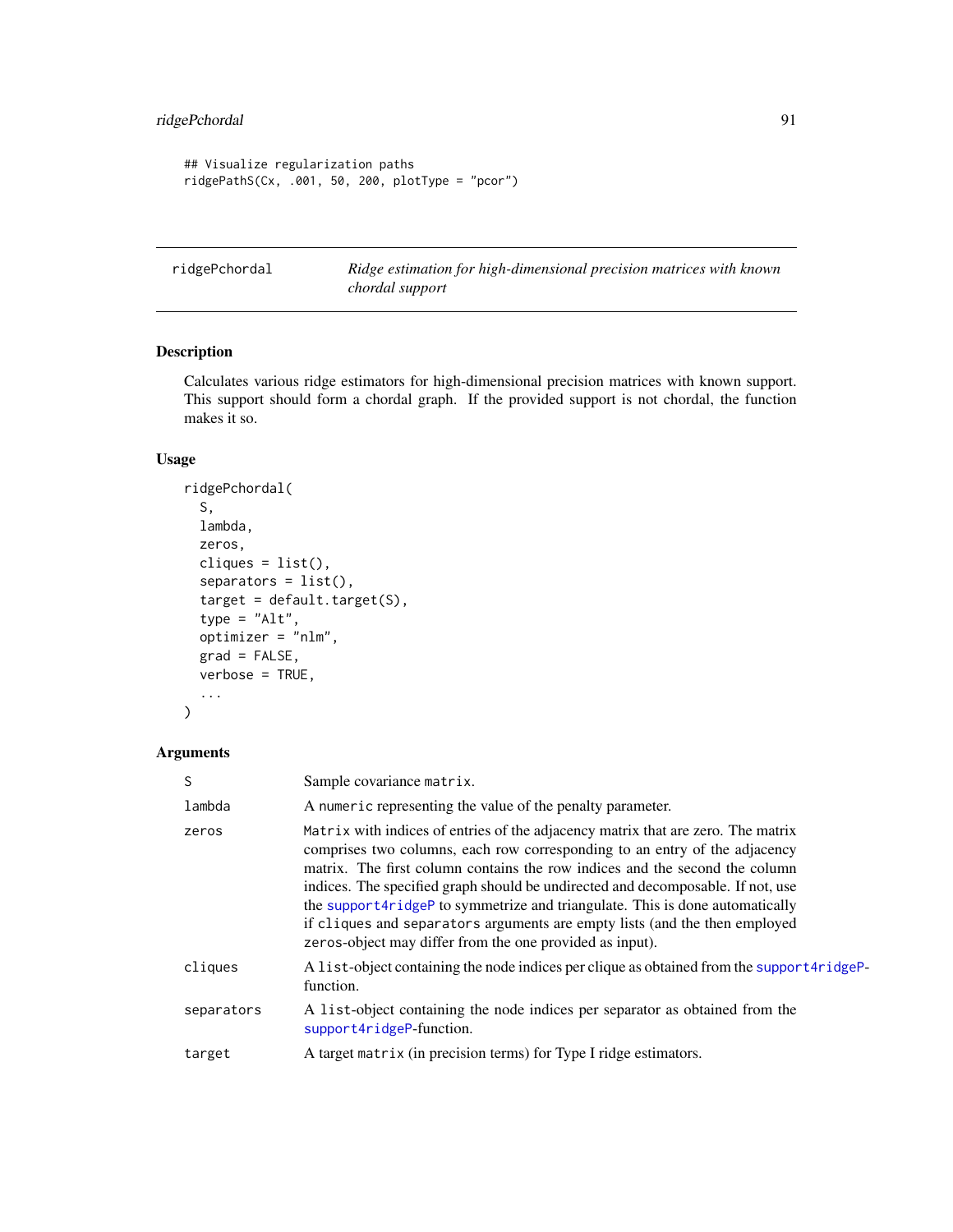<span id="page-91-0"></span>

| type      | A character indicating the type of ridge estimator to be used. Must be one of:<br>Alt (default), ArchI, ArchII.                 |
|-----------|---------------------------------------------------------------------------------------------------------------------------------|
| optimizer | A character (either nlm (default) or optim) specifying which optimization<br>function should be used: $nlm$ (default) or optim? |
| grad      | A logical indicator: should, next to the precision matrix estimate, also the<br>gradient be returned?                           |
| verbose   | A logical indicator: should intermediate output be printed on the screen?                                                       |
| $\cdots$  | Additional arguments passed on to either nlm or optim.                                                                          |

#### Details

Sister function to the [ridgeP](#page-83-0)-function, incorporating a chordal zero structure of the precision matrix.

The loss function for type="ArchII" is:

$$
\log(|\mathbf{\Omega}|) - \text{tr}(\mathbf{S}\mathbf{\Omega}) + \lambda \big\{ \log(|\mathbf{\Omega}|) - \text{tr}[(\mathbf{S} + (1 + \lambda)\mathbf{I}_{p \times p})\mathbf{\Omega}] \big\}.
$$

For type="ArchI" it is:

$$
(1 - \lambda) \big[ \log(|\mathbf{\Omega}|) - tr(\mathbf{S}\mathbf{\Omega}) \big] + \lambda \big[ \log(|\mathbf{\Omega}|) - tr(\mathbf{\Omega}) \big],
$$

which is obtained from:

$$
\log(|\Omega|) - \text{tr}(\mathbf{S}\Omega) + \nu \big[\log(|\Omega|) - \text{tr}(\Omega)\big]
$$

by division of  $(1 + \nu)$  and writing  $\lambda = \nu/(1 + \nu)$ .

An explicit expression for the minimizer of the loss functions implied by the archetypal ridge estimators (type="ArchI" and type="ArchII") exists. For the simple case in which the graph decomposes into cliques  $C_1$ ,  $C_2$  and separator S the estimator is:

$$
\widehat{\Omega} = \left( \begin{array}{cc} [\widehat{\Omega}^{(\mathcal{C}_1)}]_{\mathcal{C}_1 \backslash \mathcal{S}, \mathcal{C}_1 \backslash \mathcal{S}} & [\widehat{\Omega}^{(\mathcal{C}_1)}]_{\mathcal{C}_1 \backslash \mathcal{S}, \mathcal{S}} \\ [\widehat{\Omega}^{(\mathcal{C}_1)}]_{\mathcal{S}, \mathcal{C}_1 \backslash \mathcal{S}} & [\widehat{\Omega}^{(\mathcal{C}_1)}]_{\mathcal{S}, \mathcal{S}} + [\widehat{\Omega}^{(\mathcal{C}_2)}]_{\mathcal{S}, \mathcal{S}} - \widehat{\Omega}^{(\mathcal{S})} & [\widehat{\Omega}^{(\mathcal{C}_2)}]_{\mathcal{S}, \mathcal{C}_2 \backslash \mathcal{S}} \\ 0_{|\mathcal{C}_2 \backslash \mathcal{S} | \times |\mathcal{C}_1 \backslash \mathcal{S}|} & [\widehat{\Omega}^{(\mathcal{C}_2)}]_{\mathcal{C}_2 \backslash \mathcal{S}, \mathcal{S}} & [\widehat{\Omega}^{(\mathcal{C}_2)}]_{\mathcal{C}_2 \backslash \mathcal{S}, \mathcal{C}_2 \backslash \mathcal{S}} \end{array} \right),
$$

where  $\hat{\Omega}^{(\mathcal{C}_1)}$ ,  $\hat{\Omega}^{(\mathcal{C}_1)}$  and  $\hat{\Omega}^{(\mathcal{S})}$  are the marginal ridge ML covariance estimators for cliques  $\mathcal{C}_1$ ,  $C_2$  and separator S. The general form of the estimator, implemented here, is analogous to that provided in Proposition 5.9 of Lauritzen (2004). The proof that this estimator indeed optimizes the corresponding loss function is fully analogous to that of Proposition 5.6 of Lauritzen (2004).

In case, type="Alt" no explicit expression of the maximizer of the ridge penalized log-likelihood exists. However, an initial estimator analogous to that for type="ArchI" and type="ArchII" can be defined. In various boundary cases ( $\lambda = 0$ ,  $\lambda = \infty$ , and  $\mathcal{S} = \emptyset$ ) this initial estimator actually optimizes the loss function. In general, however, it does not. Nevertheless, it functions as welleducated guess for any Newton-like optimization method: convergence is usually achieved quickly. The Newton-like procedure optimizes an unconstrained problem equivalent to that of the penalized log-likelihood with known zeros for the precision matrix (see Dahl *et al*., 2005 for details).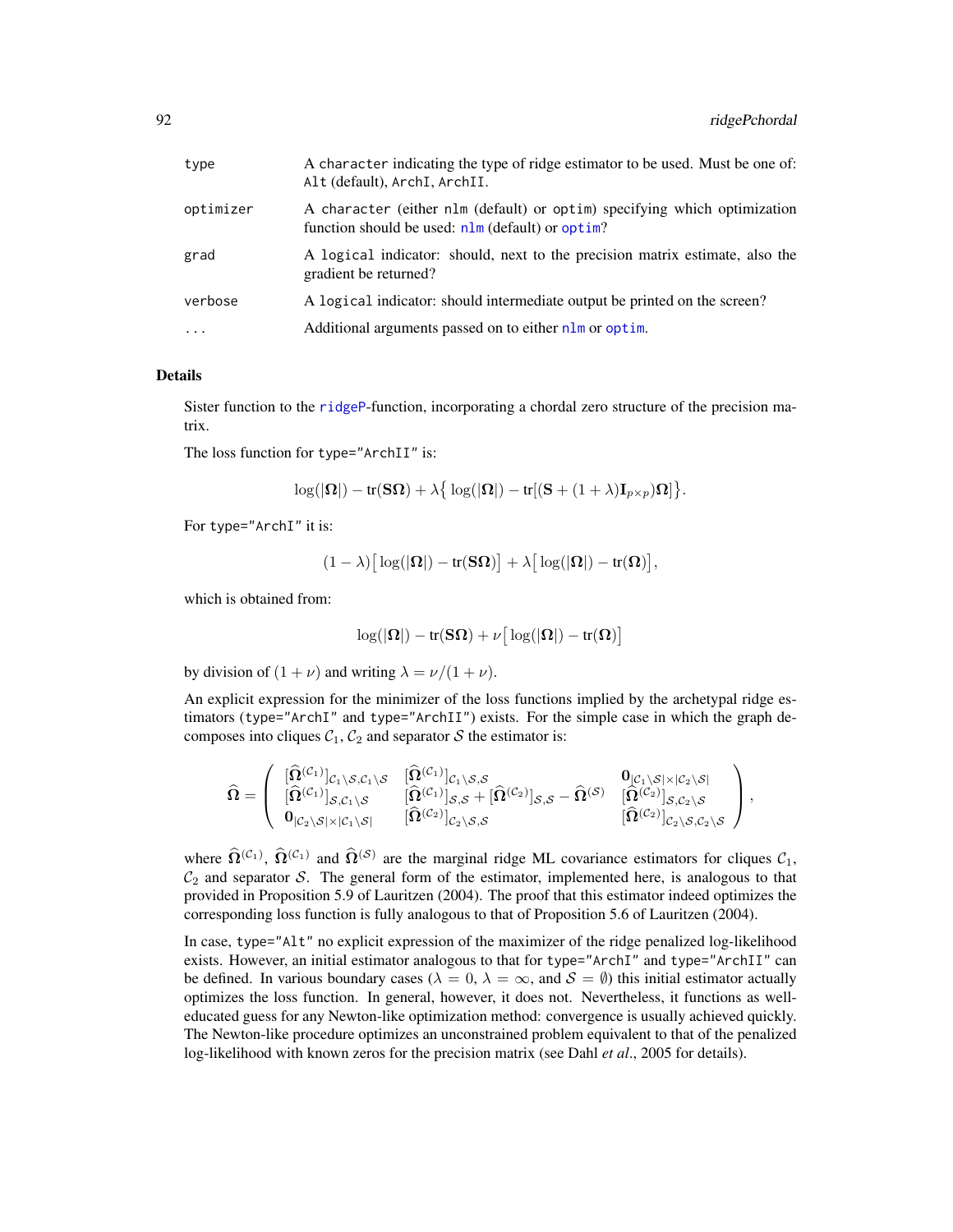# ridgePchordal 93

#### Value

If grad=FALSE, the function returns a regularized precision matrix with specified chordal sparsity structure.

If grad=TRUE, a list is returned comprising of *i)* the estimated precision matrix, and *ii)* the gradients at the initial and at the optimal (if reached) value. The gradient is returned and it can be checked whether it is indeed (close to) zero at the optimum.

#### Author(s)

Wessel N. van Wieringen.

#### References

Dahl, J., Roychowdhury, V., Vandenberghe, L. (2005), "Maximum likelihood estimation of Gaussian graphical models: numerical implementation and topology selection", Technical report, UCLA, 2005.

Lauritzen, S.L. (2004). *Graphical Models*. Oxford University Press.

Miok, V., Wilting, S.M., Van Wieringen, W.N. (2016), "Ridge estimation of the VAR(1) model and its time series chain graph from multivariate time-course omics data", *Biometrical Journal*, 59(1), 172-191.

#### See Also

[ridgeP](#page-83-0)

```
# obtain some (high-dimensional) data
p \le -8n < -100set.seed(333)
Y \le - matrix(rnorm(n \star p), nrow = n, ncol = p)
# define zero structure
S \leftarrow \text{covML}(Y)S[1:3, 6:8] <- 0
S[6:8, 1:3] < -0zeros <- which(S==0, arr.ind=TRUE)
# obtain (triangulated) support info
supportP <- support4ridgeP(nNodes=p, zeros=zeros)
```

```
# estimate precision matrix with known (triangulated) support
Phat <- ridgePchordal(S, 0.1, zeros=supportP$zeros,
cliques=supportP$cliques, separators=supportP$separators)
```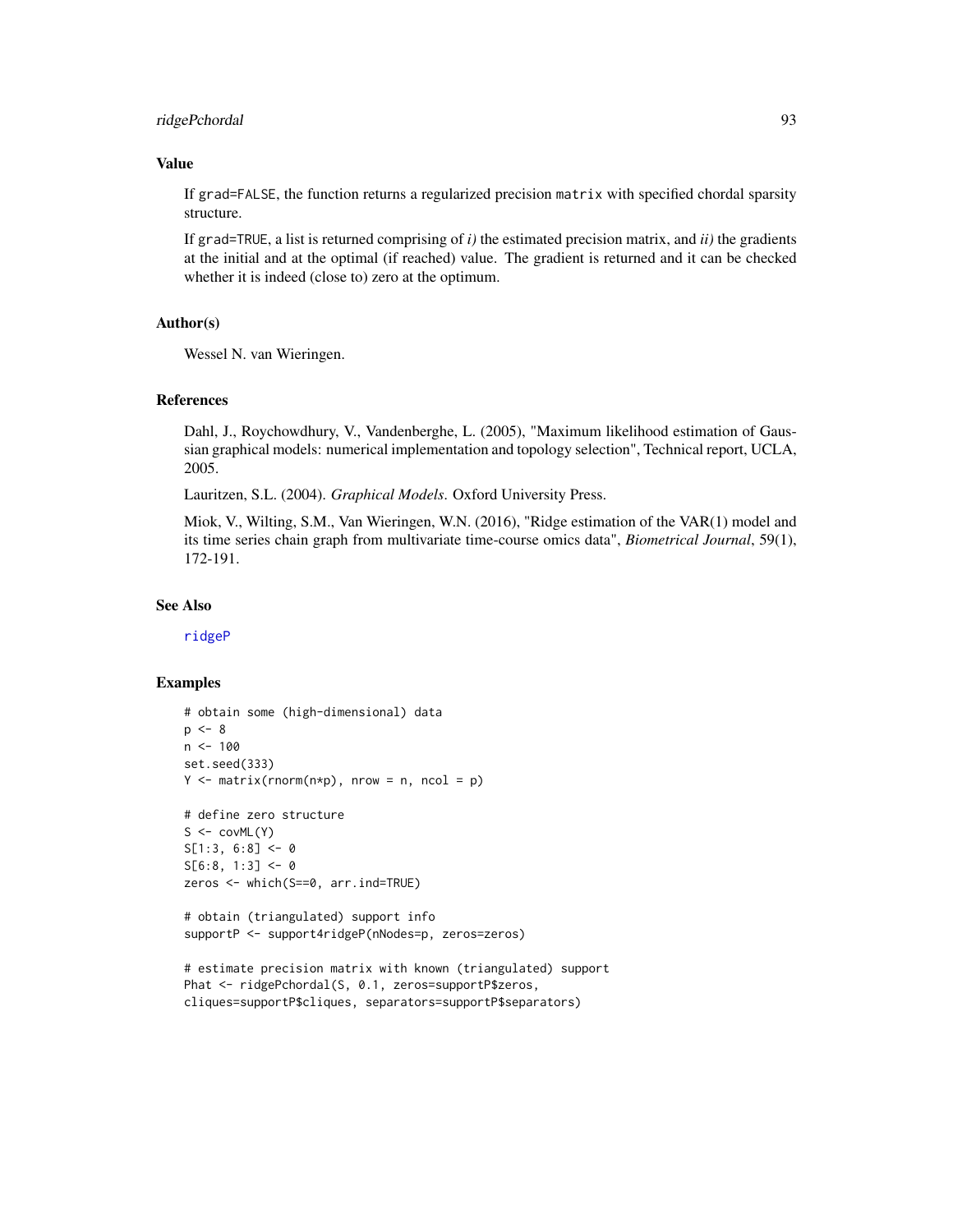<span id="page-93-0"></span>

#### Description

Function that calculates the ridge estimators for high-dimensional precision matrices with known sign of the off-diagonal precision elements.

#### Usage

```
ridgePsign(
  S,
 lambda,
  sign,
  target = default.target(S),
  type = "Alt",method = "nlm",verbose = TRUE,
  ...
)
```
# Arguments

| S       | Sample covariance matrix.                                                                                                                                    |
|---------|--------------------------------------------------------------------------------------------------------------------------------------------------------------|
| lambda  | A numeric representing the value of the penalty parameter.                                                                                                   |
| sign    | A character indicating the required sign of the off-diagonal elements of ridge<br>precision estimate. Must be either: "pos" (positive) and "neg" (negative). |
| target  | A target matrix (in precision terms) for the ridge precision estimator.                                                                                      |
| type    | A character indicating the type of ridge estimator to be used. Must be one of:<br>"Alt", "ArchI", "ArchII".                                                  |
| method  | A character: which optimization function should be used: "n1m" (default) or<br>"optim" which refer to nlminb or constrOptim, respectively.                   |
| verbose | Logical indicator: should intermediate output be printed on the screen?                                                                                      |
| $\cdot$ | Additional arguments passed on to either nlminb or constrOptim.                                                                                              |

# Details

Modified version of the [ridgePchordal](#page-90-0)-function, now the ridge precision matrix estimate has offdiagonal elements equalling zero or of the specified sign. The estimate is found by solving a constrained estimation problem. This is done numerically and employs the [nlminb](#page-0-0) and [constrOptim](#page-0-0) procedure of R. These procedures are initiated by the ridge ML precision estimate and its offdiagonal elements with the excluded sign set to (effectively) zero.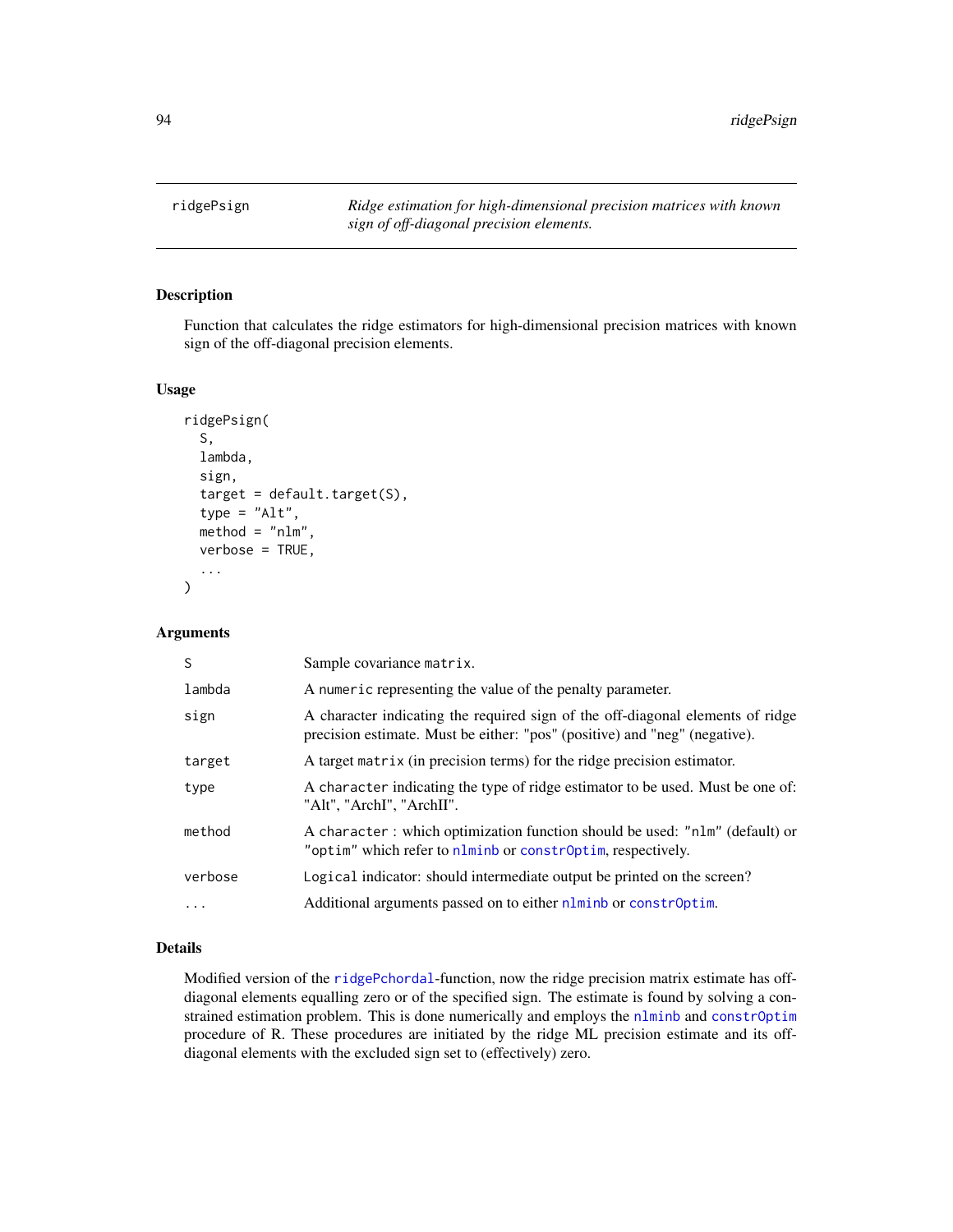ridgeS 95

# Value

The function returns a regularized precision matrix with off-diagonal elements of specified signed or zero.

# Author(s)

W.N. van Wieringen.

# See Also

[ridgeP](#page-83-0), [ridgePchordal](#page-90-0)

# Examples

```
# obtain some data
p \le -8n < - 100set.seed(333)
Y \le - matrix(rnorm(n*p), nrow = n, ncol = p)
# obtain regularized precision matrix with off-diagonal elements of specified signed
ridgePsign(covML(Y), lambda=0.1, sign="pos")
```
ridgeS *Ridge estimation for high-dimensional precision matrices*

# Description

This function is now deprecated. Please use ridgeP instead.

#### Usage

```
ridgeS(S, lambda, type = "Alt", target = default.target(S))
```
# Arguments

| <sub>S</sub> | Sample covariance matrix.                                                                                   |
|--------------|-------------------------------------------------------------------------------------------------------------|
| lambda       | A numeric representing the value of the penalty parameter.                                                  |
| type         | A character indicating the type of ridge estimator to be used. Must be one of:<br>"Alt". "ArchI". "ArchII". |
| target       | A target matrix (in precision terms) for Type I ridge estimators.                                           |

# Details

See ridgeP.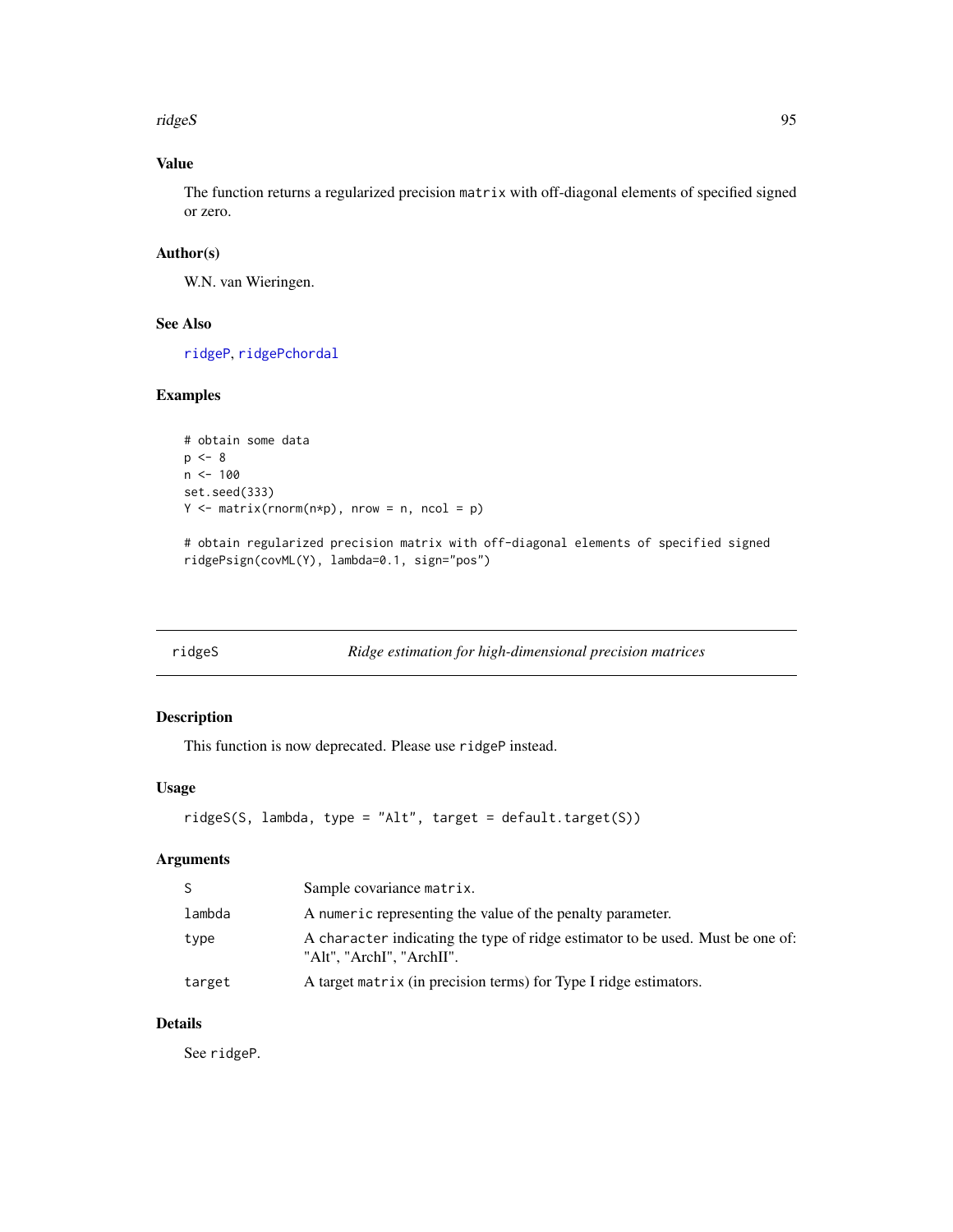#### 96 rmvnormal

# Value

Function returns a regularized precision matrix.

# Author(s)

Carel F.W. Peeters <carel.peeters@wur.nl>, Wessel N. van Wieringen

# See Also

[ridgeP](#page-83-0)

# Examples

```
## Obtain some (high-dimensional) data
p = 25n = 10set.seed(333)
X = matrix(rnorm(n*p), nrow = n, ncol = p)colnames(X)[1:25] = letters[1:25]Cx < -covML(X)## Obtain regularized precision matrix
ridgeS(Cx, lambda = 10, type = "Alt")
```

| rmynormal | Multivariate Gaussian simulation |  |
|-----------|----------------------------------|--|

# Description

Fast simulation from multivariate Gaussian probability distribution.

#### Usage

```
rmvnormal(n, mu, sigma)
```
#### Arguments

| n     | An integer giving the number of observations to be simulated.              |
|-------|----------------------------------------------------------------------------|
| mu    | A numeric vector of dimension $p$ giving the means of normal distribution. |
| sigma | A variance-covariance matrix of dimension $p$ times $p$ .                  |

### Details

The rmvnormal function is copied from the GMCM-package. It is similar to rmvnorm from the mvtnorm-package.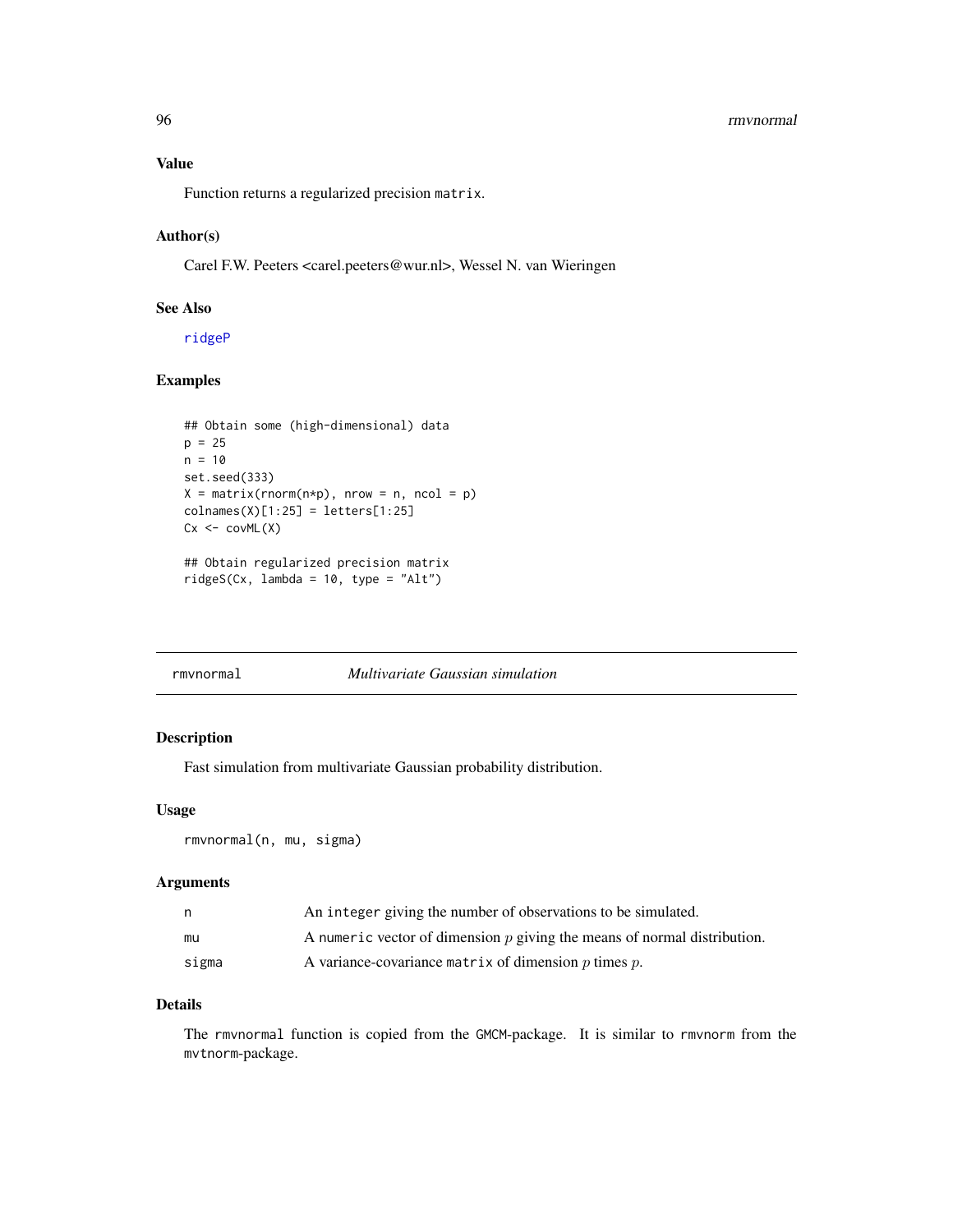#### sparsify 97

# Value

Returns a  $n$  by  $p$  matrix of observations from a multivariate normal distribution with the given mean mu and covariance

# Author(s)

Anders Ellern Bilgrau

#### Examples

rmvnormal( $n = 10$ , mu = 1:4, sigma = diag(4))

<span id="page-96-0"></span>sparsify *Determine the support of a partial correlation/precision matrix*

# Description

Function that determines the support of a partial correlation/precision matrix by thresholding and sparsifies it accordingly.

#### Usage

```
sparsify(
 P,
  threshold = c("absValue", "connected", "localFDR", "top"),
  absValueCut = 0.25,
 FDRcut = 0.9,
  top = 10,
 output = "heavy",
  verbose = TRUE
)
```
#### Arguments

| P           | (Possibly regularized) precision matrix.                                                                                          |
|-------------|-----------------------------------------------------------------------------------------------------------------------------------|
| threshold   | A character signifying type of sparsification by thresholding. Must be one of:<br>"absValue", "connected", "localFDR", "top".     |
| absValueCut | A numeric giving the cut-off for partial correlation element selection based on<br>absolute value thresholding.                   |
| FDRcut      | A numeric giving the cut-off for partial correlation element selection based on<br>local false discovery rate (FDR) thresholding. |
| top         | A numeric specifying the exact number of partial correlation elements to retain<br>based on absolute value.                       |
| output      | A character specifying the type of output required. Must be one of: "heavy",<br>"light".                                          |
| verbose     | A logical indicating if intermediate output should be printed on screen.                                                          |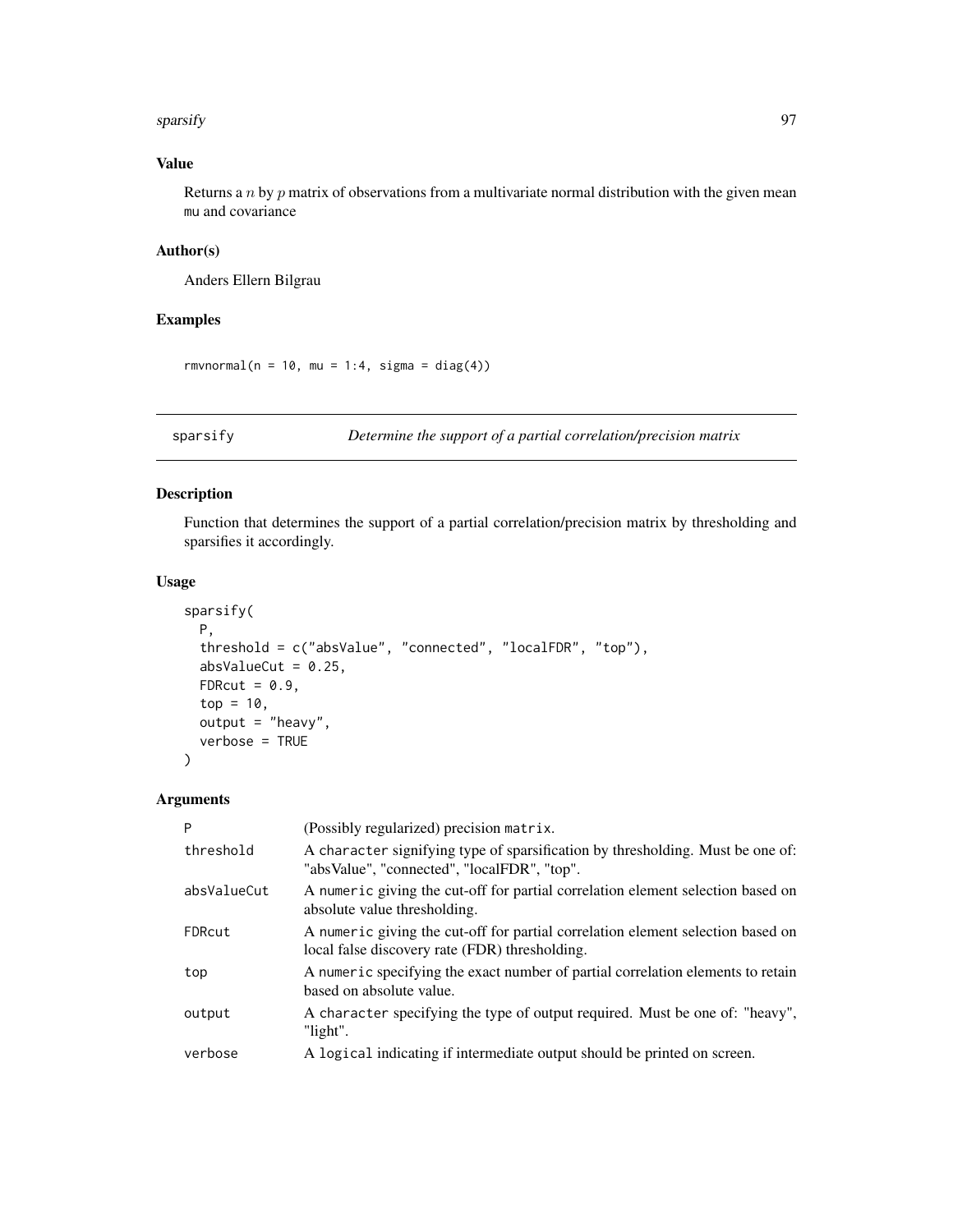#### <span id="page-97-0"></span>Details

The function transforms the possibly regularized input precision matrix to a partial correlation matrix. Subsequently, the support of this partial correlation matrix is determined. Support determination is performed either by simple thresholding on the absolute values of matrix entries (threshold = "absValue") or by usage of local FDR (threshold = "localFDR"). A third option is to retain a prespecified number of matrix entries based on absolute values. For example, one could wish to retain those entries representing the ten strongest absolute partial correlations (threshold = "top"). As a variation on this theme, a fourth option (threshold = "connected") retains the top edges such that the resulting graph is connected (this may result in dense graphs in practice). The argument absValueCut is only used when threshold = "absValue". The argument top is only used when threshold = "top". The argument FDRcut is only used when threshold = "localFDR".

The function is to some extent a wrapper around certain [fdrtool](https://cran.r-project.org/package=fdrtool) functions when threshold = "localFDR". In that case a mixture model is fitted to the nonredundant partial correlations by [fdrtool.](https://cran.r-project.org/package=fdrtool) The decision to retain elements is then based on the argument FDRcut. Elements with a posterior probability ≥ FDRcut (equalling 1 - local FDR) are retained. See Schaefer and Strimmer (2005) for further details on usage of local FDR in graphical modeling.

#### Value

If the input P is a standardized precision (or partial correlation) matrix the function returns a sparsified precision (or partial correlation) matrix whenever output = "heavy". If the input P is an unstandardized precision matrix the function returns an object of class list whenever output = "heavy":

sparseParCor A matrix representing the sparsified partial correlation matrix. sparsePrecision

A matrix representing the sparsified precision matrix.

When output = "light", only the (matrix) positions of the zero and non-zero elements are returned in an object of class list:

| zeros    | A matrix representing the row and column positions of zero entries.     |
|----------|-------------------------------------------------------------------------|
| nonzeros | A matrix representing the row and column positions of non-zero entries. |

#### Author(s)

Carel F.W. Peeters <carel.peeters@wur.nl>, Wessel N. van Wieringen

#### References

Schaefer, J., and Strimmer, K. (2005). A shrinkage approach to large-scale covariance estimation and implications for functional genomics. Statistical Applications in Genetics and Molecular Biology, 4:32.

#### See Also

[ridgeP](#page-83-0), [optPenalty.aLOOCV](#page-59-0), [optPenalty.LOOCV](#page-71-0)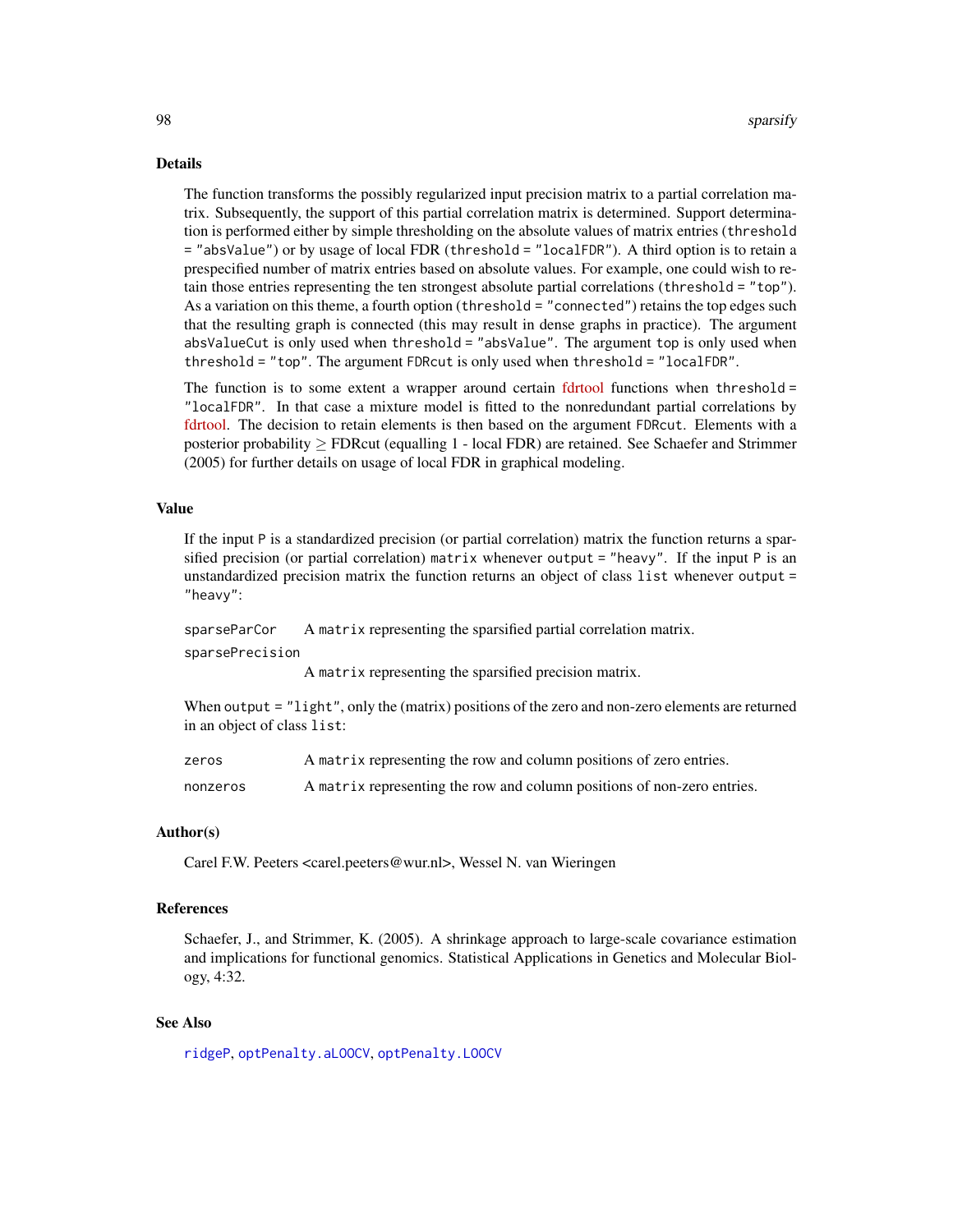# sparsify.fused 99

#### Examples

```
## Obtain some (high-dimensional) data
p = 25n = 10set.seed(333)
X = matrix(rnorm(n*p), nrow = n, ncol = p)collnames(X)[1:25] = letters[1:25]## Obtain regularized precision under optimal penalty
OPT <- optPenalty.LOOCV(X, lambdaMin = .5, lambdaMax = 30, step = 100)
## Determine support regularized (standardized) precision under optimal penalty
sparsify(OPT$optPrec, threshold = "localFDR")
```
sparsify.fused *Determine support of multiple partial correlation/precision matrices*

# Description

A simple wrapper for [sparsify](#page-96-0) which determines the support of a list of partial correlation/precision matrix by various methods and returns the sparsified matrices.

#### Usage

```
sparsify.fused(Plist, ...)
```
#### Arguments

| Plist    | A list of numeric precision matrices. |
|----------|---------------------------------------|
| $\cdots$ | Arguments passed to sparsify.         |

# Value

A list of the same length as Plist with the output from [sparsify](#page-96-0).

#### Author(s)

Anders Ellern Bilgrau, Wessel N. van Wierigen, Carel F.W. Peeters <carel.peeters@wur.nl>

# See Also

[sparsify](#page-96-0)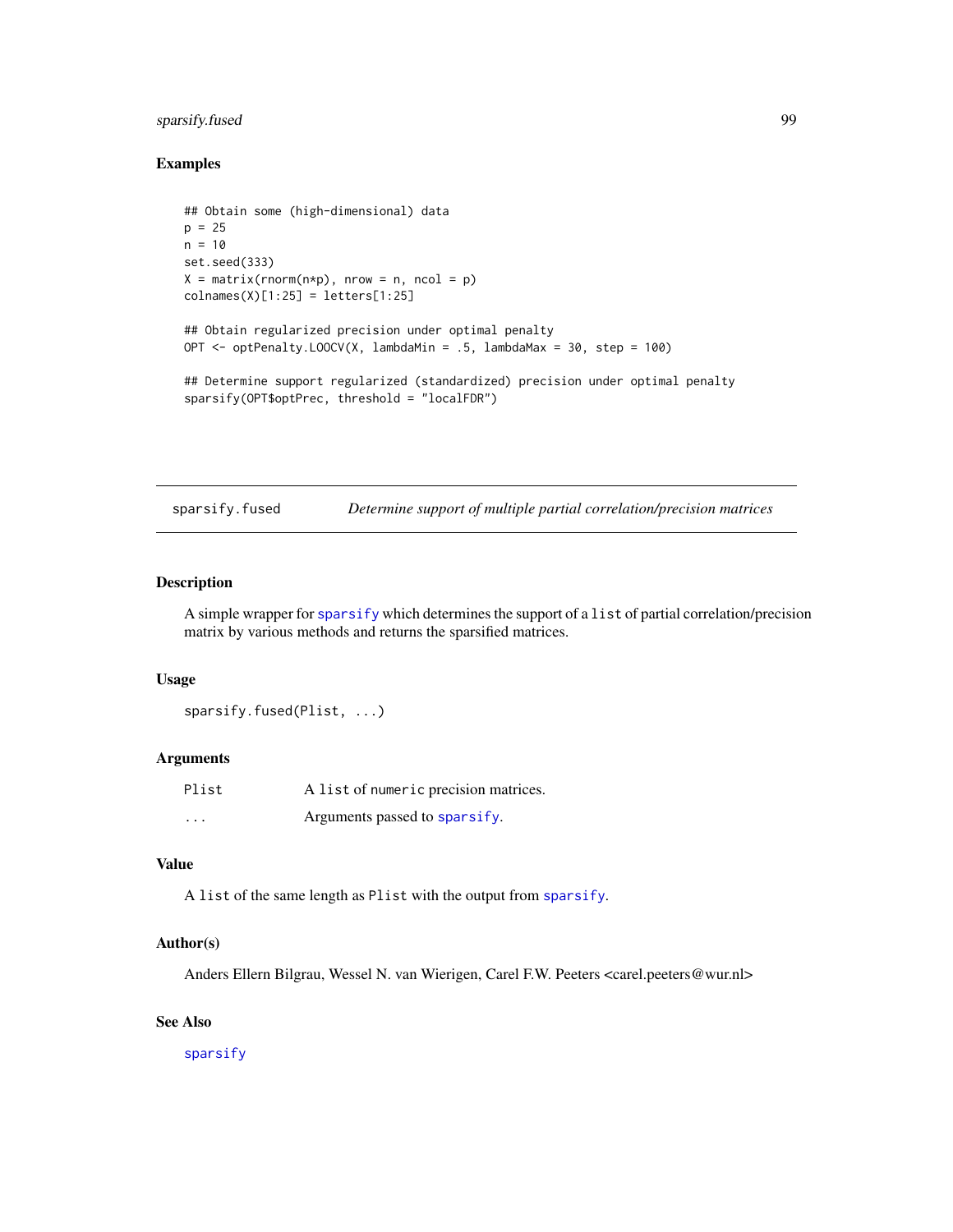#### Examples

```
ns <- c(10, 11)
Ylist \leq createS(ns, p = 16, dataset = TRUE)
Slist <- lapply(Ylist, covML)
Tlist <- default.target.fused(Slist, ns)
# Obtain regularized precision under optimal penalty
opt <- optPenalty.fused.auto(Ylist, Tlist, cv.method = "aLOOCV",
                            maxit.ridgeP.fused = 1500)
# Use the optimal penalties
Plist <- ridgeP.fused(Slist, ns, lambda = opt$lambda, maxit = 1000)
# Determine support regularized (standardized) precision under optimal penalty
res <- sparsify.fused(Plist, threshold = "top", verbose = FALSE)
round(res[[1]]$sparsePrecision, 1)
round(res[[2]]$sparsePrecision, 1)
```
support4ridgeP *Support of the adjacency matrix to cliques and separators.*

#### Description

Convert the support of an undirected, chordal graph into a lists of cliques and separators. When the graph is not chordal, it is triangulated to make it so. The undirected graph may be specified as an adjacency matrix, or by the complement of its support as a matrix with the indices of the adjancency matrix corresponding to absent edges. The function thus caters for the two different types of output from the [sparsify](#page-96-0)-function. The function is meant to preceede the [ridgePchordal](#page-90-0), as it its output directly feeds into the latter.

#### Usage

```
support4ridgeP(adjMat = NULL, nNodes = NULL, zeros = NULL, verbose = FALSE)
```
# Arguments

| adjMat  | Adjacency matrix of an undirected graph.                                                                                                                                      |
|---------|-------------------------------------------------------------------------------------------------------------------------------------------------------------------------------|
| nNodes  | Positive integer of length one: number nodes of the network.                                                                                                                  |
| zeros   | A matrix with indices of entries of the adjacency matrix that are zero. The<br>matrix comprises two columns, each row corresponding to an entry of the adja-<br>cency matrix. |
| verbose | A logical indicator: should intermediate output be printed on the screen?                                                                                                     |
|         |                                                                                                                                                                               |

### Details

Essentially, it is a wrapper for the rip-function from the gRbase-package, which takes different input and yields slightly different output. Its main purpose is to mold the input such that it is convenient for the ridgePchordal-function, which provides ridge maximum likelihood estimation of the precision matrix with known support.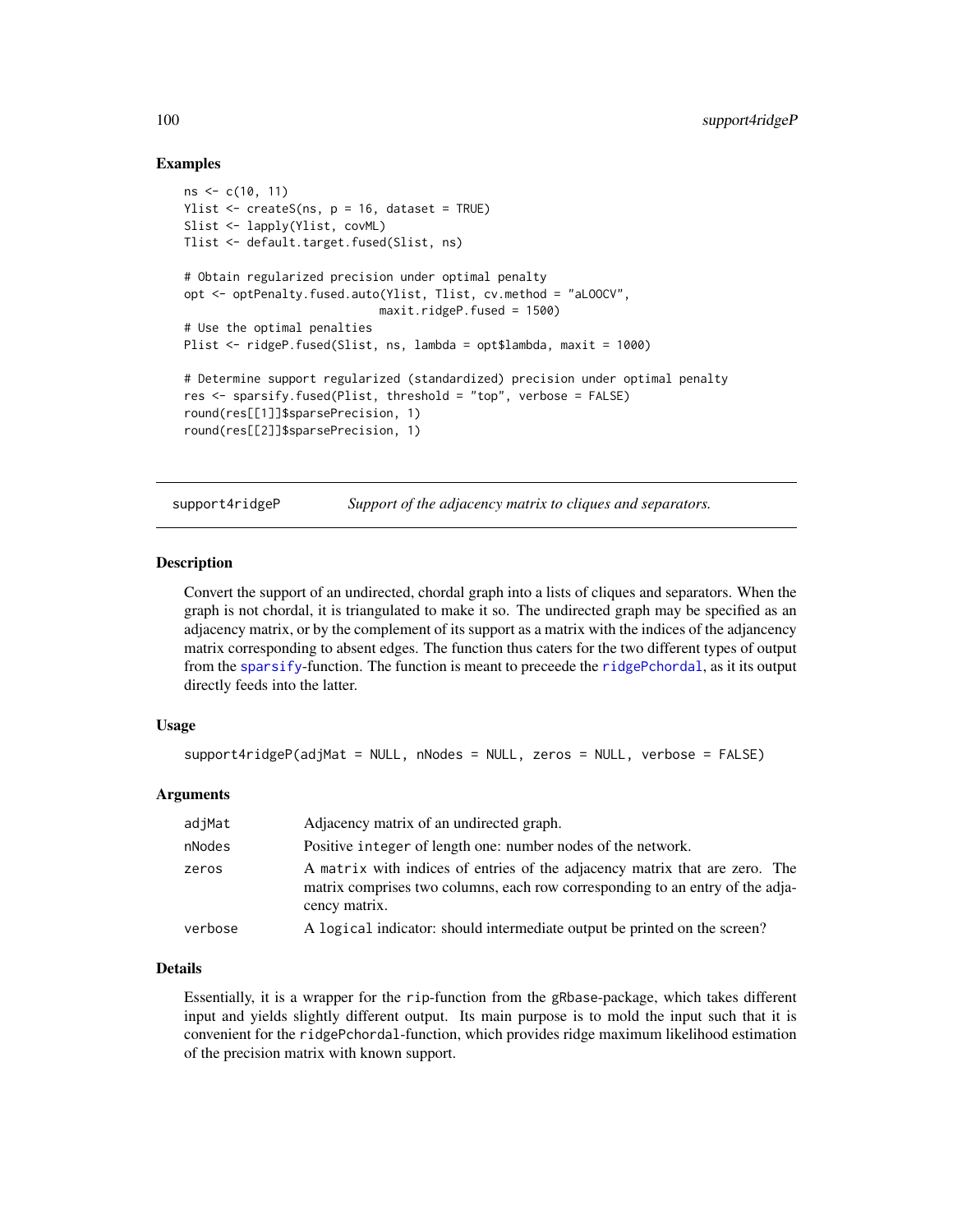#### <span id="page-100-0"></span>support4ridgeP 101

#### Value

A list-object comprising three slots: 'zeros', 'cliques, 'separators' and 'addedEdges'. The 'zeros' slot: a matrix with indices of entries of the adjacency matrix that are zero. The matrix comprises two columns, each row corresponding to an entry of the adjacency matrix. The first column contains the row indices and the second the column indices. The specified graph should be undirected and decomposable. If not, it is symmetrized and triangulated. Hence, it may differ from the input 'zeros'. The 'cliques'-slot: a list-object containing the node indices per clique as obtained from the rip-function. The 'separators'-slot: a list-object containing the node indices per clique as obtained from the rip-function. The 'addedEdges'-slot: a matrix with indices of edges that have been added in the triangulation.

#### Author(s)

Wessel N. van Wieringen.

#### References

Lauritzen, S.L. (2004). *Graphical Models*. Oxford University Press.

#### See Also

[sparsify](#page-96-0), [ridgePchordal](#page-90-0), gRbase:: rip.

```
# obtain some (high-dimensional) data
p \le -8n < -100set.seed(333)
Y \le - matrix(rnorm(n \times p), nrow = n, ncol = p)
# create sparse precision
P \leftarrow \text{covML}(Y)P[1:3, 6:8] <- 0
P[6:8, 1:3] < -0# draw some data
S \leq covML(matrix(rnorm(n*p), nrow = n, ncol = p))
# obtain (triangulated) support info
zeros <- which(P==0, arr.ind=TRUE)
supportP <- support4ridgeP(adjMat=adjacentMat(P))
# alternative specification of the support
zeros <- which(P==0, arr.ind=TRUE)
supportP <- support4ridgeP(nNodes=p, zeros=zeros)
# estimate precision matrix with known (triangulated) support
Phat <- ridgePchordal(S, 0.1, zeros=supportP$zeros,
```

```
cliques=supportP$cliques, separators=supportP$separators)
```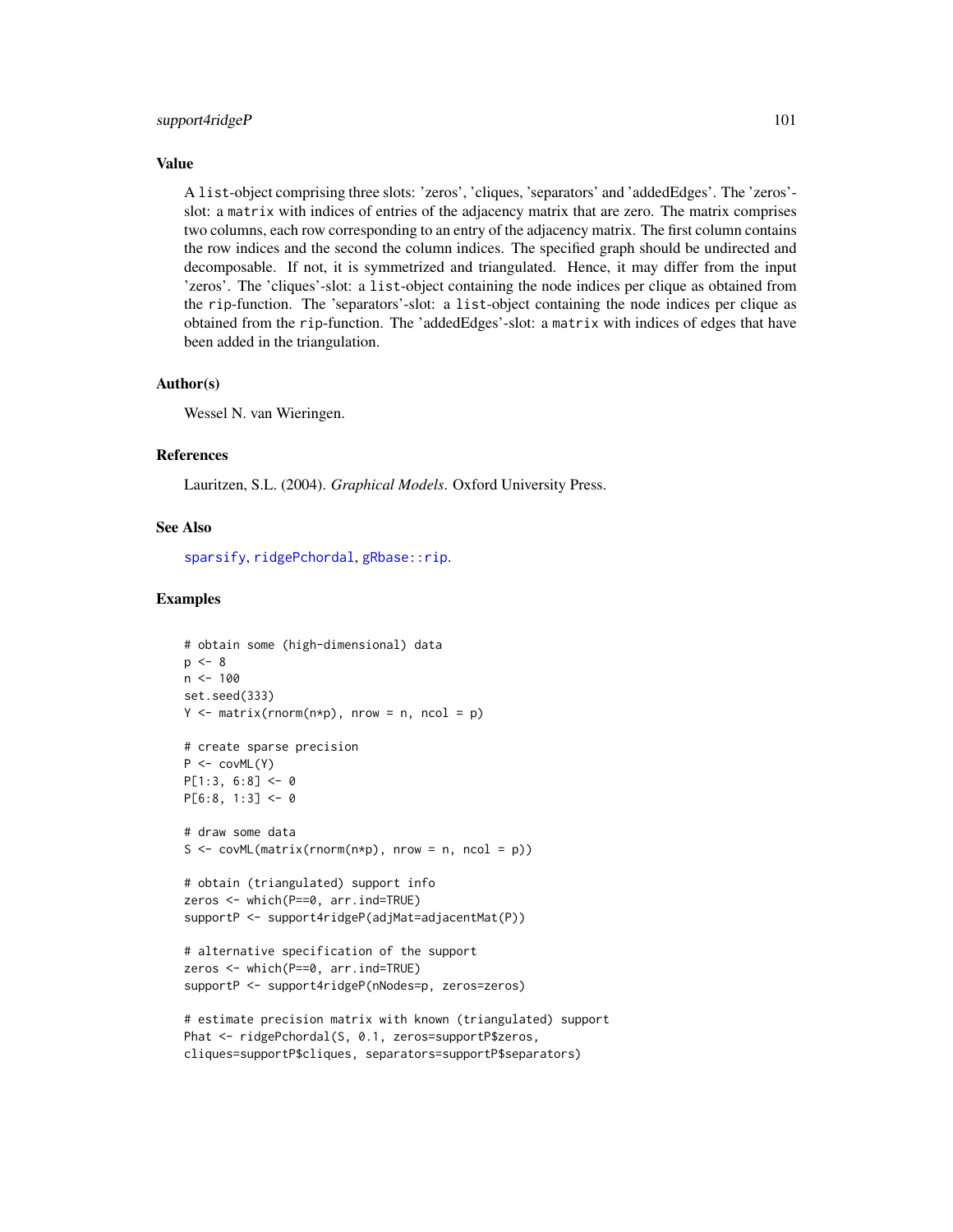#### Description

Function that symmetrizes matrices.

# Usage

symm(M)

#### **Arguments**

M (In numeric ideality symmetric) square matrix.

# Details

Large objects that are symmetric sometimes fail to be recognized as such by R due to rounding under machine precision. This function symmetrizes for computational purposes matrices that are symmetric in numeric ideality.

#### Value

A symmetric matrix.

### Author(s)

Carel F.W. Peeters <carel.peeters@wur.nl>, Wessel N. van Wieringen

```
## Obtain some (high-dimensional) data
p = 25n = 10set.seed(333)
X = matrix(rnorm(n*p), nrow = n, ncol = p)collnames(X)[1:25] = letters[1:25]## Obtain regularized precision under optimal penalty
OPT \leq optPenalty.LOOCV(X, 10, 30, 10, target = diag(diag(1/covML(X))))
## Check symmetry
## OPT$optPrec is symmetric by definition
## But is not recognized as such due to rounding peculiarities
isSymmetric(OPT$optPrec)
```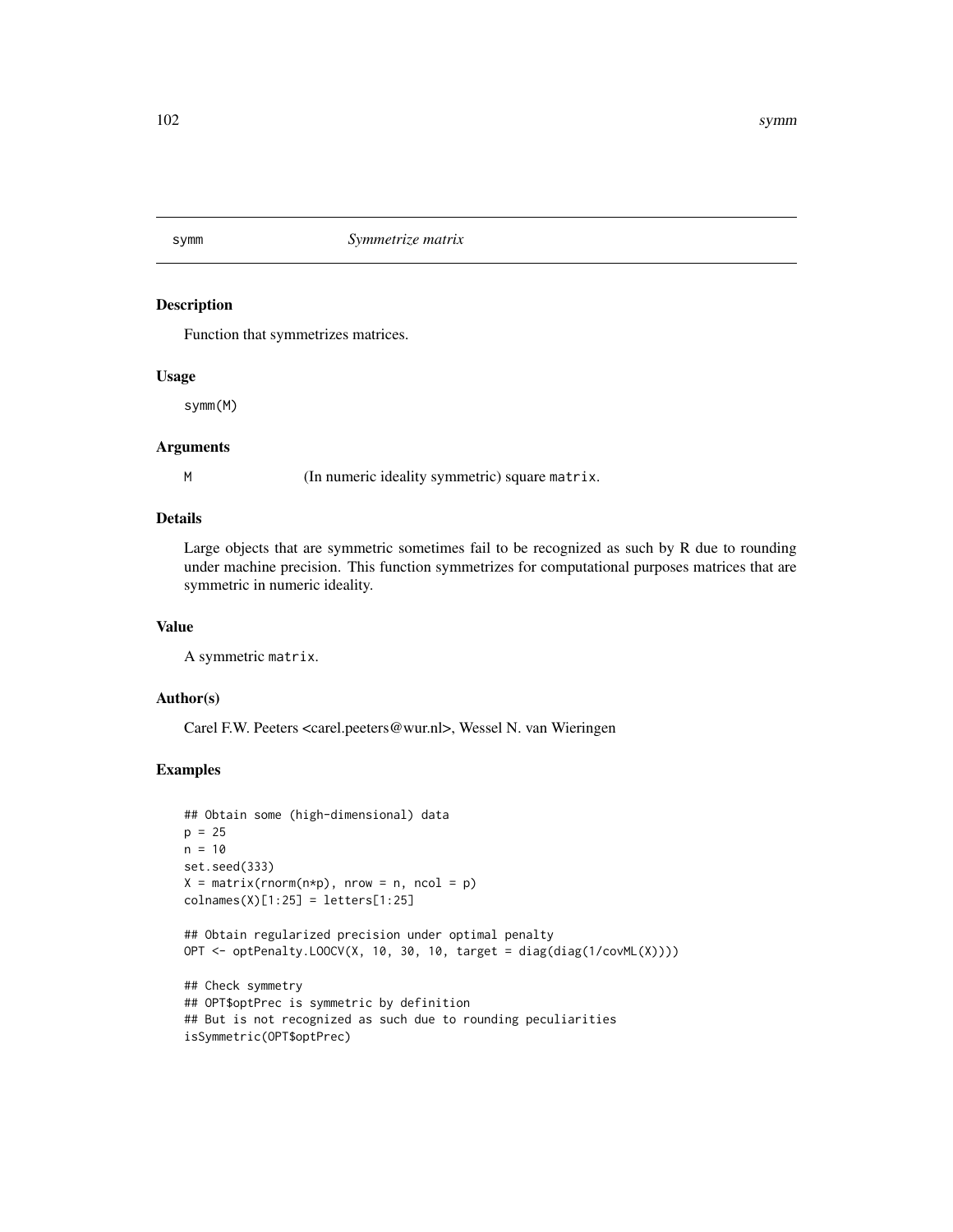#### <span id="page-102-1"></span>Ugraph 103

## Symmetrize symm(OPT\$optPrec)

<span id="page-102-0"></span>Ugraph *Visualize undirected graph*

# Description

Function that visualizes the sparsified precision matrix as an undirected graph.

# Usage

```
Ugraph(
  M,
  type = c("plain", "fancy", "weighted"),
  lay = "layout_in_circle",
  coords = NULL,
  Vsize = 15,
  Vcex = 1,
  Vcolor = "orangered",
  VBcolor = "darkred",
 VLcolor = "black",
 prune = FALSE,
  legend = FALSE,
  label = "",
 Lcex = 1.3,
 PTcex = 4,
 cut = 0.5,
  scale = 10,
 pEcolor = "black",
  nEcolor = "grey",
 main = "")
```
# Arguments

| M           | (Possibly sparsified) precision matrix                                                                           |
|-------------|------------------------------------------------------------------------------------------------------------------|
| type        | A character indicating the type of graph to be produced. Must be one of:<br>"plain", "fancy", "weighted".        |
| lay         | A character mimicking a call to igraph layout functions. Determines the<br>placement of vertices.                |
| coords      | A matrix containing coordinates. Alternative to the lay-argument for determin-<br>ing the placement of vertices. |
| Vsize       | A numeric determining the vertex size.                                                                           |
| <b>Vcex</b> | A numeric determining the size of the vertex labels.                                                             |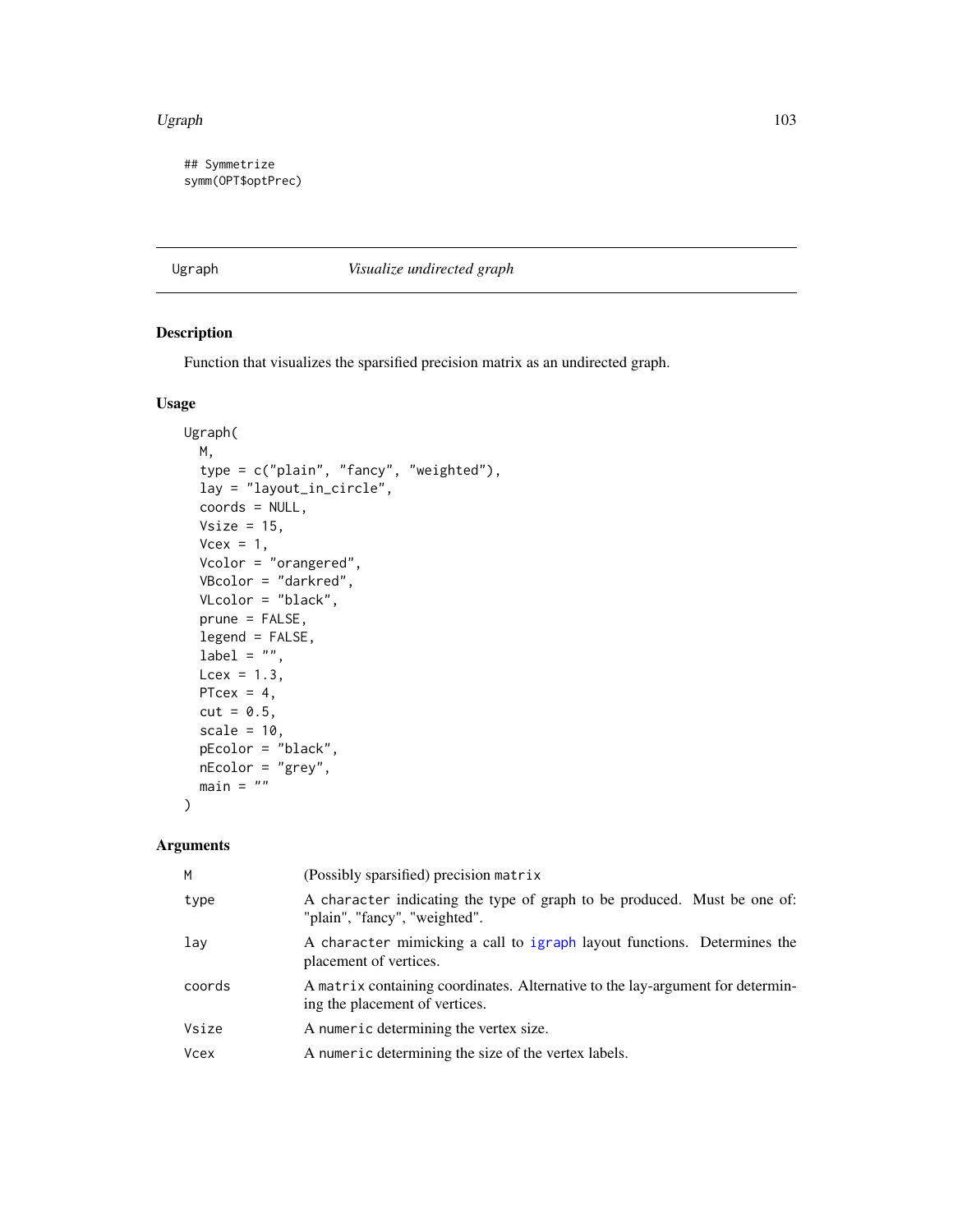<span id="page-103-0"></span>

| Vcolor  | A character (scalar or vector) determining the vertex color.                                                            |  |
|---------|-------------------------------------------------------------------------------------------------------------------------|--|
| VBcolor | A character determining the color of the vertex border.                                                                 |  |
| VLcolor | A character determining the color of the vertex labels.                                                                 |  |
| prune   | A logical determining if vertices of degree 0 should be removed.                                                        |  |
| legend  | A logical indicating if the graph should come with a legend.                                                            |  |
| label   | A character giving a name to the legend label.                                                                          |  |
| Lcex    | A numeric determining the size of the legend box.                                                                       |  |
| PTcex   | A numeric determining the size of the exemplary vertex in the legend box.                                               |  |
| cut     | A numeric indicating the cut-off for indicating strong edges when type = "fancy".                                       |  |
| scale   | A numeric representing a scale factor for visualizing strength of edges when<br>$type = "weighted".$                    |  |
| pEcolor | A character determining the color of the edges tied to positive precision ele-<br>ments. Only when type $=$ "weighted". |  |
| nEcolor | A character determining the color of the edges tied to negative precision ele-<br>ments. Only when type $=$ "weighted". |  |
| main    | A character giving the main figure title.                                                                               |  |

# Details

The intended use of this function is to visualize a sparsified precision/partial correlation matrix as an undirected graph. When type = "plain" a plain undirected graph is given representing the conditional (in)dependencies exemplified by the sparsified precision.

When type = "fancy" a more elaborate graph is given in which dashed lines indicate negative partial correlations while solid lines indicate positive partial correlations, and in which grey lines indicate strong edges. Strong edges are deemed such by setting cut. If a the absolute value of a precision element  $\geq$  cut the corresponding edge is deemed strong and colored grey in the graph. The argument cut is thus only used when type = "fancy".

When type = "weighted" an undirected graph is given in which edge thickness represents the strength of the partial correlations. The nEcolor colored edges then represent negative partial correlations while pEcolor colored edges represent positive partial correlations. (Relative) edge thickness in this type of graph can be set by the argument scale. The arguments scale, nEcolor, and pEcolor are thus only used when type = "weighted".

The default layout gives a circular placement of the vertices. Most layout functions supported by [igraph](#page-0-0) are supported (the function is partly a wrapper around certain [igraph](#page-0-0) functions). The igraph layouts can be invoked by a character that mimicks a call to a [igraph](#page-0-0) layout functions in the lay argument. When using lay = NULL one can specify the placement of vertices with the coords argument. The row dimension of this matrix should equal the number of (pruned) vertices. The column dimension then should equal 2 (for 2D layouts) or 3 (for 3D layouts). The coords argument can also be viewed as a convenience argument as it enables one, e.g., to layout a graph according to the coordinates of a previous call to Ugraph. If both the the lay and the coords arguments are not NULL, the lay argument takes precedence

The legend allows one to specify the kind of variable the vertices represent, such as, e.g., mRNA transcripts. The arguments label, Lcex, and PTcex are only used when legend = TRUE.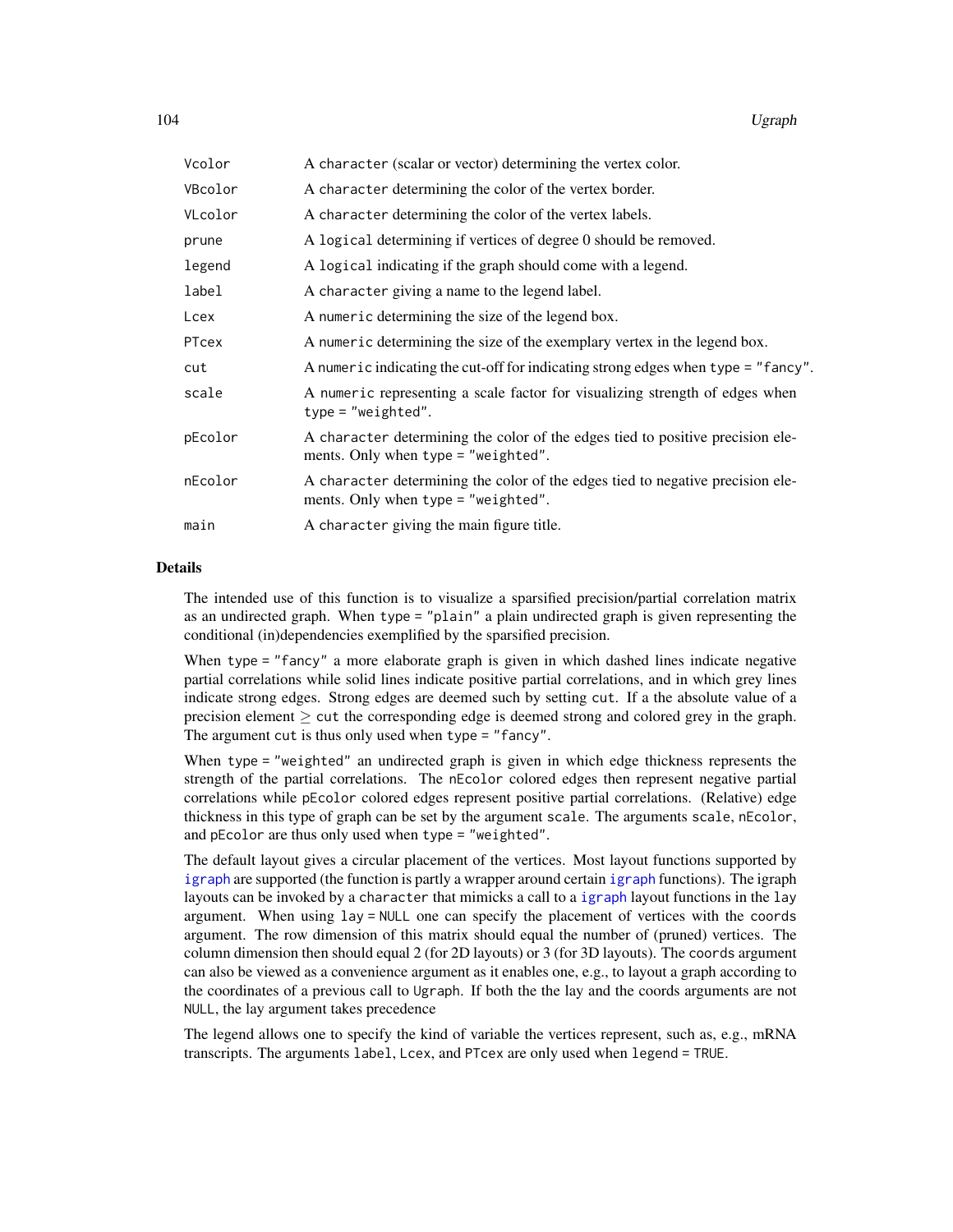#### <span id="page-104-0"></span>Ugraph 105

If prune = TRUE the vertices of degree 0 (vertices not implicated by any edge) are removed. For the colors supported by the arguments Vcolor, VBcolor, VLcolor, pEcolor, and nEcolor see <https://stat.columbia.edu/~tzheng/files/Rcolor.pdf>.

#### Value

The function returns a graph. The function also returns a matrix object containing the coordinates of the vertices in the given graph.

#### Author(s)

Carel F.W. Peeters <carel.peeters@wur.nl>

#### References

Csardi, G. and Nepusz, T. (2006). The igraph software package for complex network research. InterJournal, Complex Systems 1695. http://igraph.sf.net

van Wieringen, W.N. & Peeters, C.F.W. (2016). Ridge Estimation of Inverse Covariance Matrices from High-Dimensional Data, Computational Statistics & Data Analysis, vol. 103: 284-303. Also available as arXiv:1403.0904v3 [stat.ME].

van Wieringen, W.N. & Peeters, C.F.W. (2015). Application of a New Ridge Estimator of the Inverse Covariance Matrix to the Reconstruction of Gene-Gene Interaction Networks. In: di Serio, C., Lio, P., Nonis, A., and Tagliaferri, R. (Eds.) 'Computational Intelligence Methods for Bioinformatics and Biostatistics'. Lecture Notes in Computer Science, vol. 8623. Springer, pp. 170-179.

#### See Also

[ridgeP](#page-83-0), [optPenalty.LOOCV](#page-71-0), [optPenalty.aLOOCV](#page-59-0), [sparsify](#page-96-0)

```
## Obtain some (high-dimensional) data
p = 25n = 10set.seed(333)
X = matrix(rnorm(n*p), nrow = n, ncol = p)collnames(X)[1:25] = letters[1:25]## Obtain regularized precision under optimal penalty
OPT \leq optPenalty.LOOCV(X, lambdaMin = .5, lambdaMax = 30, step = 100)
## Determine support regularized standardized precision under optimal penalty
PC0 <- sparsify(symm(OPT$optPrec), threshold = "localFDR")$sparseParCor
## Obtain graphical representation
Ugraph(PC0, type = "fancy", cut = 0.07)
## Obtain graphical representation with Fruchterman-Reingold layout
Ugraph(PC0, type = "fancy", lay = "layout_with_fr", cut = 0.07)
```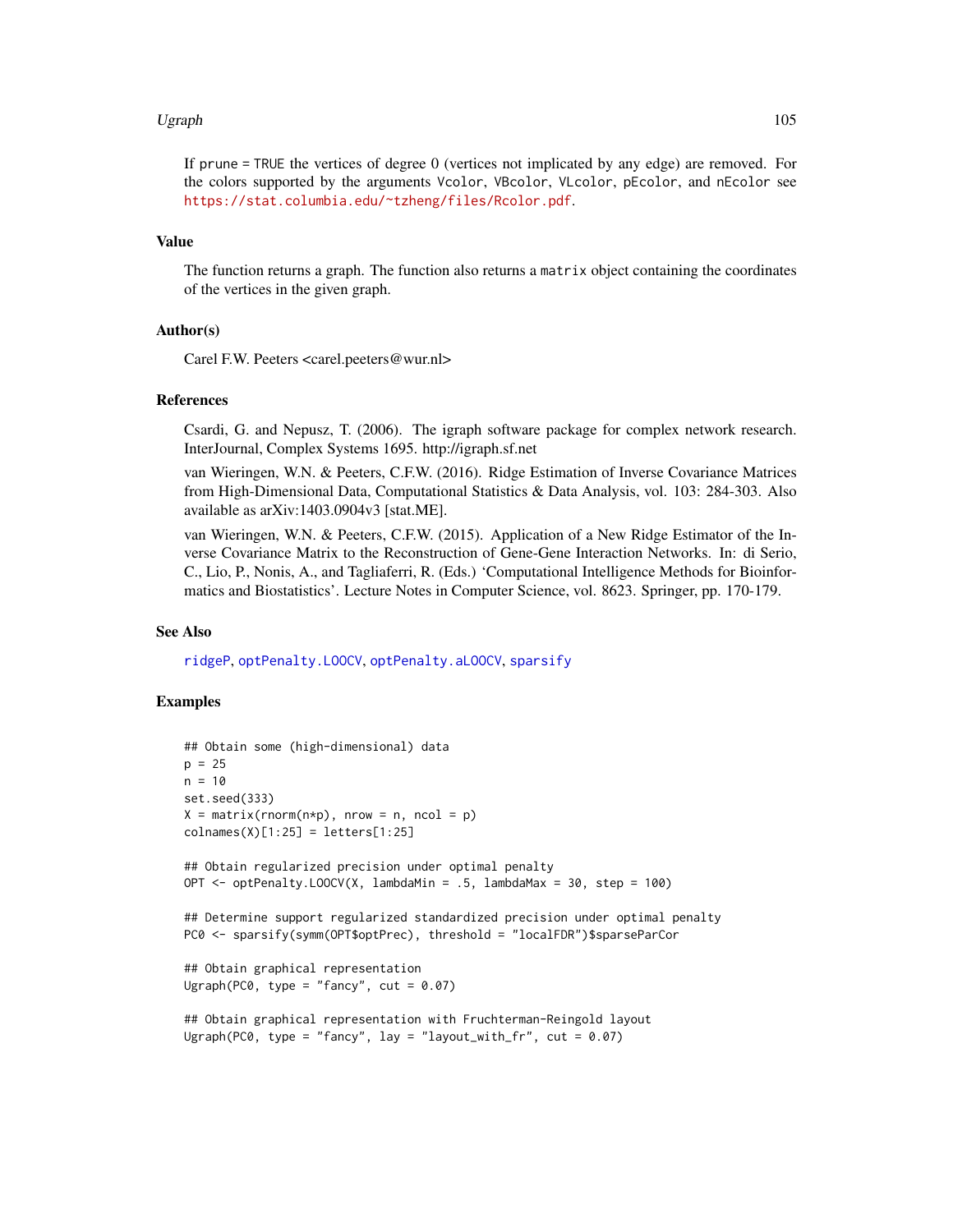```
## Add pruning
Ugraph(PC0, type = "fancy", lay = "layout_with_fr",
      cut = 0.07, prune = TRUE)
## Obtain graph and its coordinates
Coordinates <- Ugraph(PC0, type = "fancy", lay = "layout_with_fr",
                      cut = 0.07, prune = TRUE)
Coordinates
```
Union *Subset 2 square matrices to union of variables having nonzero entries*

# Description

Convenience function that subsets 2 square matrices (over the same features) to the union of features that have nonzero row (column) entries (i.e., features implied in graphical connections).

# Usage

Union(M1, M2)

#### Arguments

| М1 | (Possibly sparsified) square matrix.                              |
|----|-------------------------------------------------------------------|
| М2 | (Possibly sparsified) square matrix over the same features as M1. |

#### Details

Say you have 2 class-specific precision matrices that are estimated over the same variables/features. For various reasons (such as, e.g., the desire to visualize pruned class-specific networks in the same coordinates) one may want to prune these matrices to those features that are implied in graphical connections in at least 1 class.

#### Value

An object of class list:

| M1subset | A pruned matrix for class 1. |
|----------|------------------------------|
| M2subset | A pruned matrix for class 2. |

# Author(s)

Carel F.W. Peeters <carel.peeters@wur.nl>

# See Also

[Ugraph](#page-102-0)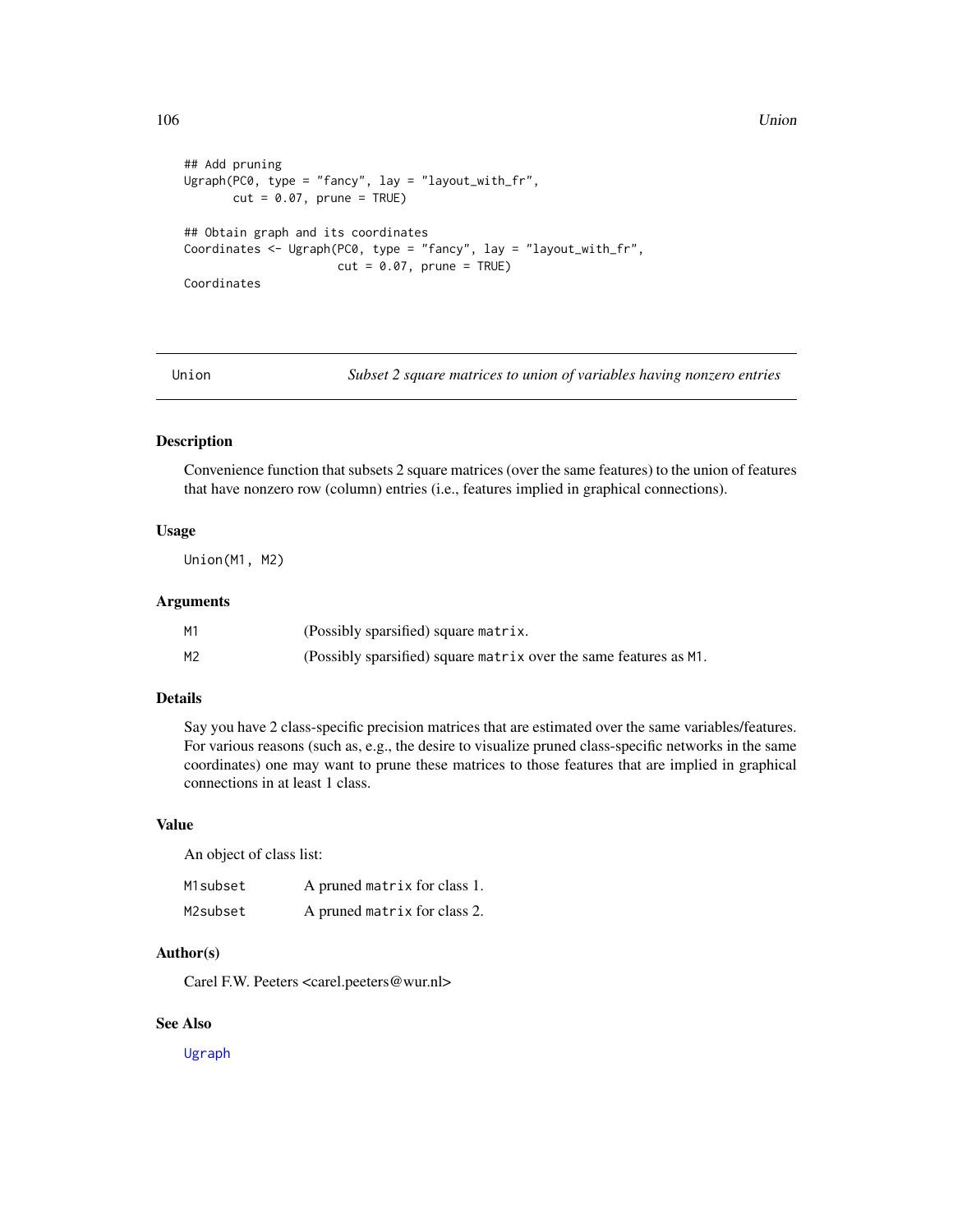#### Union 107

```
## Invoke data
data(ADdata)
## Subset
ADclass1 <- ADmetabolites[, sampleInfo$ApoEClass == "Class 1"]
ADclass2 <- ADmetabolites[, sampleInfo$ApoEClass == "Class 2"]
## Transpose data
ADclass1 <- t(ADclass1)
ADclass2 <- t(ADclass2)
## Correlations for subsets
rAD1 <- cor(ADclass1)
rAD2 <- cor(ADclass2)
## Simple precision estimates
P1 <- ridgeP(rAD1, 2)
P2 <- ridgeP(rAD2, 2)
Plist = list(P1 = P1, P2 = P2)## Threshold matrices
Mats <- sparsify.fused(Plist, threshold = "top", top = 20)
## Prune sparsified partial correlation matrices
## To union of features implied by edge
MatsPrune <- Union(Mats$P1$sparseParCor, Mats$P2$sparseParCor)
```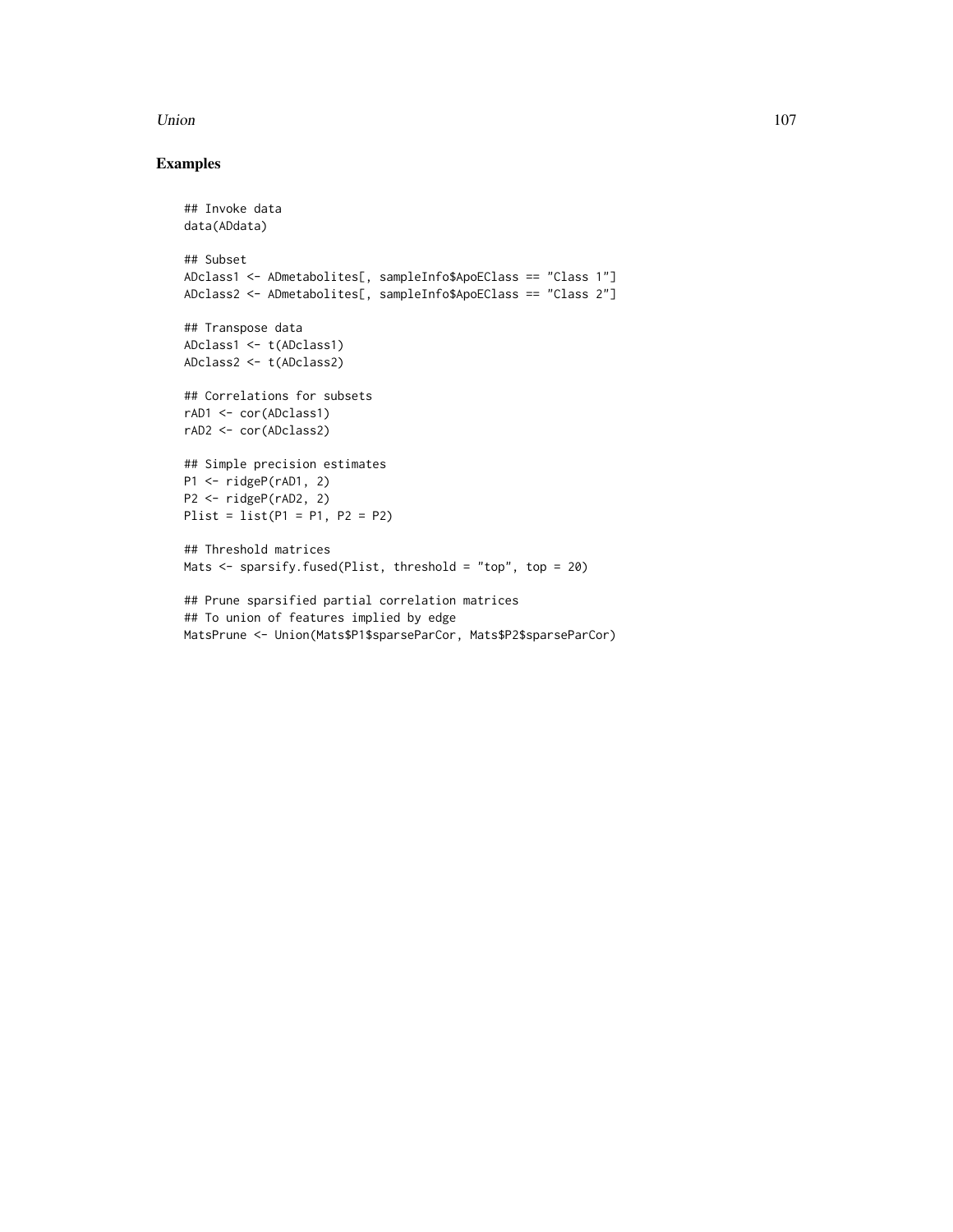# **Index**

∗ datasets ADdata, [6](#page-5-0) ADdata, [6](#page-5-0) adjacentMat, *[4](#page-3-0)*, [7](#page-6-0) ADmetabolites *(*ADdata*)*, [6](#page-5-0) CNplot, *[4](#page-3-0)*, [8,](#page-7-0) *[14](#page-13-0)* Communities, [11](#page-10-0) conditionNumberPlot, [13,](#page-12-0) *[34](#page-33-1)* constrOptim, *[94](#page-93-0)* covML, *[4](#page-3-0)*, *[7](#page-6-0)*, *[10](#page-9-0)*, [15,](#page-14-1) *[17](#page-16-0)*, *[24](#page-23-0)*, *[29,](#page-28-0) [30](#page-29-0)*, *[32](#page-31-0)*, *[40](#page-39-0)*, *[42](#page-41-0)*, *[54](#page-53-0)*, *[57](#page-56-0)*, *[62](#page-61-1)*, *[69](#page-68-0)*, *[72](#page-71-1)*, *[74](#page-73-0)*, *[76](#page-75-0)*, *[79](#page-78-0)*, *[90](#page-89-0)* covMLknown, *[4](#page-3-0)*, [16](#page-15-0) createS, *[5](#page-4-0)*, [17](#page-16-0) default.penalty, *[5](#page-4-0)*, [20,](#page-19-1) *[64,](#page-63-0) [65](#page-64-0)*, *[88](#page-87-0)* default.target, *[4](#page-3-0)*, *[10](#page-9-0)*, *[22](#page-21-1)*, [22,](#page-21-1) *[24,](#page-23-0) [25](#page-24-0)*, *[37](#page-36-1)*, *[39](#page-38-0)*, *[53](#page-52-0)*, *[61,](#page-60-0) [62](#page-61-1)*, *[69](#page-68-0)*, *[72](#page-71-1)*, *[74](#page-73-0)*, *[76](#page-75-0)*, *[86,](#page-85-0) [87](#page-86-0)*, *[90](#page-89-0)* default.target.fused, *[5](#page-4-0)*, [24,](#page-23-0) *[53](#page-52-0)* DiffGraph, [25](#page-24-0) edgeHeat, *[4](#page-3-0)*, *[7](#page-6-0)*, [27](#page-26-0) evaluateS, *[4](#page-3-0)*, [29](#page-28-0) evaluateSfit, *[4](#page-3-0)*, [31](#page-30-0) fullMontyS, *[4](#page-3-0)*, [32](#page-31-0) fused.test, *[5](#page-4-0)*, [34,](#page-33-1) *[48,](#page-47-1) [49](#page-48-0)*, *[82,](#page-81-0) [83](#page-82-0)* getKEGGPathway, *[5](#page-4-0)*, *[53](#page-52-0)* GGMblockNullPenalty, *[4](#page-3-0)*, [36,](#page-35-1) *[38,](#page-37-0) [39](#page-38-0)*, *[72](#page-71-1)*, *[76](#page-75-0)* GGMblockTest, *[4](#page-3-0)*, *[36,](#page-35-1) [37](#page-36-1)*, [37,](#page-36-1) *[72](#page-71-1)*, *[76](#page-75-0)* GGMmutualInfo, *[4](#page-3-0)*, [40](#page-39-0) GGMnetworkStats, *[4](#page-3-0)*, *[33,](#page-32-0) [34](#page-33-1)*, [41,](#page-40-0) *[43](#page-42-0)* GGMnetworkStats.fused, *[5](#page-4-0)*, [43](#page-42-0) GGMpathStats, *[4](#page-3-0)*, [44,](#page-43-0) *[47,](#page-46-0) [48](#page-47-1)* GGMpathStats.fused, *[5](#page-4-0)*, [47](#page-46-0) gRbase::rip, *[101](#page-100-0)*

hist.ptest, [48,](#page-47-1) *[83](#page-82-0)*

igraph, *[11,](#page-10-0) [12](#page-11-0)*, *[26](#page-25-0)*, *[45,](#page-44-0) [46](#page-45-0)*, *[103,](#page-102-1) [104](#page-103-0)* is.Xlist, *[5](#page-4-0)*, [49](#page-48-0) isSymmetric, *[51](#page-50-0)* isSymmetricPD, *[5](#page-4-0)*, [50](#page-49-0) isSymmetricPSD *(*isSymmetricPD*)*, [50](#page-49-0) kegg.target, *[5](#page-4-0)*, [52](#page-51-0) KLdiv, *[4](#page-3-0)*, [53,](#page-52-0) *[56](#page-55-0)* KLdiv.fused, *[4](#page-3-0)*, [55](#page-54-0) loss, *[4](#page-3-0)*, [56](#page-55-0) momentS, [58](#page-57-0) NLL, *[4](#page-3-0)*, [59](#page-58-0) nlm, *[92](#page-91-0)* nlminb, *[94](#page-93-0)* optim, *[64](#page-63-0)*, *[77,](#page-76-0) [78](#page-77-0)*, *[92](#page-91-0)* optPenalty.aLOOCV, *[4](#page-3-0)*, *[10](#page-9-0)*, [60,](#page-59-1) *[69](#page-68-0)*, *[72](#page-71-1)*, *[74](#page-73-0)*, *[76](#page-75-0)*, *[78](#page-77-0)*, *[90](#page-89-0)*, *[98](#page-97-0)*, *[105](#page-104-0)* optPenalty.fused, *[4](#page-3-0)*, *[22](#page-21-1)*, *[50](#page-49-0)* optPenalty.fused *(*optPenalty.fused.grid*)*, [62](#page-61-1) optPenalty.fused.auto, *[21](#page-20-0)* optPenalty.fused.grid, [62,](#page-61-1) *[81,](#page-80-0) [82](#page-81-0)* optPenalty.kCV, *[4](#page-3-0)*, [67,](#page-66-1) *[72](#page-71-1)*, *[78](#page-77-0)* optPenalty.kCVauto, *[4](#page-3-0)*, *[69](#page-68-0)*, [70](#page-69-0) optPenalty.LOOCV, *[10](#page-9-0)*, *[61,](#page-60-0) [62](#page-61-1)*, [72,](#page-71-1) *[76](#page-75-0)*, *[90](#page-89-0)*, *[98](#page-97-0)*, *[105](#page-104-0)* optPenalty.LOOCVauto, *[33,](#page-32-0) [34](#page-33-1)*, *[37](#page-36-1)*, *[39](#page-38-0)*, *[47](#page-46-0)*, *[62](#page-61-1)*, *[74](#page-73-0)*, [75](#page-74-1) optPenaltyPchordal, [77](#page-76-0) pcor, *[4](#page-3-0)*, [79](#page-78-0) plot.optPenaltyFusedGrid *(*print.optPenaltyFusedGrid*)*, [81](#page-80-0)

plot.ptest, *[5](#page-4-0)* plot.ptest *(*hist.ptest*)*, [48](#page-47-1) PNLL *(*NLL*)*, [59](#page-58-0) pooledP *(*pooledS*)*, [80](#page-79-0)